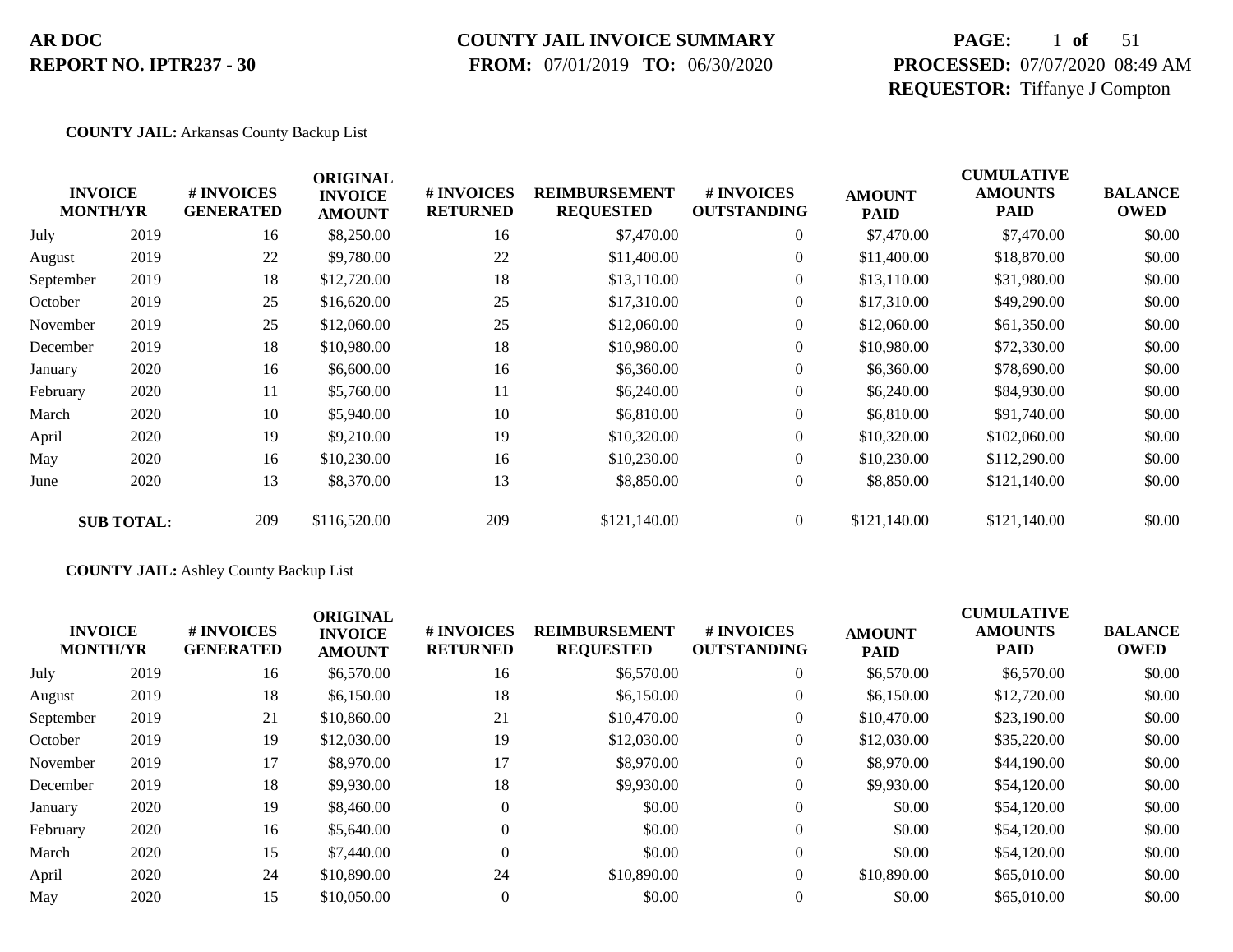# **COUNTY JAIL INVOICE SUMMARY**

 **FROM:** 07/01/2019 **TO:** 06/30/2020

## **PAGE:** 2 **of** 51 **PROCESSED:** 07/07/2020 08:49 AM **REQUESTOR:** Tiffanye J Compton

**COUNTY JAIL:** Ashley County Backup List

|      | <b>INVOICE</b><br><b>MONTH/YR</b> | # INVOICES<br><b>GENERATED</b> | ORIGINAL<br><b>INVOICE</b><br><b>AMOUNT</b> | # INVOICES<br><b>RETURNED</b> | <b>REIMBURSEMENT</b><br><b>REOUESTED</b> | # INVOICES<br><b>OUTSTANDING</b> | <b>AMOUNT</b><br><b>PAID</b> | <b>CUMULATIVE</b><br><b>AMOUNTS</b><br><b>PAID</b> | <b>BALANCE</b><br><b>OWED</b> |
|------|-----------------------------------|--------------------------------|---------------------------------------------|-------------------------------|------------------------------------------|----------------------------------|------------------------------|----------------------------------------------------|-------------------------------|
| June | 2020                              | 14                             | \$6,480.00                                  |                               | \$0.00                                   |                                  | \$0.00                       | \$65,010.00                                        | \$0.00                        |
|      | <b>SUB TOTAL:</b>                 | 212                            | \$103,470.00                                | 133                           | \$65,010.00                              |                                  | \$65,010.00                  | \$65,010.00                                        | \$0.00                        |

**COUNTY JAIL:** Baxter County Backup List

| <b>INVOICE</b><br><b>MONTH/YR</b> |                   | # INVOICES<br><b>GENERATED</b> | <b>ORIGINAL</b><br><b>INVOICE</b><br><b>AMOUNT</b> | # INVOICES<br><b>RETURNED</b> | <b>REIMBURSEMENT</b><br><b>REQUESTED</b> | # INVOICES<br><b>OUTSTANDING</b> | <b>AMOUNT</b><br>PAID | <b>CUMULATIVE</b><br><b>AMOUNTS</b><br><b>PAID</b> | <b>BALANCE</b><br><b>OWED</b> |
|-----------------------------------|-------------------|--------------------------------|----------------------------------------------------|-------------------------------|------------------------------------------|----------------------------------|-----------------------|----------------------------------------------------|-------------------------------|
| July                              | 2019              | 13                             | \$8,370.00                                         | 13                            | \$8,340.00                               | $\boldsymbol{0}$                 | \$8,340.00            | \$8,340.00                                         | \$0.00                        |
| August                            | 2019              | 16                             | \$9,900.00                                         | 16                            | \$9,870.00                               | $\boldsymbol{0}$                 | \$9,870.00            | \$18,210.00                                        | \$0.00                        |
| September                         | 2019              | 28                             | \$16,920.00                                        | 28                            | \$16,050.00                              | $\overline{0}$                   | \$16,050.00           | \$34,260.00                                        | \$0.00                        |
| October                           | 2019              | 26                             | \$13,650.00                                        | 26                            | \$13,650.00                              | 0                                | \$13,650.00           | \$47,910.00                                        | \$0.00                        |
| November                          | 2019              | 35                             | \$23,970.00                                        | 35                            | \$23,910.00                              | $\overline{0}$                   | \$23,910.00           | \$71,820.00                                        | \$0.00                        |
| December                          | 2019              | 36                             | \$23,250.00                                        | 36                            | \$23,250.00                              | $\overline{0}$                   | \$23,250.00           | \$95,070.00                                        | \$0.00                        |
| January                           | 2020              | 43                             | \$20,280.00                                        | 43                            | \$20,160.00                              | 0                                | \$20,160.00           | \$115,230.00                                       | \$0.00                        |
| February                          | 2020              | 20                             | \$10,800.00                                        | 20                            | \$10,800.00                              | $\boldsymbol{0}$                 | \$10,800.00           | \$126,030.00                                       | \$0.00                        |
| March                             | 2020              | 29                             | \$16,710.00                                        | 29                            | \$16,710.00                              | $\overline{0}$                   | \$16,710.00           | \$142,740.00                                       | \$0.00                        |
| April                             | 2020              | 32                             | \$21,060.00                                        | 32                            | \$20,250.00                              | $\boldsymbol{0}$                 | \$20,250.00           | \$162,990.00                                       | \$0.00                        |
| May                               | 2020              | 22                             | \$11,250.00                                        | 22                            | \$11,070.00                              | $\overline{0}$                   | \$11,070.00           | \$174,060.00                                       | \$0.00                        |
| June                              | 2020              | 12                             | \$4,650.00                                         | 12                            | \$4,650.00                               | $\boldsymbol{0}$                 | \$4,650.00            | \$178,710.00                                       | \$0.00                        |
|                                   | <b>SUB TOTAL:</b> | 312                            | \$180,810.00                                       | 312                           | \$178,710.00                             | $\overline{0}$                   | \$178,710.00          | \$178,710.00                                       | \$0.00                        |

**COUNTY JAIL:** Benton County Backup List

|                                   |      |                                | <b>ORIGINAL</b>                 |                               |                                          |                                  |                              | <b>CUMULATIVE</b>             |                               |
|-----------------------------------|------|--------------------------------|---------------------------------|-------------------------------|------------------------------------------|----------------------------------|------------------------------|-------------------------------|-------------------------------|
| <b>INVOICE</b><br><b>MONTH/YR</b> |      | # INVOICES<br><b>GENERATED</b> | <b>INVOICE</b><br><b>AMOUNT</b> | # INVOICES<br><b>RETURNED</b> | <b>REIMBURSEMENT</b><br><b>REOUESTED</b> | # INVOICES<br><b>OUTSTANDING</b> | <b>AMOUNT</b><br><b>PAID</b> | <b>AMOUNTS</b><br><b>PAID</b> | <b>BALANCE</b><br><b>OWED</b> |
| July                              | 2019 | 119                            | \$70,260.00                     | 119                           | \$70,260.00                              |                                  | \$70,260.00                  | \$70,260.00                   | \$0.00                        |
| August                            | 2019 | 99                             | \$69,990.00                     | 99                            | \$69,990.00                              |                                  | \$69,990.00                  | \$140,250.00                  | \$0.00                        |
| September                         | 2019 | 114                            | \$82,740.00                     | l 14                          | \$82,650.00                              |                                  | \$82,650.00                  | \$222,900.00                  | \$0.00                        |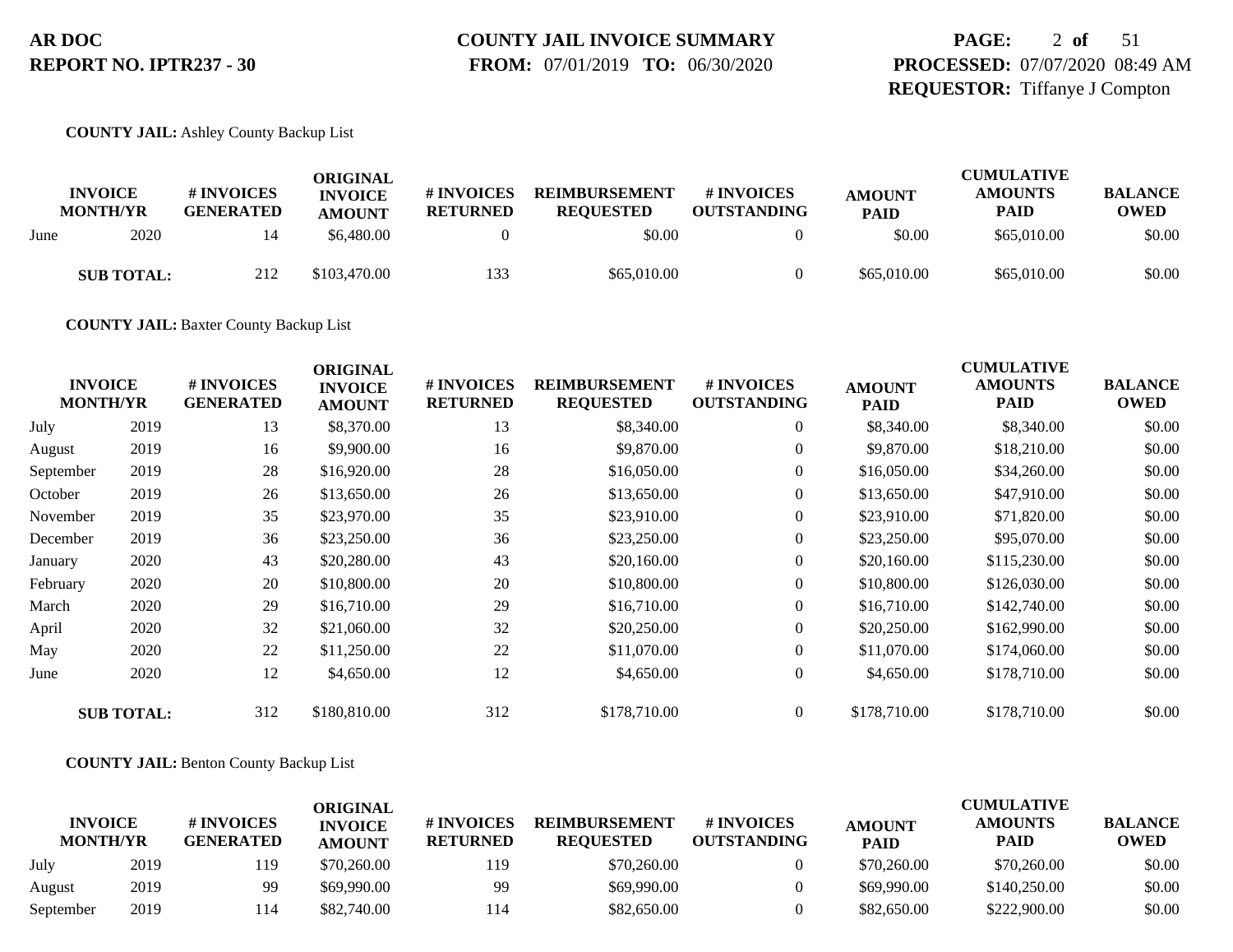## **COUNTY JAIL INVOICE SUMMARY**

 **FROM:** 07/01/2019 **TO:** 06/30/2020

## **PAGE:** 3 **of** 51 **PROCESSED:** 07/07/2020 08:49 AM **REQUESTOR:** Tiffanye J Compton

**COUNTY JAIL:** Benton County Backup List

|          | <b>INVOICE</b><br><b>MONTH/YR</b> | # INVOICES<br><b>GENERATED</b> | <b>ORIGINAL</b><br><b>INVOICE</b><br><b>AMOUNT</b> | # INVOICES<br><b>RETURNED</b> | <b>REIMBURSEMENT</b><br><b>REQUESTED</b> | <b>#INVOICES</b><br><b>OUTSTANDING</b> | <b>AMOUNT</b><br><b>PAID</b> | <b>CUMULATIVE</b><br><b>AMOUNTS</b><br><b>PAID</b> | <b>BALANCE</b><br><b>OWED</b> |
|----------|-----------------------------------|--------------------------------|----------------------------------------------------|-------------------------------|------------------------------------------|----------------------------------------|------------------------------|----------------------------------------------------|-------------------------------|
| October  | 2019                              | 119                            | \$79,560.00                                        | 119                           | \$79,200.00                              | $\overline{0}$                         | \$79,200.00                  | \$302,100.00                                       | \$0.00                        |
| November | 2019                              | 114                            | \$70,440.00                                        | 114                           | \$70,440.00                              | $\overline{0}$                         | \$70,440.00                  | \$372,540.00                                       | \$0.00                        |
| December | 2019                              | 108                            | \$72,840.00                                        | 108                           | \$71,160.00                              | $\overline{0}$                         | \$71,160.00                  | \$443,700.00                                       | \$0.00                        |
| January  | 2020                              | 107                            | \$70,260.00                                        | 107                           | \$68,970.00                              | 0                                      | \$68,970.00                  | \$512,670.00                                       | \$0.00                        |
| February | 2020                              | 102                            | \$53,520.00                                        | 102                           | \$50,370.00                              | 0                                      | \$50,370.00                  | \$563,040.00                                       | \$0.00                        |
| March    | 2020                              | 103                            | \$65,160.00                                        | 103                           | \$64,200.00                              | $\overline{0}$                         | \$64,200.00                  | \$627,240.00                                       | \$0.00                        |
| April    | 2020                              | 116                            | \$59,190.00                                        | 116                           | \$58,950.00                              | $\overline{0}$                         | \$58,950.00                  | \$686,190.00                                       | \$0.00                        |
| May      | 2020                              | 78                             | \$48,180.00                                        | 78                            | \$47,340.00                              | $\overline{0}$                         | \$47,340.00                  | \$733,530.00                                       | \$0.00                        |
| June     | 2020                              | 75                             | \$29,460.00                                        | 75                            | \$29,370.00                              | $\boldsymbol{0}$                       | \$29,370.00                  | \$762,900.00                                       | \$0.00                        |
|          | <b>SUB TOTAL:</b>                 | 1254                           | \$771,600.00                                       | 1254                          | \$762,900.00                             | $\overline{0}$                         | \$762,900.00                 | \$762,900.00                                       | \$0.00                        |

**COUNTY JAIL:** Boone County Backup List

|                                   |                   |                                | <b>ORIGINAL</b>                 |                               |                                          |                                  |                              | <b>CUMULATIVE</b>             |                               |
|-----------------------------------|-------------------|--------------------------------|---------------------------------|-------------------------------|------------------------------------------|----------------------------------|------------------------------|-------------------------------|-------------------------------|
| <b>INVOICE</b><br><b>MONTH/YR</b> |                   | # INVOICES<br><b>GENERATED</b> | <b>INVOICE</b><br><b>AMOUNT</b> | # INVOICES<br><b>RETURNED</b> | <b>REIMBURSEMENT</b><br><b>REQUESTED</b> | # INVOICES<br><b>OUTSTANDING</b> | <b>AMOUNT</b><br><b>PAID</b> | <b>AMOUNTS</b><br><b>PAID</b> | <b>BALANCE</b><br><b>OWED</b> |
| July                              | 2019              | 16                             | \$9,990.00                      | 16                            | \$9,300.00                               | $\overline{0}$                   | \$9,300.00                   | \$9,300.00                    | \$0.00                        |
| August                            | 2019              | 21                             | \$11,580.00                     | 21                            | \$11,250.00                              | 0                                | \$11,250.00                  | \$20,550.00                   | \$0.00                        |
| September                         | 2019              | 17                             | \$8,130.00                      | 17                            | \$8,100.00                               | $\overline{0}$                   | \$8,100.00                   | \$28,650.00                   | \$0.00                        |
| October                           | 2019              | 11                             | \$6,810.00                      | 11                            | \$6,210.00                               | 0                                | \$6,210.00                   | \$34,860.00                   | \$0.00                        |
| November                          | 2019              | 16                             | \$8,280.00                      | 16                            | \$7,650.00                               | $\overline{0}$                   | \$7,650.00                   | \$42,510.00                   | \$0.00                        |
| December                          | 2019              | 11                             | \$8,730.00                      | 11                            | \$6,390.00                               | $\overline{0}$                   | \$6,390.00                   | \$48,900.00                   | \$0.00                        |
| January                           | 2020              | 12                             | \$6,090.00                      | 12                            | \$6,000.00                               | $\overline{0}$                   | \$6,000.00                   | \$54,900.00                   | \$0.00                        |
| February                          | 2020              | 11                             | \$4,860.00                      | 11                            | \$4,860.00                               | $\overline{0}$                   | \$4,860.00                   | \$59,760.00                   | \$0.00                        |
| March                             | 2020              | 13                             | \$6,990.00                      | $\Omega$                      | \$0.00                                   | 0                                | \$0.00                       | \$59,760.00                   | \$0.00                        |
| April                             | 2020              | 19                             | \$12,060.00                     | 19                            | \$12,060.00                              | $\overline{0}$                   | \$12,060.00                  | \$71,820.00                   | \$0.00                        |
| May                               | 2020              | 21                             | \$9,420.00                      | 21                            | \$9,420.00                               | $\boldsymbol{0}$                 | \$9,420.00                   | \$81,240.00                   | \$0.00                        |
| June                              | 2020              | 8                              | \$4,200.00                      | 8                             | \$4,200.00                               | $\overline{0}$                   | \$4,200.00                   | \$85,440.00                   | \$0.00                        |
|                                   | <b>SUB TOTAL:</b> | 176                            | \$97,140.00                     | 163                           | \$85,440.00                              | $\boldsymbol{0}$                 | \$85,440.00                  | \$85,440.00                   | \$0.00                        |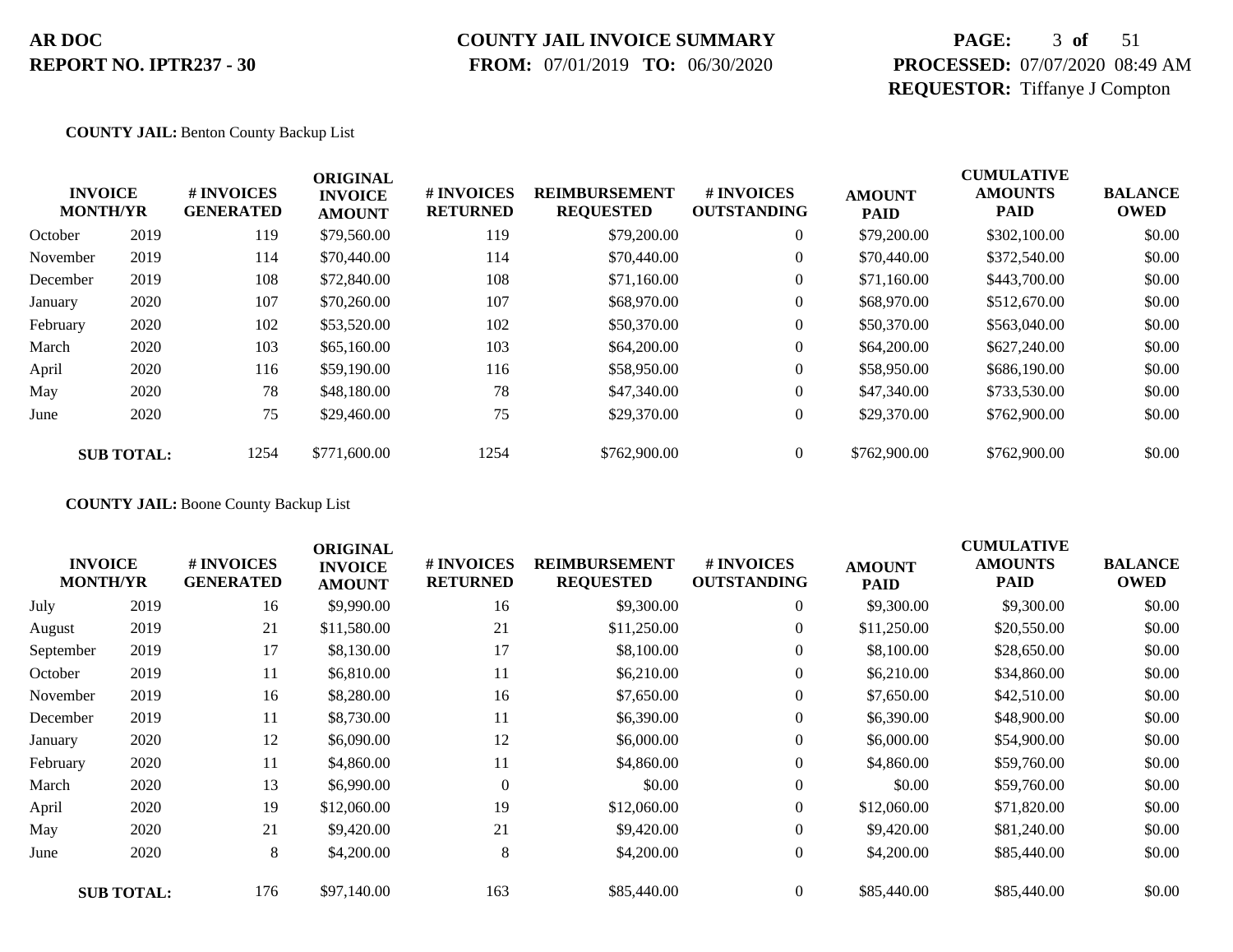### **COUNTY JAIL INVOICE SUMMARY**

 **FROM:** 07/01/2019 **TO:** 06/30/2020

## **PAGE:** 4 **of** 51 **PROCESSED:** 07/07/2020 08:49 AM **REQUESTOR:** Tiffanye J Compton

#### **COUNTY JAIL:** Bradley County Backup List

|                 |                   |                                | <b>ORIGINAL</b>                 |                               |                                          |                                  | <b>CUMULATIVE</b>            |                               |                               |  |
|-----------------|-------------------|--------------------------------|---------------------------------|-------------------------------|------------------------------------------|----------------------------------|------------------------------|-------------------------------|-------------------------------|--|
| <b>MONTH/YR</b> | <b>INVOICE</b>    | # INVOICES<br><b>GENERATED</b> | <b>INVOICE</b><br><b>AMOUNT</b> | # INVOICES<br><b>RETURNED</b> | <b>REIMBURSEMENT</b><br><b>REQUESTED</b> | # INVOICES<br><b>OUTSTANDING</b> | <b>AMOUNT</b><br><b>PAID</b> | <b>AMOUNTS</b><br><b>PAID</b> | <b>BALANCE</b><br><b>OWED</b> |  |
| July            | 2019              |                                | \$90.00                         |                               | \$90.00                                  | $\theta$                         | \$90.00                      | \$90.00                       | \$0.00                        |  |
| September       | 2019              | 4                              | \$2,730.00                      | 4                             | \$1,830.00                               | $\mathbf{0}$                     | \$1,830.00                   | \$1,920.00                    | \$0.00                        |  |
| October         | 2019              | 6                              | \$1,530.00                      | 6                             | \$1,410.00                               | $\mathbf{0}$                     | \$1,410.00                   | \$3,330.00                    | \$0.00                        |  |
| November        | 2019              | 3                              | \$2,190.00                      | 3                             | \$2,190.00                               | $\mathbf{0}$                     | \$2,190.00                   | \$5,520.00                    | \$0.00                        |  |
| December        | 2019              | 3                              | \$2,310.00                      | 3                             | \$2,310.00                               | $\mathbf{0}$                     | \$2,310.00                   | \$7,830.00                    | \$0.00                        |  |
| January         | 2020              | 2                              | \$300.00                        | $\sim$                        | \$300.00                                 | $\boldsymbol{0}$                 | \$300.00                     | \$8,130.00                    | \$0.00                        |  |
| February        | 2020              |                                | \$300.00                        |                               | \$300.00                                 | $\mathbf{0}$                     | \$300.00                     | \$8,430.00                    | \$0.00                        |  |
| March           | 2020              | 3                              | \$1,290.00                      | 3                             | \$1,290.00                               | $\mathbf{0}$                     | \$1,290.00                   | \$9,720.00                    | \$0.00                        |  |
| April           | 2020              | 2                              | \$1,260.00                      | 2                             | \$1,260.00                               | $\mathbf{0}$                     | \$1,260.00                   | \$10,980.00                   | \$0.00                        |  |
| May             | 2020              |                                | \$780.00                        |                               | \$780.00                                 | $\mathbf{0}$                     | \$780.00                     | \$11,760.00                   | \$0.00                        |  |
| June            | 2020              |                                | \$210.00                        |                               | \$210.00                                 | $\mathbf{0}$                     | \$210.00                     | \$11,970.00                   | \$0.00                        |  |
|                 | <b>SUB TOTAL:</b> | 27                             | \$12,990.00                     | 27                            | \$11,970.00                              | $\Omega$                         | \$11,970.00                  | \$11,970.00                   | \$0.00                        |  |

#### **COUNTY JAIL:** Brinkley Police Department Backup

| <b>INVOICE</b><br><b>MONTH/YR</b> | # INVOICES<br><b>GENERATED</b> | <b>ORIGINAL</b><br><b>INVOICE</b><br><b>AMOUNT</b> | # INVOICES<br><b>RETURNED</b> | <b>REIMBURSEMENT</b><br><b>REQUESTED</b> | <b># INVOICES</b><br><b>OUTSTANDING</b> | <b>AMOUNT</b><br><b>PAID</b> | <b>CUMULATIVE</b><br><b>AMOUNTS</b><br><b>PAID</b> | <b>BALANCE</b><br><b>OWED</b> |
|-----------------------------------|--------------------------------|----------------------------------------------------|-------------------------------|------------------------------------------|-----------------------------------------|------------------------------|----------------------------------------------------|-------------------------------|
| 2019                              |                                | \$870.00                                           | $\sim$                        | \$870.00                                 | $\overline{0}$                          | \$870.00                     | \$870.00                                           | \$0.00                        |
| 2019                              | 6                              | \$2,100.00                                         | 6                             | \$2,100.00                               | $\overline{0}$                          | \$2,100.00                   | \$2,970.00                                         | \$0.00                        |
| 2019                              | 9                              | \$7,440.00                                         | 9                             | \$7,440.00                               | $\overline{0}$                          | \$7,440.00                   | \$10,410.00                                        | \$0.00                        |
| 2019                              | 6                              | \$4,680.00                                         | 6                             | \$4,680.00                               | $\Omega$                                | \$4,680.00                   | \$15,090.00                                        | \$0.00                        |
| 2019                              |                                | \$2,640.00                                         | $\Omega$                      | \$0.00                                   | $\overline{0}$                          | \$0.00                       | \$15,090.00                                        | \$0.00                        |
| 2019                              | 10                             | \$5,310.00                                         | 10                            | \$5,310.00                               | $\overline{0}$                          | \$5,310.00                   | \$20,400.00                                        | \$0.00                        |
| 2020                              | 9                              | \$7,350.00                                         | 9                             | \$7,350.00                               | $\overline{0}$                          | \$7,350.00                   | \$27,750.00                                        | \$0.00                        |
| 2020                              | 10                             | \$6,150.00                                         | 10                            | \$6,150.00                               | $\overline{0}$                          | \$6,150.00                   | \$33,900.00                                        | \$0.00                        |
| 2020                              | 9                              | \$3,180.00                                         | 9                             | \$3,180.00                               | $\Omega$                                | \$3,180.00                   | \$37,080.00                                        | \$0.00                        |
| 2020                              |                                | \$3,330.00                                         |                               | \$3,330.00                               | $\overline{0}$                          | \$3,330.00                   | \$40,410.00                                        | \$0.00                        |
| 2020                              | 4                              | \$2,610.00                                         | 4                             | \$2,610.00                               | $\overline{0}$                          | \$2,610.00                   | \$43,020.00                                        | \$0.00                        |
| 2020                              |                                | \$510.00                                           |                               | \$510.00                                 | $\overline{0}$                          | \$510.00                     | \$43,530.00                                        | \$0.00                        |
|                                   |                                |                                                    |                               |                                          |                                         |                              |                                                    |                               |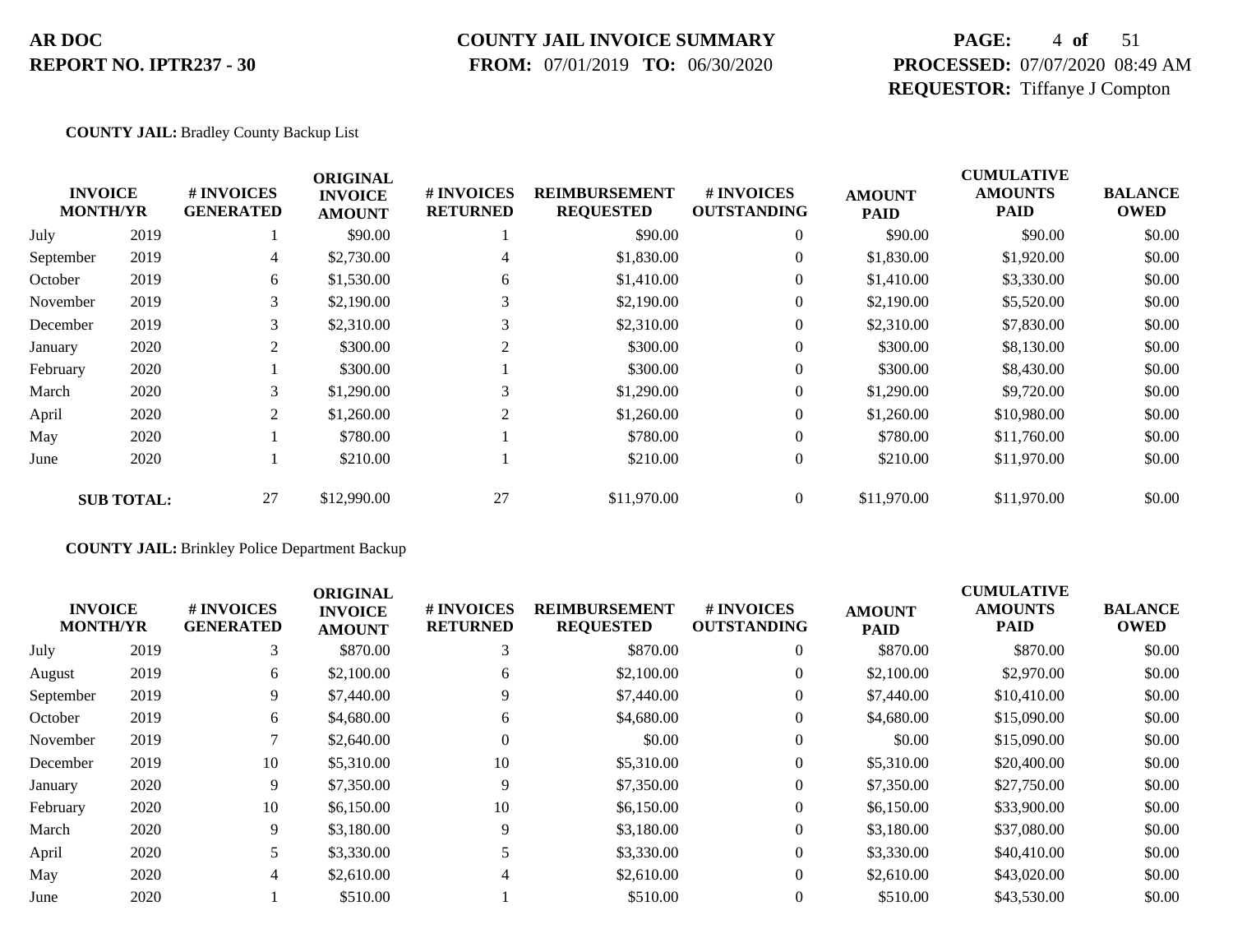#### **COUNTY JAIL INVOICE SUMMARY FROM:** 07/01/2019 **TO:** 06/30/2020

## **PAGE:** 5 **of** 51 **PROCESSED:** 07/07/2020 08:49 AM **REQUESTOR:** Tiffanye J Compton

#### **COUNTY JAIL:** Brinkley Police Department Backup

| <b>INVOICE</b><br><b>MONTH/YR</b> | # INVOICES<br><b>GENERATED</b> | ORIGINAL<br><b>INVOICE</b><br><b>AMOUNT</b> | # INVOICES<br><b>RETURNED</b> | <b>REIMBURSEMENT</b><br><b>REOUESTED</b> | # INVOICES<br><b>OUTSTANDING</b> | <b>AMOUNT</b><br><b>PAID</b> | <b>CUMULATIVE</b><br><b>AMOUNTS</b><br><b>PAID</b> | <b>BALANCE</b><br>OWED |
|-----------------------------------|--------------------------------|---------------------------------------------|-------------------------------|------------------------------------------|----------------------------------|------------------------------|----------------------------------------------------|------------------------|
| <b>SUB TOTAL:</b>                 | 79                             | \$46,170.00                                 | 72                            | \$43,530.00                              |                                  | \$43,530.00                  | \$43,530.00                                        | \$0.00                 |

#### **COUNTY JAIL:** Calhoun County Backup List

|           |                                   |                                | <b>ORIGINAL</b>                 |                                      |                                          |                                  |                              | <b>CUMULATIVE</b>             |                               |
|-----------|-----------------------------------|--------------------------------|---------------------------------|--------------------------------------|------------------------------------------|----------------------------------|------------------------------|-------------------------------|-------------------------------|
|           | <b>INVOICE</b><br><b>MONTH/YR</b> | # INVOICES<br><b>GENERATED</b> | <b>INVOICE</b><br><b>AMOUNT</b> | <b># INVOICES</b><br><b>RETURNED</b> | <b>REIMBURSEMENT</b><br><b>REQUESTED</b> | # INVOICES<br><b>OUTSTANDING</b> | <b>AMOUNT</b><br><b>PAID</b> | <b>AMOUNTS</b><br><b>PAID</b> | <b>BALANCE</b><br><b>OWED</b> |
| July      | 2019                              | 2                              | \$1,140.00                      | 2                                    | \$1,800.00                               | $\theta$                         | \$1,800.00                   | \$1,800.00                    | \$0.00                        |
| August    | 2019                              | 2                              | \$1,860.00                      |                                      | \$1,860.00                               |                                  | \$1,860.00                   | \$3,660.00                    | \$0.00                        |
| September | 2019                              | 3                              | \$1,680.00                      | 3                                    | \$1,320.00                               | $\theta$                         | \$1,320.00                   | \$4,980.00                    | \$0.00                        |
| October   | 2019                              |                                | \$30.00                         |                                      | \$30.00                                  | $\overline{0}$                   | \$30.00                      | \$5,010.00                    | \$0.00                        |
| November  | 2019                              | 2                              | \$1,590.00                      | 2                                    | \$1,590.00                               | $\theta$                         | \$1,590.00                   | \$6,600.00                    | \$0.00                        |
| December  | 2019                              | 2                              | \$1,800.00                      | 2                                    | \$1,800.00                               | $\overline{0}$                   | \$1,800.00                   | \$8,400.00                    | \$0.00                        |
| January   | 2020                              | 3                              | \$2,370.00                      | $\Omega$                             | \$0.00                                   | $\overline{0}$                   | \$0.00                       | \$8,400.00                    | \$0.00                        |
| February  | 2020                              | 5                              | \$2,010.00                      |                                      | \$1,500.00                               | $\overline{0}$                   | \$1,500.00                   | \$9,900.00                    | \$0.00                        |
| March     | 2020                              | 4                              | \$2,340.00                      |                                      | \$2,340.00                               | $\overline{0}$                   | \$2,340.00                   | \$12,240.00                   | \$0.00                        |
| May       | 2020                              |                                | \$690.00                        |                                      | \$690.00                                 | $\overline{0}$                   | \$690.00                     | \$12,930.00                   | \$0.00                        |
| June      | 2020                              |                                | \$930.00                        |                                      | \$930.00                                 | $\boldsymbol{0}$                 | \$930.00                     | \$13,860.00                   | \$0.00                        |
|           | <b>SUB TOTAL:</b>                 | 26                             | \$16,440.00                     | 23                                   | \$13,860.00                              | $\overline{0}$                   | \$13,860.00                  | \$13,860.00                   | \$0.00                        |

#### **COUNTY JAIL:** Carlisle City Jail

|                                   |      |                                | ORIGINAL                        |                               |                                          |                                  |                              | <b>CUMULATIVE</b>             |                               |
|-----------------------------------|------|--------------------------------|---------------------------------|-------------------------------|------------------------------------------|----------------------------------|------------------------------|-------------------------------|-------------------------------|
| <b>INVOICE</b><br><b>MONTH/YR</b> |      | # INVOICES<br><b>GENERATED</b> | <b>INVOICE</b><br><b>AMOUNT</b> | # INVOICES<br><b>RETURNED</b> | <b>REIMBURSEMENT</b><br><b>REOUESTED</b> | # INVOICES<br><b>OUTSTANDING</b> | <b>AMOUNT</b><br><b>PAID</b> | <b>AMOUNTS</b><br><b>PAID</b> | <b>BALANCE</b><br><b>OWED</b> |
| July                              | 2019 |                                | \$900.00                        |                               | \$900.00                                 |                                  | \$900.00                     | \$900.00                      | \$0.00                        |
| August                            | 2019 |                                | \$930.00                        |                               | \$930.00                                 |                                  | \$930.00                     | \$1,830.00                    | \$0.00                        |
| September                         | 2019 |                                | \$840.00                        |                               | \$840.00                                 |                                  | \$840.00                     | \$2,670.00                    | \$0.00                        |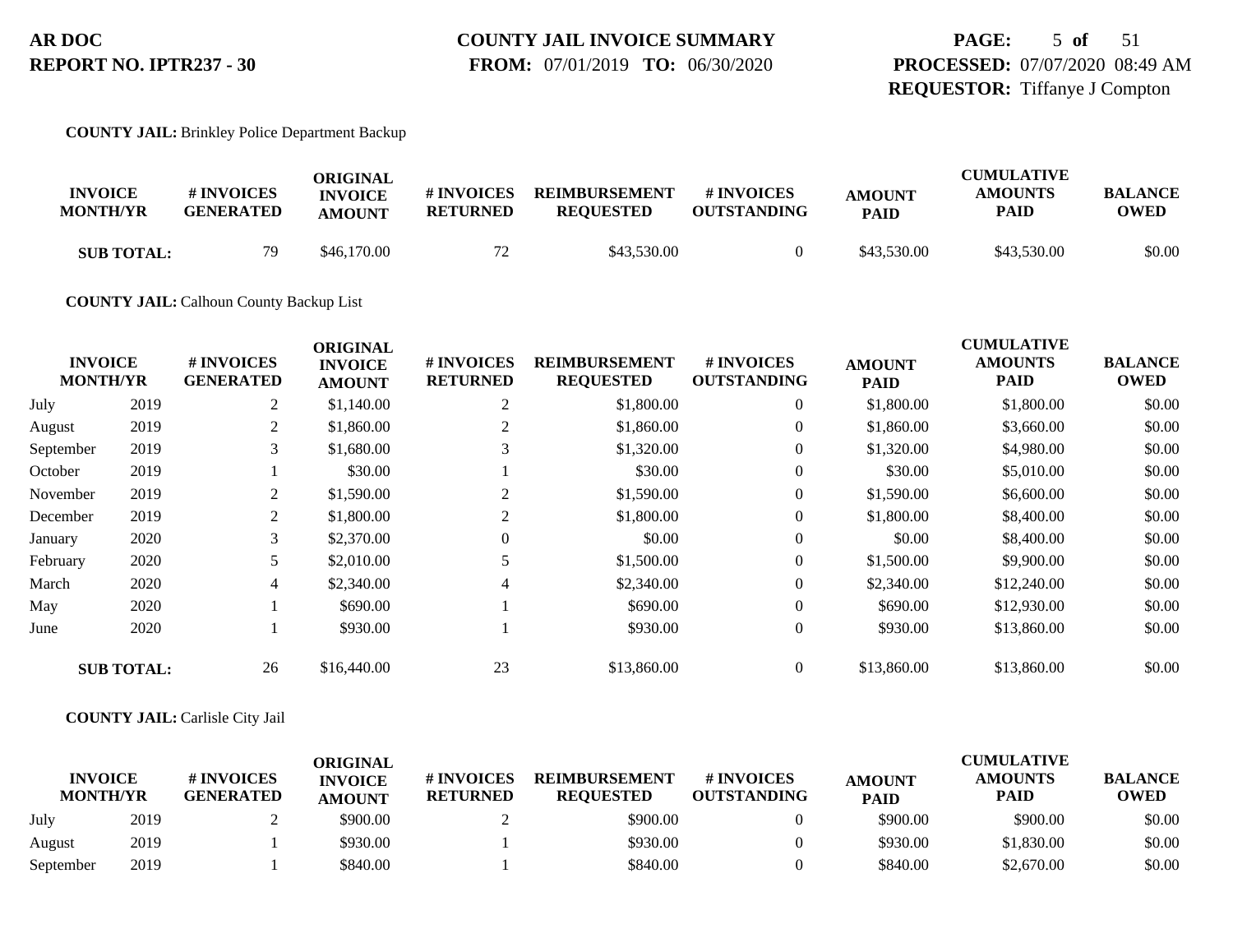#### **COUNTY JAIL INVOICE SUMMARY FROM:** 07/01/2019 **TO:** 06/30/2020

## **PAGE:** 6 **of** 51 **PROCESSED:** 07/07/2020 08:49 AM **REQUESTOR:** Tiffanye J Compton

**COUNTY JAIL:** Carlisle City Jail

| <b>INVOICE</b><br><b>MONTH/YR</b> | # INVOICES<br><b>GENERATED</b> | ORIGINAL<br><b>INVOICE</b><br><b>AMOUNT</b> | # INVOICES<br>RETURNED | <b>REIMBURSEMENT</b><br><b>REOUESTED</b> | <b>#INVOICES</b><br><b>OUTSTANDING</b> | <b>AMOUNT</b><br><b>PAID</b> | <b>CUMULATIVE</b><br><b>AMOUNTS</b><br>PAID | <b>BALANCE</b><br><b>OWED</b> |
|-----------------------------------|--------------------------------|---------------------------------------------|------------------------|------------------------------------------|----------------------------------------|------------------------------|---------------------------------------------|-------------------------------|
| <b>SUB TOTAL:</b>                 |                                | \$2,670.00                                  |                        | \$2,670.00                               |                                        | \$2,670.00                   | \$2,670.00                                  | \$0.00                        |

**COUNTY JAIL:** Carroll County Backup List

| <b>INVOICE</b><br><b>MONTH/YR</b> |                   | # INVOICES<br><b>GENERATED</b> | <b>ORIGINAL</b><br><b>INVOICE</b><br><b>AMOUNT</b> | # INVOICES<br><b>RETURNED</b> | <b>REIMBURSEMENT</b><br><b>REQUESTED</b> | # INVOICES<br><b>OUTSTANDING</b> | <b>AMOUNT</b><br><b>PAID</b> | <b>CUMULATIVE</b><br><b>AMOUNTS</b><br><b>PAID</b> | <b>BALANCE</b><br><b>OWED</b> |
|-----------------------------------|-------------------|--------------------------------|----------------------------------------------------|-------------------------------|------------------------------------------|----------------------------------|------------------------------|----------------------------------------------------|-------------------------------|
| July                              | 2019              | 36                             | \$25,380.00                                        | 36                            | \$25,380.00                              | $\overline{0}$                   | \$25,380.00                  | \$25,380.00                                        | \$0.00                        |
| August                            | 2019              | 22                             | \$16,230.00                                        | 22                            | \$16,230.00                              | $\boldsymbol{0}$                 | \$16,230.00                  | \$41,610.00                                        | \$0.00                        |
| September                         | 2019              | 16                             | \$9,240.00                                         | 16                            | \$9,240.00                               | $\boldsymbol{0}$                 | \$9,240.00                   | \$50,850.00                                        | \$0.00                        |
| October                           | 2019              | 10                             | \$7,410.00                                         | 10                            | \$7,410.00                               | $\overline{0}$                   | \$7,410.00                   | \$58,260.00                                        | \$0.00                        |
| November                          | 2019              | 10                             | \$7,290.00                                         | 10                            | \$7,290.00                               | $\boldsymbol{0}$                 | \$7,290.00                   | \$65,550.00                                        | \$0.00                        |
| December                          | 2019              | 5                              | \$2,550.00                                         | 5                             | \$2,550.00                               | $\boldsymbol{0}$                 | \$2,550.00                   | \$68,100.00                                        | \$0.00                        |
| January                           | 2020              | 4                              | \$2,880.00                                         | 4                             | \$2,880.00                               | $\overline{0}$                   | \$2,880.00                   | \$70,980.00                                        | \$0.00                        |
| February                          | 2020              | 18                             | \$5,700.00                                         | 18                            | \$5,700.00                               | $\overline{0}$                   | \$5,700.00                   | \$76,680.00                                        | \$0.00                        |
| March                             | 2020              | 27                             | \$16,080.00                                        | 27                            | \$16,080.00                              | $\boldsymbol{0}$                 | \$16,080.00                  | \$92,760.00                                        | \$0.00                        |
| April                             | 2020              | 17                             | \$7,980.00                                         | 17                            | \$7,980.00                               | $\overline{0}$                   | \$7,980.00                   | \$100,740.00                                       | \$0.00                        |
| May                               | 2020              | 24                             | \$8,790.00                                         | 24                            | \$8,790.00                               | $\overline{0}$                   | \$8,790.00                   | \$109,530.00                                       | \$0.00                        |
| June                              | 2020              | 9                              | \$5,520.00                                         | 9                             | \$5,520.00                               | $\boldsymbol{0}$                 | \$5,520.00                   | \$115,050.00                                       | \$0.00                        |
|                                   | <b>SUB TOTAL:</b> | 198                            | \$115,050.00                                       | 198                           | \$115,050.00                             | $\overline{0}$                   | \$115,050.00                 | \$115,050.00                                       | \$0.00                        |

**COUNTY JAIL:** Chicot County Backup List

| <b>INVOICE</b><br><b>MONTH/YR</b> |      | # INVOICES<br><b>GENERATED</b> | ORIGINAL<br><b>INVOICE</b><br><b>AMOUNT</b> | # INVOICES<br><b>RETURNED</b> | <b>REIMBURSEMENT</b><br><b>REQUESTED</b> | # INVOICES<br><b>OUTSTANDING</b> | <b>AMOUNT</b><br><b>PAID</b> | <b>CUMULATIVE</b><br><b>AMOUNTS</b><br><b>PAID</b> | <b>BALANCE</b><br><b>OWED</b> |
|-----------------------------------|------|--------------------------------|---------------------------------------------|-------------------------------|------------------------------------------|----------------------------------|------------------------------|----------------------------------------------------|-------------------------------|
| July                              | 2019 | 12                             | \$4,680.00                                  |                               | \$4,680.00                               |                                  | \$4,680.00                   | \$4,680.00                                         | \$0.00                        |
| August                            | 2019 |                                | \$1,860.00                                  |                               | \$1,860.00                               |                                  | \$1,860.00                   | \$6,540.00                                         | \$0.00                        |
| September                         | 2019 |                                | \$1,650.00                                  |                               | \$1,650.00                               |                                  | \$1,650.00                   | \$8,190.00                                         | \$0.00                        |
| October                           | 2019 |                                | \$3,120.00                                  |                               | \$3,120.00                               |                                  | \$3,120.00                   | \$11,310.00                                        | \$0.00                        |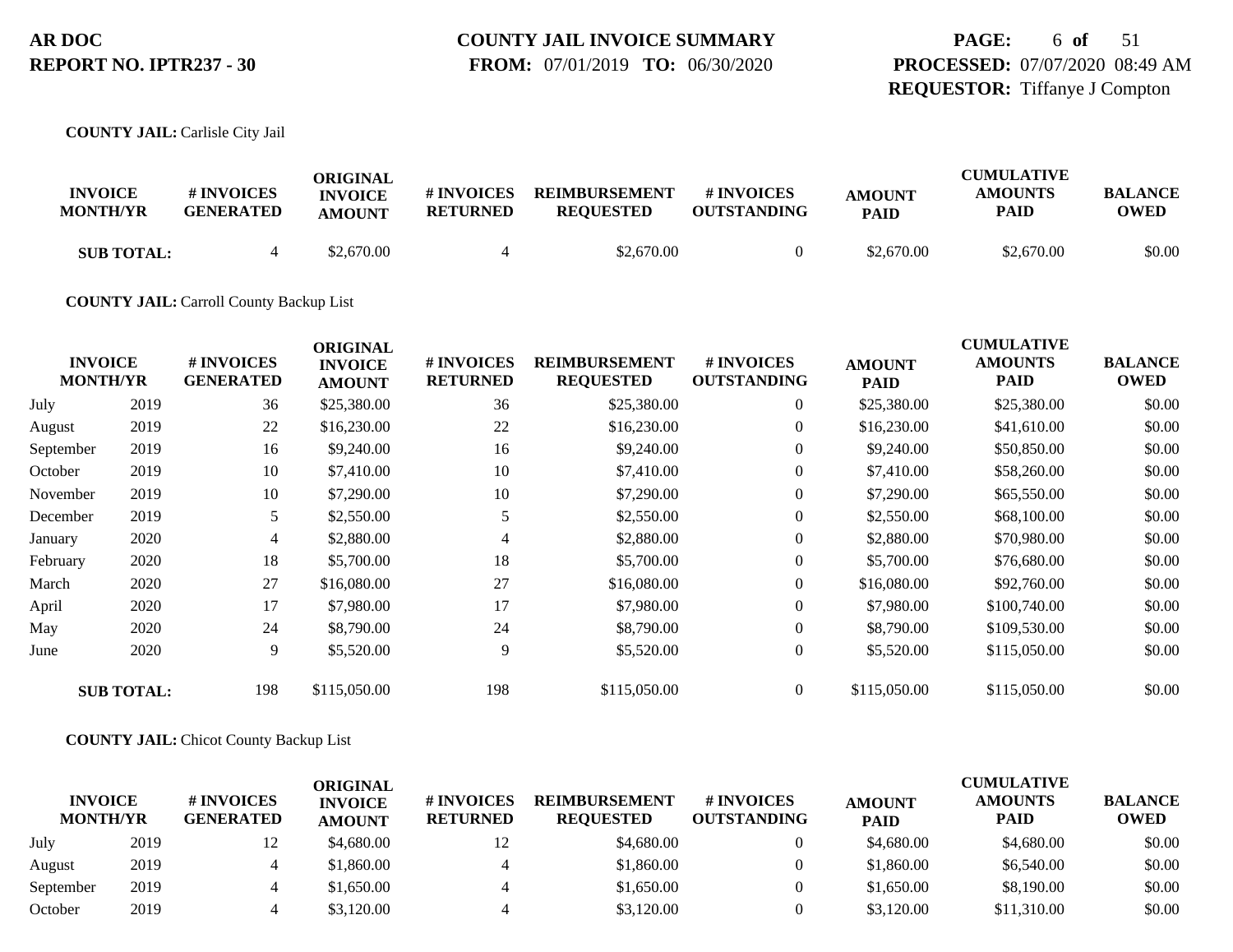### **COUNTY JAIL INVOICE SUMMARY**

 **FROM:** 07/01/2019 **TO:** 06/30/2020

## **PAGE:** 7 **of** 51 **PROCESSED:** 07/07/2020 08:49 AM **REQUESTOR:** Tiffanye J Compton

#### **COUNTY JAIL:** Chicot County Backup List

| <b>INVOICE</b><br><b>MONTH/YR</b> |                   | # INVOICES<br><b>GENERATED</b> | <b>ORIGINAL</b><br><b>INVOICE</b><br><b>AMOUNT</b> | # INVOICES<br><b>RETURNED</b> | <b>REIMBURSEMENT</b><br><b>REQUESTED</b> | # INVOICES<br><b>OUTSTANDING</b> | <b>AMOUNT</b><br><b>PAID</b> | <b>CUMULATIVE</b><br><b>AMOUNTS</b><br><b>PAID</b> | <b>BALANCE</b><br><b>OWED</b> |
|-----------------------------------|-------------------|--------------------------------|----------------------------------------------------|-------------------------------|------------------------------------------|----------------------------------|------------------------------|----------------------------------------------------|-------------------------------|
| November                          | 2019              | 3                              | \$2,280.00                                         |                               | \$2,280.00                               | $\theta$                         | \$2,280.00                   | \$13,590.00                                        | \$0.00                        |
| December                          | 2019              | 6                              | \$4,440.00                                         | 6                             | \$4,440.00                               | 0                                | \$4,440.00                   | \$18,030.00                                        | \$0.00                        |
| January                           | 2020              | 4                              | \$2,580.00                                         |                               | \$0.00                                   | $\theta$                         | \$0.00                       | \$18,030.00                                        | \$0.00                        |
| February                          | 2020              | 6                              | \$3,330.00                                         |                               | \$0.00                                   | 0                                | \$0.00                       | \$18,030.00                                        | \$0.00                        |
| March                             | 2020              | 4                              | \$2,910.00                                         |                               | \$0.00                                   | 0                                | \$0.00                       | \$18,030.00                                        | \$0.00                        |
| April                             | 2020              |                                | \$4,800.00                                         |                               | \$0.00                                   | 0                                | \$0.00                       | \$18,030.00                                        | \$0.00                        |
| May                               | 2020              | 4                              | \$3,120.00                                         | 0                             | \$0.00                                   | 0                                | \$0.00                       | \$18,030.00                                        | \$0.00                        |
| June                              | 2020              | 4                              | \$1,170.00                                         |                               | \$0.00                                   | $\mathbf{0}$                     | \$0.00                       | \$18,030.00                                        | \$0.00                        |
|                                   | <b>SUB TOTAL:</b> | 60                             | \$35,940.00                                        | 33                            | \$18,030.00                              |                                  | \$18,030.00                  | \$18,030.00                                        | \$0.00                        |

#### **COUNTY JAIL:** Clark County Backup List

| <b>INVOICE</b><br><b>MONTH/YR</b> |                   | # INVOICES<br><b>GENERATED</b> | <b>ORIGINAL</b><br><b>INVOICE</b><br><b>AMOUNT</b> | # INVOICES<br><b>RETURNED</b> | <b>REIMBURSEMENT</b><br><b>REQUESTED</b> | # INVOICES<br><b>OUTSTANDING</b> | <b>AMOUNT</b><br>PAID | <b>CUMULATIVE</b><br><b>AMOUNTS</b><br><b>PAID</b> | <b>BALANCE</b><br><b>OWED</b> |
|-----------------------------------|-------------------|--------------------------------|----------------------------------------------------|-------------------------------|------------------------------------------|----------------------------------|-----------------------|----------------------------------------------------|-------------------------------|
| July                              | 2019              | 18                             | \$8,220.00                                         | 18                            | \$8,220.00                               | $\boldsymbol{0}$                 | \$8,220.00            | \$8,220.00                                         | \$0.00                        |
| August                            | 2019              | 15                             | \$6,720.00                                         | 15                            | \$6,720.00                               | $\overline{0}$                   | \$6,720.00            | \$14,940.00                                        | \$0.00                        |
| September                         | 2019              | 23                             | \$13,290.00                                        | 23                            | \$13,290.00                              | $\overline{0}$                   | \$13,290.00           | \$28,230.00                                        | \$0.00                        |
| October                           | 2019              | 22                             | \$10,290.00                                        | 22                            | \$10,290.00                              | 0                                | \$10,290.00           | \$38,520.00                                        | \$0.00                        |
| November                          | 2019              | 13                             | \$8,820.00                                         | 13                            | \$8,820.00                               | $\overline{0}$                   | \$8,820.00            | \$47,340.00                                        | \$0.00                        |
| December                          | 2019              | 19                             | \$9,030.00                                         | 19                            | \$9,030.00                               | $\overline{0}$                   | \$9,030.00            | \$56,370.00                                        | \$0.00                        |
| January                           | 2020              | 21                             | \$9,270.00                                         | 21                            | \$9,270.00                               | 0                                | \$9,270.00            | \$65,640.00                                        | \$0.00                        |
| February                          | 2020              | 24                             | \$9,240.00                                         | 24                            | \$9,240.00                               | $\boldsymbol{0}$                 | \$9,240.00            | \$74,880.00                                        | \$0.00                        |
| March                             | 2020              | 17                             | \$9,750.00                                         | 17                            | \$9,750.00                               | $\overline{0}$                   | \$9,750.00            | \$84,630.00                                        | \$0.00                        |
| April                             | 2020              | 15                             | \$8,190.00                                         | $\Omega$                      | \$0.00                                   | $\overline{0}$                   | \$0.00                | \$84,630.00                                        | \$0.00                        |
| May                               | 2020              | 13                             | \$4,560.00                                         | 13                            | \$4,560.00                               | $\overline{0}$                   | \$4,560.00            | \$89,190.00                                        | \$0.00                        |
| June                              | 2020              | 11                             | \$3,540.00                                         | $\mathbf{0}$                  | \$0.00                                   | $\overline{0}$                   | \$0.00                | \$89,190.00                                        | \$0.00                        |
|                                   | <b>SUB TOTAL:</b> | 211                            | \$100,920.00                                       | 185                           | \$89,190.00                              | $\overline{0}$                   | \$89,190.00           | \$89,190.00                                        | \$0.00                        |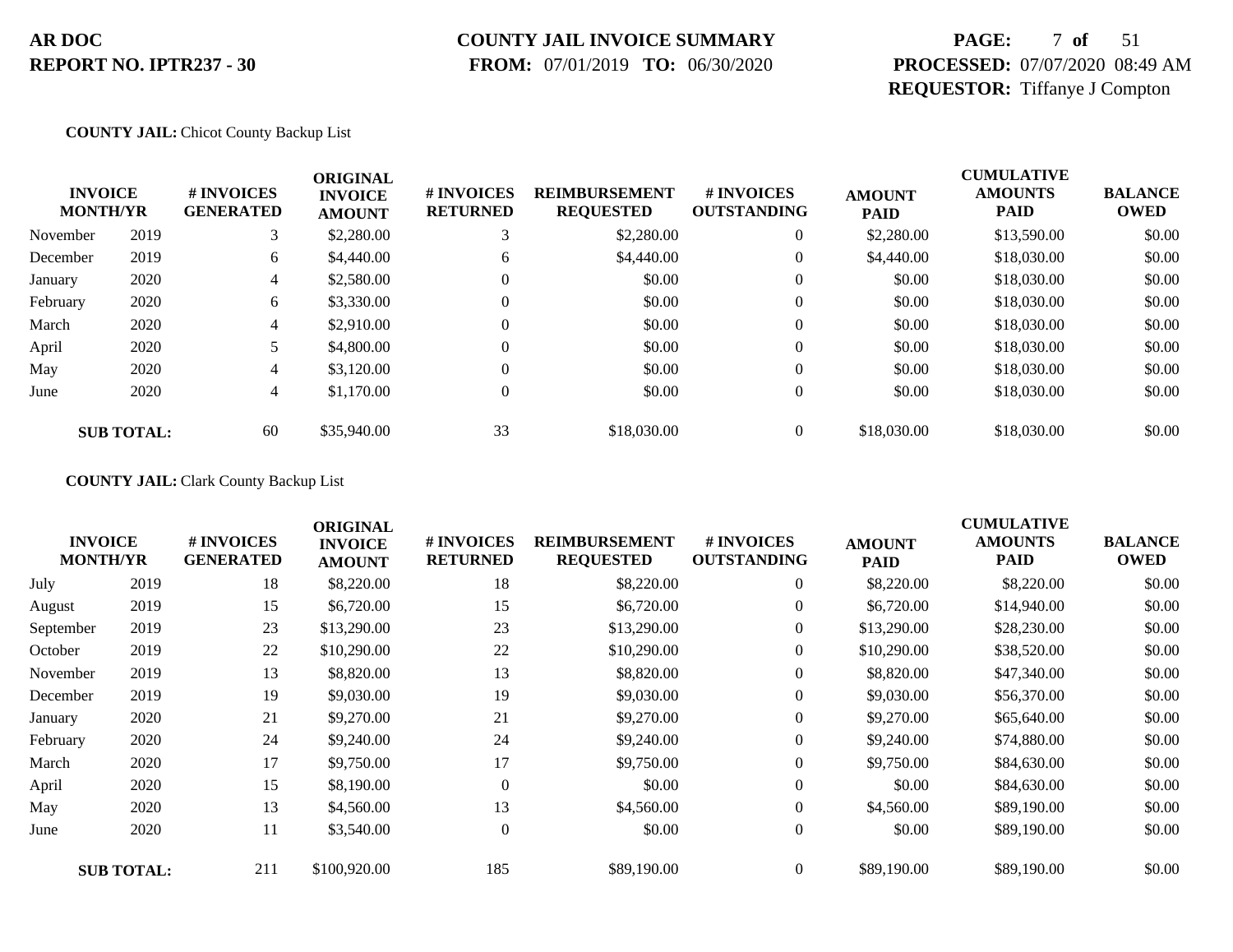#### **COUNTY JAIL INVOICE SUMMARY**

 **FROM:** 07/01/2019 **TO:** 06/30/2020

## **PAGE:** 8 **of** 51 **PROCESSED:** 07/07/2020 08:49 AM **REQUESTOR:** Tiffanye J Compton

#### **COUNTY JAIL:** Clay County Backup List

|           | <b>INVOICE</b><br><b>MONTH/YR</b> | # INVOICES<br><b>GENERATED</b> | <b>ORIGINAL</b><br><b>INVOICE</b><br><b>AMOUNT</b> | # INVOICES<br><b>RETURNED</b> | <b>REIMBURSEMENT</b><br><b>REQUESTED</b> | # INVOICES<br><b>OUTSTANDING</b> | <b>AMOUNT</b><br><b>PAID</b> | <b>CUMULATIVE</b><br><b>AMOUNTS</b><br><b>PAID</b> | <b>BALANCE</b><br><b>OWED</b> |
|-----------|-----------------------------------|--------------------------------|----------------------------------------------------|-------------------------------|------------------------------------------|----------------------------------|------------------------------|----------------------------------------------------|-------------------------------|
| July      | 2019                              | 13                             | \$5,970.00                                         | 13                            | \$5,970.00                               | $\overline{0}$                   | \$5,970.00                   | \$5,970.00                                         | \$0.00                        |
| August    | 2019                              | 17                             | \$8,280.00                                         | 17                            | \$8,280.00                               | $\overline{0}$                   | \$8,280.00                   | \$14,250.00                                        | \$0.00                        |
| September | 2019                              | 14                             | \$5,880.00                                         | 14                            | \$5,880.00                               | $\overline{0}$                   | \$5,880.00                   | \$20,130.00                                        | \$0.00                        |
| October   | 2019                              | 9                              | \$5,880.00                                         | $\mathbf{0}$                  | \$0.00                                   | 0                                | \$0.00                       | \$20,130.00                                        | \$0.00                        |
| November  | 2019                              | 9                              | \$6,630.00                                         | 9                             | \$6,630.00                               | $\boldsymbol{0}$                 | \$6,630.00                   | \$26,760.00                                        | \$0.00                        |
| December  | 2019                              | 16                             | \$7,050.00                                         | 16                            | \$7,050.00                               | 0                                | \$7,050.00                   | \$33,810.00                                        | \$0.00                        |
| January   | 2020                              | 11                             | \$3,510.00                                         | $\Omega$                      | \$0.00                                   | $\overline{0}$                   | \$0.00                       | \$33,810.00                                        | \$0.00                        |
| February  | 2020                              | 3                              | \$1,740.00                                         | 3                             | \$1,740.00                               | 0                                | \$1,740.00                   | \$35,550.00                                        | \$0.00                        |
| March     | 2020                              | 7                              | \$5,280.00                                         |                               | \$5,280.00                               | $\overline{0}$                   | \$5,280.00                   | \$40,830.00                                        | \$0.00                        |
| April     | 2020                              | 6                              | \$2,340.00                                         | 6                             | \$2,340.00                               | $\overline{0}$                   | \$2,340.00                   | \$43,170.00                                        | \$0.00                        |
| May       | 2020                              |                                | \$240.00                                           |                               | \$240.00                                 | $\overline{0}$                   | \$240.00                     | \$43,410.00                                        | \$0.00                        |
| June      | 2020                              | 2                              | \$480.00                                           | 2                             | \$480.00                                 | $\boldsymbol{0}$                 | \$480.00                     | \$43,890.00                                        | \$0.00                        |
|           | <b>SUB TOTAL:</b>                 | 108                            | \$53,280.00                                        | 88                            | \$43,890.00                              | $\overline{0}$                   | \$43,890.00                  | \$43,890.00                                        | \$0.00                        |

#### **COUNTY JAIL:** Cleburne County Backup List

| <b>INVOICE</b><br><b>MONTH/YR</b> |      | # INVOICES<br><b>GENERATED</b> | <b>ORIGINAL</b><br><b>INVOICE</b><br><b>AMOUNT</b> | <b># INVOICES</b><br><b>RETURNED</b> | <b>REIMBURSEMENT</b><br><b>REQUESTED</b> | <b>#INVOICES</b><br><b>OUTSTANDING</b> | <b>AMOUNT</b><br><b>PAID</b> | <b>CUMULATIVE</b><br><b>AMOUNTS</b><br><b>PAID</b> | <b>BALANCE</b><br><b>OWED</b> |
|-----------------------------------|------|--------------------------------|----------------------------------------------------|--------------------------------------|------------------------------------------|----------------------------------------|------------------------------|----------------------------------------------------|-------------------------------|
| July                              | 2019 | 9                              | \$4,500.00                                         | 9                                    | \$4,440.00                               | $\overline{0}$                         | \$4,440.00                   | \$4,440.00                                         | \$0.00                        |
| August                            | 2019 | 11                             | \$4,140.00                                         | 11                                   | \$4,140.00                               |                                        | \$4,140.00                   | \$8,580.00                                         | \$0.00                        |
| September                         | 2019 | 11                             | \$3,900.00                                         | 11                                   | \$3,900.00                               |                                        | \$3,900.00                   | \$12,480.00                                        | \$0.00                        |
| October                           | 2019 |                                | \$1,770.00                                         |                                      | \$1,770.00                               |                                        | \$1,770.00                   | \$14,250.00                                        | \$0.00                        |
| November                          | 2019 | 5.                             | \$2,430.00                                         |                                      | \$2,430.00                               | $\theta$                               | \$2,430.00                   | \$16,680.00                                        | \$0.00                        |
| December                          | 2019 | 4                              | \$1,410.00                                         |                                      | \$1,410.00                               | $\theta$                               | \$1,410.00                   | \$18,090.00                                        | \$0.00                        |
| January                           | 2020 | 6                              | \$2,160.00                                         | 6                                    | \$2,160.00                               | $\theta$                               | \$2,160.00                   | \$20,250.00                                        | \$0.00                        |
| February                          | 2020 | 15                             | \$7,770.00                                         | 15                                   | \$7,770.00                               |                                        | \$7,770.00                   | \$28,020.00                                        | \$0.00                        |
| March                             | 2020 | 29                             | \$16,590.00                                        | 29                                   | \$16,920.00                              | $\theta$                               | \$16,920.00                  | \$44,940.00                                        | \$0.00                        |
| April                             | 2020 | 20                             | \$8,610.00                                         | 20                                   | \$8,130.00                               | $\theta$                               | \$8,130.00                   | \$53,070.00                                        | \$0.00                        |
| May                               | 2020 |                                | \$3,360.00                                         |                                      | \$3,360.00                               |                                        | \$3,360.00                   | \$56,430.00                                        | \$0.00                        |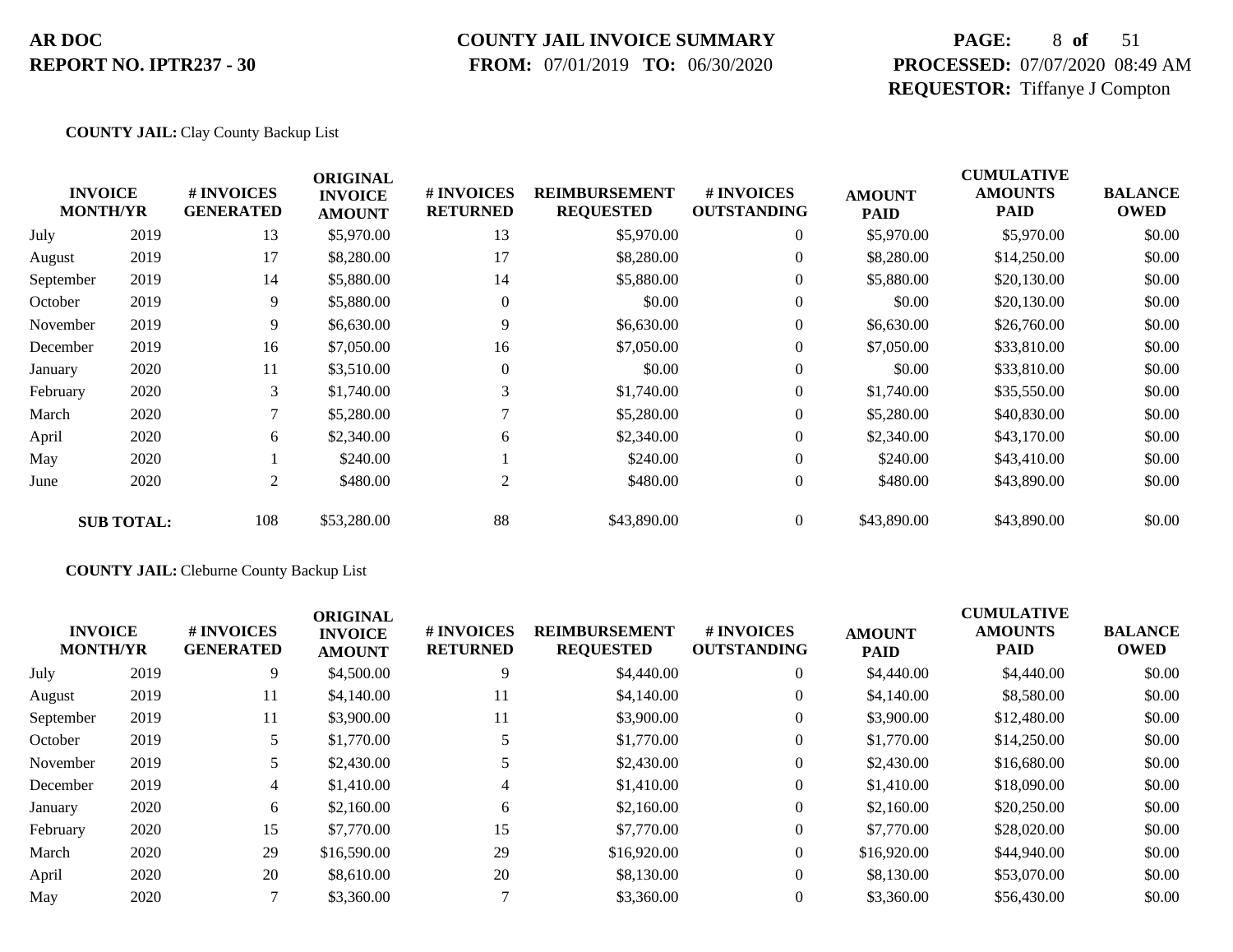# **COUNTY JAIL INVOICE SUMMARY**

 **FROM:** 07/01/2019 **TO:** 06/30/2020

## **PAGE:** 9 **of** 51 **PROCESSED:** 07/07/2020 08:49 AM **REQUESTOR:** Tiffanye J Compton

#### **COUNTY JAIL:** Cleburne County Backup List

|      | <b>INVOICE</b><br><b>MONTH/YR</b> | # INVOICES<br><b>GENERATED</b> | ORIGINAL<br><b>INVOICE</b><br><b>AMOUNT</b> | # INVOICES<br><b>RETURNED</b> | <b>REIMBURSEMENT</b><br><b>REQUESTED</b> | # INVOICES<br><b>OUTSTANDING</b> | <b>AMOUNT</b><br><b>PAID</b> | <b>CUMULATIVE</b><br><b>AMOUNTS</b><br><b>PAID</b> | <b>BALANCE</b><br><b>OWED</b> |
|------|-----------------------------------|--------------------------------|---------------------------------------------|-------------------------------|------------------------------------------|----------------------------------|------------------------------|----------------------------------------------------|-------------------------------|
| June | 2020                              |                                | \$1.830.00                                  |                               | \$1,830.00                               |                                  | \$1,830.00                   | \$58,260.00                                        | \$0.00                        |
|      | <b>SUB TOTAL:</b>                 | 127                            | \$58,470.00                                 | 127                           | \$58,260.00                              |                                  | \$58,260.00                  | \$58,260.00                                        | \$0.00                        |

**COUNTY JAIL:** Cleveland Cnty Backup List

|                |                   |                                | <b>ORIGINAL</b>                 |                               |                                          |                                  |                              | <b>CUMULATIVE</b>             |                               |
|----------------|-------------------|--------------------------------|---------------------------------|-------------------------------|------------------------------------------|----------------------------------|------------------------------|-------------------------------|-------------------------------|
| <b>INVOICE</b> | <b>MONTH/YR</b>   | # INVOICES<br><b>GENERATED</b> | <b>INVOICE</b><br><b>AMOUNT</b> | # INVOICES<br><b>RETURNED</b> | <b>REIMBURSEMENT</b><br><b>REQUESTED</b> | # INVOICES<br><b>OUTSTANDING</b> | <b>AMOUNT</b><br><b>PAID</b> | <b>AMOUNTS</b><br><b>PAID</b> | <b>BALANCE</b><br><b>OWED</b> |
| July           | 2019              | 4                              | \$2,700.00                      | 4                             | \$2,700.00                               | $\overline{0}$                   | \$2,700.00                   | \$2,700.00                    | \$0.00                        |
| August         | 2019              | $\overline{2}$                 | \$1,560.00                      |                               | \$1,560.00                               | $\overline{0}$                   | \$1,560.00                   | \$4,260.00                    | \$0.00                        |
| October        | 2019              |                                | \$420.00                        |                               | \$420.00                                 | $\overline{0}$                   | \$420.00                     | \$4,680.00                    | \$0.00                        |
| November       | 2019              |                                | \$60.00                         |                               | \$60.00                                  | $\overline{0}$                   | \$60.00                      | \$4,740.00                    | \$0.00                        |
| December       | 2019              | 3                              | \$2,220.00                      |                               | \$2,220.00                               | $\overline{0}$                   | \$2,220.00                   | \$6,960.00                    | \$0.00                        |
| January        | 2020              | 6                              | \$2,400.00                      | 6                             | \$2,400.00                               | $\overline{0}$                   | \$2,400.00                   | \$9,360.00                    | \$0.00                        |
| February       | 2020              | 4                              | \$2,040.00                      | 4                             | \$2,040.00                               | $\overline{0}$                   | \$2,040.00                   | \$11,400.00                   | \$0.00                        |
| March          | 2020              | 9                              | \$3,090.00                      | 0                             | \$0.00                                   | $\overline{0}$                   | \$0.00                       | \$11,400.00                   | \$0.00                        |
| April          | 2020              | 4                              | \$3,450.00                      | 0                             | \$0.00                                   | $\overline{0}$                   | \$0.00                       | \$11,400.00                   | \$0.00                        |
| May            | 2020              |                                | \$3,180.00                      |                               | \$2,520.00                               | $\overline{0}$                   | \$2,520.00                   | \$13,920.00                   | \$0.00                        |
| June           | 2020              | $\overline{2}$                 | \$930.00                        | $\overline{0}$                | \$0.00                                   | $\overline{0}$                   | \$0.00                       | \$13,920.00                   | \$0.00                        |
|                | <b>SUB TOTAL:</b> | 41                             | \$22,050.00                     | 26                            | \$13,920.00                              | $\overline{0}$                   | \$13,920.00                  | \$13,920.00                   | \$0.00                        |

#### **COUNTY JAIL:** Columbia County Backup List

| <b>INVOICE</b><br><b>MONTH/YR</b> |      | # INVOICES<br><b>GENERATED</b> | <b>ORIGINAL</b><br><b>INVOICE</b><br><b>AMOUNT</b> | # INVOICES<br><b>RETURNED</b> | <b>REIMBURSEMENT</b><br><b>REOUESTED</b> | <b>#INVOICES</b><br><b>OUTSTANDING</b> | <b>AMOUNT</b><br><b>PAID</b> | <b>CUMULATIVE</b><br><b>AMOUNTS</b><br><b>PAID</b> | <b>BALANCE</b><br><b>OWED</b> |
|-----------------------------------|------|--------------------------------|----------------------------------------------------|-------------------------------|------------------------------------------|----------------------------------------|------------------------------|----------------------------------------------------|-------------------------------|
| July                              | 2019 |                                | \$6,000.00                                         |                               | \$6,000.00                               |                                        | \$6,000.00                   | \$6,000.00                                         | \$0.00                        |
| August                            | 2019 | 21                             | \$11,850.00                                        | 21                            | \$10,950.00                              |                                        | \$10,950.00                  | \$16,950.00                                        | \$0.00                        |
| September                         | 2019 | 24                             | \$13,410.00                                        |                               | \$0.00                                   |                                        | \$0.00                       | \$16,950.00                                        | \$0.00                        |
| October                           | 2019 | 22                             | \$9,990.00                                         | 22                            | \$9,990.00                               |                                        | \$9,990.00                   | \$26,940.00                                        | \$0.00                        |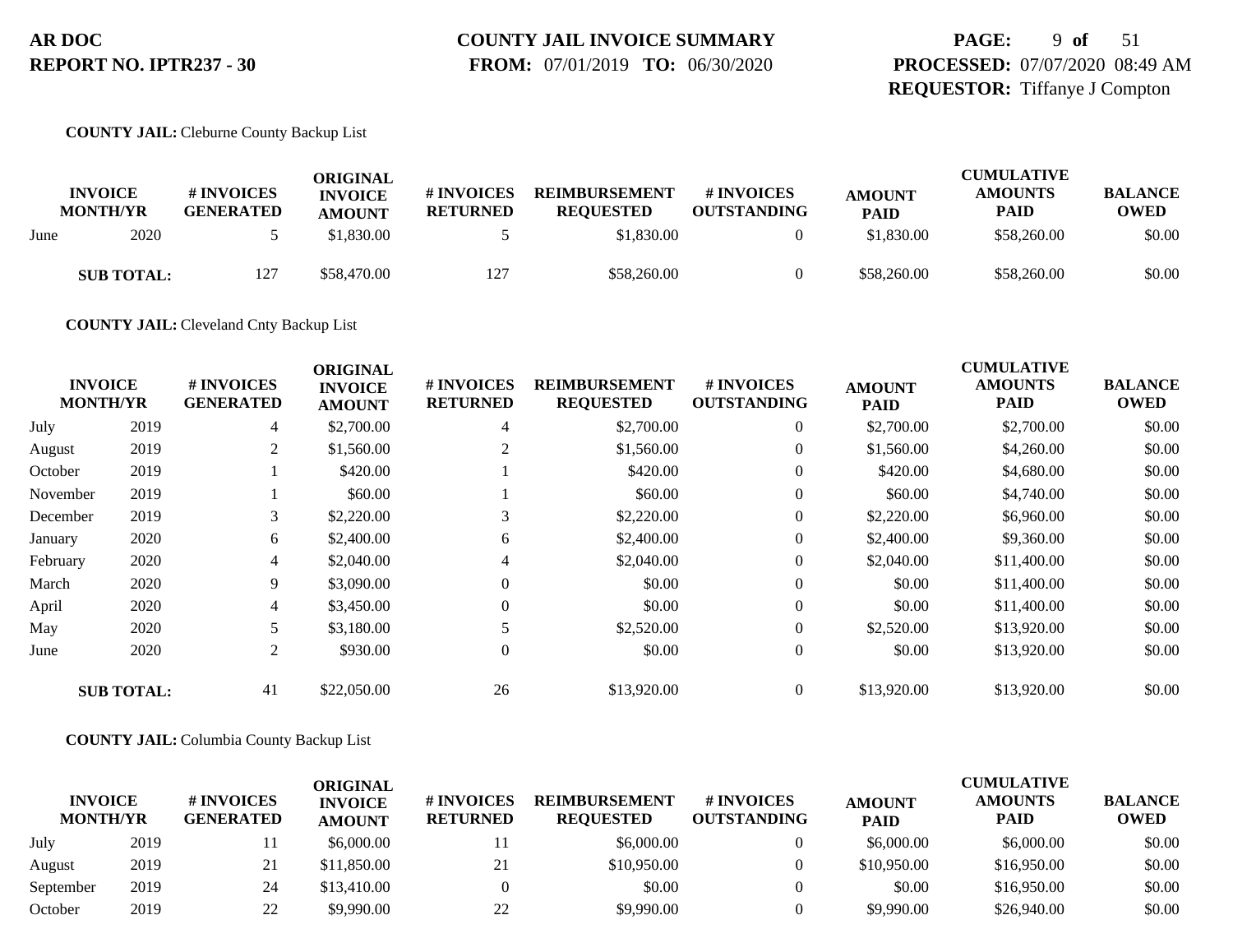## **COUNTY JAIL INVOICE SUMMARY**

 **FROM:** 07/01/2019 **TO:** 06/30/2020

## **PAGE:** 10 **of** 51 **PROCESSED:** 07/07/2020 08:49 AM **REQUESTOR:** Tiffanye J Compton

#### **COUNTY JAIL:** Columbia County Backup List

|          | <b>INVOICE</b><br><b>MONTH/YR</b> | <b>#INVOICES</b><br><b>GENERATED</b> | <b>ORIGINAL</b><br><b>INVOICE</b><br><b>AMOUNT</b> | # INVOICES<br><b>RETURNED</b> | <b>REIMBURSEMENT</b><br><b>REQUESTED</b> | # INVOICES<br><b>OUTSTANDING</b> | <b>AMOUNT</b><br><b>PAID</b> | <b>CUMULATIVE</b><br><b>AMOUNTS</b><br><b>PAID</b> | <b>BALANCE</b><br><b>OWED</b> |
|----------|-----------------------------------|--------------------------------------|----------------------------------------------------|-------------------------------|------------------------------------------|----------------------------------|------------------------------|----------------------------------------------------|-------------------------------|
| November | 2019                              | 23                                   | \$14,850.00                                        | 23                            | \$14,850.00                              | $\theta$                         | \$14,850.00                  | \$41,790.00                                        | \$0.00                        |
| December | 2019                              | 17                                   | \$6,840.00                                         | 17                            | \$6,840.00                               | $\theta$                         | \$6,840.00                   | \$48,630.00                                        | \$0.00                        |
| January  | 2020                              | 13                                   | \$7,140.00                                         | 13                            | \$7,140.00                               | 0                                | \$7,140.00                   | \$55,770.00                                        | \$0.00                        |
| February | 2020                              | 22                                   | \$8,550.00                                         | 22                            | \$8,550.00                               | 0                                | \$8,550.00                   | \$64,320.00                                        | \$0.00                        |
| March    | 2020                              | 17                                   | \$8,460.00                                         | 17                            | \$8,460.00                               | $\theta$                         | \$8,460.00                   | \$72,780.00                                        | \$0.00                        |
| April    | 2020                              | 20                                   | \$11,250.00                                        | 20                            | \$11,250.00                              | 0                                | \$11,250.00                  | \$84,030.00                                        | \$0.00                        |
| May      | 2020                              | 18                                   | \$8,880.00                                         | 18                            | \$8,880.00                               | $\overline{0}$                   | \$8,880.00                   | \$92,910.00                                        | \$0.00                        |
| June     | 2020                              | 7                                    | \$2,910.00                                         |                               | \$2,910.00                               | $\theta$                         | \$2,910.00                   | \$95,820.00                                        | \$0.00                        |
|          | <b>SUB TOTAL:</b>                 | 215                                  | \$110,130.00                                       | 191                           | \$95,820.00                              |                                  | \$95,820.00                  | \$95,820.00                                        | \$0.00                        |

**COUNTY JAIL:** Conway County Backup List

| <b>INVOICE</b><br><b>MONTH/YR</b> |                   | # INVOICES<br><b>GENERATED</b> | <b>ORIGINAL</b><br><b>INVOICE</b><br><b>AMOUNT</b> | # INVOICES<br><b>RETURNED</b> | <b>REIMBURSEMENT</b><br><b>REQUESTED</b> | # INVOICES<br><b>OUTSTANDING</b> | <b>AMOUNT</b><br><b>PAID</b> | <b>CUMULATIVE</b><br><b>AMOUNTS</b><br><b>PAID</b> | <b>BALANCE</b><br><b>OWED</b> |
|-----------------------------------|-------------------|--------------------------------|----------------------------------------------------|-------------------------------|------------------------------------------|----------------------------------|------------------------------|----------------------------------------------------|-------------------------------|
| July                              | 2019              | 15                             | \$8,400.00                                         | 15                            | \$8,400.00                               | 0                                | \$8,400.00                   | \$8,400.00                                         | \$0.00                        |
| August                            | 2019              | 20                             | \$12,660.00                                        | 20                            | \$11,850.00                              | $\overline{0}$                   | \$11,850.00                  | \$20,250.00                                        | \$0.00                        |
| September                         | 2019              | 18                             | \$9,270.00                                         | 18                            | \$9,270.00                               | $\overline{0}$                   | \$9,270.00                   | \$29,520.00                                        | \$0.00                        |
| October                           | 2019              | 20                             | \$7,230.00                                         | 20                            | \$6,510.00                               | $\boldsymbol{0}$                 | \$6,510.00                   | \$36,030.00                                        | \$0.00                        |
| November                          | 2019              | 19                             | \$9,870.00                                         | 19                            | \$9,000.00                               | $\overline{0}$                   | \$9,000.00                   | \$45,030.00                                        | \$0.00                        |
| December                          | 2019              | 25                             | \$11,700.00                                        | 25                            | \$11,700.00                              | $\overline{0}$                   | \$11,700.00                  | \$56,730.00                                        | \$0.00                        |
| January                           | 2020              | 21                             | \$7,500.00                                         | 21                            | \$7,500.00                               | $\boldsymbol{0}$                 | \$7,500.00                   | \$64,230.00                                        | \$0.00                        |
| February                          | 2020              | 18                             | \$10,410.00                                        | $\theta$                      | \$0.00                                   | $\overline{0}$                   | \$0.00                       | \$64,230.00                                        | \$0.00                        |
| March                             | 2020              | 11                             | \$6,120.00                                         | 11                            | \$5,850.00                               | $\overline{0}$                   | \$5,850.00                   | \$70,080.00                                        | \$0.00                        |
| April                             | 2020              | 14                             | \$7,260.00                                         | 14                            | \$7,260.00                               | $\overline{0}$                   | \$7,260.00                   | \$77,340.00                                        | \$0.00                        |
| May                               | 2020              | 16                             | \$10,470.00                                        | $\Omega$                      | \$0.00                                   | $\overline{0}$                   | \$0.00                       | \$77,340.00                                        | \$0.00                        |
| June                              | 2020              | 10                             | \$6,390.00                                         | $\Omega$                      | \$0.00                                   | $\boldsymbol{0}$                 | \$0.00                       | \$77,340.00                                        | \$0.00                        |
|                                   | <b>SUB TOTAL:</b> | 207                            | \$107,280.00                                       | 163                           | \$77,340.00                              | $\overline{0}$                   | \$77,340.00                  | \$77,340.00                                        | \$0.00                        |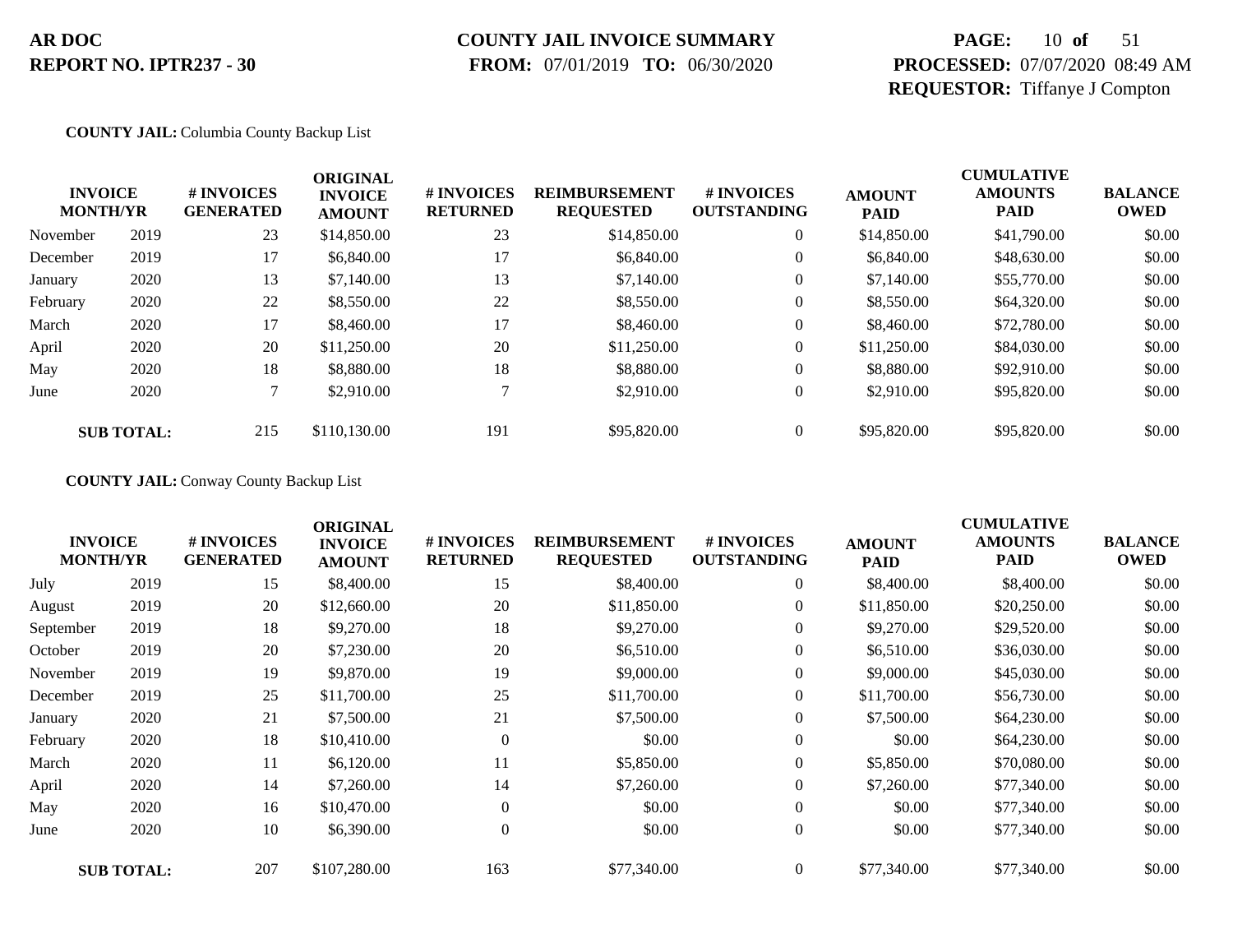### **COUNTY JAIL INVOICE SUMMARY**

 **FROM:** 07/01/2019 **TO:** 06/30/2020

## **PAGE:** 11 **of** 51 **PROCESSED:** 07/07/2020 08:49 AM **REQUESTOR:** Tiffanye J Compton

#### **COUNTY JAIL:** Craighead Cnty Backup List

|           | <b>INVOICE</b><br><b>MONTH/YR</b> | # INVOICES<br><b>GENERATED</b> | <b>ORIGINAL</b><br><b>INVOICE</b><br><b>AMOUNT</b> | # INVOICES<br><b>RETURNED</b> | <b>REIMBURSEMENT</b><br><b>REQUESTED</b> | # INVOICES<br><b>OUTSTANDING</b> | <b>AMOUNT</b><br><b>PAID</b> | <b>CUMULATIVE</b><br><b>AMOUNTS</b><br>PAID | <b>BALANCE</b><br><b>OWED</b> |
|-----------|-----------------------------------|--------------------------------|----------------------------------------------------|-------------------------------|------------------------------------------|----------------------------------|------------------------------|---------------------------------------------|-------------------------------|
| July      | 2019                              | 37                             | \$22,320.00                                        | 37                            | \$22,320.00                              | $\overline{0}$                   | \$22,320.00                  | \$22,320.00                                 | \$0.00                        |
| August    | 2019                              | 42                             | \$23,670.00                                        | 42                            | \$23,670.00                              | $\overline{0}$                   | \$23,670.00                  | \$45,990.00                                 | \$0.00                        |
| September | 2019                              | 62                             | \$42,660.00                                        | 62                            | \$42,660.00                              | $\overline{0}$                   | \$42,660.00                  | \$88,650.00                                 | \$0.00                        |
| October   | 2019                              | 68                             | \$36,240.00                                        | 68                            | \$36,240.00                              | $\overline{0}$                   | \$36,240.00                  | \$124,890.00                                | \$0.00                        |
| November  | 2019                              | 54                             | \$34,470.00                                        | 54                            | \$34,470.00                              | $\overline{0}$                   | \$34,470.00                  | \$159,360.00                                | \$0.00                        |
| December  | 2019                              | 64                             | \$35,160.00                                        | 64                            | \$35,160.00                              | $\overline{0}$                   | \$35,160.00                  | \$194,520.00                                | \$0.00                        |
| January   | 2020                              | 57                             | \$30,510.00                                        | 57                            | \$30,510.00                              | $\overline{0}$                   | \$30,510.00                  | \$225,030.00                                | \$0.00                        |
| February  | 2020                              | 49                             | \$25,800.00                                        | 49                            | \$25,800.00                              | $\overline{0}$                   | \$25,800.00                  | \$250,830.00                                | \$0.00                        |
| March     | 2020                              | 47                             | \$25,680.00                                        | 47                            | \$25,680.00                              | $\overline{0}$                   | \$25,680.00                  | \$276,510.00                                | \$0.00                        |
| April     | 2020                              | 51                             | \$37,050.00                                        | $\theta$                      | \$0.00                                   | $\overline{0}$                   | \$0.00                       | \$276,510.00                                | \$0.00                        |
| May       | 2020                              | 79                             | \$35,340.00                                        | 79                            | \$35,340.00                              | $\boldsymbol{0}$                 | \$35,340.00                  | \$311,850.00                                | \$0.00                        |
| June      | 2020                              | 36                             | \$11,130.00                                        | 36                            | \$11,130.00                              | 36                               | \$0.00                       | \$311,850.00                                | \$11,130.00                   |
|           | <b>SUB TOTAL:</b>                 | 646                            | \$360,030.00                                       | 595                           | \$322,980.00                             | 36                               | \$311,850.00                 | \$311,850.00                                | \$11,130.00                   |

#### **COUNTY JAIL:** Crawford County Backup List

|           | <b>INVOICE</b><br><b>MONTH/YR</b> | # INVOICES<br><b>GENERATED</b> | <b>ORIGINAL</b><br><b>INVOICE</b><br><b>AMOUNT</b> | # INVOICES<br><b>RETURNED</b> | <b>REIMBURSEMENT</b><br><b>REQUESTED</b> | # INVOICES<br><b>OUTSTANDING</b> | <b>AMOUNT</b><br><b>PAID</b> | <b>CUMULATIVE</b><br><b>AMOUNTS</b><br><b>PAID</b> | <b>BALANCE</b><br><b>OWED</b> |
|-----------|-----------------------------------|--------------------------------|----------------------------------------------------|-------------------------------|------------------------------------------|----------------------------------|------------------------------|----------------------------------------------------|-------------------------------|
| July      | 2019                              | 45                             | \$32,580.00                                        | 45                            | \$32,580.00                              | $\overline{0}$                   | \$32,580.00                  | \$32,580.00                                        | \$0.00                        |
| August    | 2019                              | 62                             | \$32,280.00                                        | 62                            | \$31,920.00                              | $\overline{0}$                   | \$31,920.00                  | \$64,500.00                                        | \$0.00                        |
| September | 2019                              | 43                             | \$34,770.00                                        | 43                            | \$34,770.00                              | $\overline{0}$                   | \$34,770.00                  | \$99,270.00                                        | \$0.00                        |
| October   | 2019                              | 54                             | \$32,790.00                                        | 54                            | \$32,790.00                              | $\overline{0}$                   | \$32,790.00                  | \$132,060.00                                       | \$0.00                        |
| November  | 2019                              | 39                             | \$28,980.00                                        | 39                            | \$28,980.00                              | $\overline{0}$                   | \$28,980.00                  | \$161,040.00                                       | \$0.00                        |
| December  | 2019                              | 52                             | \$29,730.00                                        | 52                            | \$29,730.00                              | $\overline{0}$                   | \$29,730.00                  | \$190,770.00                                       | \$0.00                        |
| January   | 2020                              | 57                             | \$30,000.00                                        | 57                            | \$30,000.00                              | $\overline{0}$                   | \$30,000.00                  | \$220,770.00                                       | \$0.00                        |
| February  | 2020                              | 56                             | \$32,520.00                                        | $\Omega$                      | \$0.00                                   | $\overline{0}$                   | \$0.00                       | \$220,770.00                                       | \$0.00                        |
| March     | 2020                              | 44                             | \$29,040.00                                        | $\Omega$                      | \$0.00                                   | $\theta$                         | \$0.00                       | \$220,770.00                                       | \$0.00                        |
| April     | 2020                              | 53                             | \$29,730.00                                        | $\Omega$                      | \$0.00                                   | $\Omega$                         | \$0.00                       | \$220,770.00                                       | \$0.00                        |
| May       | 2020                              | 43                             | \$30,270.00                                        |                               | \$0.00                                   | $\Omega$                         | \$0.00                       | \$220,770.00                                       | \$0.00                        |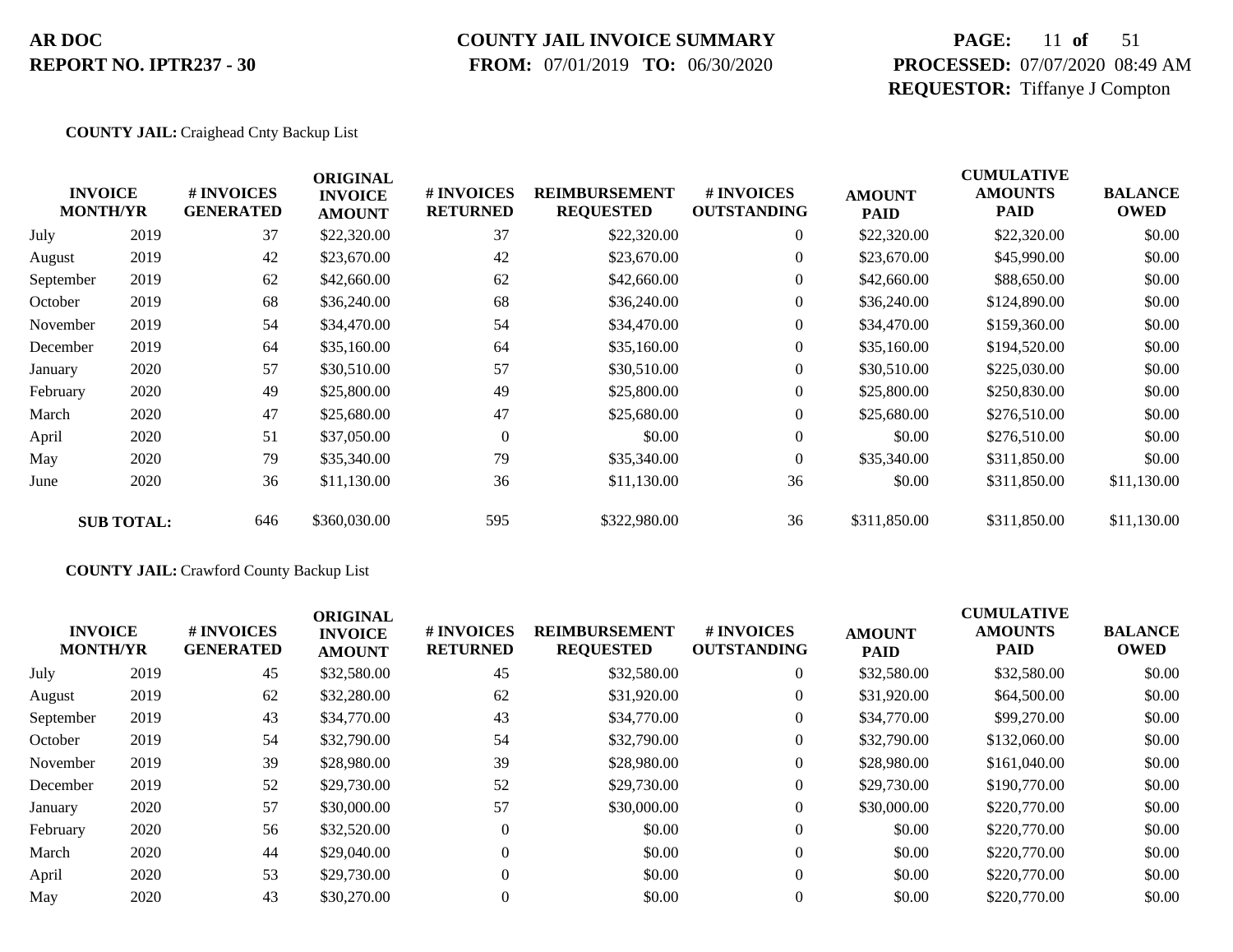# **COUNTY JAIL INVOICE SUMMARY**

 **FROM:** 07/01/2019 **TO:** 06/30/2020

## **PAGE:** 12 **of** 51 **PROCESSED:** 07/07/2020 08:49 AM **REQUESTOR:** Tiffanye J Compton

#### **COUNTY JAIL:** Crawford County Backup List

|      |                                   |                                | ORIGINAL                        |                               |                                          |                                  |                              | <b>CUMULATIVE</b>             |                               |
|------|-----------------------------------|--------------------------------|---------------------------------|-------------------------------|------------------------------------------|----------------------------------|------------------------------|-------------------------------|-------------------------------|
|      | <b>INVOICE</b><br><b>MONTH/YR</b> | # INVOICES<br><b>GENERATED</b> | <b>INVOICE</b><br><b>AMOUNT</b> | # INVOICES<br><b>RETURNED</b> | <b>REIMBURSEMENT</b><br><b>REQUESTED</b> | # INVOICES<br><b>OUTSTANDING</b> | <b>AMOUNT</b><br><b>PAID</b> | <b>AMOUNTS</b><br><b>PAID</b> | <b>BALANCE</b><br><b>OWED</b> |
| June | 2020                              | 46                             | \$18,030.00                     |                               | \$0.00                                   |                                  | \$0.00                       | \$220,770.00                  | \$0.00                        |
|      | <b>SUB TOTAL:</b>                 | 594                            | \$360,720.00                    | 352                           | \$220,770.00                             |                                  | \$220,770.00                 | \$220,770.00                  | \$0.00                        |

**COUNTY JAIL:** Crittenden Cnty Backup List

| <b>INVOICE</b><br><b>MONTH/YR</b> |                   | # INVOICES<br><b>GENERATED</b> | <b>ORIGINAL</b><br><b>INVOICE</b><br><b>AMOUNT</b> | # INVOICES<br><b>RETURNED</b> | <b>REIMBURSEMENT</b><br><b>REQUESTED</b> | # INVOICES<br><b>OUTSTANDING</b> | <b>AMOUNT</b><br><b>PAID</b> | <b>CUMULATIVE</b><br><b>AMOUNTS</b><br><b>PAID</b> | <b>BALANCE</b><br><b>OWED</b> |
|-----------------------------------|-------------------|--------------------------------|----------------------------------------------------|-------------------------------|------------------------------------------|----------------------------------|------------------------------|----------------------------------------------------|-------------------------------|
| July                              | 2019              | 31                             | \$11,040.00                                        | 31                            | \$11,040.00                              | $\overline{0}$                   | \$11,040.00                  | \$11,040.00                                        | \$0.00                        |
| August                            | 2019              | 21                             | \$14,130.00                                        | 21                            | \$14,460.00                              | $\boldsymbol{0}$                 | \$14,460.00                  | \$25,500.00                                        | \$0.00                        |
| September                         | 2019              | 29                             | \$15,660.00                                        | 29                            | \$15,390.00                              | $\overline{0}$                   | \$15,390.00                  | \$40,890.00                                        | \$0.00                        |
| October                           | 2019              | 23                             | \$11,730.00                                        | 23                            | \$11,730.00                              | $\boldsymbol{0}$                 | \$11,730.00                  | \$52,620.00                                        | \$0.00                        |
| November                          | 2019              | 18                             | \$11,190.00                                        | 18                            | \$11,190.00                              | $\overline{0}$                   | \$11,190.00                  | \$63,810.00                                        | \$0.00                        |
| December                          | 2019              | 19                             | \$14,610.00                                        | 19                            | \$14,610.00                              | $\overline{0}$                   | \$14,610.00                  | \$78,420.00                                        | \$0.00                        |
| January                           | 2020              | 31                             | \$11,910.00                                        | 31                            | \$11,910.00                              | $\boldsymbol{0}$                 | \$11,910.00                  | \$90,330.00                                        | \$0.00                        |
| February                          | 2020              | 20                             | \$11,940.00                                        | 20                            | \$11,940.00                              | $\overline{0}$                   | \$11,940.00                  | \$102,270.00                                       | \$0.00                        |
| March                             | 2020              | 23                             | \$14,460.00                                        | 23                            | \$14,460.00                              | $\overline{0}$                   | \$14,460.00                  | \$116,730.00                                       | \$0.00                        |
| April                             | 2020              | 25                             | \$13,080.00                                        | 25                            | \$12,930.00                              | $\boldsymbol{0}$                 | \$12,930.00                  | \$129,660.00                                       | \$0.00                        |
| May                               | 2020              | 12                             | \$8,430.00                                         | 12                            | \$8,430.00                               | $\overline{0}$                   | \$8,430.00                   | \$138,090.00                                       | \$0.00                        |
| June                              | 2020              | 18                             | \$8,340.00                                         | 18                            | \$8,310.00                               | $\overline{0}$                   | \$8,310.00                   | \$146,400.00                                       | \$0.00                        |
|                                   | <b>SUB TOTAL:</b> | 270                            | \$146,520.00                                       | 270                           | \$146,400.00                             | $\overline{0}$                   | \$146,400.00                 | \$146,400.00                                       | \$0.00                        |

#### **COUNTY JAIL:** Cross County Backup List

|                                   |      |                                | ORIGINAL                        |                               |                                          |                                  |                              | <b>CUMULATIVE</b>             |                               |
|-----------------------------------|------|--------------------------------|---------------------------------|-------------------------------|------------------------------------------|----------------------------------|------------------------------|-------------------------------|-------------------------------|
| <b>INVOICE</b><br><b>MONTH/YR</b> |      | # INVOICES<br><b>GENERATED</b> | <b>INVOICE</b><br><b>AMOUNT</b> | # INVOICES<br><b>RETURNED</b> | <b>REIMBURSEMENT</b><br><b>REOUESTED</b> | # INVOICES<br><b>OUTSTANDING</b> | <b>AMOUNT</b><br><b>PAID</b> | <b>AMOUNTS</b><br><b>PAID</b> | <b>BALANCE</b><br><b>OWED</b> |
| July                              | 2019 |                                | \$2,910.00                      |                               | \$2,910.00                               |                                  | \$2,910.00                   | \$2,910.00                    | \$0.00                        |
| August                            | 2019 |                                | \$8,220.00                      | 14                            | \$8,220,00                               |                                  | \$8,220,00                   | \$11,130.00                   | \$0.00                        |
| September                         | 2019 |                                | \$7.590.00                      |                               | \$7,590.00                               |                                  | \$7,590.00                   | \$18,720.00                   | \$0.00                        |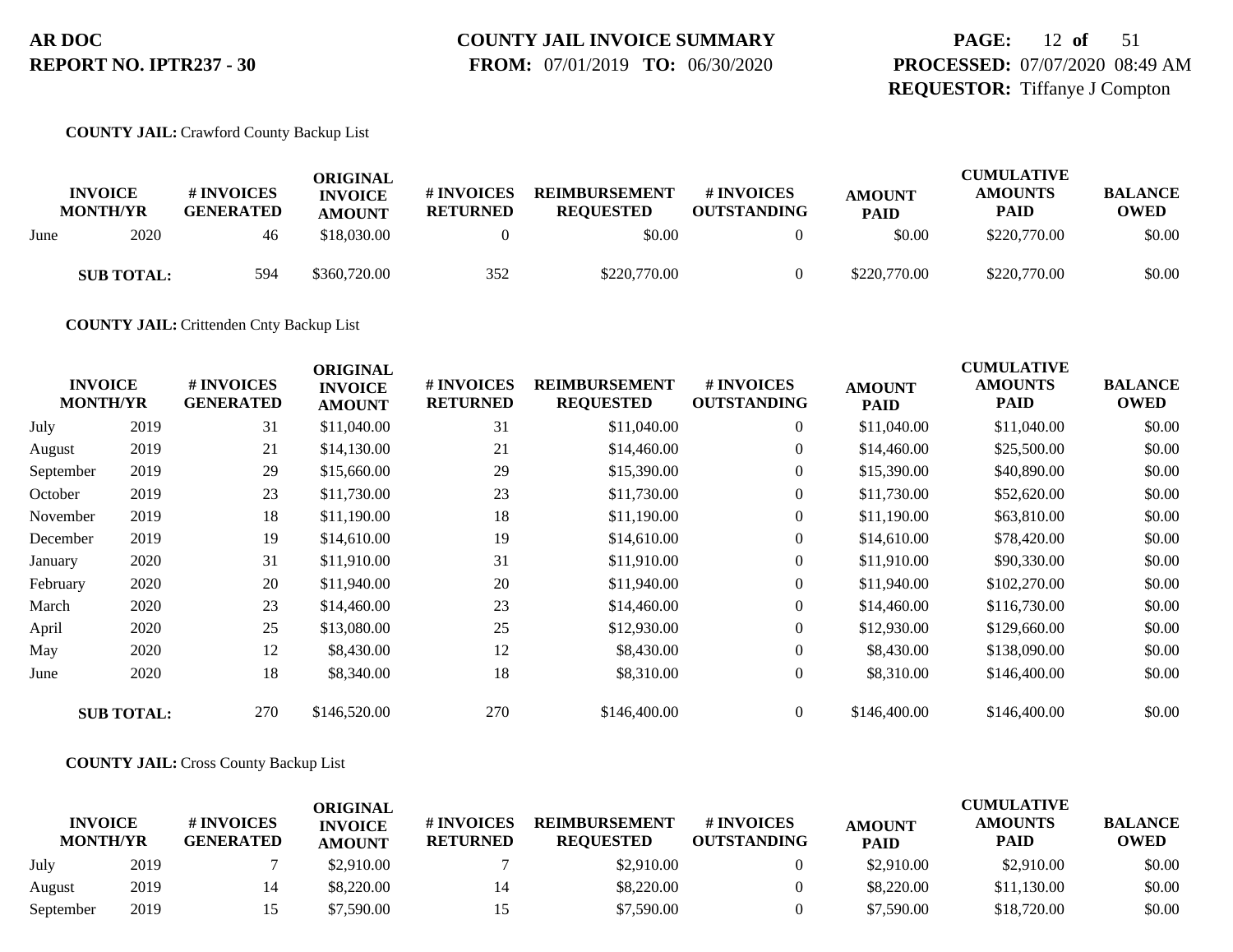### **COUNTY JAIL INVOICE SUMMARY**

 **FROM:** 07/01/2019 **TO:** 06/30/2020

## **PAGE:** 13 **of** 51 **PROCESSED:** 07/07/2020 08:49 AM **REQUESTOR:** Tiffanye J Compton

#### **COUNTY JAIL:** Cross County Backup List

|          | <b>INVOICE</b><br><b>MONTH/YR</b> | # INVOICES<br><b>GENERATED</b> | <b>ORIGINAL</b><br><b>INVOICE</b><br><b>AMOUNT</b> | # INVOICES<br><b>RETURNED</b> | <b>REIMBURSEMENT</b><br><b>REQUESTED</b> | # INVOICES<br><b>OUTSTANDING</b> | <b>AMOUNT</b><br><b>PAID</b> | <b>CUMULATIVE</b><br><b>AMOUNTS</b><br><b>PAID</b> | <b>BALANCE</b><br><b>OWED</b> |
|----------|-----------------------------------|--------------------------------|----------------------------------------------------|-------------------------------|------------------------------------------|----------------------------------|------------------------------|----------------------------------------------------|-------------------------------|
| October  | 2019                              | 10                             | \$6,150.00                                         | 0                             | \$0.00                                   | $\theta$                         | \$0.00                       | \$18,720.00                                        | \$0.00                        |
| November | 2019                              | 6                              | \$3,420.00                                         | 6                             | \$3,420.00                               | $\overline{0}$                   | \$3,420.00                   | \$22,140.00                                        | \$0.00                        |
| December | 2019                              |                                | \$3,630.00                                         | 0                             | \$0.00                                   | $\theta$                         | \$0.00                       | \$22,140.00                                        | \$0.00                        |
| January  | 2020                              | 19                             | \$17,310.00                                        | 19                            | \$17,310.00                              | $\overline{0}$                   | \$17,310.00                  | \$39,450.00                                        | \$0.00                        |
| February | 2020                              | 19                             | \$10,380.00                                        | 19                            | \$10,380.00                              | $\overline{0}$                   | \$10,380.00                  | \$49,830.00                                        | \$0.00                        |
| March    | 2020                              | 4                              | \$3,210.00                                         | $\Omega$                      | \$0.00                                   | $\theta$                         | \$0.00                       | \$49,830.00                                        | \$0.00                        |
| April    | 2020                              | 4                              | \$3,180.00                                         | 0                             | \$0.00                                   | $\theta$                         | \$0.00                       | \$49,830.00                                        | \$0.00                        |
| May      | 2020                              |                                | \$2,280.00                                         |                               | \$2,280.00                               | $\theta$                         | \$2,280.00                   | \$52,110.00                                        | \$0.00                        |
| June     | 2020                              | 3                              | \$1,890.00                                         | 3                             | \$1,890.00                               | $\boldsymbol{0}$                 | \$1,890.00                   | \$54,000.00                                        | \$0.00                        |
|          | <b>SUB TOTAL:</b>                 | 111                            | \$70,170.00                                        | 88                            | \$54,000.00                              | $\theta$                         | \$54,000.00                  | \$54,000.00                                        | \$0.00                        |

**COUNTY JAIL:** Dallas County Backup List

| <b>INVOICE</b><br><b>MONTH/YR</b> |                   | # INVOICES<br><b>GENERATED</b> | <b>ORIGINAL</b><br><b>INVOICE</b><br><b>AMOUNT</b> | # INVOICES<br><b>RETURNED</b> | <b>REIMBURSEMENT</b><br><b>REQUESTED</b> | # INVOICES<br><b>OUTSTANDING</b> | <b>AMOUNT</b><br><b>PAID</b> | <b>CUMULATIVE</b><br><b>AMOUNTS</b><br><b>PAID</b> | <b>BALANCE</b><br><b>OWED</b> |
|-----------------------------------|-------------------|--------------------------------|----------------------------------------------------|-------------------------------|------------------------------------------|----------------------------------|------------------------------|----------------------------------------------------|-------------------------------|
| July                              | 2019              | 26                             | \$10,440.00                                        | 26                            | \$10,440.00                              | $\overline{0}$                   | \$10,440.00                  | \$10,440.00                                        | \$0.00                        |
| August                            | 2019              | 17                             | \$11,340.00                                        | 17                            | \$10,950.00                              | $\boldsymbol{0}$                 | \$10,950.00                  | \$21,390.00                                        | \$0.00                        |
| September                         | 2019              | 12                             | \$6,330.00                                         | 12                            | \$6,330.00                               | $\overline{0}$                   | \$6,330.00                   | \$27,720.00                                        | \$0.00                        |
| October                           | 2019              | 8                              | \$5,340.00                                         | 8                             | \$5,340.00                               | $\overline{0}$                   | \$5,340.00                   | \$33,060.00                                        | \$0.00                        |
| November                          | 2019              | 11                             | \$6,420.00                                         | 11                            | \$6,420.00                               | $\overline{0}$                   | \$6,420.00                   | \$39,480.00                                        | \$0.00                        |
| December                          | 2019              | 6                              | \$4,170.00                                         | 6                             | \$4,170.00                               | $\overline{0}$                   | \$4,170.00                   | \$43,650.00                                        | \$0.00                        |
| January                           | 2020              | 9                              | \$6,360.00                                         | 9                             | \$6,300.00                               | $\overline{0}$                   | \$6,300.00                   | \$49,950.00                                        | \$0.00                        |
| February                          | 2020              | 11                             | \$8,190.00                                         | 11                            | \$8,190.00                               | $\boldsymbol{0}$                 | \$8,190.00                   | \$58,140.00                                        | \$0.00                        |
| March                             | 2020              | 14                             | \$8,310.00                                         | 14                            | \$7,500.00                               | $\overline{0}$                   | \$7,500.00                   | \$65,640.00                                        | \$0.00                        |
| April                             | 2020              | 6                              | \$3,840.00                                         | 6                             | \$3,780.00                               | $\overline{0}$                   | \$3,780.00                   | \$69,420.00                                        | \$0.00                        |
| May                               | 2020              | 5                              | \$3,600.00                                         |                               | \$3,600.00                               | $\overline{0}$                   | \$3,600.00                   | \$73,020.00                                        | \$0.00                        |
| June                              | 2020              | 5                              | \$1,740.00                                         | 5                             | \$1,740.00                               | $\boldsymbol{0}$                 | \$1,740.00                   | \$74,760.00                                        | \$0.00                        |
|                                   | <b>SUB TOTAL:</b> | 130                            | \$76,080.00                                        | 130                           | \$74,760.00                              | $\overline{0}$                   | \$74,760.00                  | \$74,760.00                                        | \$0.00                        |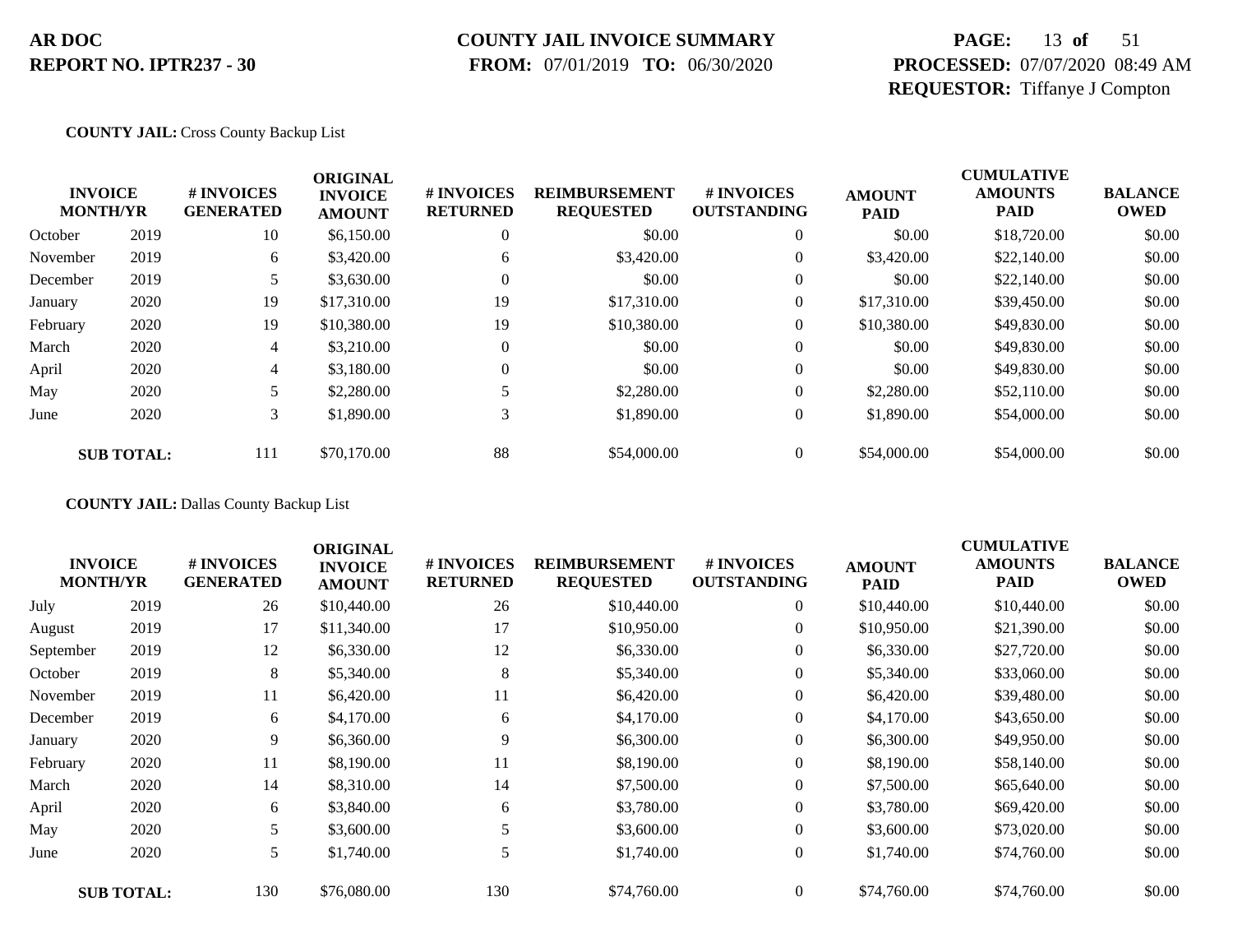# **COUNTY JAIL INVOICE SUMMARY**

 **FROM:** 07/01/2019 **TO:** 06/30/2020

## **PAGE:** 14 **of** 51 **PROCESSED:** 07/07/2020 08:49 AM **REQUESTOR:** Tiffanye J Compton

**COUNTY JAIL:** Delta Regional Jail

|      | <b>INVOICE</b><br><b>MONTH/YR</b> | # INVOICES<br><b>GENERATED</b> | ORIGINAL<br><b>INVOICE</b><br><b>AMOUNT</b> | <b>#INVOICES</b><br><b>RETURNED</b> | <b>REIMBURSEMENT</b><br><b>REOUESTED</b> | <b># INVOICES</b><br><b>OUTSTANDING</b> | <b>AMOUNT</b><br><b>PAID</b> | <b>CUMULATIVE</b><br><b>AMOUNTS</b><br><b>PAID</b> | <b>BALANCE</b><br>OWED |
|------|-----------------------------------|--------------------------------|---------------------------------------------|-------------------------------------|------------------------------------------|-----------------------------------------|------------------------------|----------------------------------------------------|------------------------|
| June | 2020                              |                                | \$90.00                                     |                                     | \$0.00                                   |                                         | \$0.00                       | \$0.00                                             | \$0.00                 |
|      | <b>SUB TOTAL:</b>                 |                                | \$90.00                                     |                                     | \$0.00                                   |                                         | \$0.00                       | \$0.00                                             | \$0.00                 |

**COUNTY JAIL:** Desha County Backup List

| <b>INVOICE</b><br><b>MONTH/YR</b> |                   | # INVOICES<br><b>GENERATED</b> | <b>ORIGINAL</b><br><b>INVOICE</b><br><b>AMOUNT</b> | # INVOICES<br><b>RETURNED</b> | <b>REIMBURSEMENT</b><br><b>REQUESTED</b> | # INVOICES<br><b>OUTSTANDING</b> | <b>AMOUNT</b><br><b>PAID</b> | <b>CUMULATIVE</b><br><b>AMOUNTS</b><br><b>PAID</b> | <b>BALANCE</b><br><b>OWED</b> |
|-----------------------------------|-------------------|--------------------------------|----------------------------------------------------|-------------------------------|------------------------------------------|----------------------------------|------------------------------|----------------------------------------------------|-------------------------------|
| July                              | 2019              | 5                              | \$3,870.00                                         | 5                             | \$3,870.00                               | $\boldsymbol{0}$                 | \$3,870.00                   | \$3,870.00                                         | \$0.00                        |
| August                            | 2019              |                                | \$3,210.00                                         |                               | \$2,760.00                               | $\boldsymbol{0}$                 | \$2,760.00                   | \$6,630.00                                         | \$0.00                        |
| September                         | 2019              | 6                              | \$4,110.00                                         | 6                             | \$4,110.00                               | $\overline{0}$                   | \$4,110.00                   | \$10,740.00                                        | \$0.00                        |
| October                           | 2019              |                                | \$3,750.00                                         | $\theta$                      | \$0.00                                   | $\theta$                         | \$0.00                       | \$10,740.00                                        | \$0.00                        |
| November                          | 2019              | 6                              | \$1,980.00                                         | 6                             | \$1,980.00                               | $\theta$                         | \$1,980.00                   | \$12,720.00                                        | \$0.00                        |
| December                          | 2019              | 8                              | \$4,920.00                                         | 8                             | \$4,920.00                               | $\overline{0}$                   | \$4,920.00                   | \$17,640.00                                        | \$0.00                        |
| January                           | 2020              | 3                              | \$1,770.00                                         | 3                             | \$1,770.00                               | $\boldsymbol{0}$                 | \$1,770.00                   | \$19,410.00                                        | \$0.00                        |
| February                          | 2020              | 3                              | \$1,260.00                                         | $\Omega$                      | \$0.00                                   | $\theta$                         | \$0.00                       | \$19,410.00                                        | \$0.00                        |
| March                             | 2020              | 4                              | \$2,670.00                                         |                               | \$2,670.00                               | $\overline{0}$                   | \$2,670.00                   | \$22,080.00                                        | \$0.00                        |
| April                             | 2020              | 5                              | \$3,810.00                                         | 2                             | \$1,860.00                               | $\theta$                         | \$1,860.00                   | \$23,940.00                                        | \$0.00                        |
| May                               | 2020              | 4                              | \$2,790.00                                         | 4                             | \$1,170.00                               | $\overline{0}$                   | \$1,170.00                   | \$25,110.00                                        | \$0.00                        |
| June                              | 2020              | 6                              | \$2,520.00                                         | 3                             | \$1,950.00                               | $\theta$                         | \$1,950.00                   | \$27,060.00                                        | \$0.00                        |
|                                   | <b>SUB TOTAL:</b> | 64                             | \$36,660.00                                        | 48                            | \$27,060.00                              | $\overline{0}$                   | \$27,060.00                  | \$27,060.00                                        | \$0.00                        |

#### **COUNTY JAIL:** Drew County Backup List

|                                   |      |                                | <b>ORIGINAL</b>                 |                               |                                          |                                  |                              | <b>CUMULATIVE</b>      |                               |
|-----------------------------------|------|--------------------------------|---------------------------------|-------------------------------|------------------------------------------|----------------------------------|------------------------------|------------------------|-------------------------------|
| <b>INVOICE</b><br><b>MONTH/YR</b> |      | # INVOICES<br><b>GENERATED</b> | <b>INVOICE</b><br><b>AMOUNT</b> | # INVOICES<br><b>RETURNED</b> | <b>REIMBURSEMENT</b><br><b>REOUESTED</b> | # INVOICES<br><b>OUTSTANDING</b> | <b>AMOUNT</b><br><b>PAID</b> | <b>AMOUNTS</b><br>PAID | <b>BALANCE</b><br><b>OWED</b> |
| July                              | 2019 | כ 1                            | \$6,240.00                      |                               | \$6,240.00                               |                                  | \$6,240.00                   | \$6,240.00             | \$0.00                        |
| August                            | 2019 | 22                             | \$5,520.00                      | 22                            | \$5,520.00                               |                                  | \$5,520.00                   | \$11,760.00            | \$0.00                        |
| September                         | 2019 | 12                             | \$7.050.00                      | 12                            | \$7.050.00                               |                                  | \$7,050.00                   | \$18,810.00            | \$0.00                        |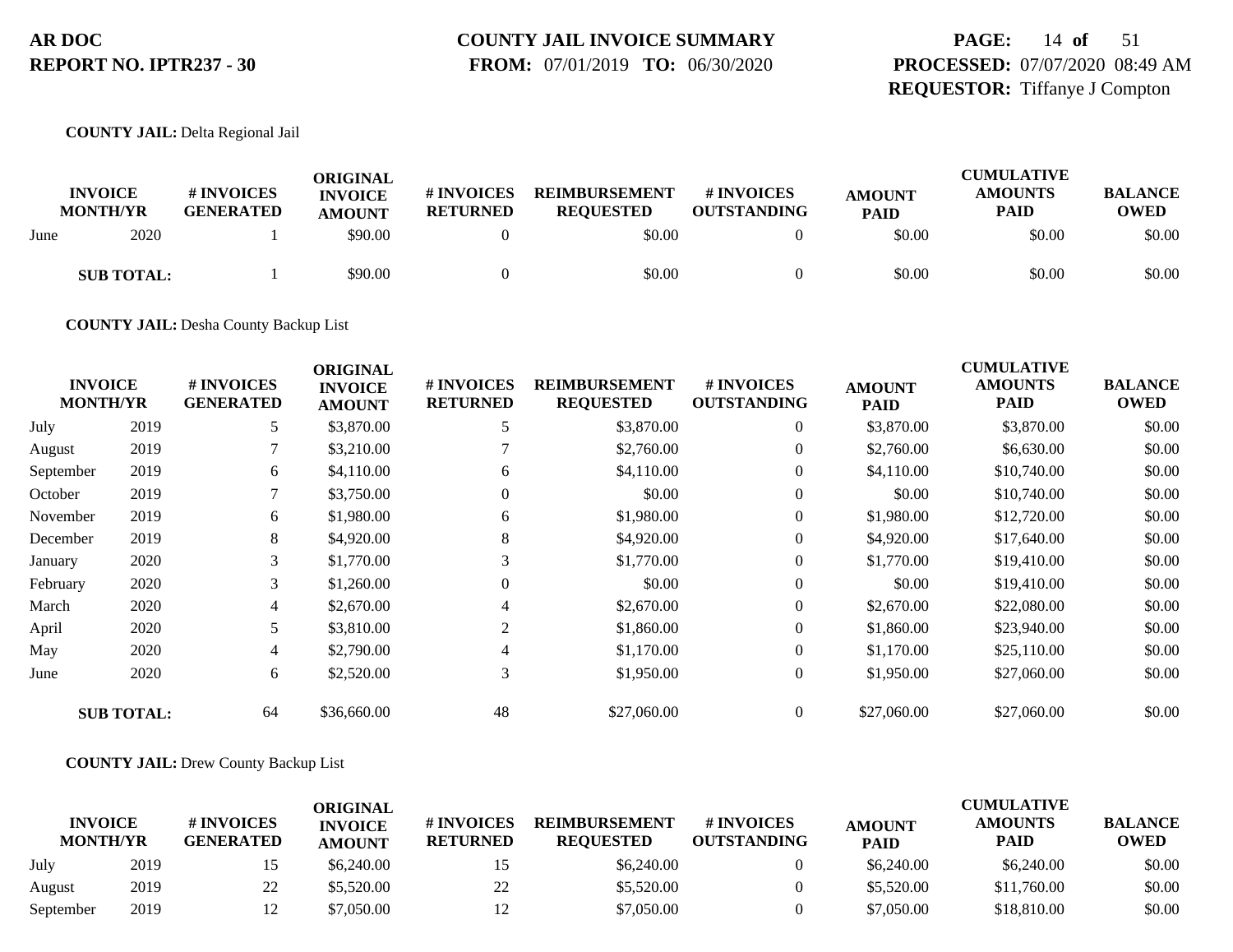### **COUNTY JAIL INVOICE SUMMARY**

 **FROM:** 07/01/2019 **TO:** 06/30/2020

## **PAGE:** 15 **of** 51 **PROCESSED:** 07/07/2020 08:49 AM **REQUESTOR:** Tiffanye J Compton

#### **COUNTY JAIL:** Drew County Backup List

|          | <b>INVOICE</b><br><b>MONTH/YR</b> | # INVOICES<br><b>GENERATED</b> | <b>ORIGINAL</b><br><b>INVOICE</b><br><b>AMOUNT</b> | # INVOICES<br><b>RETURNED</b> | <b>REIMBURSEMENT</b><br><b>REQUESTED</b> | <b>#INVOICES</b><br><b>OUTSTANDING</b> | <b>AMOUNT</b><br><b>PAID</b> | <b>CUMULATIVE</b><br><b>AMOUNTS</b><br><b>PAID</b> | <b>BALANCE</b><br><b>OWED</b> |
|----------|-----------------------------------|--------------------------------|----------------------------------------------------|-------------------------------|------------------------------------------|----------------------------------------|------------------------------|----------------------------------------------------|-------------------------------|
| October  | 2019                              | 18                             | \$10,440.00                                        | 18                            | \$10,440.00                              | $\overline{0}$                         | \$10,440.00                  | \$29,250.00                                        | \$0.00                        |
| November | 2019                              | 17                             | \$8,220.00                                         | 17                            | \$8,040.00                               | $\theta$                               | \$8,040.00                   | \$37,290.00                                        | \$0.00                        |
| December | 2019                              | 15                             | \$8,310.00                                         | 15                            | \$7,740.00                               | $\theta$                               | \$7,740.00                   | \$45,030.00                                        | \$0.00                        |
| January  | 2020                              | 8                              | \$3,450.00                                         | 8                             | \$3,450.00                               | $\theta$                               | \$3,450.00                   | \$48,480.00                                        | \$0.00                        |
| February | 2020                              | 17                             | \$7,080.00                                         | $\Omega$                      | \$0.00                                   | $\overline{0}$                         | \$0.00                       | \$48,480.00                                        | \$0.00                        |
| March    | 2020                              | 15                             | \$8,100.00                                         | 15                            | \$8,100.00                               | $\overline{0}$                         | \$8,100.00                   | \$56,580.00                                        | \$0.00                        |
| April    | 2020                              | 15                             | \$7,560.00                                         | 15                            | \$7,560.00                               | $\overline{0}$                         | \$7,560.00                   | \$64,140.00                                        | \$0.00                        |
| May      | 2020                              | 11                             | \$7,320.00                                         | 11                            | \$7,320.00                               | $\Omega$                               | \$7,320.00                   | \$71,460.00                                        | \$0.00                        |
| June     | 2020                              | 9                              | \$3,480.00                                         | $\mathbf{0}$                  | \$0.00                                   | $\overline{0}$                         | \$0.00                       | \$71,460.00                                        | \$0.00                        |
|          | <b>SUB TOTAL:</b>                 | 174                            | \$82,770.00                                        | 148                           | \$71,460.00                              | $\overline{0}$                         | \$71,460.00                  | \$71,460.00                                        | \$0.00                        |

**COUNTY JAIL:** Dumas City Jail

|           | <b>INVOICE</b><br><b>MONTH/YR</b> | # INVOICES<br><b>GENERATED</b> | <b>ORIGINAL</b><br><b>INVOICE</b><br><b>AMOUNT</b> | # INVOICES<br><b>RETURNED</b> | <b>REIMBURSEMENT</b><br><b>REQUESTED</b> | # INVOICES<br><b>OUTSTANDING</b> | <b>AMOUNT</b><br><b>PAID</b> | <b>CUMULATIVE</b><br><b>AMOUNTS</b><br><b>PAID</b> | <b>BALANCE</b><br><b>OWED</b> |
|-----------|-----------------------------------|--------------------------------|----------------------------------------------------|-------------------------------|------------------------------------------|----------------------------------|------------------------------|----------------------------------------------------|-------------------------------|
| July      | 2019                              | 5                              | \$4,200.00                                         |                               | \$4,200.00                               | $\overline{0}$                   | \$4,200.00                   | \$4,200.00                                         | \$0.00                        |
| August    | 2019                              | 11                             | \$6,600.00                                         | 11                            | \$6,600.00                               | $\overline{0}$                   | \$6,600.00                   | \$10,800.00                                        | \$0.00                        |
| September | 2019                              | 10                             | \$7,650.00                                         | 10                            | \$7,650.00                               | $\overline{0}$                   | \$7,650.00                   | \$18,450.00                                        | \$0.00                        |
| October   | 2019                              | 9                              | \$5,610.00                                         | 9                             | \$5,610.00                               | $\boldsymbol{0}$                 | \$5,610.00                   | \$24,060.00                                        | \$0.00                        |
| November  | 2019                              |                                | \$4,170.00                                         |                               | \$4,170.00                               | $\overline{0}$                   | \$4,170.00                   | \$28,230.00                                        | \$0.00                        |
| December  | 2019                              | 4                              | \$2,940.00                                         | 4                             | \$2,940.00                               | $\overline{0}$                   | \$2,940.00                   | \$31,170.00                                        | \$0.00                        |
| January   | 2020                              | 7                              | \$4,230.00                                         |                               | \$4,230.00                               | $\theta$                         | \$4,230.00                   | \$35,400.00                                        | \$0.00                        |
| February  | 2020                              | 10                             | \$5,880.00                                         | 10                            | \$5,880.00                               | $\overline{0}$                   | \$5,880.00                   | \$41,280.00                                        | \$0.00                        |
| March     | 2020                              | 9                              | \$7,020.00                                         | 9                             | \$7,020.00                               | $\overline{0}$                   | \$7,020.00                   | \$48,300.00                                        | \$0.00                        |
| April     | 2020                              | 6                              | \$4,170.00                                         | 6                             | \$4,170.00                               | $\overline{0}$                   | \$4,170.00                   | \$52,470.00                                        | \$0.00                        |
| May       | 2020                              | 3                              | \$2,280.00                                         | 3                             | \$2,280.00                               | $\boldsymbol{0}$                 | \$2,280.00                   | \$54,750.00                                        | \$0.00                        |
| June      | 2020                              | $\overline{2}$                 | \$1,110.00                                         | 2                             | \$1,110.00                               | $\overline{0}$                   | \$1,110.00                   | \$55,860.00                                        | \$0.00                        |
|           | <b>SUB TOTAL:</b>                 | 83                             | \$55,860.00                                        | 83                            | \$55,860.00                              | $\overline{0}$                   | \$55,860.00                  | \$55,860.00                                        | \$0.00                        |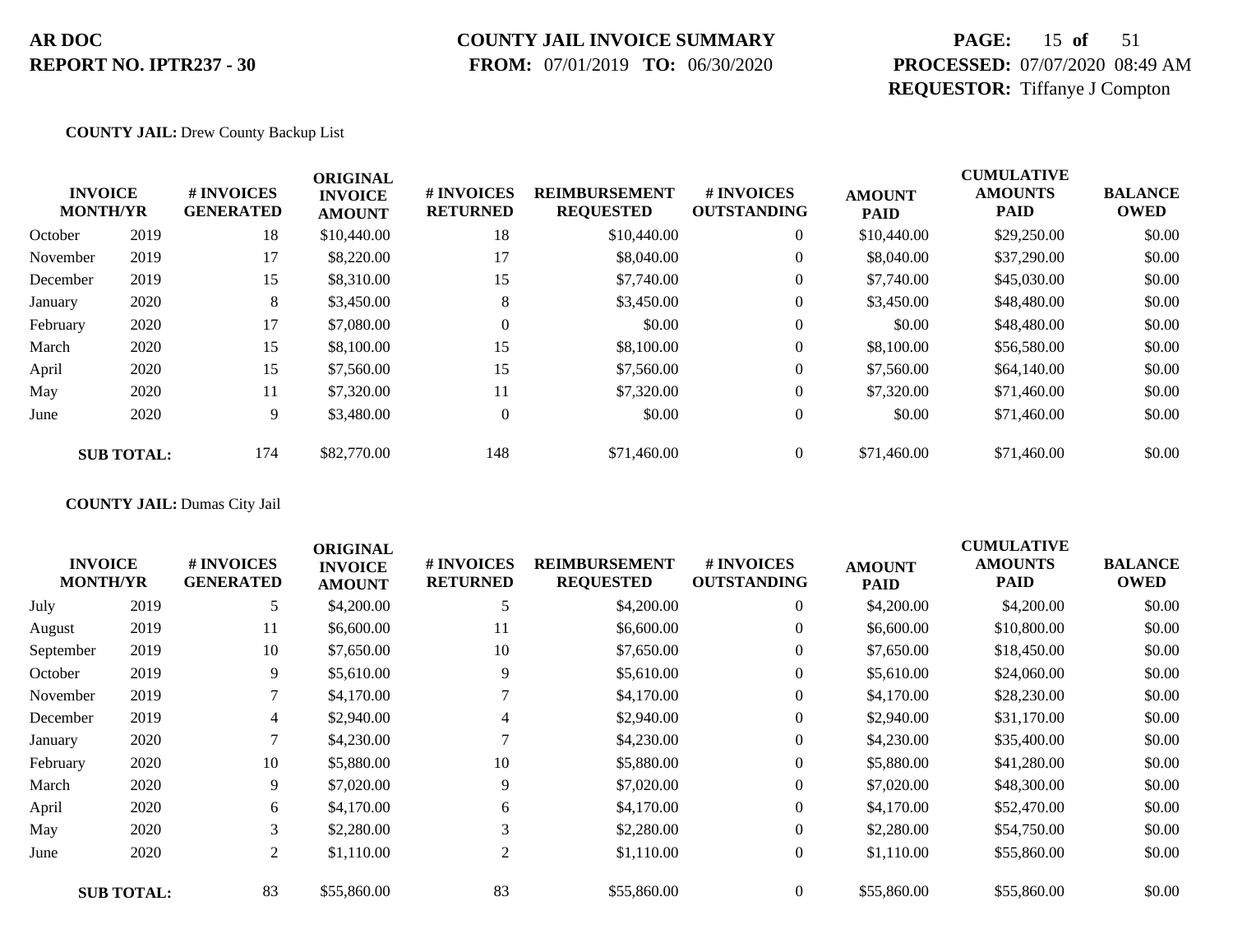## **COUNTY JAIL INVOICE SUMMARY**

 **FROM:** 07/01/2019 **TO:** 06/30/2020

## **PAGE:** 16 **of** 51 **PROCESSED:** 07/07/2020 08:49 AM **REQUESTOR:** Tiffanye J Compton

#### **COUNTY JAIL:** East AR Violator Pgm

| <b>INVOICE</b><br><b>MONTH/YR</b> |                   | # INVOICES<br><b>GENERATED</b> | ORIGINAL<br><b>INVOICE</b><br><b>AMOUNT</b> | <b>#INVOICES</b><br><b>RETURNED</b> | <b>REIMBURSEMENT</b><br><b>REOUESTED</b> | <b># INVOICES</b><br><b>OUTSTANDING</b> | <b>AMOUNT</b><br><b>PAID</b> | <b>CUMULATIVE</b><br><b>AMOUNTS</b><br><b>PAID</b> | <b>BALANCE</b><br><b>OWED</b> |
|-----------------------------------|-------------------|--------------------------------|---------------------------------------------|-------------------------------------|------------------------------------------|-----------------------------------------|------------------------------|----------------------------------------------------|-------------------------------|
| October                           | 2019              |                                | \$900.00                                    |                                     | \$0.00                                   |                                         | \$0.00                       | \$0.00                                             | \$0.00                        |
| November                          | 2019              |                                | \$930.00                                    |                                     | \$0.00                                   |                                         | \$0.00                       | \$0.00                                             | \$0.00                        |
|                                   | <b>SUB TOTAL:</b> |                                | \$1,830.00                                  |                                     | \$0.00                                   |                                         | \$0.00                       | \$0.00                                             | \$0.00                        |

**COUNTY JAIL:** England City Jail Backup

| <b>INVOICE</b><br><b>MONTH/YR</b> |                   | # INVOICES<br><b>GENERATED</b> | <b>ORIGINAL</b><br><b>INVOICE</b> | # INVOICES<br><b>RETURNED</b> | <b>REIMBURSEMENT</b><br><b>REQUESTED</b> | # INVOICES<br><b>OUTSTANDING</b> | <b>AMOUNT</b> | <b>CUMULATIVE</b><br><b>AMOUNTS</b><br><b>PAID</b> | <b>BALANCE</b><br><b>OWED</b> |
|-----------------------------------|-------------------|--------------------------------|-----------------------------------|-------------------------------|------------------------------------------|----------------------------------|---------------|----------------------------------------------------|-------------------------------|
|                                   |                   |                                | <b>AMOUNT</b>                     |                               |                                          |                                  | <b>PAID</b>   |                                                    |                               |
| July                              | 2019              | 6                              | \$3,360.00                        | 6                             | \$3,360.00                               | $\overline{0}$                   | \$3,360.00    | \$3,360.00                                         | \$0.00                        |
| August                            | 2019              | 4                              | \$1,950.00                        | 4                             | \$1,950.00                               | $\overline{0}$                   | \$1,950.00    | \$5,310.00                                         | \$0.00                        |
| September                         | 2019              | 3                              | \$2,490.00                        |                               | \$2,490.00                               | $\overline{0}$                   | \$2,490.00    | \$7,800.00                                         | \$0.00                        |
| October                           | 2019              | 2                              | \$1,800.00                        |                               | \$1,800.00                               | $\overline{0}$                   | \$1,800.00    | \$9,600.00                                         | \$0.00                        |
| November                          | 2019              | 2                              | \$300.00                          |                               | \$300.00                                 | $\boldsymbol{0}$                 | \$300.00      | \$9,900.00                                         | \$0.00                        |
| March                             | 2020              |                                | \$60.00                           |                               | \$60.00                                  | $\overline{0}$                   | \$60.00       | \$9,960.00                                         | \$0.00                        |
| April                             | 2020              |                                | \$930.00                          |                               | \$930.00                                 | $\overline{0}$                   | \$930.00      | \$10,890.00                                        | \$0.00                        |
| May                               | 2020              |                                | \$420.00                          |                               | \$420.00                                 | $\overline{0}$                   | \$420.00      | \$11,310.00                                        | \$0.00                        |
|                                   | <b>SUB TOTAL:</b> | 20                             | \$11,310.00                       | 20                            | \$11,310.00                              | $\overline{0}$                   | \$11,310.00   | \$11,310.00                                        | \$0.00                        |

**COUNTY JAIL:** Faulkner County Backup List

| <b>INVOICE</b><br><b>MONTH/YR</b> |      | # INVOICES<br><b>GENERATED</b> | ORIGINAL<br><b>INVOICE</b><br><b>AMOUNT</b> | <b># INVOICES</b><br><b>RETURNED</b> | <b>REIMBURSEMENT</b><br><b>REQUESTED</b> | # INVOICES<br><b>OUTSTANDING</b> | <b>AMOUNT</b><br><b>PAID</b> | <b>CUMULATIVE</b><br><b>AMOUNTS</b><br><b>PAID</b> | <b>BALANCE</b><br><b>OWED</b> |
|-----------------------------------|------|--------------------------------|---------------------------------------------|--------------------------------------|------------------------------------------|----------------------------------|------------------------------|----------------------------------------------------|-------------------------------|
| July                              | 2019 | 61                             | \$31,170.00                                 | 61                                   | \$30,990.00                              |                                  | \$30,990.00                  | \$30,990.00                                        | \$0.00                        |
| August                            | 2019 | 82                             | \$43,920.00                                 | 82                                   | \$43,320.00                              |                                  | \$43,320.00                  | \$74,310.00                                        | \$0.00                        |
| September                         | 2019 | 70                             | \$39,660.00                                 | 70                                   | \$39,510.00                              |                                  | \$39,510.00                  | \$113,820.00                                       | \$0.00                        |
| October                           | 2019 | 83                             | \$33,870.00                                 | 83                                   | \$33,030.00                              |                                  | \$33,030.00                  | \$146,850.00                                       | \$0.00                        |
| November                          | 2019 | 80                             | \$43,710.00                                 | 80                                   | \$42,810.00                              |                                  | \$42,810.00                  | \$189,660.00                                       | \$0.00                        |
| December                          | 2019 | 84                             | \$56,940.00                                 | 84                                   | \$56,100.00                              |                                  | \$56,100.00                  | \$245,760.00                                       | \$0.00                        |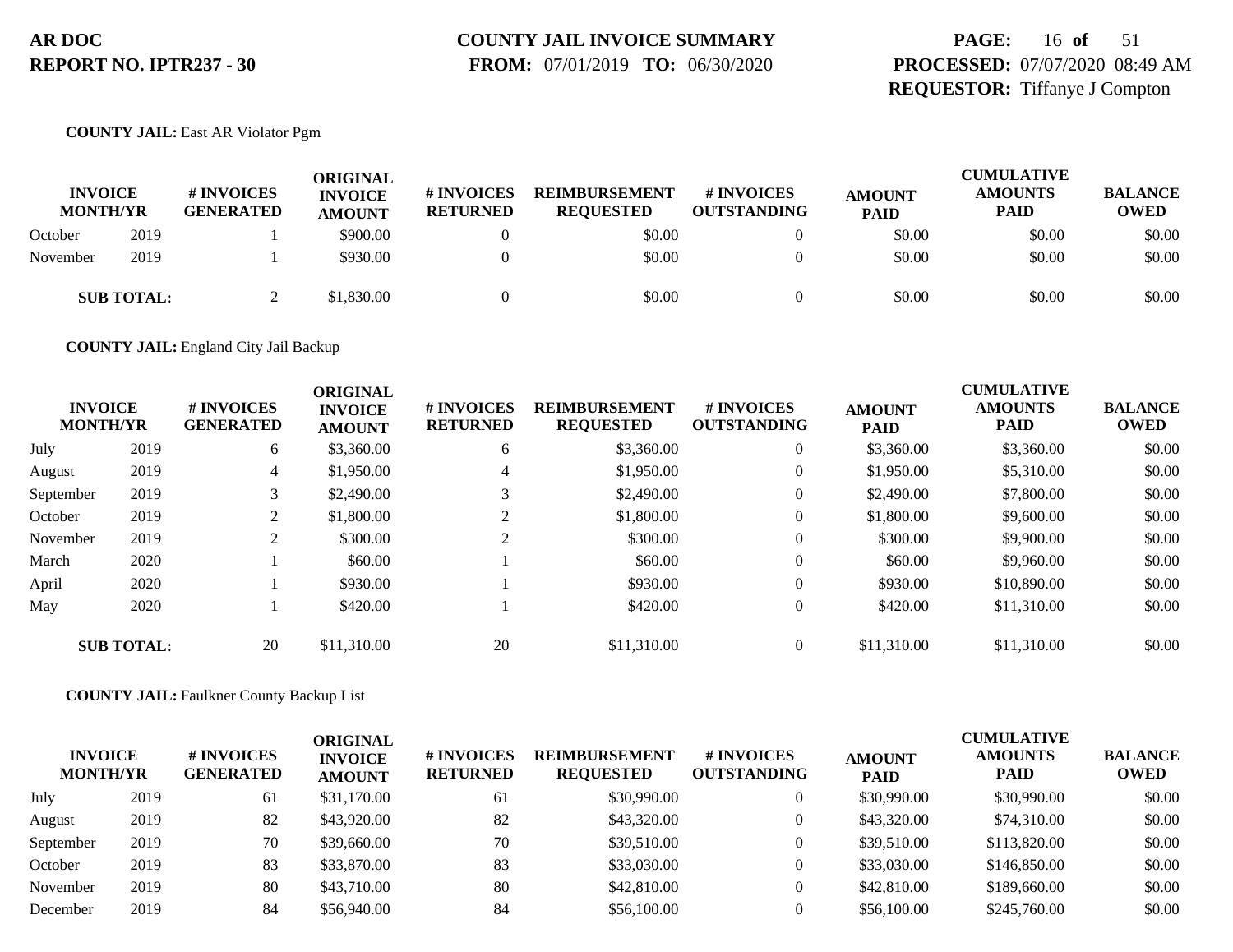## **COUNTY JAIL INVOICE SUMMARY**

 **FROM:** 07/01/2019 **TO:** 06/30/2020

## **PAGE:** 17 **of** 51 **PROCESSED:** 07/07/2020 08:49 AM **REQUESTOR:** Tiffanye J Compton

#### **COUNTY JAIL:** Faulkner County Backup List

|          | <b>INVOICE</b><br><b>MONTH/YR</b> | # INVOICES<br><b>GENERATED</b> | ORIGINAL<br><b>INVOICE</b><br><b>AMOUNT</b> | <b># INVOICES</b><br><b>RETURNED</b> | <b>REIMBURSEMENT</b><br><b>REQUESTED</b> | # INVOICES<br><b>OUTSTANDING</b> | <b>AMOUNT</b><br><b>PAID</b> | <b>CUMULATIVE</b><br><b>AMOUNTS</b><br><b>PAID</b> | <b>BALANCE</b><br><b>OWED</b> |
|----------|-----------------------------------|--------------------------------|---------------------------------------------|--------------------------------------|------------------------------------------|----------------------------------|------------------------------|----------------------------------------------------|-------------------------------|
| January  | 2020                              | 101                            | \$50,190.00                                 | 101                                  | \$50,160.00                              | $\overline{0}$                   | \$50,160.00                  | \$295,920.00                                       | \$0.00                        |
| February | 2020                              | 88                             | \$48,660.00                                 | 88                                   | \$48,660.00                              | $\theta$                         | \$48,660.00                  | \$344,580.00                                       | \$0.00                        |
| March    | 2020                              | 92                             | \$47,400.00                                 | 92                                   | \$46,410.00                              | $\overline{0}$                   | \$46,410.00                  | \$390,990.00                                       | \$0.00                        |
| April    | 2020                              | 102                            | \$58,470.00                                 | 102                                  | \$58,350.00                              | $\overline{0}$                   | \$58,350.00                  | \$449,340.00                                       | \$0.00                        |
| May      | 2020                              | 66                             | \$47,610.00                                 | 66                                   | \$47,610.00                              | $\overline{0}$                   | \$47,610.00                  | \$496,950.00                                       | \$0.00                        |
| June     | 2020                              | 49                             | \$17,700.00                                 | 49                                   | \$17,700.00                              | $\overline{0}$                   | \$17,700.00                  | \$514,650.00                                       | \$0.00                        |
|          | <b>SUB TOTAL:</b>                 | 958                            | \$519,300.00                                | 958                                  | \$514,650.00                             | $\Omega$                         | \$514,650.00                 | \$514,650.00                                       | \$0.00                        |

#### **COUNTY JAIL:** Franklin County Backup List

|           | <b>INVOICE</b><br><b>MONTH/YR</b> | # INVOICES<br><b>GENERATED</b> | <b>ORIGINAL</b><br><b>INVOICE</b><br><b>AMOUNT</b> | # INVOICES<br><b>RETURNED</b> | <b>REIMBURSEMENT</b><br><b>REQUESTED</b> | # INVOICES<br><b>OUTSTANDING</b> | <b>AMOUNT</b><br><b>PAID</b> | <b>CUMULATIVE</b><br><b>AMOUNTS</b><br><b>PAID</b> | <b>BALANCE</b><br><b>OWED</b> |
|-----------|-----------------------------------|--------------------------------|----------------------------------------------------|-------------------------------|------------------------------------------|----------------------------------|------------------------------|----------------------------------------------------|-------------------------------|
| July      | 2019                              | 13                             | \$6,600.00                                         | 13                            | \$6,600.00                               | $\overline{0}$                   | \$6,600.00                   | \$6,600.00                                         | \$0.00                        |
| August    | 2019                              | 13                             | \$9,480.00                                         | 13                            | \$9,480.00                               | $\overline{0}$                   | \$9,480.00                   | \$16,080.00                                        | \$0.00                        |
| September | 2019                              | 19                             | \$14,280.00                                        | 19                            | \$14,280.00                              | $\overline{0}$                   | \$14,280.00                  | \$30,360.00                                        | \$0.00                        |
| October   | 2019                              | 18                             | \$8,460.00                                         | $\overline{0}$                | \$0.00                                   | $\overline{0}$                   | \$0.00                       | \$30,360.00                                        | \$0.00                        |
| November  | 2019                              | 14                             | \$7,650.00                                         | 14                            | \$7,650.00                               | $\boldsymbol{0}$                 | \$7,650.00                   | \$38,010.00                                        | \$0.00                        |
| December  | 2019                              | 12                             | \$7,110.00                                         | $\theta$                      | \$0.00                                   | $\overline{0}$                   | \$0.00                       | \$38,010.00                                        | \$0.00                        |
| January   | 2020                              | 16                             | \$7,470.00                                         |                               | \$0.00                                   | $\overline{0}$                   | \$0.00                       | \$38,010.00                                        | \$0.00                        |
| February  | 2020                              | 15                             | \$9,870.00                                         | $\Omega$                      | \$0.00                                   | $\boldsymbol{0}$                 | \$0.00                       | \$38,010.00                                        | \$0.00                        |
| March     | 2020                              | 5                              | \$4,020.00                                         | $\Omega$                      | \$0.00                                   | $\boldsymbol{0}$                 | \$0.00                       | \$38,010.00                                        | \$0.00                        |
| April     | 2020                              | 9.                             | \$6,360.00                                         | $\theta$                      | \$0.00                                   | $\boldsymbol{0}$                 | \$0.00                       | \$38,010.00                                        | \$0.00                        |
| May       | 2020                              | 5                              | \$2,820.00                                         | $\Omega$                      | \$0.00                                   | $\overline{0}$                   | \$0.00                       | \$38,010.00                                        | \$0.00                        |
| June      | 2020                              | 7                              | \$2,070.00                                         | $\theta$                      | \$0.00                                   | $\boldsymbol{0}$                 | \$0.00                       | \$38,010.00                                        | \$0.00                        |
|           | <b>SUB TOTAL:</b>                 | 146                            | \$86,190.00                                        | 59                            | \$38,010.00                              | $\overline{0}$                   | \$38,010.00                  | \$38,010.00                                        | \$0.00                        |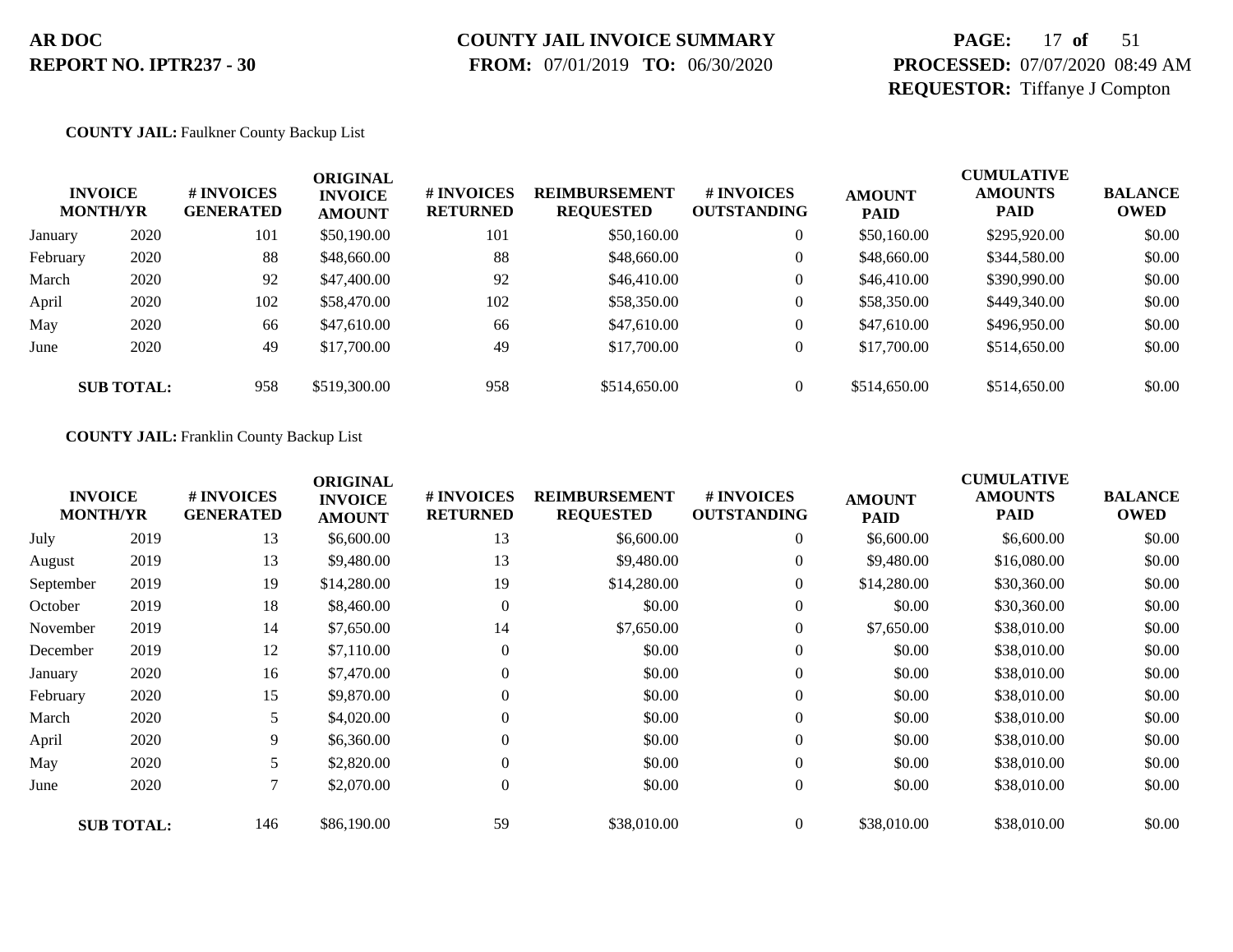#### **COUNTY JAIL INVOICE SUMMARY**

 **FROM:** 07/01/2019 **TO:** 06/30/2020

## **PAGE:** 18 **of** 51 **PROCESSED:** 07/07/2020 08:49 AM **REQUESTOR:** Tiffanye J Compton

#### **COUNTY JAIL:** Fulton County Backup List

|                                   |                   |                                | <b>ORIGINAL</b>                 |                               |                                          |                                  |                              | <b>CUMULATIVE</b>      |                               |
|-----------------------------------|-------------------|--------------------------------|---------------------------------|-------------------------------|------------------------------------------|----------------------------------|------------------------------|------------------------|-------------------------------|
| <b>INVOICE</b><br><b>MONTH/YR</b> |                   | # INVOICES<br><b>GENERATED</b> | <b>INVOICE</b><br><b>AMOUNT</b> | # INVOICES<br><b>RETURNED</b> | <b>REIMBURSEMENT</b><br><b>REQUESTED</b> | # INVOICES<br><b>OUTSTANDING</b> | <b>AMOUNT</b><br><b>PAID</b> | <b>AMOUNTS</b><br>PAID | <b>BALANCE</b><br><b>OWED</b> |
| July                              | 2019              |                                | \$900.00                        |                               | \$900.00                                 | $\overline{0}$                   | \$900.00                     | \$900.00               | \$0.00                        |
| August                            | 2019              | 2                              | \$1,830.00                      | 2                             | \$1,830.00                               | $\overline{0}$                   | \$1,830.00                   | \$2,730.00             | \$0.00                        |
| September                         | 2019              | 8                              | \$5,760.00                      | 8                             | \$5,760.00                               | $\theta$                         | \$5,760.00                   | \$8,490.00             | \$0.00                        |
| October                           | 2019              | 9                              | \$5,250.00                      | 9                             | \$5,250.00                               | $\overline{0}$                   | \$5,250.00                   | \$13,740.00            | \$0.00                        |
| November                          | 2019              | 7                              | \$5,160.00                      |                               | \$5,160.00                               | $\theta$                         | \$5,160.00                   | \$18,900.00            | \$0.00                        |
| December                          | 2019              |                                | \$2,910.00                      |                               | \$2,910.00                               | $\theta$                         | \$2,910.00                   | \$21,810.00            | \$0.00                        |
| January                           | 2020              |                                | \$570.00                        |                               | \$570.00                                 | $\theta$                         | \$570.00                     | \$22,380.00            | \$0.00                        |
| February                          | 2020              | 3                              | \$600.00                        | 3                             | \$600.00                                 | $\theta$                         | \$600.00                     | \$22,980.00            | \$0.00                        |
| March                             | 2020              | 3                              | \$1,170.00                      | 3                             | \$1,170.00                               | $\theta$                         | \$1,170.00                   | \$24,150.00            | \$0.00                        |
| April                             | 2020              | 3                              | \$2,790.00                      | 3                             | \$2,790.00                               | $\theta$                         | \$2,790.00                   | \$26,940.00            | \$0.00                        |
| May                               | 2020              | 3                              | \$330.00                        | 3                             | \$330.00                                 | $\overline{0}$                   | \$330.00                     | \$27,270.00            | \$0.00                        |
| June                              | 2020              |                                | \$90.00                         |                               | \$90.00                                  | $\boldsymbol{0}$                 | \$90.00                      | \$27,360.00            | \$0.00                        |
|                                   | <b>SUB TOTAL:</b> | 46                             | \$27,360.00                     | 46                            | \$27,360.00                              | $\overline{0}$                   | \$27,360.00                  | \$27,360.00            | \$0.00                        |

#### **COUNTY JAIL:** Garland County Backup List

| <b>INVOICE</b><br><b>MONTH/YR</b> |      | <b>#INVOICES</b><br><b>GENERATED</b> | <b>ORIGINAL</b><br><b>INVOICE</b><br><b>AMOUNT</b> | <b># INVOICES</b><br><b>RETURNED</b> | <b>REIMBURSEMENT</b><br><b>REQUESTED</b> | # INVOICES<br><b>OUTSTANDING</b> | <b>AMOUNT</b><br><b>PAID</b> | <b>CUMULATIVE</b><br><b>AMOUNTS</b><br>PAID | <b>BALANCE</b><br><b>OWED</b> |
|-----------------------------------|------|--------------------------------------|----------------------------------------------------|--------------------------------------|------------------------------------------|----------------------------------|------------------------------|---------------------------------------------|-------------------------------|
| July                              | 2019 | 37                                   | \$22,290.00                                        | 37                                   | \$21,840.00                              | $\overline{0}$                   | \$21,840.00                  | \$21,840.00                                 | \$0.00                        |
| August                            | 2019 | 47                                   | \$23,670.00                                        | 47                                   | \$24,000.00                              | $\overline{0}$                   | \$24,000.00                  | \$45,840.00                                 | \$0.00                        |
| September                         | 2019 | 49                                   | \$27,720.00                                        | 49                                   | \$27,480.00                              | 0                                | \$27,480.00                  | \$73,320.00                                 | \$0.00                        |
| October                           | 2019 | 58                                   | \$30,210.00                                        | 58                                   | \$29,700.00                              | $\overline{0}$                   | \$29,700.00                  | \$103,020.00                                | \$0.00                        |
| November                          | 2019 | 81                                   | \$35,640.00                                        | 81                                   | \$35,490.00                              | $\overline{0}$                   | \$35,490.00                  | \$138,510.00                                | \$0.00                        |
| December                          | 2019 | 70                                   | \$41,280.00                                        | 70                                   | \$41,550.00                              | $\overline{0}$                   | \$41,550.00                  | \$180,060.00                                | \$0.00                        |
| January                           | 2020 | 91                                   | \$45,420.00                                        | 91                                   | \$45,000.00                              | $\overline{0}$                   | \$45,000.00                  | \$225,060.00                                | \$0.00                        |
| February                          | 2020 | 73                                   | \$33,510.00                                        | 73                                   | \$33,270.00                              | $\overline{0}$                   | \$33,270.00                  | \$258,330.00                                | \$0.00                        |
| March                             | 2020 | 72                                   | \$36,180.00                                        | 72                                   | \$36,180.00                              | $\overline{0}$                   | \$36,180.00                  | \$294,510.00                                | \$0.00                        |
| April                             | 2020 | 73                                   | \$38,460.00                                        | 73                                   | \$38,010.00                              | $\Omega$                         | \$38,010.00                  | \$332,520.00                                | \$0.00                        |
| May                               | 2020 | 35                                   | \$18,540.00                                        | 35                                   | \$18,540.00                              | $\overline{0}$                   | \$18,540.00                  | \$351,060.00                                | \$0.00                        |
|                                   |      |                                      |                                                    |                                      |                                          |                                  |                              |                                             |                               |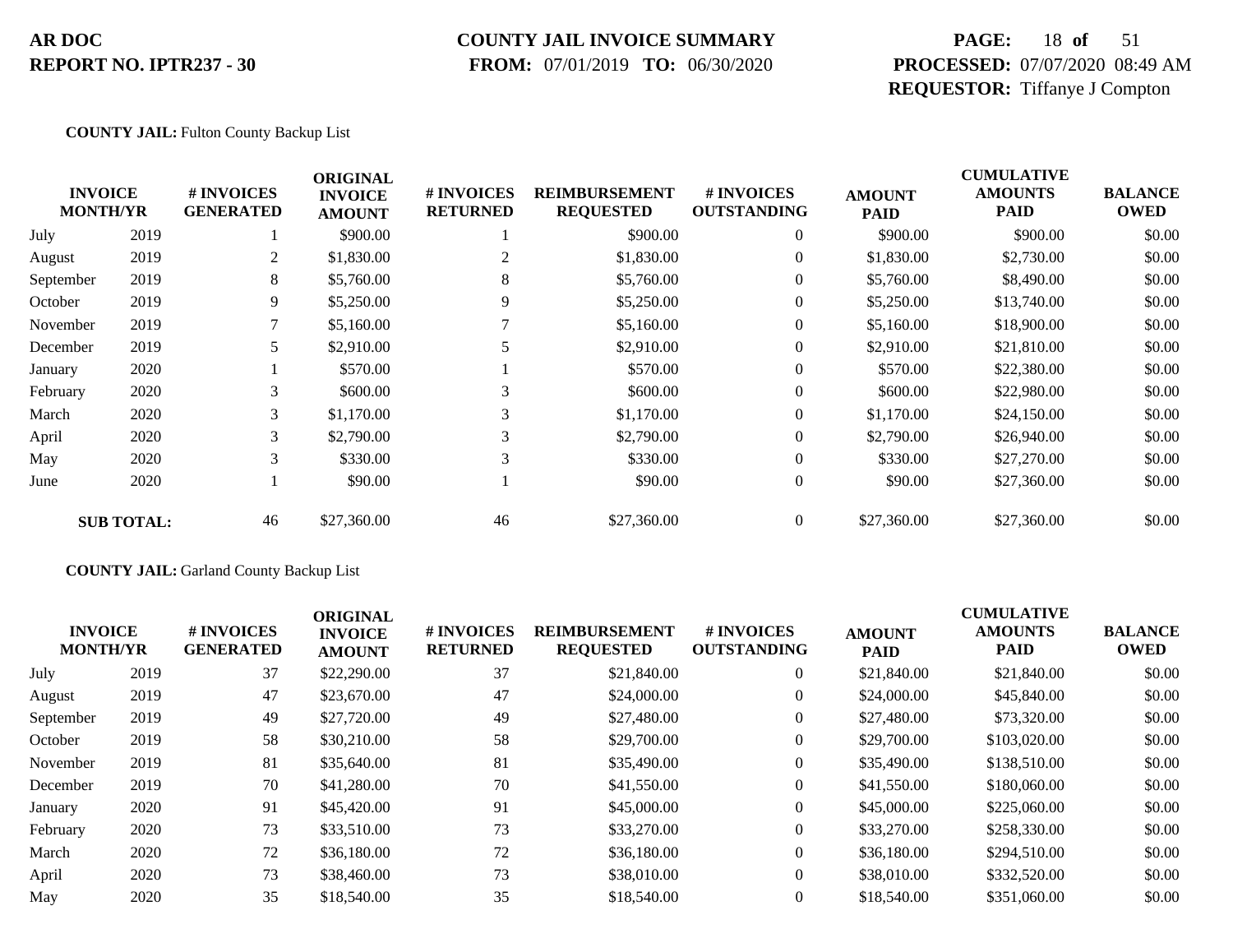# **COUNTY JAIL INVOICE SUMMARY**

 **FROM:** 07/01/2019 **TO:** 06/30/2020

## **PAGE:** 19 **of** 51 **PROCESSED:** 07/07/2020 08:49 AM **REQUESTOR:** Tiffanye J Compton

#### **COUNTY JAIL:** Garland County Backup List

|      | <b>INVOICE</b><br><b>MONTH/YR</b> | # INVOICES<br><b>GENERATED</b> | ORIGINAL<br><b>INVOICE</b><br><b>AMOUNT</b> | <b># INVOICES</b><br><b>RETURNED</b> | <b>REIMBURSEMENT</b><br><b>REQUESTED</b> | # INVOICES<br><b>OUTSTANDING</b> | <b>AMOUNT</b><br><b>PAID</b> | <b>CUMULATIVE</b><br><b>AMOUNTS</b><br><b>PAID</b> | <b>BALANCE</b><br><b>OWED</b> |
|------|-----------------------------------|--------------------------------|---------------------------------------------|--------------------------------------|------------------------------------------|----------------------------------|------------------------------|----------------------------------------------------|-------------------------------|
| June | 2020                              | 38                             | \$16,500.00                                 | 38                                   | \$16,500.00                              |                                  | \$16,500.00                  | \$367,560.00                                       | \$0.00                        |
|      | <b>SUB TOTAL:</b>                 | 724                            | \$369,420.00                                | 724                                  | \$367,560.00                             |                                  | \$367,560.00                 | \$367,560.00                                       | \$0.00                        |

**COUNTY JAIL:** Grant County Backup List

| <b>INVOICE</b><br><b>MONTH/YR</b> |                   | # INVOICES<br><b>GENERATED</b> | <b>ORIGINAL</b><br><b>INVOICE</b><br><b>AMOUNT</b> | # INVOICES<br><b>RETURNED</b> | <b>REIMBURSEMENT</b><br><b>REQUESTED</b> | # INVOICES<br><b>OUTSTANDING</b> | <b>AMOUNT</b><br><b>PAID</b> | <b>CUMULATIVE</b><br><b>AMOUNTS</b><br><b>PAID</b> | <b>BALANCE</b><br><b>OWED</b> |
|-----------------------------------|-------------------|--------------------------------|----------------------------------------------------|-------------------------------|------------------------------------------|----------------------------------|------------------------------|----------------------------------------------------|-------------------------------|
| July                              | 2019              | 5                              | \$4,080.00                                         | 5                             | \$4,080.00                               | $\overline{0}$                   | \$4,080.00                   | \$4,080.00                                         | \$0.00                        |
| August                            | 2019              | 6                              | \$3,210.00                                         | 6                             | \$3,210.00                               | $\overline{0}$                   | \$3,210.00                   | \$7,290.00                                         | \$0.00                        |
| September                         | 2019              |                                | \$3,000.00                                         |                               | \$3,000.00                               | $\overline{0}$                   | \$3,000.00                   | \$10,290.00                                        | \$0.00                        |
| October                           | 2019              | 3                              | \$1,440.00                                         |                               | \$1,440.00                               | $\overline{0}$                   | \$1,440.00                   | \$11,730.00                                        | \$0.00                        |
| November                          | 2019              | 5                              | \$2,700.00                                         | 5                             | \$2,700.00                               | $\overline{0}$                   | \$2,700.00                   | \$14,430.00                                        | \$0.00                        |
| December                          | 2019              | 10                             | \$6,990.00                                         | 10                            | \$5,820.00                               | $\overline{0}$                   | \$5,820.00                   | \$20,250.00                                        | \$0.00                        |
| January                           | 2020              | 8                              | \$4,350.00                                         | 8                             | \$2,730.00                               | $\mathbf{0}$                     | \$2,730.00                   | \$22,980.00                                        | \$0.00                        |
| February                          | 2020              | $\mathbf{\tau}$                | \$2,280.00                                         |                               | \$2,280.00                               | $\overline{0}$                   | \$2,280.00                   | \$25,260.00                                        | \$0.00                        |
| March                             | 2020              | 8                              | \$4,680.00                                         | 8                             | \$3,810.00                               | $\overline{0}$                   | \$3,810.00                   | \$29,070.00                                        | \$0.00                        |
| April                             | 2020              | 5                              | \$2,310.00                                         |                               | \$2,040.00                               | $\overline{0}$                   | \$2,040.00                   | \$31,110.00                                        | \$0.00                        |
| May                               | 2020              | 3                              | \$1,170.00                                         | 3                             | \$1,290.00                               | $\overline{0}$                   | \$1,290.00                   | \$32,400.00                                        | \$0.00                        |
| June                              | 2020              | 2                              | \$540.00                                           | 2                             | \$390.00                                 | $\overline{0}$                   | \$390.00                     | \$32,790.00                                        | \$0.00                        |
|                                   | <b>SUB TOTAL:</b> | 67                             | \$36,750.00                                        | 67                            | \$32,790.00                              | $\theta$                         | \$32,790.00                  | \$32,790.00                                        | \$0.00                        |

#### **COUNTY JAIL:** Greene County Backup List

|                                   |      |                                | ORIGINAL                        |                               |                                          |                                  |                              | <b>CUMULATIVE</b>             |                               |
|-----------------------------------|------|--------------------------------|---------------------------------|-------------------------------|------------------------------------------|----------------------------------|------------------------------|-------------------------------|-------------------------------|
| <b>INVOICE</b><br><b>MONTH/YR</b> |      | # INVOICES<br><b>GENERATED</b> | <b>INVOICE</b><br><b>AMOUNT</b> | # INVOICES<br><b>RETURNED</b> | <b>REIMBURSEMENT</b><br><b>REOUESTED</b> | # INVOICES<br><b>OUTSTANDING</b> | <b>AMOUNT</b><br><b>PAID</b> | <b>AMOUNTS</b><br><b>PAID</b> | <b>BALANCE</b><br><b>OWED</b> |
| July                              | 2019 | 181                            | \$114,270.00                    | 181                           | \$114,270.00                             |                                  | \$114,270.00                 | \$114,270.00                  | \$0.00                        |
| August                            | 2019 | 173                            | \$121,890.00                    | 173                           | \$121,980.00                             |                                  | \$121,980.00                 | \$236,250.00                  | \$0.00                        |
| September                         | 2019 | 195                            | \$138,630.00                    | 195                           | \$139,110.00                             |                                  | \$139,110.00                 | \$375,360.00                  | \$0.00                        |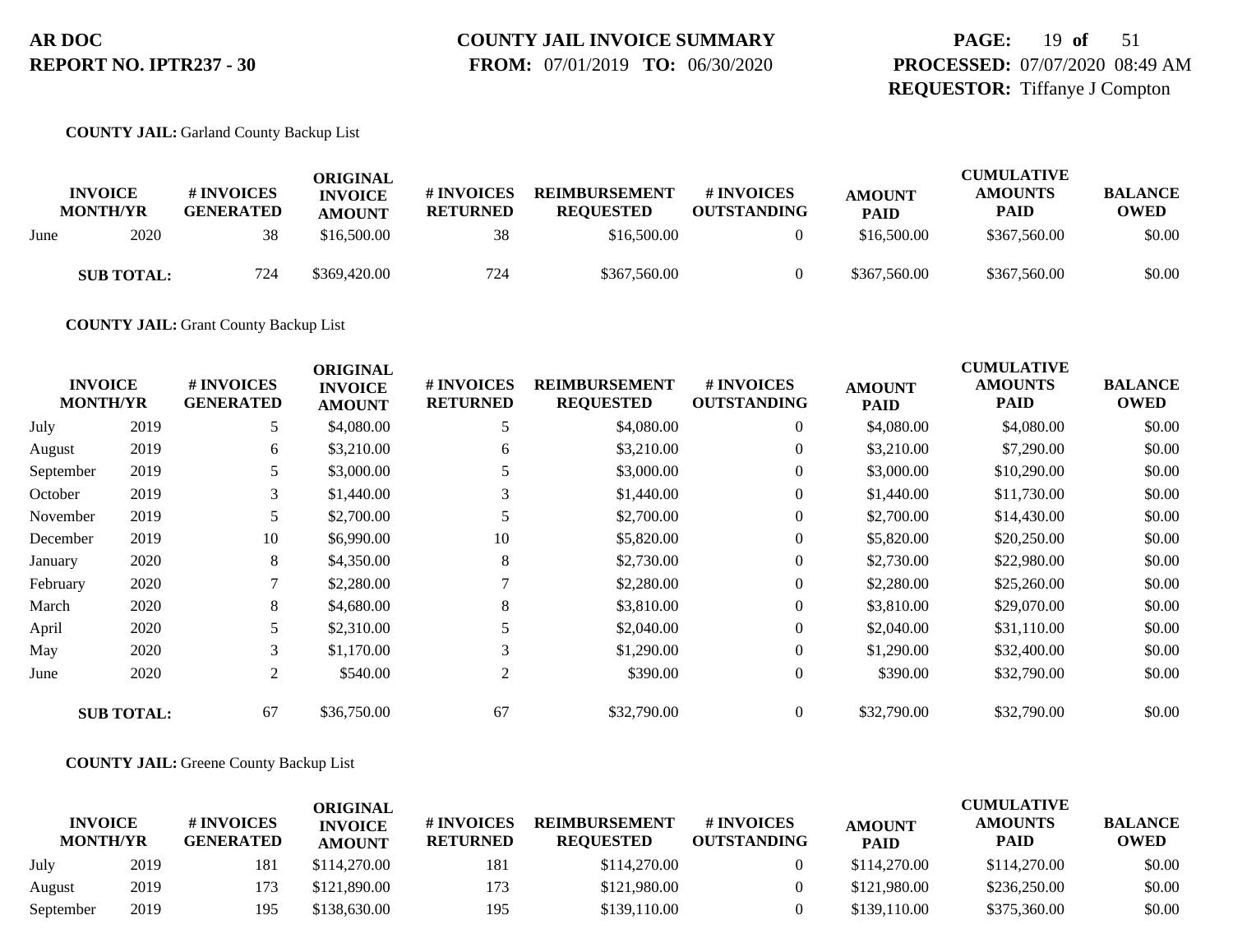## **COUNTY JAIL INVOICE SUMMARY**

 **FROM:** 07/01/2019 **TO:** 06/30/2020

## **PAGE:** 20 **of** 51 **PROCESSED:** 07/07/2020 08:49 AM **REQUESTOR:** Tiffanye J Compton

#### **COUNTY JAIL:** Greene County Backup List

|          | <b>INVOICE</b><br><b>MONTH/YR</b> | # INVOICES<br><b>GENERATED</b> | <b>ORIGINAL</b><br><b>INVOICE</b><br><b>AMOUNT</b> | <b># INVOICES</b><br><b>RETURNED</b> | <b>REIMBURSEMENT</b><br><b>REQUESTED</b> | # INVOICES<br><b>OUTSTANDING</b> | <b>AMOUNT</b><br><b>PAID</b> | <b>CUMULATIVE</b><br><b>AMOUNTS</b><br><b>PAID</b> | <b>BALANCE</b><br><b>OWED</b> |
|----------|-----------------------------------|--------------------------------|----------------------------------------------------|--------------------------------------|------------------------------------------|----------------------------------|------------------------------|----------------------------------------------------|-------------------------------|
| October  | 2019                              | 162                            | \$98,280.00                                        | 162                                  | \$100,290.00                             | $\overline{0}$                   | \$100,290.00                 | \$475,650.00                                       | \$0.00                        |
| November | 2019                              | 131                            | \$73,980.00                                        | 131                                  | \$73,980.00                              | $\overline{0}$                   | \$73,980.00                  | \$549,630.00                                       | \$0.00                        |
| December | 2019                              | 85                             | \$59,730.00                                        | 85                                   | \$59,730.00                              | $\overline{0}$                   | \$59,730.00                  | \$609,360.00                                       | \$0.00                        |
| January  | 2020                              | 86                             | \$21,990.00                                        | 86                                   | \$21,990.00                              | $\theta$                         | \$21,990.00                  | \$631,350.00                                       | \$0.00                        |
| February | 2020                              | 54                             | \$32,790.00                                        | 54                                   | \$43,500.00                              | $\boldsymbol{0}$                 | \$43,500.00                  | \$674,850.00                                       | \$0.00                        |
| March    | 2020                              | 57                             | \$40,140.00                                        | $\mathbf{0}$                         | \$0.00                                   | $\overline{0}$                   | \$0.00                       | \$674,850.00                                       | \$0.00                        |
| April    | 2020                              | 83                             | \$42,510.00                                        | $\Omega$                             | \$0.00                                   | $\overline{0}$                   | \$0.00                       | \$674,850.00                                       | \$0.00                        |
| May      | 2020                              | 50                             | \$28,680.00                                        | 50                                   | \$28,680.00                              | $\Omega$                         | \$28,680.00                  | \$703,530.00                                       | \$0.00                        |
| June     | 2020                              | 42                             | \$15,360.00                                        | 42                                   | \$15,360.00                              | $\overline{0}$                   | \$15,360.00                  | \$718,890.00                                       | \$0.00                        |
|          | <b>SUB TOTAL:</b>                 | 1299                           | \$788,250.00                                       | 1159                                 | \$718,890.00                             | $\overline{0}$                   | \$718,890.00                 | \$718,890.00                                       | \$0.00                        |

**COUNTY JAIL:** Hempstead County Backup List

| <b>INVOICE</b><br><b>MONTH/YR</b> |                   | # INVOICES<br><b>GENERATED</b> | <b>ORIGINAL</b><br><b>INVOICE</b><br><b>AMOUNT</b> | # INVOICES<br><b>RETURNED</b> | <b>REIMBURSEMENT</b><br><b>REQUESTED</b> | <b>#INVOICES</b><br><b>OUTSTANDING</b> | <b>AMOUNT</b><br><b>PAID</b> | <b>CUMULATIVE</b><br><b>AMOUNTS</b><br><b>PAID</b> | <b>BALANCE</b><br><b>OWED</b> |
|-----------------------------------|-------------------|--------------------------------|----------------------------------------------------|-------------------------------|------------------------------------------|----------------------------------------|------------------------------|----------------------------------------------------|-------------------------------|
| July                              | 2019              | 29                             | \$14,130.00                                        | 29                            | \$14,130.00                              | $\overline{0}$                         | \$14,130.00                  | \$14,130.00                                        | \$0.00                        |
| August                            | 2019              | 19                             | \$12,660.00                                        | 19                            | \$12,660.00                              | $\overline{0}$                         | \$12,660.00                  | \$26,790.00                                        | \$0.00                        |
| September                         | 2019              | 26                             | \$16,290.00                                        | 26                            | \$16,290.00                              | $\overline{0}$                         | \$16,290.00                  | \$43,080.00                                        | \$0.00                        |
| October                           | 2019              | 30                             | \$14,460.00                                        | 30                            | \$14,460.00                              | $\boldsymbol{0}$                       | \$14,460.00                  | \$57,540.00                                        | \$0.00                        |
| November                          | 2019              | 19                             | \$12,180.00                                        | 19                            | \$12,180.00                              | $\boldsymbol{0}$                       | \$12,180.00                  | \$69,720.00                                        | \$0.00                        |
| December                          | 2019              | 26                             | \$13,320.00                                        | 26                            | \$13,320.00                              | $\overline{0}$                         | \$13,320.00                  | \$83,040.00                                        | \$0.00                        |
| January                           | 2020              | 23                             | \$13,200.00                                        | 23                            | \$13,200.00                              | $\overline{0}$                         | \$13,200.00                  | \$96,240.00                                        | \$0.00                        |
| February                          | 2020              | 23                             | \$11,910.00                                        | 23                            | \$11,910.00                              | $\overline{0}$                         | \$11,910.00                  | \$108,150.00                                       | \$0.00                        |
| March                             | 2020              | 29                             | \$16,080.00                                        | 29                            | \$16,080.00                              | $\overline{0}$                         | \$16,080.00                  | \$124,230.00                                       | \$0.00                        |
| April                             | 2020              | 26                             | \$17,580.00                                        | 26                            | \$17,580.00                              | $\overline{0}$                         | \$17,580.00                  | \$141,810.00                                       | \$0.00                        |
| May                               | 2020              | 14                             | \$5,580.00                                         | $\theta$                      | \$0.00                                   | $\overline{0}$                         | \$0.00                       | \$141,810.00                                       | \$0.00                        |
| June                              | 2020              | $\overline{4}$                 | \$2,400.00                                         | $\overline{0}$                | \$0.00                                   | $\boldsymbol{0}$                       | \$0.00                       | \$141,810.00                                       | \$0.00                        |
|                                   | <b>SUB TOTAL:</b> | 268                            | \$149,790.00                                       | 250                           | \$141,810.00                             | $\Omega$                               | \$141,810.00                 | \$141,810.00                                       | \$0.00                        |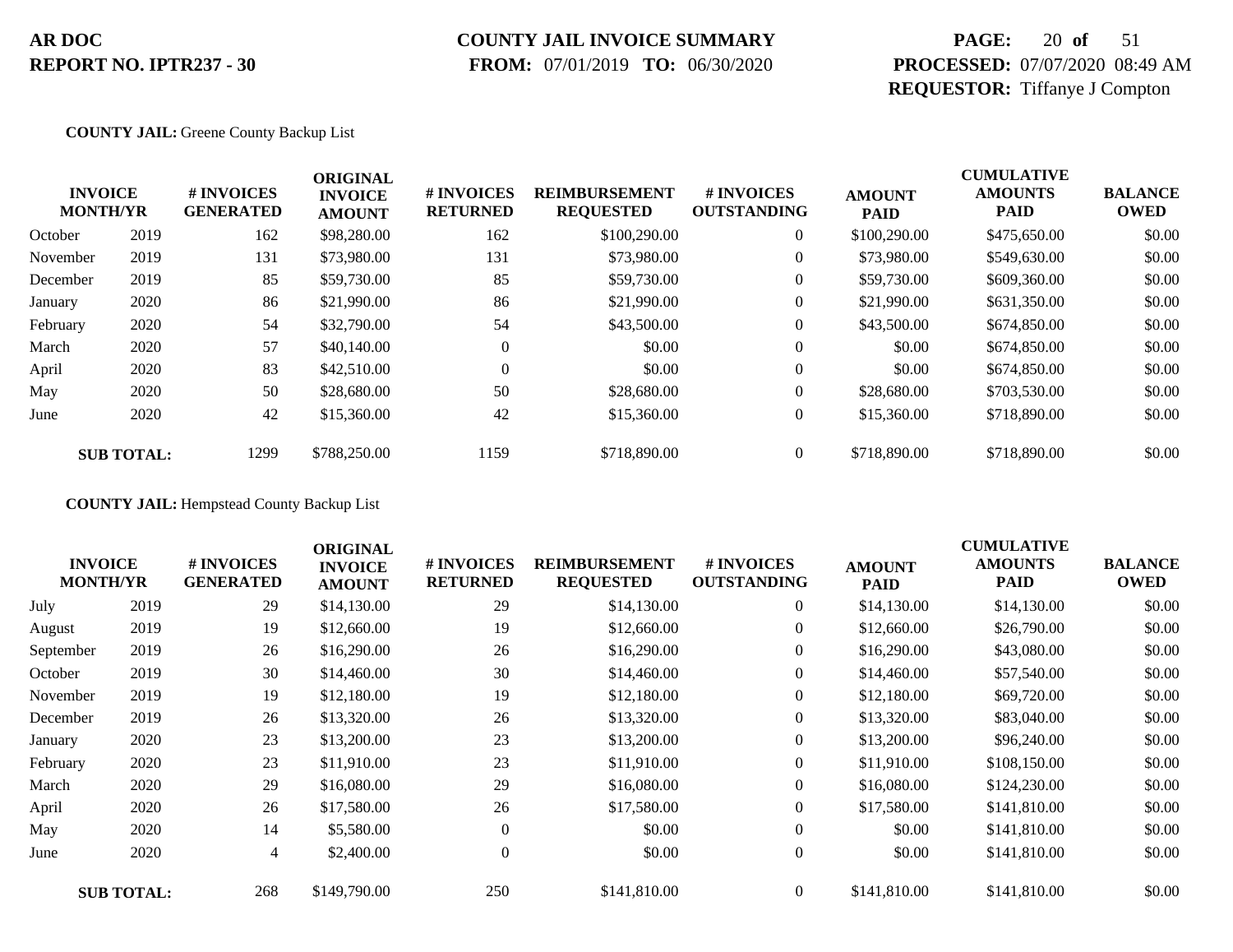### **COUNTY JAIL INVOICE SUMMARY**

 **FROM:** 07/01/2019 **TO:** 06/30/2020

## **PAGE:** 21 **of** 51 **PROCESSED:** 07/07/2020 08:49 AM **REQUESTOR:** Tiffanye J Compton

#### **COUNTY JAIL:** Hot Spring County Backup List

|           | <b>INVOICE</b><br><b>MONTH/YR</b> | # INVOICES<br><b>GENERATED</b> | <b>ORIGINAL</b><br><b>INVOICE</b><br><b>AMOUNT</b> | # INVOICES<br><b>RETURNED</b> | <b>REIMBURSEMENT</b><br><b>REQUESTED</b> | # INVOICES<br><b>OUTSTANDING</b> | <b>AMOUNT</b><br><b>PAID</b> | <b>CUMULATIVE</b><br><b>AMOUNTS</b><br><b>PAID</b> | <b>BALANCE</b><br><b>OWED</b> |
|-----------|-----------------------------------|--------------------------------|----------------------------------------------------|-------------------------------|------------------------------------------|----------------------------------|------------------------------|----------------------------------------------------|-------------------------------|
| July      | 2019                              | 21                             | \$9,870.00                                         | 21                            | \$9,870.00                               | $\overline{0}$                   | \$9,870.00                   | \$9,870.00                                         | \$0.00                        |
| August    | 2019                              | 20                             | \$10,530.00                                        | 20                            | \$10,530.00                              | $\overline{0}$                   | \$10,530.00                  | \$20,400.00                                        | \$0.00                        |
| September | 2019                              | 16                             | \$13,170.00                                        | 16                            | \$13,170.00                              | $\overline{0}$                   | \$13,170.00                  | \$33,570.00                                        | \$0.00                        |
| October   | 2019                              | 17                             | \$9,120.00                                         | 17                            | \$9,120.00                               | 0                                | \$9,120.00                   | \$42,690.00                                        | \$0.00                        |
| November  | 2019                              | 25                             | \$9,750.00                                         | 25                            | \$9,750.00                               | $\overline{0}$                   | \$9,750.00                   | \$52,440.00                                        | \$0.00                        |
| December  | 2019                              | 31                             | \$23,070.00                                        | 31                            | \$23,070.00                              | $\overline{0}$                   | \$23,070.00                  | \$75,510.00                                        | \$0.00                        |
| January   | 2020                              | 44                             | \$11,970.00                                        | 44                            | \$11,970.00                              | $\overline{0}$                   | \$11,970.00                  | \$87,480.00                                        | \$0.00                        |
| February  | 2020                              | 24                             | \$11,730.00                                        | 24                            | \$11,730.00                              | $\overline{0}$                   | \$11,730.00                  | \$99,210.00                                        | \$0.00                        |
| March     | 2020                              | 20                             | \$10,350.00                                        | 20                            | \$10,350.00                              | $\overline{0}$                   | \$10,350.00                  | \$109,560.00                                       | \$0.00                        |
| April     | 2020                              | 19                             | \$13,530.00                                        | 19                            | \$13,530.00                              | $\overline{0}$                   | \$13,530.00                  | \$123,090.00                                       | \$0.00                        |
| May       | 2020                              | 14                             | \$8,670.00                                         | 14                            | \$8,670.00                               | $\overline{0}$                   | \$8,670.00                   | \$131,760.00                                       | \$0.00                        |
| June      | 2020                              | $\tau$                         | \$2,730.00                                         |                               | \$2,730.00                               | $\boldsymbol{0}$                 | \$2,730.00                   | \$134,490.00                                       | \$0.00                        |
|           | <b>SUB TOTAL:</b>                 | 258                            | \$134,490.00                                       | 258                           | \$134,490.00                             | $\overline{0}$                   | \$134,490.00                 | \$134,490.00                                       | \$0.00                        |

#### **COUNTY JAIL:** Howard County Backup List

| <b>INVOICE</b><br><b>MONTH/YR</b> | # INVOICES<br><b>GENERATED</b> | <b>ORIGINAL</b><br><b>INVOICE</b><br><b>AMOUNT</b> | <b># INVOICES</b><br><b>RETURNED</b> | <b>REIMBURSEMENT</b><br><b>REQUESTED</b> | # INVOICES<br><b>OUTSTANDING</b> | <b>AMOUNT</b><br><b>PAID</b> | <b>AMOUNTS</b><br><b>PAID</b> | <b>BALANCE</b><br><b>OWED</b> |
|-----------------------------------|--------------------------------|----------------------------------------------------|--------------------------------------|------------------------------------------|----------------------------------|------------------------------|-------------------------------|-------------------------------|
| 2019                              | 12                             | \$5,610.00                                         | 12                                   | \$5,610.00                               | $\overline{0}$                   | \$5,610.00                   | \$5,610.00                    | \$0.00                        |
| 2019                              | 9                              | \$2,880.00                                         |                                      | \$2,880.00                               | $\overline{0}$                   | \$2,880.00                   | \$8,490.00                    | \$0.00                        |
| 2019                              | 11                             | \$3,870.00                                         | 11                                   | \$3,870.00                               | $\overline{0}$                   | \$3,870.00                   | \$12,360.00                   | \$0.00                        |
| 2019                              | 18                             | \$8,190.00                                         | 18                                   | \$8,190.00                               | $\overline{0}$                   | \$8,190.00                   | \$20,550.00                   | \$0.00                        |
| 2019                              | 16                             | \$6,840.00                                         | $\Omega$                             | \$0.00                                   | $\overline{0}$                   | \$0.00                       | \$20,550.00                   | \$0.00                        |
| 2019                              | 14                             | \$8,370.00                                         | $\Omega$                             | \$0.00                                   | $\overline{0}$                   | \$0.00                       | \$20,550.00                   | \$0.00                        |
| 2020                              | 19                             | \$8,520.00                                         | 19                                   | \$8,520.00                               | $\overline{0}$                   | \$8,520.00                   | \$29,070.00                   | \$0.00                        |
| 2020                              | 19                             | \$7,740.00                                         | 19                                   | \$7,740.00                               | $\overline{0}$                   | \$7,740.00                   | \$36,810.00                   | \$0.00                        |
| 2020                              | 24                             | \$6,720.00                                         | 24                                   | \$5,940.00                               | $\overline{0}$                   | \$5,940.00                   | \$42,750.00                   | \$0.00                        |
| 2020                              | 16                             | \$10,650.00                                        | 16                                   | \$9,750.00                               | $\Omega$                         | \$9,750.00                   | \$52,500.00                   | \$0.00                        |
| 2020                              | 4                              | \$2,220.00                                         |                                      | \$0.00                                   | $\theta$                         | \$0.00                       | \$52,500.00                   | \$0.00                        |
|                                   |                                |                                                    |                                      |                                          |                                  |                              |                               | <b>CUMULATIVE</b>             |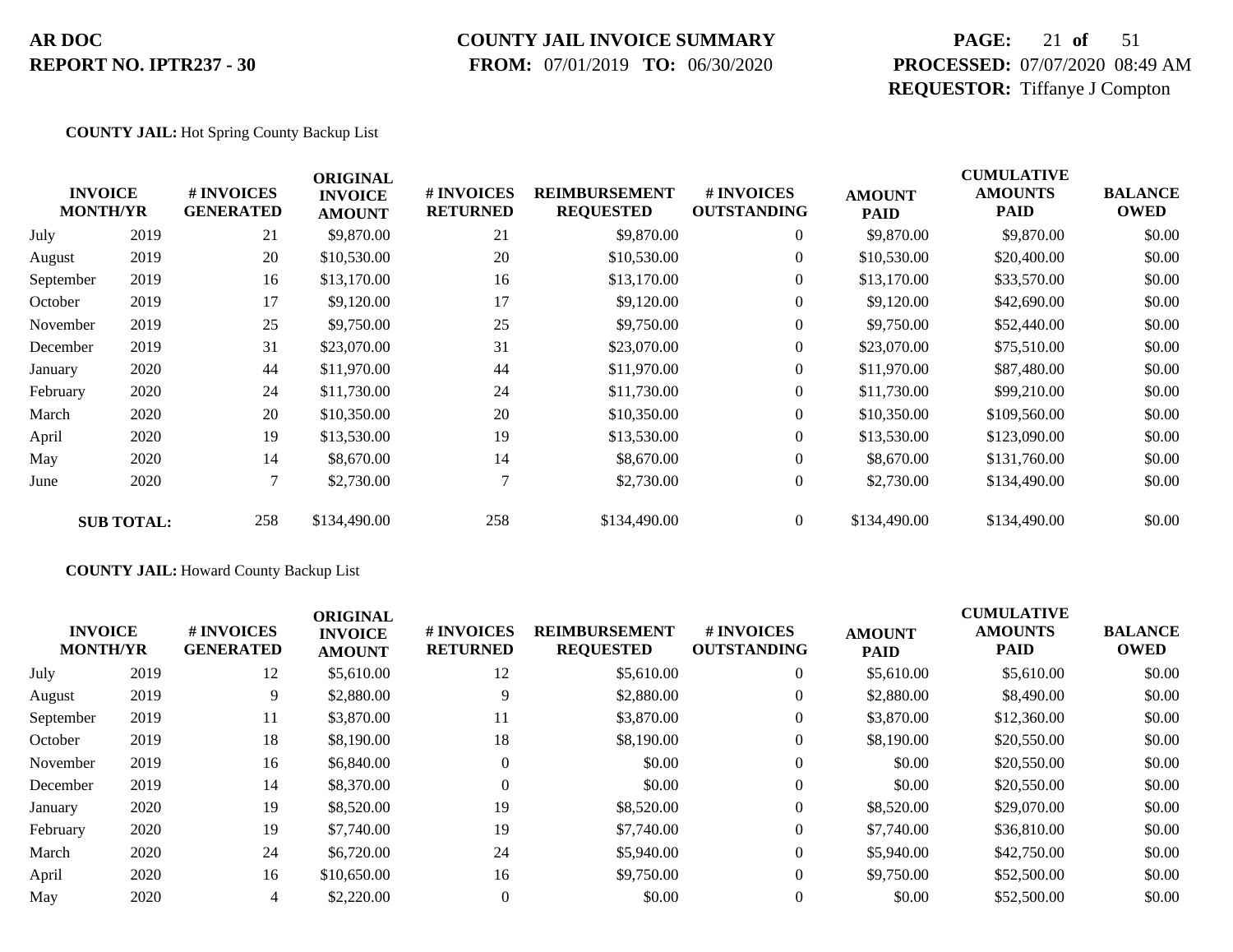# **COUNTY JAIL INVOICE SUMMARY**

 **FROM:** 07/01/2019 **TO:** 06/30/2020

## **PAGE:** 22 **of** 51 **PROCESSED:** 07/07/2020 08:49 AM **REQUESTOR:** Tiffanye J Compton

#### **COUNTY JAIL:** Howard County Backup List

|      | <b>INVOICE</b><br><b>MONTH/YR</b> | # INVOICES<br><b>GENERATED</b> | ORIGINAL<br><b>INVOICE</b><br><b>AMOUNT</b> | # INVOICES<br><b>RETURNED</b> | <b>REIMBURSEMENT</b><br><b>REOUESTED</b> | # INVOICES<br><b>OUTSTANDING</b> | <b>AMOUNT</b><br><b>PAID</b> | <b>CUMULATIVE</b><br><b>AMOUNTS</b><br><b>PAID</b> | <b>BALANCE</b><br><b>OWED</b> |
|------|-----------------------------------|--------------------------------|---------------------------------------------|-------------------------------|------------------------------------------|----------------------------------|------------------------------|----------------------------------------------------|-------------------------------|
| June | 2020                              |                                | \$450.00                                    |                               | \$450.00                                 |                                  | \$450.00                     | \$52,950.00                                        | \$0.00                        |
|      | <b>SUB TOTAL:</b>                 | 164                            | \$72,060.00                                 | 130                           | \$52,950.00                              |                                  | \$52,950.00                  | \$52,950.00                                        | \$0.00                        |

**COUNTY JAIL:** Independence County Backup List

| <b>INVOICE</b><br><b>MONTH/YR</b> |                   | # INVOICES<br><b>GENERATED</b> | <b>ORIGINAL</b><br><b>INVOICE</b><br><b>AMOUNT</b> | # INVOICES<br><b>RETURNED</b> | <b>REIMBURSEMENT</b><br><b>REQUESTED</b> | # INVOICES<br><b>OUTSTANDING</b> | <b>AMOUNT</b><br><b>PAID</b> | <b>CUMULATIVE</b><br><b>AMOUNTS</b><br><b>PAID</b> | <b>BALANCE</b><br><b>OWED</b> |
|-----------------------------------|-------------------|--------------------------------|----------------------------------------------------|-------------------------------|------------------------------------------|----------------------------------|------------------------------|----------------------------------------------------|-------------------------------|
| July                              | 2019              | 35                             | \$16,620.00                                        | 35                            | \$16,620.00                              | $\boldsymbol{0}$                 | \$16,620.00                  | \$16,620.00                                        | \$0.00                        |
| August                            | 2019              | 37                             | \$20,610.00                                        | 37                            | \$20,610.00                              | $\overline{0}$                   | \$20,610.00                  | \$37,230.00                                        | \$0.00                        |
| September                         | 2019              | 31                             | \$18,960.00                                        | 31                            | \$18,960.00                              | $\overline{0}$                   | \$18,960.00                  | \$56,190.00                                        | \$0.00                        |
| October                           | 2019              | 31                             | \$12,450.00                                        | 31                            | \$12,450.00                              | $\overline{0}$                   | \$12,450.00                  | \$68,640.00                                        | \$0.00                        |
| November                          | 2019              | 26                             | \$17,160.00                                        | 26                            | \$17,160.00                              | $\overline{0}$                   | \$17,160.00                  | \$85,800.00                                        | \$0.00                        |
| December                          | 2019              | 24                             | \$13,620.00                                        | $\Omega$                      | \$0.00                                   | $\overline{0}$                   | \$0.00                       | \$85,800.00                                        | \$0.00                        |
| January                           | 2020              | 20                             | \$13,530.00                                        | 20                            | \$13,530.00                              | $\overline{0}$                   | \$13,530.00                  | \$99,330.00                                        | \$0.00                        |
| February                          | 2020              | 31                             | \$13,950.00                                        | 31                            | \$13,950.00                              | $\overline{0}$                   | \$13,950.00                  | \$113,280.00                                       | \$0.00                        |
| March                             | 2020              | 25                             | \$10,710.00                                        | 25                            | \$10,710.00                              | $\overline{0}$                   | \$10,710.00                  | \$123,990.00                                       | \$0.00                        |
| April                             | 2020              | 32                             | \$12,900.00                                        | 32                            | \$12,900.00                              | $\overline{0}$                   | \$12,900.00                  | \$136,890.00                                       | \$0.00                        |
| May                               | 2020              | 9                              | \$3,840.00                                         | 9                             | \$3,840.00                               | $\overline{0}$                   | \$3,840.00                   | \$140,730.00                                       | \$0.00                        |
| June                              | 2020              | $\overline{4}$                 | \$2,250.00                                         | 4                             | \$2,250.00                               | $\overline{0}$                   | \$2,250.00                   | \$142,980.00                                       | \$0.00                        |
|                                   | <b>SUB TOTAL:</b> | 305                            | \$156,600.00                                       | 281                           | \$142,980.00                             | $\overline{0}$                   | \$142,980.00                 | \$142,980.00                                       | \$0.00                        |

#### **COUNTY JAIL:** Izard County Backup List

|                                   |      |                                | ORIGINAL                        |                               |                                          |                                  |                              | <b>CUMULATIVE</b>             |                               |
|-----------------------------------|------|--------------------------------|---------------------------------|-------------------------------|------------------------------------------|----------------------------------|------------------------------|-------------------------------|-------------------------------|
| <b>INVOICE</b><br><b>MONTH/YR</b> |      | # INVOICES<br><b>GENERATED</b> | <b>INVOICE</b><br><b>AMOUNT</b> | # INVOICES<br><b>RETURNED</b> | <b>REIMBURSEMENT</b><br><b>REOUESTED</b> | # INVOICES<br><b>OUTSTANDING</b> | <b>AMOUNT</b><br><b>PAID</b> | <b>AMOUNTS</b><br><b>PAID</b> | <b>BALANCE</b><br><b>OWED</b> |
| July                              | 2019 |                                | \$2,460.00                      |                               | \$2,460.00                               |                                  | \$2,460.00                   | \$2,460.00                    | \$0.00                        |
| August                            | 2019 |                                | \$2,370.00                      |                               | \$2,370.00                               |                                  | \$2,370.00                   | \$4,830.00                    | \$0.00                        |
| September                         | 2019 |                                | \$2,820.00                      |                               | \$2,820.00                               |                                  | \$2,820.00                   | \$7,650.00                    | \$0.00                        |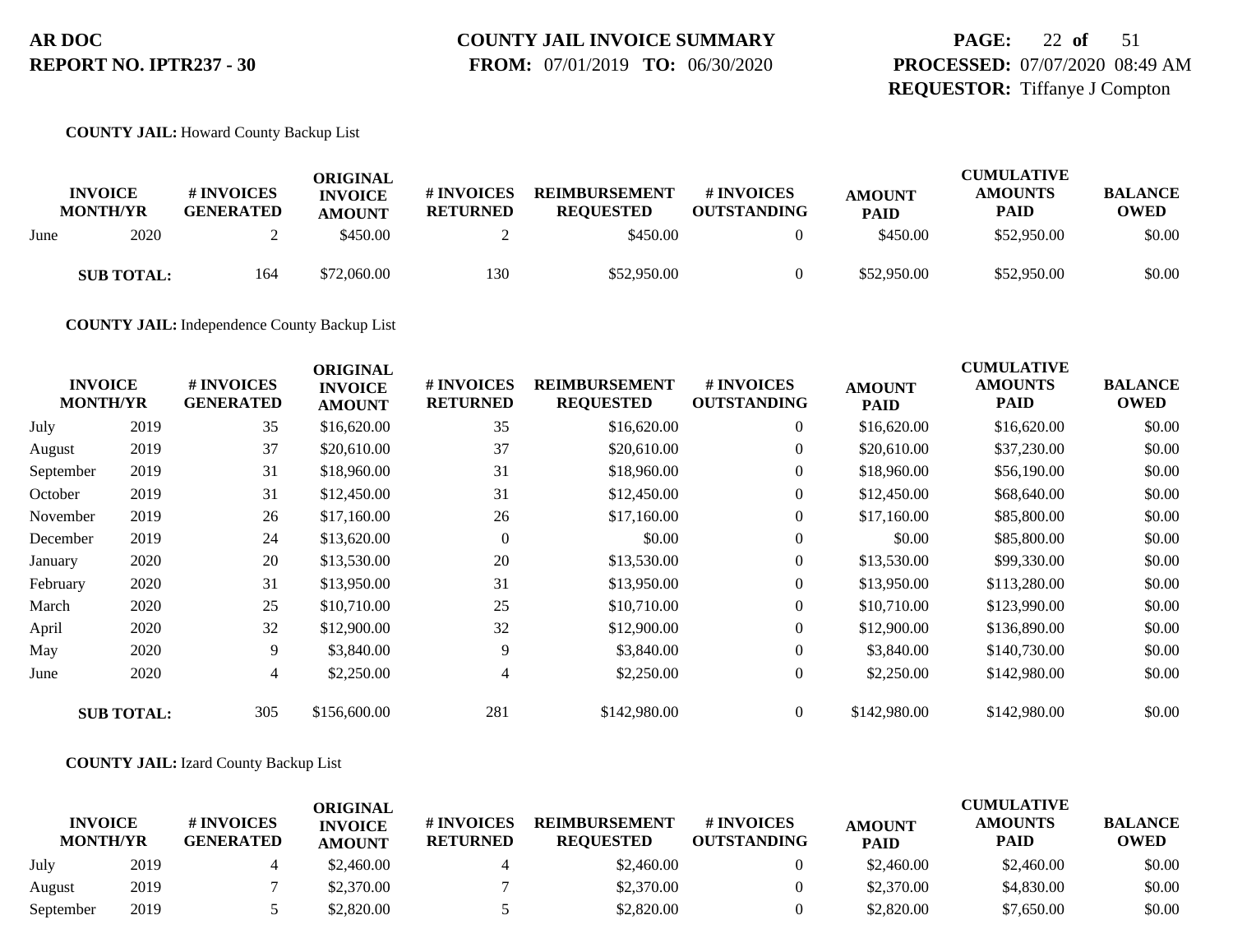#### **COUNTY JAIL INVOICE SUMMARY**

 **FROM:** 07/01/2019 **TO:** 06/30/2020

## **PAGE:** 23 **of** 51 **PROCESSED:** 07/07/2020 08:49 AM **REQUESTOR:** Tiffanye J Compton

**COUNTY JAIL:** Izard County Backup List

|          |                                   |                                | <b>ORIGINAL</b>                 |                               |                                          |                                  |                              | <b>CUMULATIVE</b>             |                               |
|----------|-----------------------------------|--------------------------------|---------------------------------|-------------------------------|------------------------------------------|----------------------------------|------------------------------|-------------------------------|-------------------------------|
|          | <b>INVOICE</b><br><b>MONTH/YR</b> | # INVOICES<br><b>GENERATED</b> | <b>INVOICE</b><br><b>AMOUNT</b> | # INVOICES<br><b>RETURNED</b> | <b>REIMBURSEMENT</b><br><b>REQUESTED</b> | # INVOICES<br><b>OUTSTANDING</b> | <b>AMOUNT</b><br><b>PAID</b> | <b>AMOUNTS</b><br><b>PAID</b> | <b>BALANCE</b><br><b>OWED</b> |
| October  | 2019                              | 6                              | \$3,030.00                      | 6                             | \$3,030.00                               | $\theta$                         | \$3,030.00                   | \$10,680.00                   | \$0.00                        |
| November | 2019                              |                                | \$1,680.00                      |                               | \$1,680.00                               | $\overline{0}$                   | \$1,680.00                   | \$12,360.00                   | \$0.00                        |
| December | 2019                              |                                | \$5,790.00                      |                               | \$5,790.00                               | $\theta$                         | \$5,790.00                   | \$18,150.00                   | \$0.00                        |
| January  | 2020                              | 8                              | \$900.00                        | 8                             | \$900.00                                 | $\boldsymbol{0}$                 | \$900.00                     | \$19,050.00                   | \$0.00                        |
| February | 2020                              |                                | \$2,370.00                      |                               | \$2,370.00                               | $\boldsymbol{0}$                 | \$2,370.00                   | \$21,420.00                   | \$0.00                        |
| March    | 2020                              | 6                              | \$4,410.00                      | 6                             | \$4,410.00                               | $\theta$                         | \$4,410.00                   | \$25,830.00                   | \$0.00                        |
| April    | 2020                              |                                | \$1,860.00                      |                               | \$1,860.00                               | $\overline{0}$                   | \$1,860.00                   | \$27,690.00                   | \$0.00                        |
| May      | 2020                              |                                | \$600.00                        |                               | \$600.00                                 | $\mathbf{0}$                     | \$600.00                     | \$28,290.00                   | \$0.00                        |
| June     | 2020                              |                                | \$600.00                        |                               | \$600.00                                 | $\mathbf{0}$                     | \$600.00                     | \$28,890.00                   | \$0.00                        |
|          | <b>SUB TOTAL:</b>                 | 64                             | \$28,890.00                     | 64                            | \$28,890.00                              | $\boldsymbol{0}$                 | \$28,890.00                  | \$28,890.00                   | \$0.00                        |

**COUNTY JAIL:** Jackson County Backup List

| <b>INVOICE</b><br><b>MONTH/YR</b> |                   | # INVOICES<br><b>GENERATED</b> | <b>ORIGINAL</b><br><b>INVOICE</b><br><b>AMOUNT</b> | # INVOICES<br><b>RETURNED</b> | <b>REIMBURSEMENT</b><br><b>REQUESTED</b> | # INVOICES<br><b>OUTSTANDING</b> | <b>AMOUNT</b><br><b>PAID</b> | <b>CUMULATIVE</b><br><b>AMOUNTS</b><br><b>PAID</b> | <b>BALANCE</b><br><b>OWED</b> |
|-----------------------------------|-------------------|--------------------------------|----------------------------------------------------|-------------------------------|------------------------------------------|----------------------------------|------------------------------|----------------------------------------------------|-------------------------------|
| July                              | 2019              | 39                             | \$25,770.00                                        | 39                            | \$25,770.00                              | $\boldsymbol{0}$                 | \$25,770.00                  | \$25,770.00                                        | \$0.00                        |
| August                            | 2019              | 43                             | \$23,880.00                                        | 43                            | \$23,880.00                              | $\overline{0}$                   | \$23,880.00                  | \$49,650.00                                        | \$0.00                        |
| September                         | 2019              | 46                             | \$25,380.00                                        | 46                            | \$25,380.00                              | $\overline{0}$                   | \$25,380.00                  | \$75,030.00                                        | \$0.00                        |
| October                           | 2019              | 48                             | \$23,880.00                                        | 48                            | \$23,880.00                              | $\boldsymbol{0}$                 | \$23,880.00                  | \$98,910.00                                        | \$0.00                        |
| November                          | 2019              | 33                             | \$24,420.00                                        | 33                            | \$24,420.00                              | $\overline{0}$                   | \$24,420.00                  | \$123,330.00                                       | \$0.00                        |
| December                          | 2019              | 41                             | \$24,030.00                                        | 41                            | \$24,030.00                              | $\overline{0}$                   | \$24,030.00                  | \$147,360.00                                       | \$0.00                        |
| January                           | 2020              | 46                             | \$28,860.00                                        | 46                            | \$28,860.00                              | $\overline{0}$                   | \$28,860.00                  | \$176,220.00                                       | \$0.00                        |
| February                          | 2020              | 56                             | \$34,380.00                                        | 56                            | \$34,380.00                              | $\boldsymbol{0}$                 | \$34,380.00                  | \$210,600.00                                       | \$0.00                        |
| March                             | 2020              | 46                             | \$23,610.00                                        | 46                            | \$23,610.00                              | $\overline{0}$                   | \$23,610.00                  | \$234,210.00                                       | \$0.00                        |
| April                             | 2020              | 41                             | \$24,060.00                                        | 41                            | \$24,060.00                              | $\boldsymbol{0}$                 | \$24,060.00                  | \$258,270.00                                       | \$0.00                        |
| May                               | 2020              | 15                             | \$10,830.00                                        | 15                            | \$10,830.00                              | $\overline{0}$                   | \$10,830.00                  | \$269,100.00                                       | \$0.00                        |
| June                              | 2020              | 16                             | \$7,860.00                                         | 16                            | \$7,860.00                               | $\overline{0}$                   | \$7,860.00                   | \$276,960.00                                       | \$0.00                        |
|                                   | <b>SUB TOTAL:</b> | 470                            | \$276,960.00                                       | 470                           | \$276,960.00                             | $\Omega$                         | \$276,960.00                 | \$276,960.00                                       | \$0.00                        |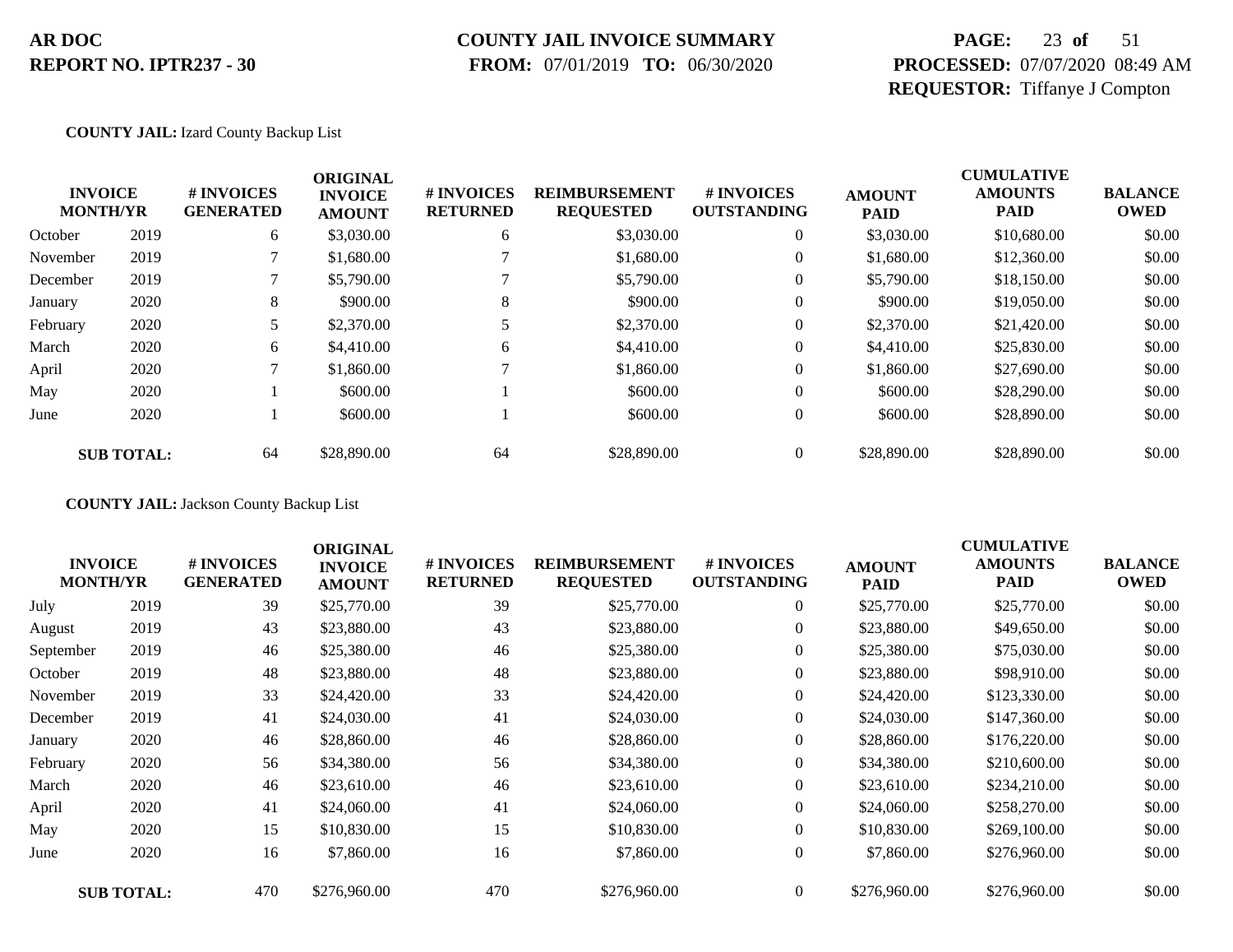### **COUNTY JAIL INVOICE SUMMARY**

 **FROM:** 07/01/2019 **TO:** 06/30/2020

## **PAGE:** 24 **of** 51 **PROCESSED:** 07/07/2020 08:49 AM **REQUESTOR:** Tiffanye J Compton

#### **COUNTY JAIL:** Jefferson County Backup List

|           | <b>INVOICE</b><br><b>MONTH/YR</b> | # INVOICES<br><b>GENERATED</b> | <b>ORIGINAL</b><br><b>INVOICE</b><br><b>AMOUNT</b> | # INVOICES<br><b>RETURNED</b> | <b>REIMBURSEMENT</b><br><b>REQUESTED</b> | <b>#INVOICES</b><br><b>OUTSTANDING</b> | <b>AMOUNT</b><br><b>PAID</b> | <b>CUMULATIVE</b><br><b>AMOUNTS</b><br><b>PAID</b> | <b>BALANCE</b><br><b>OWED</b> |
|-----------|-----------------------------------|--------------------------------|----------------------------------------------------|-------------------------------|------------------------------------------|----------------------------------------|------------------------------|----------------------------------------------------|-------------------------------|
| July      | 2019                              | 68                             | \$39,750.00                                        | 68                            | \$39,750.00                              | $\overline{0}$                         | \$39,750.00                  | \$39,750.00                                        | \$0.00                        |
| August    | 2019                              | 83                             | \$42,540.00                                        | 83                            | \$42,540.00                              | $\boldsymbol{0}$                       | \$42,540.00                  | \$82,290.00                                        | \$0.00                        |
| September | 2019                              | 47                             | \$27,540.00                                        | 47                            | \$26,640.00                              | $\overline{0}$                         | \$26,640.00                  | \$108,930.00                                       | \$0.00                        |
| October   | 2019                              | 62                             | \$40,560.00                                        | 62                            | \$40,560.00                              | $\overline{0}$                         | \$40,560.00                  | \$149,490.00                                       | \$0.00                        |
| November  | 2019                              | 63                             | \$40,740.00                                        | 63                            | \$40,710.00                              | $\boldsymbol{0}$                       | \$40,710.00                  | \$190,200.00                                       | \$0.00                        |
| December  | 2019                              | 59                             | \$39,600.00                                        | 59                            | \$39,600.00                              | $\boldsymbol{0}$                       | \$39,600.00                  | \$229,800.00                                       | \$0.00                        |
| January   | 2020                              | 57                             | \$28,590.00                                        | 57                            | \$27,120.00                              | $\overline{0}$                         | \$27,120.00                  | \$256,920.00                                       | \$0.00                        |
| February  | 2020                              | 56                             | \$26,220.00                                        | 56                            | \$26,220.00                              | $\overline{0}$                         | \$26,220.00                  | \$283,140.00                                       | \$0.00                        |
| March     | 2020                              | 67                             | \$36,210.00                                        | 67                            | \$36,210.00                              | $\overline{0}$                         | \$36,210.00                  | \$319,350.00                                       | \$0.00                        |
| April     | 2020                              | 68                             | \$35,670.00                                        | 68                            | \$35,670.00                              | $\overline{0}$                         | \$35,670.00                  | \$355,020.00                                       | \$0.00                        |
| May       | 2020                              | 60                             | \$27,270.00                                        | 60                            | \$26,400.00                              | $\overline{0}$                         | \$26,400.00                  | \$381,420.00                                       | \$0.00                        |
| June      | 2020                              | 23                             | \$13,500.00                                        | 23                            | \$13,500.00                              | $\boldsymbol{0}$                       | \$13,500.00                  | \$394,920.00                                       | \$0.00                        |
|           | <b>SUB TOTAL:</b>                 | 713                            | \$398,190.00                                       | 713                           | \$394,920.00                             | $\overline{0}$                         | \$394,920.00                 | \$394,920.00                                       | \$0.00                        |

#### **COUNTY JAIL:** Johnson County Backup List

| <b>INVOICE</b><br><b>MONTH/YR</b> |      | # INVOICES<br><b>GENERATED</b> | <b>ORIGINAL</b><br><b>INVOICE</b><br><b>AMOUNT</b> | <b># INVOICES</b><br><b>RETURNED</b> | <b>REIMBURSEMENT</b><br><b>REQUESTED</b> | # INVOICES<br><b>OUTSTANDING</b> | <b>AMOUNT</b><br><b>PAID</b> | <b>CUMULATIVE</b><br><b>AMOUNTS</b><br><b>PAID</b> | <b>BALANCE</b><br><b>OWED</b> |
|-----------------------------------|------|--------------------------------|----------------------------------------------------|--------------------------------------|------------------------------------------|----------------------------------|------------------------------|----------------------------------------------------|-------------------------------|
| July                              | 2019 | 21                             | \$14,430.00                                        | 21                                   | \$14,430.00                              | $\overline{0}$                   | \$14,430.00                  | \$14,430.00                                        | \$0.00                        |
| August                            | 2019 | 24                             | \$9,840.00                                         | 24                                   | \$9,840.00                               | $\overline{0}$                   | \$9,840.00                   | \$24,270.00                                        | \$0.00                        |
| September                         | 2019 | 21                             | \$15,090.00                                        | 21                                   | \$15,090.00                              | $\overline{0}$                   | \$15,090.00                  | \$39,360.00                                        | \$0.00                        |
| October                           | 2019 | 30                             | \$18,390.00                                        | 30                                   | \$18,390.00                              | $\overline{0}$                   | \$18,390.00                  | \$57,750.00                                        | \$0.00                        |
| November                          | 2019 | 21                             | \$13,110.00                                        | 21                                   | \$13,110.00                              | $\overline{0}$                   | \$13,110.00                  | \$70,860.00                                        | \$0.00                        |
| December                          | 2019 | 20                             | \$12,090.00                                        | 20                                   | \$12,090.00                              | $\overline{0}$                   | \$12,090.00                  | \$82,950.00                                        | \$0.00                        |
| January                           | 2020 | 20                             | \$11,490.00                                        | 20                                   | \$11,490.00                              | $\overline{0}$                   | \$11,490.00                  | \$94,440.00                                        | \$0.00                        |
| February                          | 2020 | 22                             | \$12,600.00                                        | 22                                   | \$12,600.00                              | $\overline{0}$                   | \$12,600.00                  | \$107,040.00                                       | \$0.00                        |
| March                             | 2020 | 17                             | \$13,080.00                                        | 17                                   | \$13,080.00                              | $\overline{0}$                   | \$13,080.00                  | \$120,120.00                                       | \$0.00                        |
| April                             | 2020 | 21                             | \$15,510.00                                        | 21                                   | \$14,580.00                              | $\overline{0}$                   | \$14,580.00                  | \$134,700.00                                       | \$0.00                        |
| May                               | 2020 | 11                             | \$6,300.00                                         | 11                                   | \$6,300.00                               | $\theta$                         | \$6,300.00                   | \$141,000.00                                       | \$0.00                        |
|                                   |      |                                |                                                    |                                      |                                          |                                  |                              |                                                    |                               |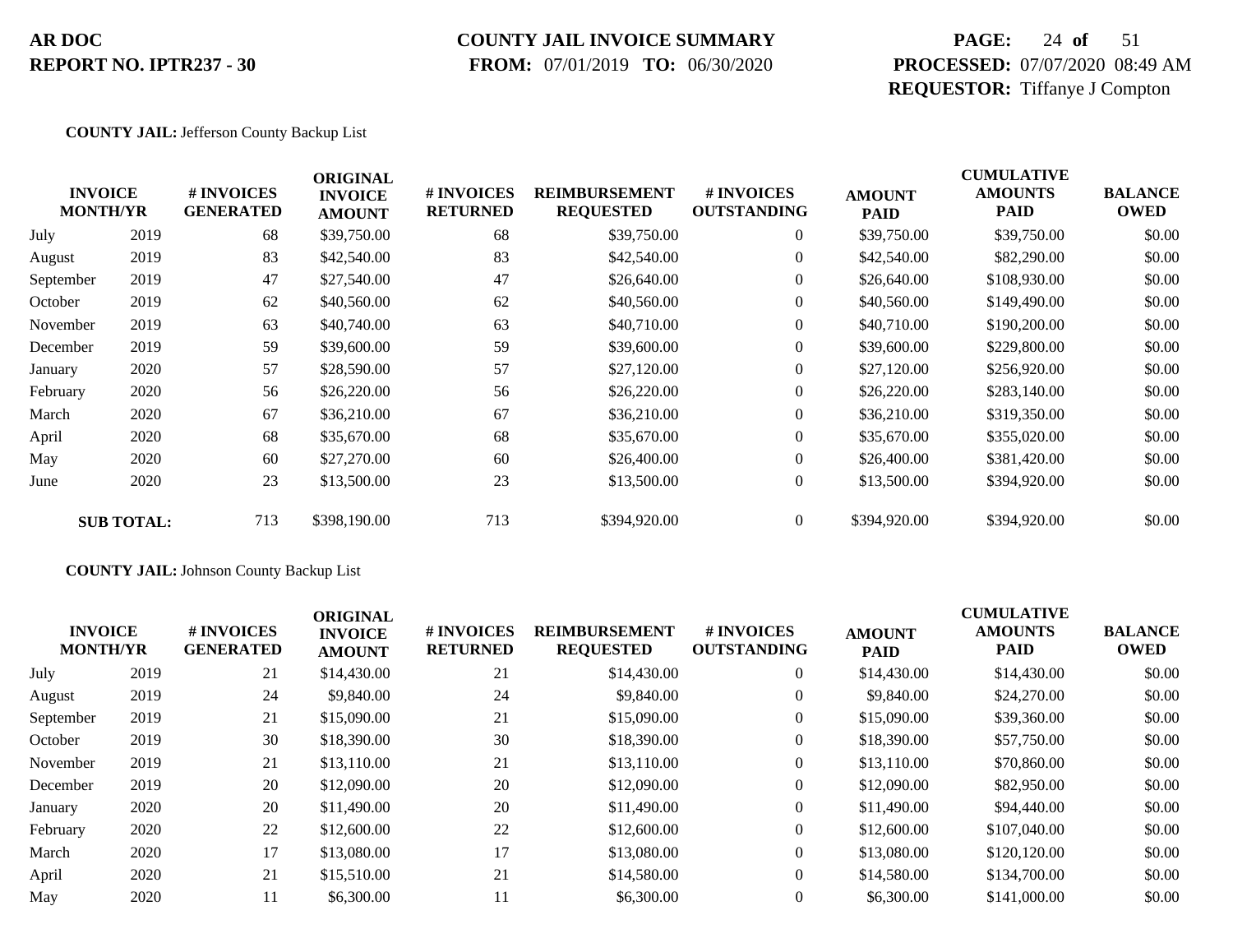# **COUNTY JAIL INVOICE SUMMARY**

 **FROM:** 07/01/2019 **TO:** 06/30/2020

## **PAGE:** 25 **of** 51 **PROCESSED:** 07/07/2020 08:49 AM **REQUESTOR:** Tiffanye J Compton

#### **COUNTY JAIL:** Johnson County Backup List

|      |                                   |                                | ORIGINAL                        |                               |                                          |                                  |                              | <b>CUMULATIVE</b>             |                               |
|------|-----------------------------------|--------------------------------|---------------------------------|-------------------------------|------------------------------------------|----------------------------------|------------------------------|-------------------------------|-------------------------------|
|      | <b>INVOICE</b><br><b>MONTH/YR</b> | # INVOICES<br><b>GENERATED</b> | <b>INVOICE</b><br><b>AMOUNT</b> | # INVOICES<br><b>RETURNED</b> | <b>REIMBURSEMENT</b><br><b>REOUESTED</b> | # INVOICES<br><b>OUTSTANDING</b> | <b>AMOUNT</b><br><b>PAID</b> | <b>AMOUNTS</b><br><b>PAID</b> | <b>BALANCE</b><br><b>OWED</b> |
| June | 2020                              |                                | \$5,280.00                      |                               | \$5,280.00                               |                                  | \$5,280.00                   | \$146,280.00                  | \$0.00                        |
|      | <b>SUB TOTAL:</b>                 | 243                            | \$147,210.00                    | 243                           | \$146,280.00                             |                                  | \$146,280.00                 | \$146,280.00                  | \$0.00                        |

**COUNTY JAIL:** Lafayette County Backup List

| <b>INVOICE</b><br><b>MONTH/YR</b> |                   | # INVOICES<br><b>GENERATED</b> | <b>ORIGINAL</b><br><b>INVOICE</b><br><b>AMOUNT</b> | # INVOICES<br><b>RETURNED</b> | <b>REIMBURSEMENT</b><br><b>REQUESTED</b> | # INVOICES<br><b>OUTSTANDING</b> | <b>AMOUNT</b><br><b>PAID</b> | <b>CUMULATIVE</b><br><b>AMOUNTS</b><br><b>PAID</b> | <b>BALANCE</b><br><b>OWED</b> |
|-----------------------------------|-------------------|--------------------------------|----------------------------------------------------|-------------------------------|------------------------------------------|----------------------------------|------------------------------|----------------------------------------------------|-------------------------------|
| July                              | 2019              | 40                             | \$27,000.00                                        | 40                            | \$27,000.00                              | $\overline{0}$                   | \$27,000.00                  | \$27,000.00                                        | \$0.00                        |
| August                            | 2019              | 43                             | \$26,910.00                                        | 43                            | \$26,910.00                              | $\boldsymbol{0}$                 | \$26,910.00                  | \$53,910.00                                        | \$0.00                        |
| September                         | 2019              | 38                             | \$23,370.00                                        | 38                            | \$23,370.00                              | $\overline{0}$                   | \$23,370.00                  | \$77,280.00                                        | \$0.00                        |
| October                           | 2019              | 39                             | \$20,790.00                                        | 39                            | \$20,850.00                              | $\boldsymbol{0}$                 | \$20,850.00                  | \$98,130.00                                        | \$0.00                        |
| November                          | 2019              | 35                             | \$21,030.00                                        | 35                            | \$21,030.00                              | $\overline{0}$                   | \$21,030.00                  | \$119,160.00                                       | \$0.00                        |
| December                          | 2019              | 27                             | \$11,760.00                                        | 27                            | \$11,760.00                              | $\overline{0}$                   | \$11,760.00                  | \$130,920.00                                       | \$0.00                        |
| January                           | 2020              | 7                              | \$1,470.00                                         |                               | \$1,470.00                               | $\boldsymbol{0}$                 | \$1,470.00                   | \$132,390.00                                       | \$0.00                        |
| February                          | 2020              | 34                             | \$9,570.00                                         | 34                            | \$14,220.00                              | $\overline{0}$                   | \$14,220.00                  | \$146,610.00                                       | \$0.00                        |
| March                             | 2020              | 24                             | \$16,260.00                                        | 24                            | \$16,260.00                              | $\overline{0}$                   | \$16,260.00                  | \$162,870.00                                       | \$0.00                        |
| April                             | 2020              | 34                             | \$16,530.00                                        | 34                            | \$16,530.00                              | $\overline{0}$                   | \$16,530.00                  | \$179,400.00                                       | \$0.00                        |
| May                               | 2020              | 15                             | \$5,430.00                                         | 15                            | \$5,430.00                               | $\overline{0}$                   | \$5,430.00                   | \$184,830.00                                       | \$0.00                        |
| June                              | 2020              | 3                              | \$1,470.00                                         | 3                             | \$1,470.00                               | $\overline{0}$                   | \$1,470.00                   | \$186,300.00                                       | \$0.00                        |
|                                   | <b>SUB TOTAL:</b> | 339                            | \$181,590.00                                       | 339                           | \$186,300.00                             | $\overline{0}$                   | \$186,300.00                 | \$186,300.00                                       | \$0.00                        |

#### **COUNTY JAIL:** Lawrence County Backup List

|                                   |      |                                | ORIGINAL                        |                               |                                          |                                  |                              | <b>CUMULATIVE</b>             |                               |
|-----------------------------------|------|--------------------------------|---------------------------------|-------------------------------|------------------------------------------|----------------------------------|------------------------------|-------------------------------|-------------------------------|
| <b>INVOICE</b><br><b>MONTH/YR</b> |      | # INVOICES<br><b>GENERATED</b> | <b>INVOICE</b><br><b>AMOUNT</b> | # INVOICES<br><b>RETURNED</b> | <b>REIMBURSEMENT</b><br><b>REOUESTED</b> | # INVOICES<br><b>OUTSTANDING</b> | <b>AMOUNT</b><br><b>PAID</b> | <b>AMOUNTS</b><br><b>PAID</b> | <b>BALANCE</b><br><b>OWED</b> |
| July                              | 2019 |                                | \$6,960.00                      |                               | \$6,960.00                               |                                  | \$6,960.00                   | \$6,960.00                    | \$0.00                        |
| August                            | 2019 | 19                             | \$9,360.00                      | 19                            | \$9,360.00                               |                                  | \$9,360.00                   | \$16,320.00                   | \$0.00                        |
| September                         | 2019 |                                | \$9,000.00                      |                               | \$9,000.00                               |                                  | \$9,000.00                   | \$25,320.00                   | \$0.00                        |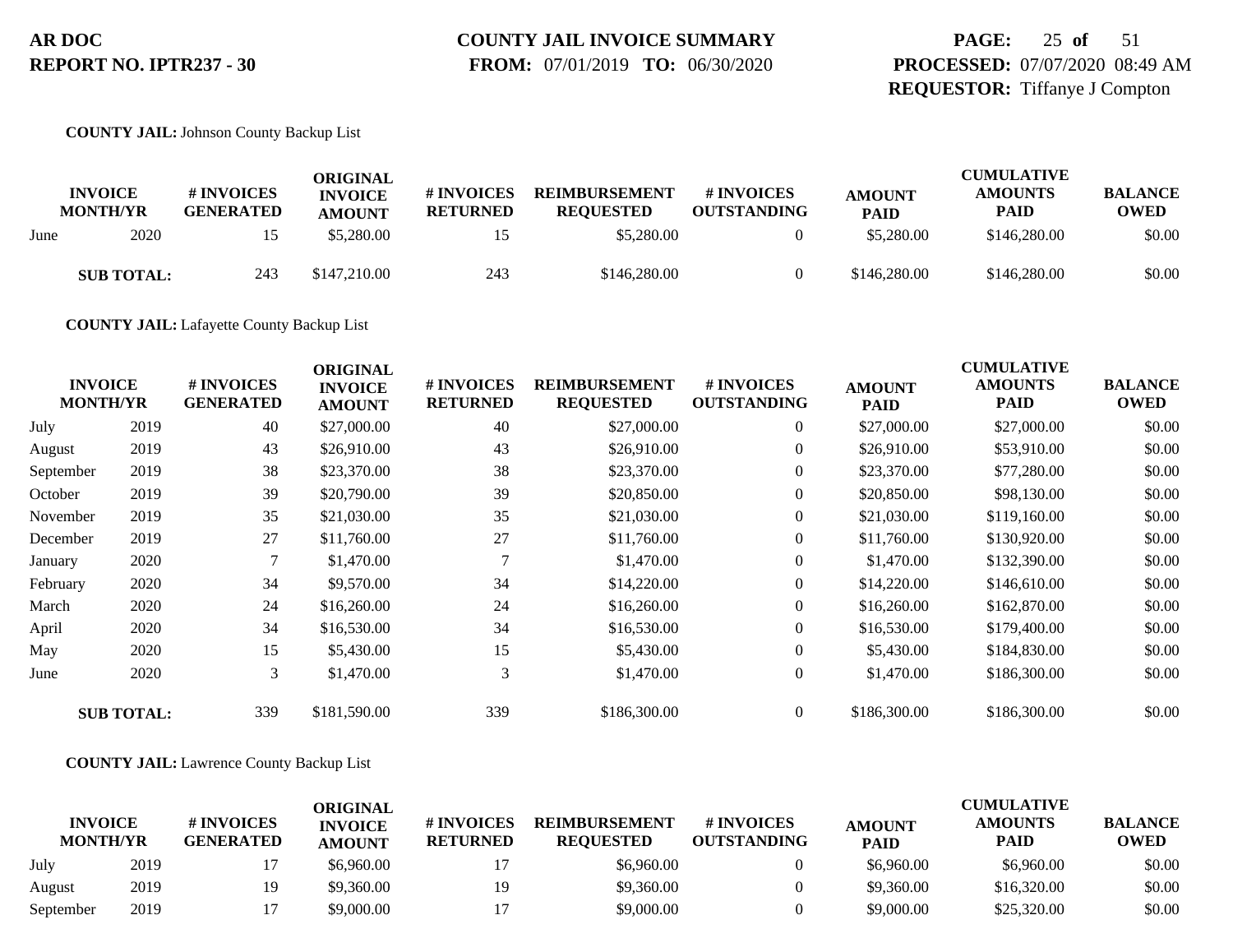## **COUNTY JAIL INVOICE SUMMARY**

 **FROM:** 07/01/2019 **TO:** 06/30/2020

## **PAGE:** 26 **of** 51 **PROCESSED:** 07/07/2020 08:49 AM **REQUESTOR:** Tiffanye J Compton

#### **COUNTY JAIL:** Lawrence County Backup List

| <b>INVOICE</b><br><b>MONTH/YR</b> |                   | # INVOICES<br><b>GENERATED</b> | <b>ORIGINAL</b><br><b>INVOICE</b><br><b>AMOUNT</b> | # INVOICES<br><b>RETURNED</b> | <b>REIMBURSEMENT</b><br><b>REQUESTED</b> | <b>#INVOICES</b><br><b>OUTSTANDING</b> | <b>AMOUNT</b><br><b>PAID</b> | <b>CUMULATIVE</b><br><b>AMOUNTS</b><br><b>PAID</b> | <b>BALANCE</b><br><b>OWED</b> |
|-----------------------------------|-------------------|--------------------------------|----------------------------------------------------|-------------------------------|------------------------------------------|----------------------------------------|------------------------------|----------------------------------------------------|-------------------------------|
| October                           | 2019              | 19                             | \$10,440.00                                        | 19                            | \$10,440.00                              | $\overline{0}$                         | \$10,440.00                  | \$35,760.00                                        | \$0.00                        |
| November                          | 2019              | 17                             | \$11,460.00                                        | 17                            | \$11,460.00                              | 0                                      | \$11,460.00                  | \$47,220.00                                        | \$0.00                        |
| December                          | 2019              | 16                             | \$6,330.00                                         | 16                            | \$6,330.00                               | $\overline{0}$                         | \$6,330.00                   | \$53,550.00                                        | \$0.00                        |
| January                           | 2020              | 12                             | \$6,090.00                                         | 12                            | \$6,090.00                               | 0                                      | \$6,090.00                   | \$59,640.00                                        | \$0.00                        |
| February                          | 2020              | 13                             | \$5,940.00                                         | 13                            | \$5,940.00                               | $\overline{0}$                         | \$5,940.00                   | \$65,580.00                                        | \$0.00                        |
| March                             | 2020              | 23                             | \$10,680.00                                        | 23                            | \$10,680.00                              | $\overline{0}$                         | \$10,680,00                  | \$76,260.00                                        | \$0.00                        |
| April                             | 2020              | 20                             | \$13,800.00                                        | 20                            | \$13,800.00                              | 0                                      | \$13,800.00                  | \$90,060.00                                        | \$0.00                        |
| May                               | 2020              | 12                             | \$7,500.00                                         | 12                            | \$7,500.00                               | $\overline{0}$                         | \$7,500.00                   | \$97,560.00                                        | \$0.00                        |
| June                              | 2020              | 6                              | \$3,720.00                                         | $\overline{0}$                | \$0.00                                   | $\overline{0}$                         | \$0.00                       | \$97,560.00                                        | \$0.00                        |
|                                   | <b>SUB TOTAL:</b> | 191                            | \$101,280.00                                       | 185                           | \$97,560.00                              | $\overline{0}$                         | \$97,560.00                  | \$97,560.00                                        | \$0.00                        |

**COUNTY JAIL:** Lee County Backup List

| <b>CUMULATIVE</b><br><b>ORIGINAL</b> |                                   |                                |                                 |                               |                                          |                                  |                              |                               |                               |
|--------------------------------------|-----------------------------------|--------------------------------|---------------------------------|-------------------------------|------------------------------------------|----------------------------------|------------------------------|-------------------------------|-------------------------------|
|                                      | <b>INVOICE</b><br><b>MONTH/YR</b> | # INVOICES<br><b>GENERATED</b> | <b>INVOICE</b><br><b>AMOUNT</b> | # INVOICES<br><b>RETURNED</b> | <b>REIMBURSEMENT</b><br><b>REQUESTED</b> | # INVOICES<br><b>OUTSTANDING</b> | <b>AMOUNT</b><br><b>PAID</b> | <b>AMOUNTS</b><br><b>PAID</b> | <b>BALANCE</b><br><b>OWED</b> |
| July                                 | 2019                              | 2                              | \$900.00                        | 2                             | \$900.00                                 | $\overline{0}$                   | \$900.00                     | \$900.00                      | \$0.00                        |
| August                               | 2019                              | 3                              | \$360.00                        |                               | \$0.00                                   | $\theta$                         | \$0.00                       | \$900.00                      | \$0.00                        |
| September                            | 2019                              |                                | \$420.00                        |                               | \$420.00                                 | $\theta$                         | \$420.00                     | \$1,320.00                    | \$0.00                        |
| October                              | 2019                              |                                | \$390.00                        |                               | \$390.00                                 | $\overline{0}$                   | \$390.00                     | \$1,710.00                    | \$0.00                        |
| November                             | 2019                              |                                | \$930.00                        |                               | \$930.00                                 | $\overline{0}$                   | \$930.00                     | \$2,640.00                    | \$0.00                        |
| December                             | 2019                              |                                | \$180.00                        |                               | \$0.00                                   | $\theta$                         | \$0.00                       | \$2,640.00                    | \$0.00                        |
| February                             | 2020                              | $\overline{c}$                 | \$1,680.00                      | $\theta$                      | \$0.00                                   | $\theta$                         | \$0.00                       | \$2,640.00                    | \$0.00                        |
| March                                | 2020                              | 5                              | \$2,220.00                      | $\Omega$                      | \$0.00                                   | $\overline{0}$                   | \$0.00                       | \$2,640.00                    | \$0.00                        |
| April                                | 2020                              | 3                              | \$2,760.00                      | $\Omega$                      | \$0.00                                   | $\boldsymbol{0}$                 | \$0.00                       | \$2,640.00                    | \$0.00                        |
| May                                  | 2020                              | 3                              | \$2,250.00                      |                               | \$0.00                                   | $\overline{0}$                   | \$0.00                       | \$2,640.00                    | \$0.00                        |
| June                                 | 2020                              | 3                              | \$2,220.00                      | $\Omega$                      | \$0.00                                   | $\overline{0}$                   | \$0.00                       | \$2,640.00                    | \$0.00                        |
|                                      | <b>SUB TOTAL:</b>                 | 25                             | \$14,310.00                     |                               | \$2,640.00                               | $\overline{0}$                   | \$2,640.00                   | \$2,640.00                    | \$0.00                        |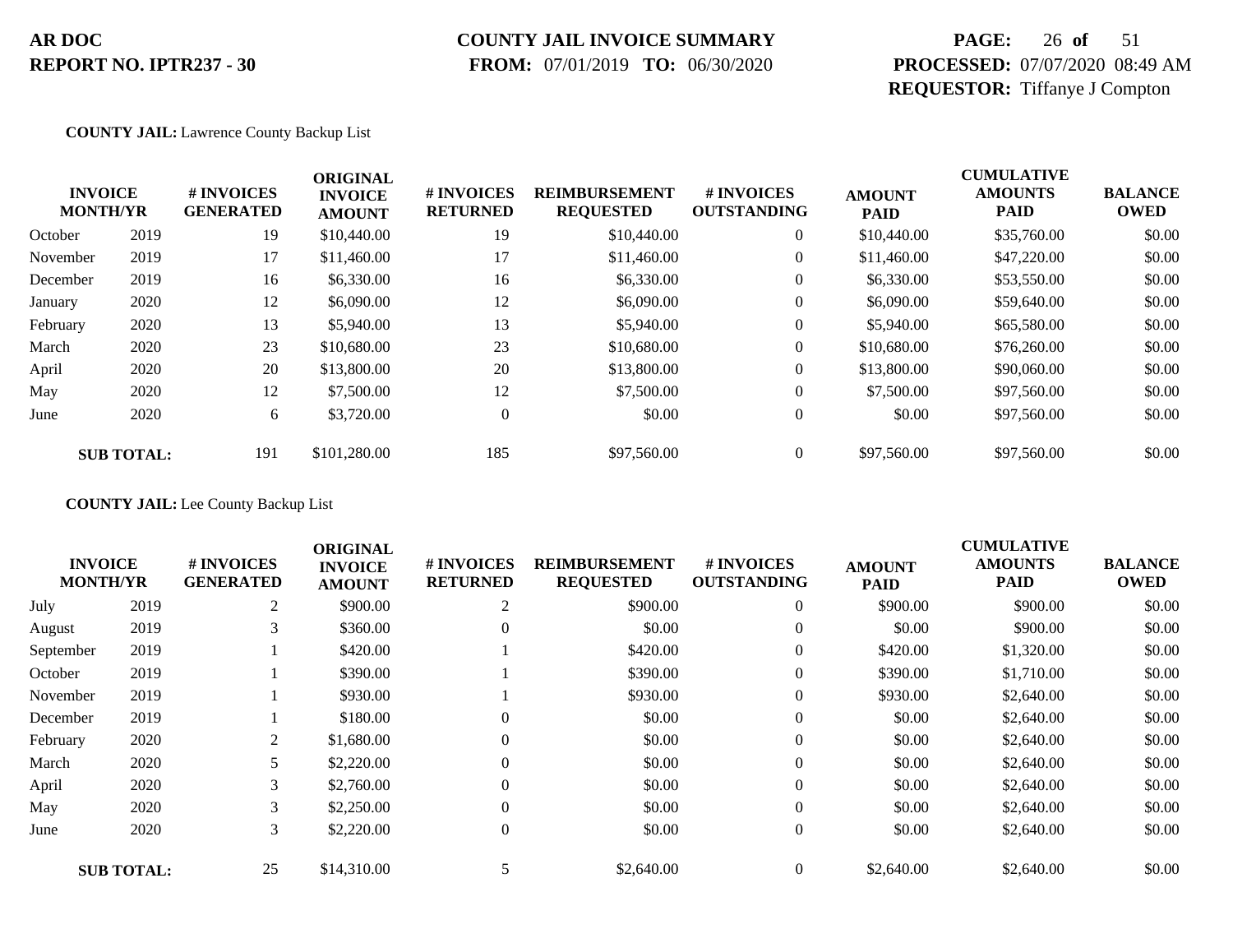#### **COUNTY JAIL INVOICE SUMMARY**

 **FROM:** 07/01/2019 **TO:** 06/30/2020

## **PAGE:** 27 **of** 51 **PROCESSED:** 07/07/2020 08:49 AM **REQUESTOR:** Tiffanye J Compton

#### **COUNTY JAIL:** Lincoln County Backup List

| <b>INVOICE</b><br><b>MONTH/YR</b> |                   | # INVOICES<br><b>GENERATED</b> | <b>ORIGINAL</b><br><b>INVOICE</b><br><b>AMOUNT</b> | # INVOICES<br><b>RETURNED</b> | <b>REIMBURSEMENT</b><br><b>REQUESTED</b> | # INVOICES<br><b>OUTSTANDING</b> | <b>AMOUNT</b><br><b>PAID</b> | <b>CUMULATIVE</b><br><b>AMOUNTS</b><br><b>PAID</b> | <b>BALANCE</b><br><b>OWED</b> |
|-----------------------------------|-------------------|--------------------------------|----------------------------------------------------|-------------------------------|------------------------------------------|----------------------------------|------------------------------|----------------------------------------------------|-------------------------------|
| July                              | 2019              | 5                              | \$4,050.00                                         |                               | \$4,050.00                               | $\overline{0}$                   | \$4,050.00                   | \$4,050.00                                         | \$0.00                        |
| August                            | 2019              | 9                              | \$5,070.00                                         | 9                             | \$5,070.00                               | $\overline{0}$                   | \$5,070.00                   | \$9,120.00                                         | \$0.00                        |
| September                         | 2019              | 7                              | \$3,960.00                                         |                               | \$3,960.00                               | $\overline{0}$                   | \$3,960.00                   | \$13,080.00                                        | \$0.00                        |
| October                           | 2019              | 5                              | \$4,260.00                                         |                               | \$4,260.00                               | $\overline{0}$                   | \$4,260.00                   | \$17,340.00                                        | \$0.00                        |
| November                          | 2019              | 4                              | \$2,760.00                                         | 4                             | \$2,760.00                               | $\overline{0}$                   | \$2,760.00                   | \$20,100.00                                        | \$0.00                        |
| December                          | 2019              | 5                              | \$2,850.00                                         |                               | \$2,850.00                               | $\overline{0}$                   | \$2,850.00                   | \$22,950.00                                        | \$0.00                        |
| January                           | 2020              | 8                              | \$5,550.00                                         | 8                             | \$5,550.00                               | $\overline{0}$                   | \$5,550.00                   | \$28,500.00                                        | \$0.00                        |
| February                          | 2020              | 9                              | \$1,260.00                                         | 9                             | \$1,710.00                               | $\overline{0}$                   | \$1,710.00                   | \$30,210.00                                        | \$0.00                        |
| March                             | 2020              | 3                              | \$1,680.00                                         |                               | \$1,680.00                               | $\overline{0}$                   | \$1,680.00                   | \$31,890.00                                        | \$0.00                        |
| April                             | 2020              | 2                              | \$630.00                                           | $\overline{2}$                | \$630.00                                 | $\overline{0}$                   | \$630.00                     | \$32,520.00                                        | \$0.00                        |
| May                               | 2020              | 2                              | \$1,590.00                                         | $\overline{2}$                | \$1,590.00                               | $\overline{0}$                   | \$1,590.00                   | \$34,110.00                                        | \$0.00                        |
| June                              | 2020              | 4                              | \$1,170.00                                         | 4                             | \$1,170.00                               | $\boldsymbol{0}$                 | \$1,170.00                   | \$35,280.00                                        | \$0.00                        |
|                                   | <b>SUB TOTAL:</b> | 63                             | \$34,830.00                                        | 63                            | \$35,280.00                              | $\overline{0}$                   | \$35,280.00                  | \$35,280.00                                        | \$0.00                        |

#### **COUNTY JAIL:** Little River County Backup List

| <b>INVOICE</b><br><b>MONTH/YR</b> |      | # INVOICES<br><b>GENERATED</b> | <b>ORIGINAL</b><br><b>INVOICE</b><br><b>AMOUNT</b> | <b># INVOICES</b><br><b>RETURNED</b> | <b>REIMBURSEMENT</b><br><b>REQUESTED</b> | # INVOICES<br><b>OUTSTANDING</b> | <b>AMOUNT</b><br><b>PAID</b> | <b>CUMULATIVE</b><br><b>AMOUNTS</b><br><b>PAID</b> | <b>BALANCE</b><br><b>OWED</b> |
|-----------------------------------|------|--------------------------------|----------------------------------------------------|--------------------------------------|------------------------------------------|----------------------------------|------------------------------|----------------------------------------------------|-------------------------------|
| July                              | 2019 | 15                             | \$7,590.00                                         | 15                                   | \$7,590.00                               | $\theta$                         | \$7,590.00                   | \$7,590.00                                         | \$0.00                        |
| August                            | 2019 | 17                             | \$9,330.00                                         | 17                                   | \$9,990.00                               | $\theta$                         | \$9,990.00                   | \$17,580.00                                        | \$0.00                        |
| September                         | 2019 | 12                             | \$8,550.00                                         | 12                                   | \$7,980.00                               | $\boldsymbol{0}$                 | \$7,980.00                   | \$25,560.00                                        | \$0.00                        |
| October                           | 2019 | 12                             | \$5,760.00                                         | 12                                   | \$5,760.00                               | $\theta$                         | \$5,760.00                   | \$31,320.00                                        | \$0.00                        |
| November                          | 2019 | 15                             | \$6,600.00                                         | 15                                   | \$7,110.00                               | $\theta$                         | \$7,110.00                   | \$38,430.00                                        | \$0.00                        |
| December                          | 2019 | 15                             | \$12,180.00                                        | 15                                   | \$12,300.00                              | $\theta$                         | \$12,300.00                  | \$50,730.00                                        | \$0.00                        |
| January                           | 2020 | 24                             | \$7,230.00                                         | 24                                   | \$7,470.00                               | $\overline{0}$                   | \$7,470.00                   | \$58,200.00                                        | \$0.00                        |
| February                          | 2020 | 18                             | \$6,900.00                                         | 18                                   | \$7,500.00                               | $\theta$                         | \$7,500.00                   | \$65,700.00                                        | \$0.00                        |
| March                             | 2020 | 14                             | \$6,450.00                                         | 14                                   | \$6,690.00                               | $\theta$                         | \$6,690.00                   | \$72,390.00                                        | \$0.00                        |
| April                             | 2020 | 10                             | \$4,830.00                                         | 10                                   | \$5,340.00                               | $\theta$                         | \$5,340.00                   | \$77,730.00                                        | \$0.00                        |
| May                               | 2020 | 11                             | \$4,830.00                                         | 11                                   | \$4,830.00                               | $\theta$                         | \$4,830.00                   | \$82,560.00                                        | \$0.00                        |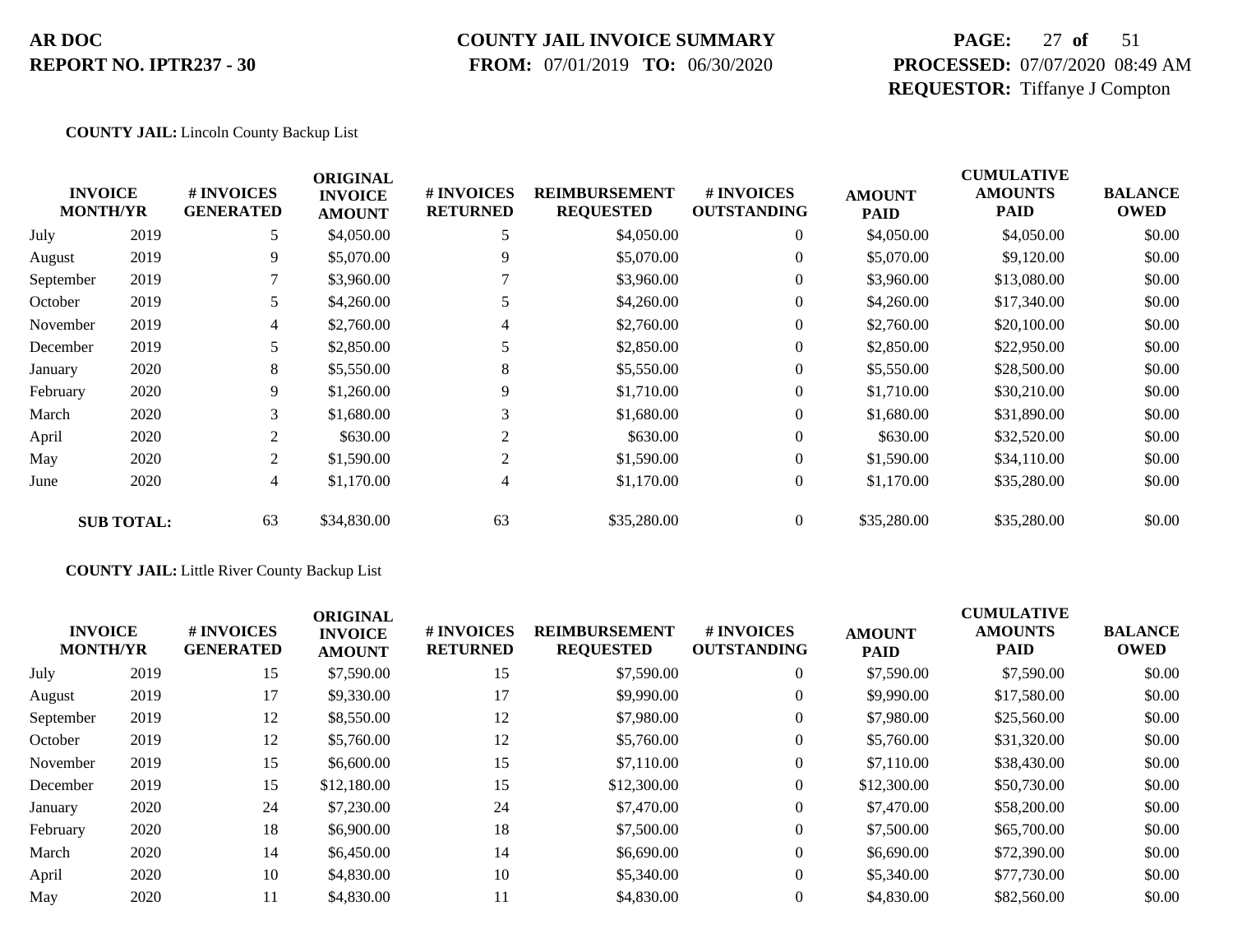# **COUNTY JAIL INVOICE SUMMARY**

 **FROM:** 07/01/2019 **TO:** 06/30/2020

## **PAGE:** 28 **of** 51 **PROCESSED:** 07/07/2020 08:49 AM **REQUESTOR:** Tiffanye J Compton

#### **COUNTY JAIL:** Little River County Backup List

|      | <b>INVOICE</b><br><b>MONTH/YR</b> | # INVOICES<br><b>GENERATED</b> | ORIGINAL<br><b>INVOICE</b><br><b>AMOUNT</b> | # INVOICES<br><b>RETURNED</b> | <b>REIMBURSEMENT</b><br><b>REOUESTED</b> | # INVOICES<br><b>OUTSTANDING</b> | <b>AMOUNT</b><br><b>PAID</b> | <b>CUMULATIVE</b><br><b>AMOUNTS</b><br><b>PAID</b> | <b>BALANCE</b><br><b>OWED</b> |
|------|-----------------------------------|--------------------------------|---------------------------------------------|-------------------------------|------------------------------------------|----------------------------------|------------------------------|----------------------------------------------------|-------------------------------|
| June | 2020                              | 12                             | \$3.900.00                                  |                               | \$4,680.00                               |                                  | \$4,680.00                   | \$87,240.00                                        | \$0.00                        |
|      | <b>SUB TOTAL:</b>                 | 175                            | \$84,150.00                                 | 175                           | \$87,240.00                              |                                  | \$87,240.00                  | \$87,240.00                                        | \$0.00                        |

**COUNTY JAIL:** Logan County Backup List

| <b>INVOICE</b><br><b>MONTH/YR</b> |                   | # INVOICES<br><b>GENERATED</b> | <b>ORIGINAL</b><br><b>INVOICE</b><br><b>AMOUNT</b> | # INVOICES<br><b>RETURNED</b> | <b>REIMBURSEMENT</b><br><b>REQUESTED</b> | # INVOICES<br><b>OUTSTANDING</b> | <b>AMOUNT</b><br><b>PAID</b> | <b>CUMULATIVE</b><br><b>AMOUNTS</b><br><b>PAID</b> | <b>BALANCE</b><br><b>OWED</b> |
|-----------------------------------|-------------------|--------------------------------|----------------------------------------------------|-------------------------------|------------------------------------------|----------------------------------|------------------------------|----------------------------------------------------|-------------------------------|
| July                              | 2019              | 6                              | \$1,830.00                                         | 6                             | \$1,830.00                               | $\overline{0}$                   | \$1,830.00                   | \$1,830.00                                         | \$0.00                        |
| August                            | 2019              | 4                              | \$2,940.00                                         | 4                             | \$2,940.00                               | $\overline{0}$                   | \$2,940.00                   | \$4,770.00                                         | \$0.00                        |
| September                         | 2019              | 9                              | \$4,650.00                                         | 9.                            | \$4,650.00                               | $\overline{0}$                   | \$4,650.00                   | \$9,420.00                                         | \$0.00                        |
| October                           | 2019              | 9                              | \$4,770.00                                         | 9                             | \$4,770.00                               | $\overline{0}$                   | \$4,770.00                   | \$14,190.00                                        | \$0.00                        |
| November                          | 2019              | 9                              | \$4,950.00                                         | $\Omega$                      | \$0.00                                   | $\overline{0}$                   | \$0.00                       | \$14,190.00                                        | \$0.00                        |
| December                          | 2019              |                                | \$2,730.00                                         | $\Omega$                      | \$0.00                                   | $\overline{0}$                   | \$0.00                       | \$14,190.00                                        | \$0.00                        |
| January                           | 2020              | 8                              | \$3,420.00                                         | 8                             | \$3,420.00                               | $\boldsymbol{0}$                 | \$3,420.00                   | \$17,610.00                                        | \$0.00                        |
| February                          | 2020              | 11                             | \$5,400.00                                         | 11                            | \$5,400.00                               | 0                                | \$5,400.00                   | \$23,010.00                                        | \$0.00                        |
| March                             | 2020              | 13                             | \$7,950.00                                         | $\Omega$                      | \$0.00                                   | $\overline{0}$                   | \$0.00                       | \$23,010.00                                        | \$0.00                        |
| April                             | 2020              | 9                              | \$5,730.00                                         | $\theta$                      | \$0.00                                   | $\overline{0}$                   | \$0.00                       | \$23,010.00                                        | \$0.00                        |
| May                               | 2020              | 8                              | \$4,230.00                                         | 8                             | \$4,230.00                               | $\overline{0}$                   | \$4,230.00                   | \$27,240.00                                        | \$0.00                        |
| June                              | 2020              | 9                              | \$4,800.00                                         | 9                             | \$4,800.00                               | $\overline{0}$                   | \$4,800.00                   | \$32,040.00                                        | \$0.00                        |
|                                   | <b>SUB TOTAL:</b> | 100                            | \$53,400.00                                        | 64                            | \$32,040.00                              | $\overline{0}$                   | \$32,040.00                  | \$32,040.00                                        | \$0.00                        |

#### **COUNTY JAIL:** Lonoke City Jail

|                                   |      |                                | ORIGINAL                        |                               |                                          |                                  |                              | <b>CUMULATIVE</b>             |                               |
|-----------------------------------|------|--------------------------------|---------------------------------|-------------------------------|------------------------------------------|----------------------------------|------------------------------|-------------------------------|-------------------------------|
| <b>INVOICE</b><br><b>MONTH/YR</b> |      | # INVOICES<br><b>GENERATED</b> | <b>INVOICE</b><br><b>AMOUNT</b> | # INVOICES<br><b>RETURNED</b> | <b>REIMBURSEMENT</b><br><b>REOUESTED</b> | # INVOICES<br><b>OUTSTANDING</b> | <b>AMOUNT</b><br><b>PAID</b> | <b>AMOUNTS</b><br><b>PAID</b> | <b>BALANCE</b><br><b>OWED</b> |
| July                              | 2019 |                                | \$6,480.00                      |                               | \$6,480.00                               |                                  | \$6,480.00                   | \$6,480.00                    | \$0.00                        |
| August                            | 2019 |                                | \$7,020.00                      |                               | \$7,020.00                               |                                  | \$7,020.00                   | \$13,500.00                   | \$0.00                        |
| September                         | 2019 |                                | \$7,380.00                      |                               | \$7,380.00                               |                                  | \$7,380.00                   | \$20,880.00                   | \$0.00                        |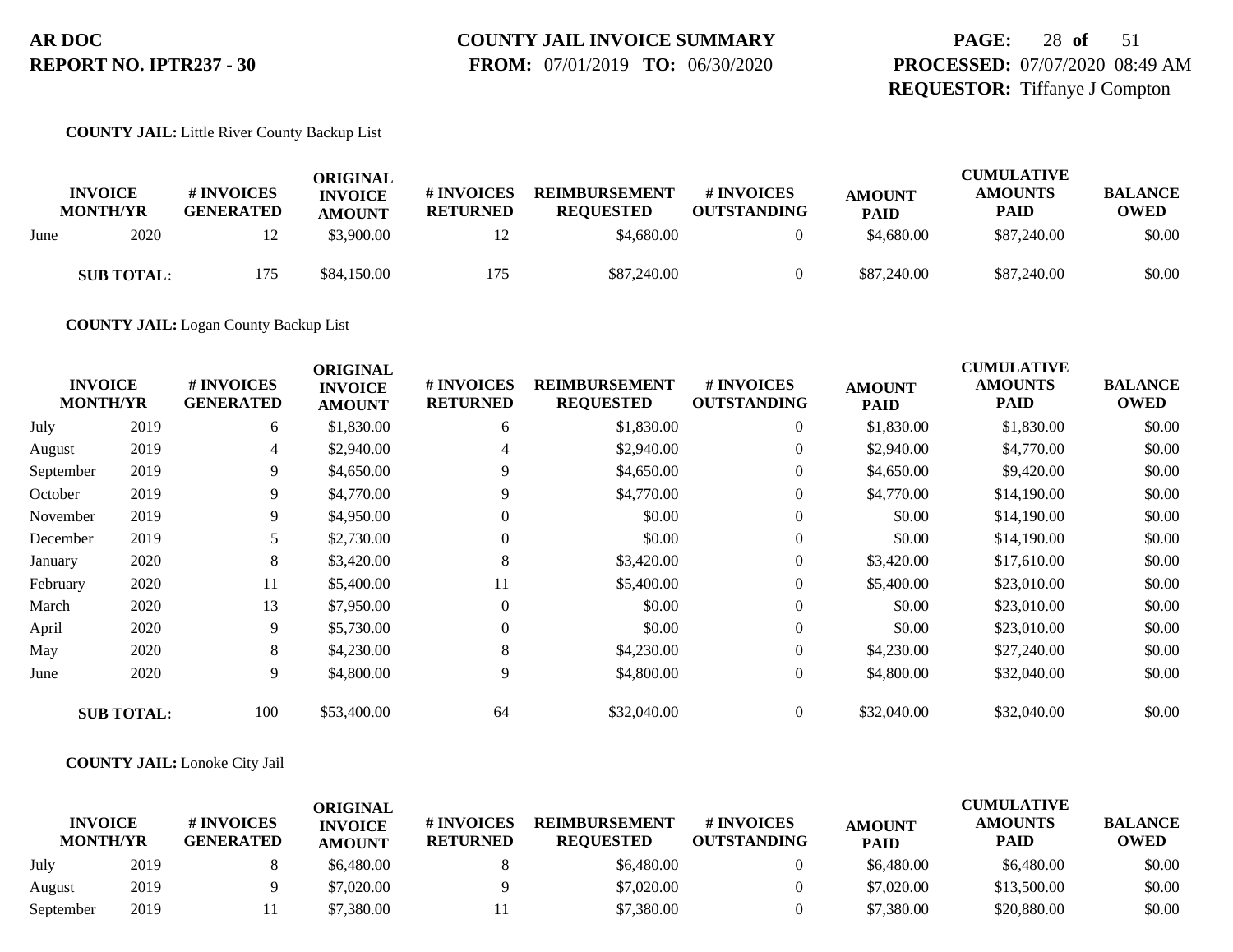## **COUNTY JAIL INVOICE SUMMARY**

 **FROM:** 07/01/2019 **TO:** 06/30/2020

## **PAGE:** 29 **of** 51 **PROCESSED:** 07/07/2020 08:49 AM **REQUESTOR:** Tiffanye J Compton

#### **COUNTY JAIL:** Lonoke City Jail

| <b>INVOICE</b><br><b>MONTH/YR</b> |                   | # INVOICES<br><b>GENERATED</b> | <b>ORIGINAL</b><br><b>INVOICE</b><br><b>AMOUNT</b> | # INVOICES<br><b>RETURNED</b> | <b>REIMBURSEMENT</b><br><b>REQUESTED</b> | # INVOICES<br><b>OUTSTANDING</b> | <b>AMOUNT</b><br><b>PAID</b> | <b>CUMULATIVE</b><br><b>AMOUNTS</b><br><b>PAID</b> | <b>BALANCE</b><br><b>OWED</b> |
|-----------------------------------|-------------------|--------------------------------|----------------------------------------------------|-------------------------------|------------------------------------------|----------------------------------|------------------------------|----------------------------------------------------|-------------------------------|
| October                           | 2019              | 11                             | \$4,830.00                                         | 11                            | \$4,830.00                               | $\overline{0}$                   | \$4,830.00                   | \$25,710.00                                        | \$0.00                        |
| November                          | 2019              | 11                             | \$6,990.00                                         | 11                            | \$6,990.00                               | $\theta$                         | \$6,990.00                   | \$32,700.00                                        | \$0.00                        |
| December                          | 2019              | 14                             | \$7,980.00                                         | 14                            | \$7,980.00                               | $\theta$                         | \$7,980.00                   | \$40,680.00                                        | \$0.00                        |
| January                           | 2020              | 16                             | \$9,900.00                                         | 16                            | \$9,900.00                               | 0                                | \$9,900.00                   | \$50,580.00                                        | \$0.00                        |
| February                          | 2020              | 16                             | \$8,880.00                                         | 16                            | \$8,880.00                               | $\boldsymbol{0}$                 | \$8,880.00                   | \$59,460.00                                        | \$0.00                        |
| March                             | 2020              | 14                             | \$8,580.00                                         | 14                            | \$8,580.00                               | $\overline{0}$                   | \$8,580.00                   | \$68,040.00                                        | \$0.00                        |
| April                             | 2020              | 13                             | \$9,030.00                                         | 13                            | \$9,000.00                               | $\overline{0}$                   | \$9,000.00                   | \$77,040.00                                        | \$0.00                        |
| May                               | 2020              | 9                              | \$6,240.00                                         | 9                             | \$6,240.00                               | $\overline{0}$                   | \$6,240.00                   | \$83,280.00                                        | \$0.00                        |
| June                              | 2020              | 11                             | \$5,190.00                                         | 11                            | \$5,190.00                               | $\overline{0}$                   | \$5,190.00                   | \$88,470.00                                        | \$0.00                        |
|                                   | <b>SUB TOTAL:</b> | 143                            | \$88,500.00                                        | 143                           | \$88,470.00                              | $\overline{0}$                   | \$88,470.00                  | \$88,470.00                                        | \$0.00                        |

**COUNTY JAIL:** Lonoke County Backup List

| <b>INVOICE</b><br><b>MONTH/YR</b> |                   | # INVOICES<br><b>GENERATED</b> | <b>ORIGINAL</b><br><b>INVOICE</b><br><b>AMOUNT</b> | # INVOICES<br><b>RETURNED</b> | <b>REIMBURSEMENT</b><br><b>REQUESTED</b> | # INVOICES<br><b>OUTSTANDING</b> | <b>AMOUNT</b><br><b>PAID</b> | <b>CUMULATIVE</b><br><b>AMOUNTS</b><br><b>PAID</b> | <b>BALANCE</b><br><b>OWED</b> |
|-----------------------------------|-------------------|--------------------------------|----------------------------------------------------|-------------------------------|------------------------------------------|----------------------------------|------------------------------|----------------------------------------------------|-------------------------------|
| July                              | 2019              | 41                             | \$21,990.00                                        | 41                            | \$21,900.00                              | $\overline{0}$                   | \$21,900.00                  | \$21,900.00                                        | \$0.00                        |
| August                            | 2019              | 42                             | \$23,220.00                                        | 42                            | \$23,220.00                              | $\boldsymbol{0}$                 | \$23,220.00                  | \$45,120.00                                        | \$0.00                        |
| September                         | 2019              | 33                             | \$21,090.00                                        | 33                            | \$20,190.00                              | $\overline{0}$                   | \$20,190.00                  | \$65,310.00                                        | \$0.00                        |
| October                           | 2019              | 37                             | \$20,340.00                                        | 37                            | \$20,340.00                              | $\boldsymbol{0}$                 | \$20,340.00                  | \$85,650.00                                        | \$0.00                        |
| November                          | 2019              | 34                             | \$19,800.00                                        | 34                            | \$19,800.00                              | $\boldsymbol{0}$                 | \$19,800.00                  | \$105,450.00                                       | \$0.00                        |
| December                          | 2019              | 37                             | \$24,540.00                                        | 37                            | \$23,820.00                              | $\overline{0}$                   | \$23,820.00                  | \$129,270.00                                       | \$0.00                        |
| January                           | 2020              | 34                             | \$18,210.00                                        | 34                            | \$18,210.00                              | $\overline{0}$                   | \$18,210.00                  | \$147,480.00                                       | \$0.00                        |
| February                          | 2020              | 38                             | \$17,430.00                                        | 38                            | \$17,430.00                              | $\overline{0}$                   | \$17,430.00                  | \$164,910.00                                       | \$0.00                        |
| March                             | 2020              | 32                             | \$15,720.00                                        | 32                            | \$15,720.00                              | $\overline{0}$                   | \$15,720.00                  | \$180,630.00                                       | \$0.00                        |
| April                             | 2020              | 33                             | \$23,280.00                                        | 33                            | \$23,280.00                              | $\overline{0}$                   | \$23,280.00                  | \$203,910.00                                       | \$0.00                        |
| May                               | 2020              | 29                             | \$18,540.00                                        | 29                            | \$18,540.00                              | $\overline{0}$                   | \$18,540.00                  | \$222,450.00                                       | \$0.00                        |
| June                              | 2020              | 33                             | \$10,860.00                                        | 33                            | \$10,860.00                              | $\overline{0}$                   | \$10,860.00                  | \$233,310.00                                       | \$0.00                        |
|                                   | <b>SUB TOTAL:</b> | 423                            | \$235,020.00                                       | 423                           | \$233,310.00                             | $\Omega$                         | \$233,310.00                 | \$233,310.00                                       | \$0.00                        |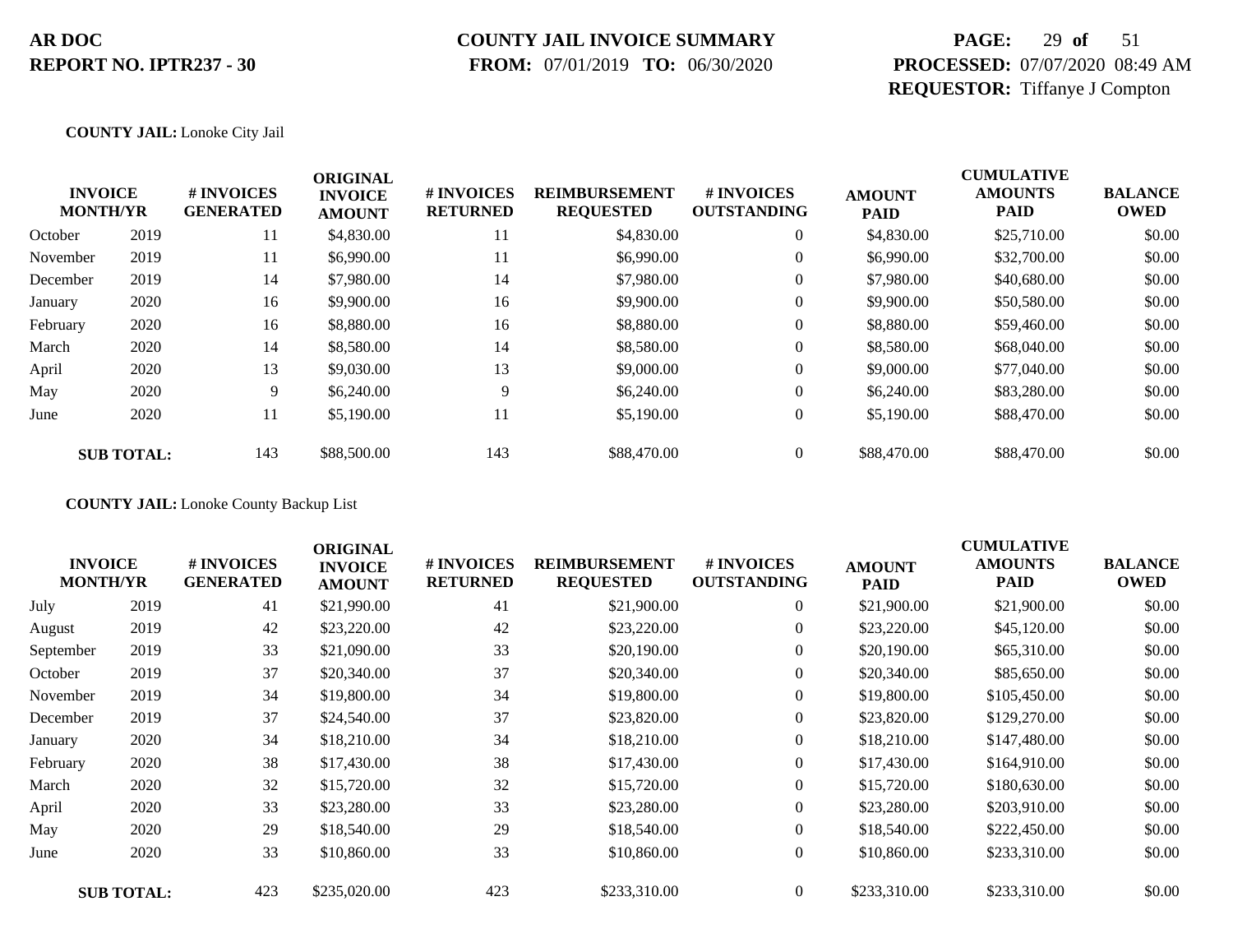### **COUNTY JAIL INVOICE SUMMARY**

 **FROM:** 07/01/2019 **TO:** 06/30/2020

## **PAGE:** 30 **of** 51 **PROCESSED:** 07/07/2020 08:49 AM **REQUESTOR:** Tiffanye J Compton

#### **COUNTY JAIL:** Madison County Backup List

|           | <b>INVOICE</b><br><b>MONTH/YR</b> | # INVOICES<br><b>GENERATED</b> | <b>ORIGINAL</b><br><b>INVOICE</b> | # INVOICES<br><b>RETURNED</b> | <b>REIMBURSEMENT</b> | <b>#INVOICES</b>   | <b>AMOUNT</b> | <b>CUMULATIVE</b><br><b>AMOUNTS</b><br><b>PAID</b> | <b>BALANCE</b> |
|-----------|-----------------------------------|--------------------------------|-----------------------------------|-------------------------------|----------------------|--------------------|---------------|----------------------------------------------------|----------------|
|           |                                   |                                | <b>AMOUNT</b>                     |                               | <b>REQUESTED</b>     | <b>OUTSTANDING</b> | <b>PAID</b>   |                                                    | <b>OWED</b>    |
| July      | 2019                              | 2                              | \$1,230.00                        | 2                             | \$1,230.00           | 0                  | \$1,230.00    | \$1,230.00                                         | \$0.00         |
| August    | 2019                              | 2                              | \$1,860.00                        | 2                             | \$1,860.00           | $\overline{0}$     | \$1,860.00    | \$3,090.00                                         | \$0.00         |
| September | 2019                              | 5                              | \$4,080.00                        |                               | \$4,080.00           | $\theta$           | \$4,080.00    | \$7,170.00                                         | \$0.00         |
| October   | 2019                              | 4                              | \$3,210.00                        | 4                             | \$3,210.00           | $\theta$           | \$3,210.00    | \$10,380.00                                        | \$0.00         |
| November  | 2019                              |                                | \$870.00                          |                               | \$870.00             | $\theta$           | \$870.00      | \$11,250.00                                        | \$0.00         |
| December  | 2019                              | 6                              | \$2,040.00                        | 6                             | \$2,040.00           | $\overline{0}$     | \$2,040.00    | \$13,290.00                                        | \$0.00         |
| January   | 2020                              | 3                              | \$2,430.00                        | 3                             | \$2,430.00           | $\overline{0}$     | \$2,430.00    | \$15,720.00                                        | \$0.00         |
| February  | 2020                              | 9                              | \$5,610.00                        | 9                             | \$5,610.00           | $\boldsymbol{0}$   | \$5,610.00    | \$21,330.00                                        | \$0.00         |
| March     | 2020                              | 13                             | \$9,360.00                        | 13                            | \$9,360.00           | $\overline{0}$     | \$9,360.00    | \$30,690.00                                        | \$0.00         |
| April     | 2020                              | 5                              | \$2,970.00                        | 5                             | \$2,970.00           | $\overline{0}$     | \$2,970.00    | \$33,660.00                                        | \$0.00         |
| May       | 2020                              |                                | \$150.00                          |                               | \$150.00             | $\overline{0}$     | \$150.00      | \$33,810.00                                        | \$0.00         |
| June      | 2020                              |                                | \$60.00                           |                               | \$60.00              | $\boldsymbol{0}$   | \$60.00       | \$33,870.00                                        | \$0.00         |
|           | <b>SUB TOTAL:</b>                 | 58                             | \$33,870.00                       | 58                            | \$33,870.00          | $\overline{0}$     | \$33,870.00   | \$33,870.00                                        | \$0.00         |

#### **COUNTY JAIL:** Marion County Backup List

| <b>INVOICE</b><br><b>MONTH/YR</b> |      | # INVOICES<br><b>GENERATED</b> | <b>ORIGINAL</b><br><b>INVOICE</b><br><b>AMOUNT</b> | <b># INVOICES</b><br><b>RETURNED</b> | <b>REIMBURSEMENT</b><br><b>REQUESTED</b> | <b>#INVOICES</b><br><b>OUTSTANDING</b> | <b>AMOUNT</b><br><b>PAID</b> | <b>CUMULATIVE</b><br><b>AMOUNTS</b><br><b>PAID</b> | <b>BALANCE</b><br><b>OWED</b> |
|-----------------------------------|------|--------------------------------|----------------------------------------------------|--------------------------------------|------------------------------------------|----------------------------------------|------------------------------|----------------------------------------------------|-------------------------------|
| July                              | 2019 | 9                              | \$3,750.00                                         | 9                                    | \$3,750.00                               | $\overline{0}$                         | \$3,750.00                   | \$3,750.00                                         | \$0.00                        |
| August                            | 2019 | 8                              | \$3,600.00                                         | 8                                    | \$3,600.00                               |                                        | \$3,600.00                   | \$7,350.00                                         | \$0.00                        |
| September                         | 2019 | 6                              | \$1,410.00                                         | 6                                    | \$990.00                                 |                                        | \$990.00                     | \$8,340.00                                         | \$0.00                        |
| October                           | 2019 | 6                              | \$3,000.00                                         | 6                                    | \$2,850.00                               |                                        | \$2,850.00                   | \$11,190.00                                        | \$0.00                        |
| November                          | 2019 | 11                             | \$3,810.00                                         | 11                                   | \$3,600.00                               | $\Omega$                               | \$3,600.00                   | \$14,790.00                                        | \$0.00                        |
| December                          | 2019 | 3                              | \$3,060.00                                         | $\Omega$                             | \$0.00                                   | $\overline{0}$                         | \$0.00                       | \$14,790.00                                        | \$0.00                        |
| January                           | 2020 | 12                             | \$11,640.00                                        |                                      | \$0.00                                   |                                        | \$0.00                       | \$14,790.00                                        | \$0.00                        |
| February                          | 2020 | 9                              | \$4,290.00                                         | 9                                    | \$3,900.00                               |                                        | \$3,900.00                   | \$18,690.00                                        | \$0.00                        |
| March                             | 2020 |                                | \$1,980.00                                         |                                      | \$1,980.00                               | $\Omega$                               | \$1,980.00                   | \$20,670.00                                        | \$0.00                        |
| April                             | 2020 | 4                              | \$2,220.00                                         |                                      | \$2,220.00                               |                                        | \$2,220.00                   | \$22,890.00                                        | \$0.00                        |
| May                               | 2020 | 6                              | \$2,820.00                                         | 6                                    | \$2,820.00                               |                                        | \$2,820.00                   | \$25,710.00                                        | \$0.00                        |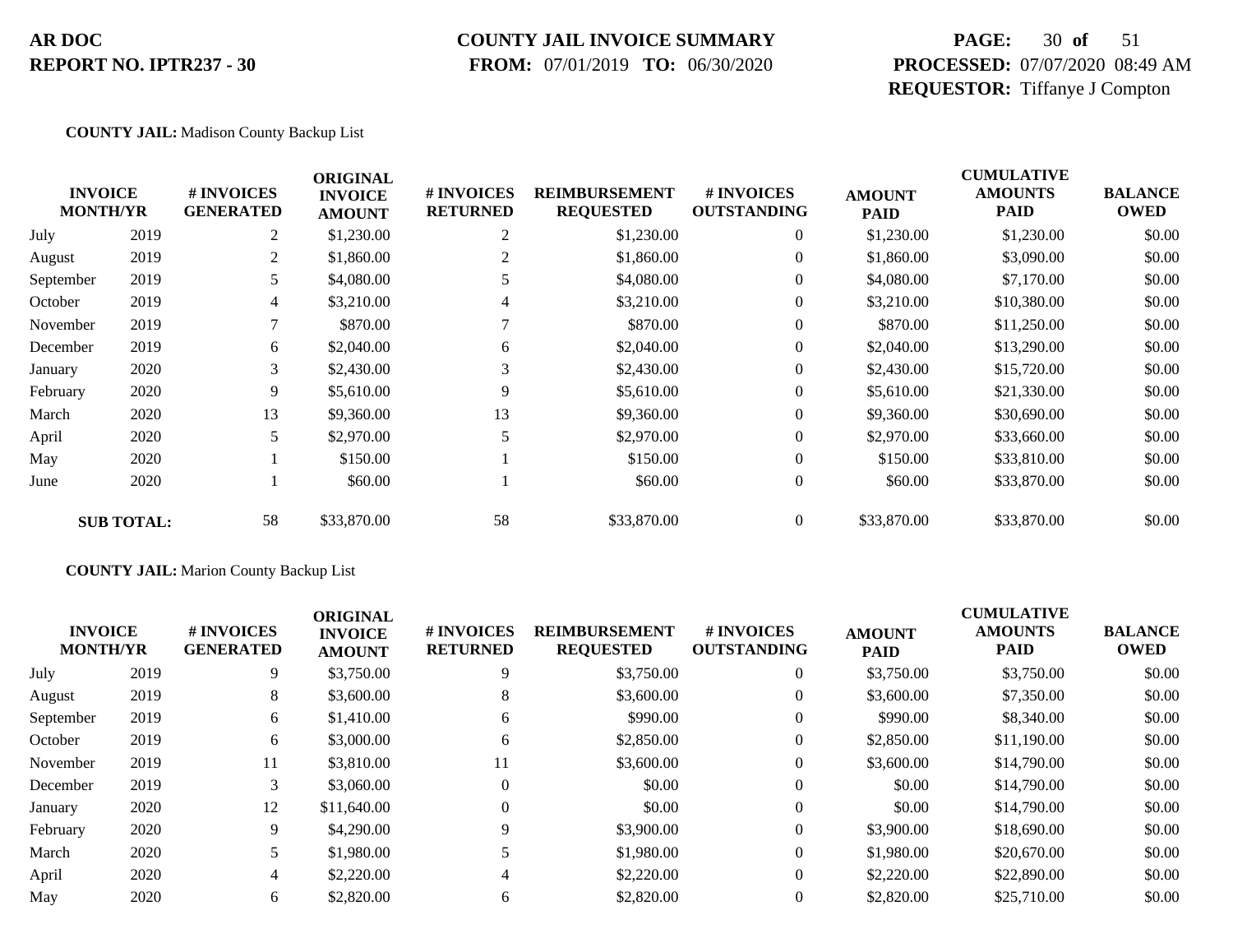# **COUNTY JAIL INVOICE SUMMARY**

 **FROM:** 07/01/2019 **TO:** 06/30/2020

### **PAGE:** 31 **of** 51 **PROCESSED:** 07/07/2020 08:49 AM **REQUESTOR:** Tiffanye J Compton

#### **COUNTY JAIL:** Marion County Backup List

|      |                                   |                                | ORIGINAL                        |                               |                                          | <b>CUMULATIVE</b>                       |                              |                               |                               |
|------|-----------------------------------|--------------------------------|---------------------------------|-------------------------------|------------------------------------------|-----------------------------------------|------------------------------|-------------------------------|-------------------------------|
|      | <b>INVOICE</b><br><b>MONTH/YR</b> | # INVOICES<br><b>GENERATED</b> | <b>INVOICE</b><br><b>AMOUNT</b> | # INVOICES<br><b>RETURNED</b> | <b>REIMBURSEMENT</b><br><b>REOUESTED</b> | <b># INVOICES</b><br><b>OUTSTANDING</b> | <b>AMOUNT</b><br><b>PAID</b> | <b>AMOUNTS</b><br><b>PAID</b> | <b>BALANCE</b><br><b>OWED</b> |
| June | 2020                              |                                | \$2,580.00                      |                               | \$2,580.00                               |                                         | \$2,580.00                   | \$28,290.00                   | \$0.00                        |
|      | <b>SUB TOTAL:</b>                 | 84                             | \$44,160.00                     | 69                            | \$28,290.00                              |                                         | \$28,290.00                  | \$28,290.00                   | \$0.00                        |

#### **COUNTY JAIL:** McGehee City Jail

| <b>INVOICE</b><br><b>MONTH/YR</b> |                   | # INVOICES<br><b>GENERATED</b> | <b>ORIGINAL</b><br><b>INVOICE</b><br><b>AMOUNT</b> | <b># INVOICES</b><br><b>RETURNED</b> | <b>REIMBURSEMENT</b><br><b>REQUESTED</b> | # INVOICES<br><b>OUTSTANDING</b> | <b>AMOUNT</b><br><b>PAID</b> | <b>CUMULATIVE</b><br><b>AMOUNTS</b><br><b>PAID</b> | <b>BALANCE</b><br><b>OWED</b> |
|-----------------------------------|-------------------|--------------------------------|----------------------------------------------------|--------------------------------------|------------------------------------------|----------------------------------|------------------------------|----------------------------------------------------|-------------------------------|
| August                            | 2019              |                                | \$3,420.00                                         | $\Omega$                             | \$0.00                                   | $\theta$                         | \$0.00                       | \$0.00                                             | \$0.00                        |
| October                           | 2019              |                                | \$2,340.00                                         |                                      | \$0.00                                   | $\theta$                         | \$0.00                       | \$0.00                                             | \$0.00                        |
| November                          | 2019              |                                | \$2,460.00                                         |                                      | \$0.00                                   | $\overline{0}$                   | \$0.00                       | \$0.00                                             | \$0.00                        |
| January                           | 2020              | ◠                              | \$510.00                                           |                                      | \$0.00                                   | $\Omega$                         | \$0.00                       | \$0.00                                             | \$0.00                        |
| February                          | 2020              |                                | \$720.00                                           |                                      | \$720.00                                 | $\theta$                         | \$720.00                     | \$720.00                                           | \$0.00                        |
| March                             | 2020              | ◠                              | \$720.00                                           |                                      | \$0.00                                   | $\theta$                         | \$0.00                       | \$720.00                                           | \$0.00                        |
| May                               | 2020              |                                | \$1,620.00                                         |                                      | \$1,620.00                               | $\overline{0}$                   | \$1,620.00                   | \$2,340.00                                         | \$0.00                        |
|                                   | <b>SUB TOTAL:</b> | 22                             | \$11,790.00                                        |                                      | \$2,340.00                               |                                  | \$2,340.00                   | \$2,340.00                                         | \$0.00                        |

#### **COUNTY JAIL:** Miller County Backup List

| <b>INVOICE</b><br><b>MONTH/YR</b> |      | # INVOICES<br><b>GENERATED</b> | ORIGINAL<br><b>INVOICE</b><br><b>AMOUNT</b> | # INVOICES<br><b>RETURNED</b> | <b>REIMBURSEMENT</b><br><b>REQUESTED</b> | <b># INVOICES</b><br><b>OUTSTANDING</b> | <b>AMOUNT</b><br><b>PAID</b> | <b>CUMULATIVE</b><br><b>AMOUNTS</b><br><b>PAID</b> | <b>BALANCE</b><br>OWED |
|-----------------------------------|------|--------------------------------|---------------------------------------------|-------------------------------|------------------------------------------|-----------------------------------------|------------------------------|----------------------------------------------------|------------------------|
| July                              | 2019 | 88                             | \$59,850.00                                 | 88                            | \$59,850.00                              | 0                                       | \$59,850.00                  | \$59,850.00                                        | \$0.00                 |
| August                            | 2019 | 90                             | \$48,810.00                                 | 90                            | \$48,810.00                              | 0                                       | \$48,810.00                  | \$108,660.00                                       | \$0.00                 |
| September                         | 2019 | 46                             | \$35,340.00                                 | 46                            | \$35,340.00                              | $\theta$                                | \$35,340.00                  | \$144,000.00                                       | \$0.00                 |
| October                           | 2019 | 66                             | \$28,560.00                                 | 66                            | \$28,560.00                              | $\boldsymbol{0}$                        | \$28,560.00                  | \$172,560.00                                       | \$0.00                 |
| November                          | 2019 | 55                             | \$43,020.00                                 | 55                            | \$42,660.00                              | $\boldsymbol{0}$                        | \$42,660.00                  | \$215,220.00                                       | \$0.00                 |
| December                          | 2019 | 72                             | \$48,660.00                                 | 72                            | \$48,660.00                              | $\boldsymbol{0}$                        | \$48,660.00                  | \$263,880.00                                       | \$0.00                 |
| January                           | 2020 | 69                             | \$35,760.00                                 | 69                            | \$37,320.00                              | $\boldsymbol{0}$                        | \$37,320.00                  | \$301,200.00                                       | \$0.00                 |
| February                          | 2020 | 45                             | \$18,570.00                                 | 45                            | \$21,420.00                              | 0                                       | \$21,420.00                  | \$322,620.00                                       | \$0.00                 |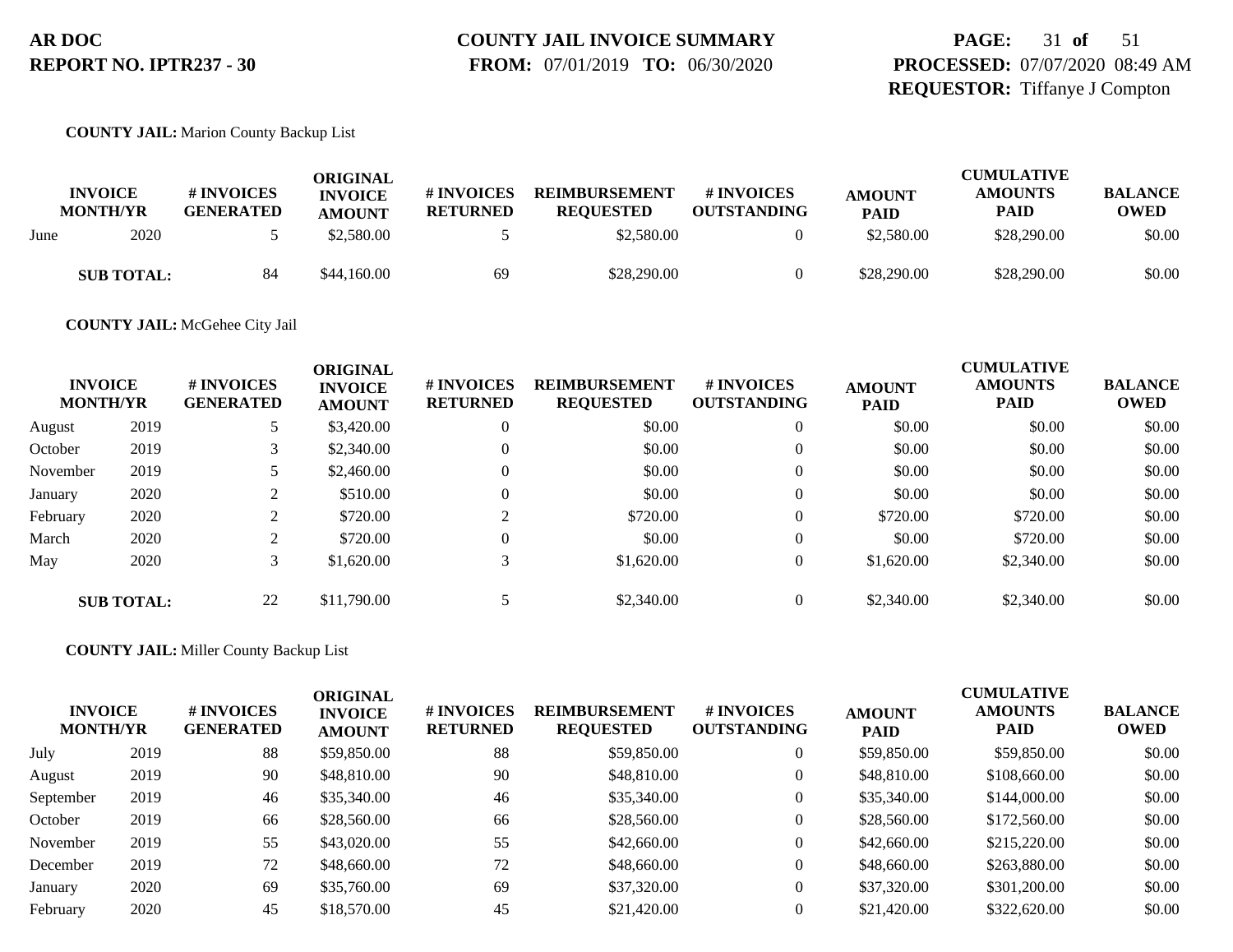## **COUNTY JAIL INVOICE SUMMARY**

 **FROM:** 07/01/2019 **TO:** 06/30/2020

### **PAGE:** 32 **of** 51 **PROCESSED:** 07/07/2020 08:49 AM **REQUESTOR:** Tiffanye J Compton

#### **COUNTY JAIL:** Miller County Backup List

|       | <b>INVOICE</b><br><b>MONTH/YR</b> | # INVOICES<br><b>GENERATED</b> | ORIGINAL<br><b>INVOICE</b><br><b>AMOUNT</b> | # INVOICES<br><b>RETURNED</b> | <b>REIMBURSEMENT</b><br><b>REQUESTED</b> | # INVOICES<br><b>OUTSTANDING</b> | <b>AMOUNT</b><br><b>PAID</b> | <b>CUMULATIVE</b><br><b>AMOUNTS</b><br><b>PAID</b> | <b>BALANCE</b><br><b>OWED</b> |
|-------|-----------------------------------|--------------------------------|---------------------------------------------|-------------------------------|------------------------------------------|----------------------------------|------------------------------|----------------------------------------------------|-------------------------------|
| March | 2020                              | 53                             | \$26,100.00                                 | 53                            | \$26,100.00                              | 0                                | \$26,100.00                  | \$348,720.00                                       | \$0.00                        |
| April | 2020                              | 52                             | \$32,100.00                                 | 52                            | \$32,100.00                              | $\overline{0}$                   | \$32,100.00                  | \$380,820.00                                       | \$0.00                        |
| May   | 2020                              | 42                             | \$24,480.00                                 | 42                            | \$24,480.00                              | $\overline{0}$                   | \$24,480.00                  | \$405,300.00                                       | \$0.00                        |
| June  | 2020                              | 42                             | \$14,430.00                                 | 42                            | \$14,430.00                              | $\Omega$                         | \$14,430.00                  | \$419,730.00                                       | \$0.00                        |
|       | <b>SUB TOTAL:</b>                 | 720                            | \$415,680.00                                | 720                           | \$419,730.00                             | $\Omega$                         | \$419,730.00                 | \$419,730.00                                       | \$0.00                        |

**COUNTY JAIL:** Mississippi County Backup List

| <b>INVOICE</b><br><b>MONTH/YR</b> |                   | # INVOICES<br><b>GENERATED</b> | <b>ORIGINAL</b><br><b>INVOICE</b><br><b>AMOUNT</b> | # INVOICES<br><b>RETURNED</b> | <b>REIMBURSEMENT</b><br><b>REQUESTED</b> | # INVOICES<br><b>OUTSTANDING</b> | <b>AMOUNT</b><br><b>PAID</b> | <b>CUMULATIVE</b><br><b>AMOUNTS</b><br>PAID | <b>BALANCE</b><br><b>OWED</b> |
|-----------------------------------|-------------------|--------------------------------|----------------------------------------------------|-------------------------------|------------------------------------------|----------------------------------|------------------------------|---------------------------------------------|-------------------------------|
| July                              | 2019              | 37                             | \$20,340.00                                        | 37                            | \$20,340.00                              | $\overline{0}$                   | \$20,340.00                  | \$20,340.00                                 | \$0.00                        |
| August                            | 2019              | 30                             | \$22,800.00                                        | 30                            | \$23,310.00                              | $\overline{0}$                   | \$23,310.00                  | \$43,650.00                                 | \$0.00                        |
| September                         | 2019              | 37                             | \$22,890.00                                        | 37                            | \$22,890.00                              | $\overline{0}$                   | \$22,890.00                  | \$66,540.00                                 | \$0.00                        |
| October                           | 2019              | 38                             | \$22,230.00                                        | 38                            | \$22,230.00                              | $\overline{0}$                   | \$22,230.00                  | \$88,770.00                                 | \$0.00                        |
| November                          | 2019              | 40                             | \$33,540.00                                        | 40                            | \$33,540.00                              | $\overline{0}$                   | \$33,540.00                  | \$122,310.00                                | \$0.00                        |
| December                          | 2019              | 22                             | \$14,070.00                                        | 22                            | \$14,250.00                              | $\overline{0}$                   | \$14,250.00                  | \$136,560.00                                | \$0.00                        |
| January                           | 2020              | 26                             | \$11,190.00                                        | 26                            | \$11,430.00                              | $\overline{0}$                   | \$11,430.00                  | \$147,990.00                                | \$0.00                        |
| February                          | 2020              | 25                             | \$12,480.00                                        | 25                            | \$12,660.00                              | $\boldsymbol{0}$                 | \$12,660.00                  | \$160,650.00                                | \$0.00                        |
| March                             | 2020              | 24                             | \$13,740.00                                        | $\Omega$                      | \$0.00                                   | $\overline{0}$                   | \$0.00                       | \$160,650.00                                | \$0.00                        |
| April                             | 2020              | 29                             | \$14,040.00                                        |                               | \$0.00                                   | $\theta$                         | \$0.00                       | \$160,650.00                                | \$0.00                        |
| May                               | 2020              | 11                             | \$6,750.00                                         | $\theta$                      | \$0.00                                   | $\overline{0}$                   | \$0.00                       | \$160,650.00                                | \$0.00                        |
| June                              | 2020              | 8                              | \$3,780.00                                         | $\overline{0}$                | \$0.00                                   | $\overline{0}$                   | \$0.00                       | \$160,650.00                                | \$0.00                        |
|                                   | <b>SUB TOTAL:</b> | 327                            | \$197,850.00                                       | 255                           | \$160,650.00                             | $\theta$                         | \$160,650.00                 | \$160,650.00                                | \$0.00                        |

**COUNTY JAIL:** Monroe County Backup List

|                 |                  | ORIGINAL       |                   |                      |                    |               | <b>CUMULATIVE</b> |                |
|-----------------|------------------|----------------|-------------------|----------------------|--------------------|---------------|-------------------|----------------|
| <b>INVOICE</b>  | # INVOICES       | <b>INVOICE</b> | <b># INVOICES</b> | <b>REIMBURSEMENT</b> | <b>#INVOICES</b>   | <b>AMOUNT</b> | <b>AMOUNTS</b>    | <b>BALANCE</b> |
| <b>MONTH/YR</b> | <b>GENERATED</b> | <b>AMOUNT</b>  | <b>RETURNED</b>   | <b>REQUESTED</b>     | <b>OUTSTANDING</b> | <b>PAID</b>   | <b>PAID</b>       | <b>OWED</b>    |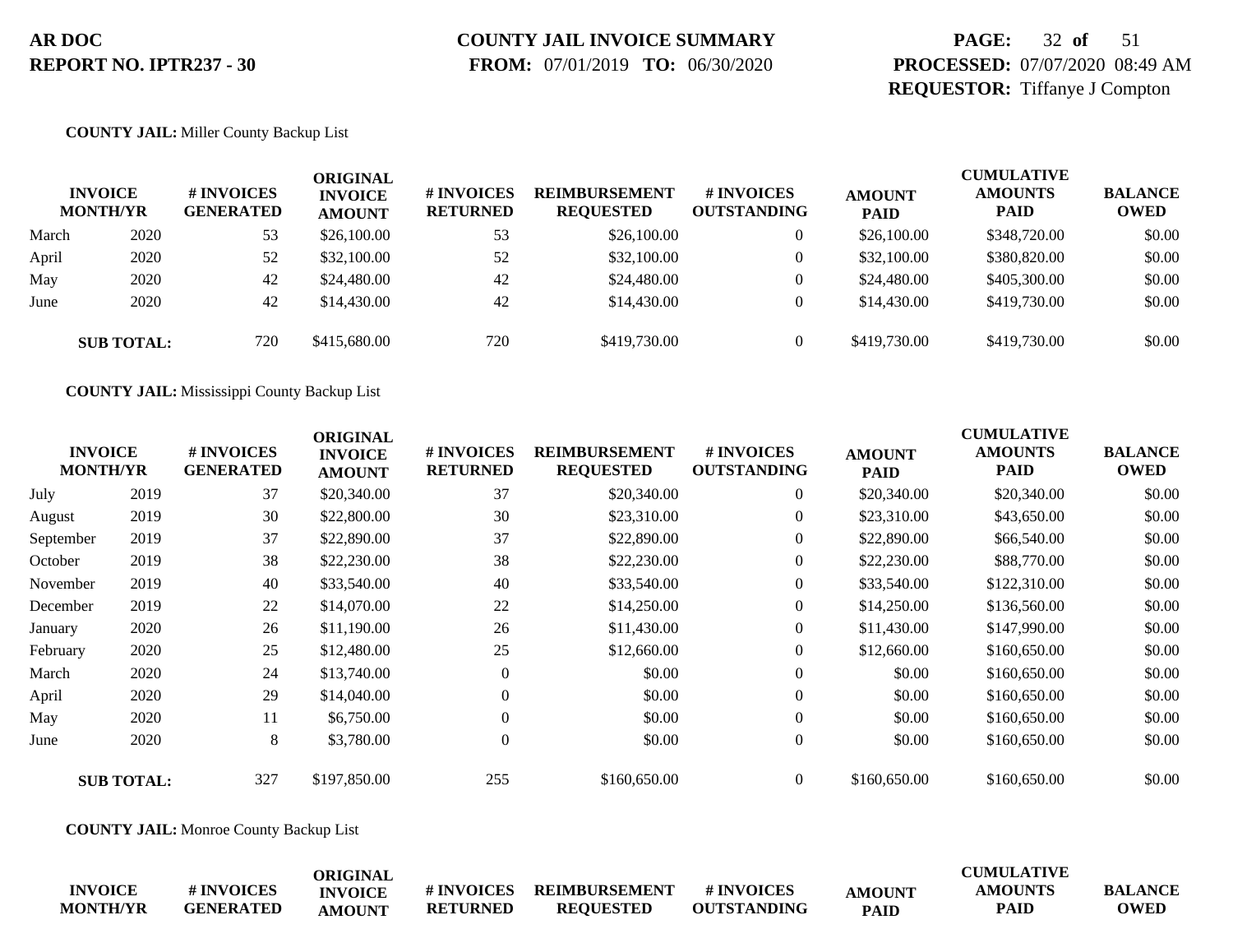#### **COUNTY JAIL INVOICE SUMMARY**

 **FROM:** 07/01/2019 **TO:** 06/30/2020

## **PAGE:** 33 **of** 51 **PROCESSED:** 07/07/2020 08:49 AM **REQUESTOR:** Tiffanye J Compton

#### **COUNTY JAIL:** Monroe County Backup List

|           | <b>INVOICE</b><br><b>MONTH/YR</b> | # INVOICES<br><b>GENERATED</b> | <b>ORIGINAL</b><br><b>INVOICE</b><br><b>AMOUNT</b> | # INVOICES<br><b>RETURNED</b> | <b>REIMBURSEMENT</b><br><b>REQUESTED</b> | # INVOICES<br><b>OUTSTANDING</b> | <b>AMOUNT</b><br><b>PAID</b> | <b>CUMULATIVE</b><br><b>AMOUNTS</b><br><b>PAID</b> | <b>BALANCE</b><br><b>OWED</b> |
|-----------|-----------------------------------|--------------------------------|----------------------------------------------------|-------------------------------|------------------------------------------|----------------------------------|------------------------------|----------------------------------------------------|-------------------------------|
| July      | 2019                              | 11                             | \$7,710.00                                         | 11                            | \$7,710.00                               | $\overline{0}$                   | \$7,710.00                   | \$7,710.00                                         | \$0.00                        |
| August    | 2019                              | 10                             | \$6,120.00                                         | 10                            | \$6,120.00                               | $\overline{0}$                   | \$6,120.00                   | \$13,830.00                                        | \$0.00                        |
| September | 2019                              | 5                              | \$4,200.00                                         |                               | \$3,420.00                               | $\mathbf{0}$                     | \$3,420.00                   | \$17,250.00                                        | \$0.00                        |
| October   | 2019                              | 18                             | \$8,190.00                                         |                               | \$0.00                                   | $\mathbf{0}$                     | \$0.00                       | \$17,250.00                                        | \$0.00                        |
| November  | 2019                              | 13                             | \$7,530.00                                         | $\theta$                      | \$0.00                                   | $\mathbf{0}$                     | \$0.00                       | \$17,250.00                                        | \$0.00                        |
| December  | 2019                              | 13                             | \$8,280.00                                         | 0                             | \$0.00                                   | $\mathbf{0}$                     | \$0.00                       | \$17,250.00                                        | \$0.00                        |
| January   | 2020                              | 12                             | \$8,550.00                                         | $\theta$                      | \$0.00                                   | $\boldsymbol{0}$                 | \$0.00                       | \$17,250.00                                        | \$0.00                        |
| February  | 2020                              | 17                             | \$7,230.00                                         | 0                             | \$0.00                                   | $\mathbf{0}$                     | \$0.00                       | \$17,250.00                                        | \$0.00                        |
| March     | 2020                              | 17                             | \$11,880.00                                        | $\Omega$                      | \$0.00                                   | $\overline{0}$                   | \$0.00                       | \$17,250.00                                        | \$0.00                        |
| April     | 2020                              | 14                             | \$5,280.00                                         |                               | \$0.00                                   | $\mathbf{0}$                     | \$0.00                       | \$17,250.00                                        | \$0.00                        |
| May       | 2020                              | 6                              | \$3,420.00                                         | $\theta$                      | \$0.00                                   | $\boldsymbol{0}$                 | \$0.00                       | \$17,250.00                                        | \$0.00                        |
| June      | 2020                              | 3                              | \$1,950.00                                         | 0                             | \$0.00                                   | $\boldsymbol{0}$                 | \$0.00                       | \$17,250.00                                        | \$0.00                        |
|           | <b>SUB TOTAL:</b>                 | 139                            | \$80,340.00                                        | 26                            | \$17,250.00                              | $\overline{0}$                   | \$17,250.00                  | \$17,250.00                                        | \$0.00                        |

#### **COUNTY JAIL:** Montgomery County Backup List

|           | <b>INVOICE</b><br><b>MONTH/YR</b> | <b>#INVOICES</b><br><b>GENERATED</b> | <b>ORIGINAL</b><br><b>INVOICE</b><br><b>AMOUNT</b> | <b># INVOICES</b><br><b>RETURNED</b> | <b>REIMBURSEMENT</b><br><b>REQUESTED</b> | # INVOICES<br><b>OUTSTANDING</b> | <b>AMOUNT</b><br><b>PAID</b> | <b>CUMULATIVE</b><br><b>AMOUNTS</b><br><b>PAID</b> | <b>BALANCE</b><br><b>OWED</b> |
|-----------|-----------------------------------|--------------------------------------|----------------------------------------------------|--------------------------------------|------------------------------------------|----------------------------------|------------------------------|----------------------------------------------------|-------------------------------|
| August    | 2019                              |                                      | \$720.00                                           |                                      | \$720.00                                 | $\overline{0}$                   | \$720.00                     | \$720.00                                           | \$0.00                        |
| September | 2019                              |                                      | \$930.00                                           |                                      | \$930.00                                 | $\theta$                         | \$930.00                     | \$1,650.00                                         | \$0.00                        |
| October   | 2019                              |                                      | \$900.00                                           |                                      | \$900.00                                 |                                  | \$900.00                     | \$2,550.00                                         | \$0.00                        |
| November  | 2019                              | 3                                    | \$1,470.00                                         |                                      | \$0.00                                   | $\theta$                         | \$0.00                       | \$2,550.00                                         | \$0.00                        |
| December  | 2019                              | 3                                    | \$2,010.00                                         |                                      | \$0.00                                   | $\overline{0}$                   | \$0.00                       | \$2,550.00                                         | \$0.00                        |
| January   | 2020                              | 4                                    | \$360.00                                           |                                      | \$0.00                                   | $\overline{0}$                   | \$0.00                       | \$2,550.00                                         | \$0.00                        |
| February  | 2020                              | 2                                    | \$1,230.00                                         |                                      | \$0.00                                   | $\theta$                         | \$0.00                       | \$2,550.00                                         | \$0.00                        |
| March     | 2020                              | 3                                    | \$2,520.00                                         |                                      | \$0.00                                   | $\theta$                         | \$0.00                       | \$2,550.00                                         | \$0.00                        |
| April     | 2020                              |                                      | \$2,220.00                                         |                                      | \$0.00                                   | $\overline{0}$                   | \$0.00                       | \$2,550.00                                         | \$0.00                        |
| May       | 2020                              | 3                                    | \$1,950.00                                         |                                      | \$0.00                                   | $\Omega$                         | \$0.00                       | \$2,550.00                                         | \$0.00                        |
| June      | 2020                              | 2                                    | \$1,470.00                                         |                                      | \$0.00                                   |                                  | \$0.00                       | \$2,550.00                                         | \$0.00                        |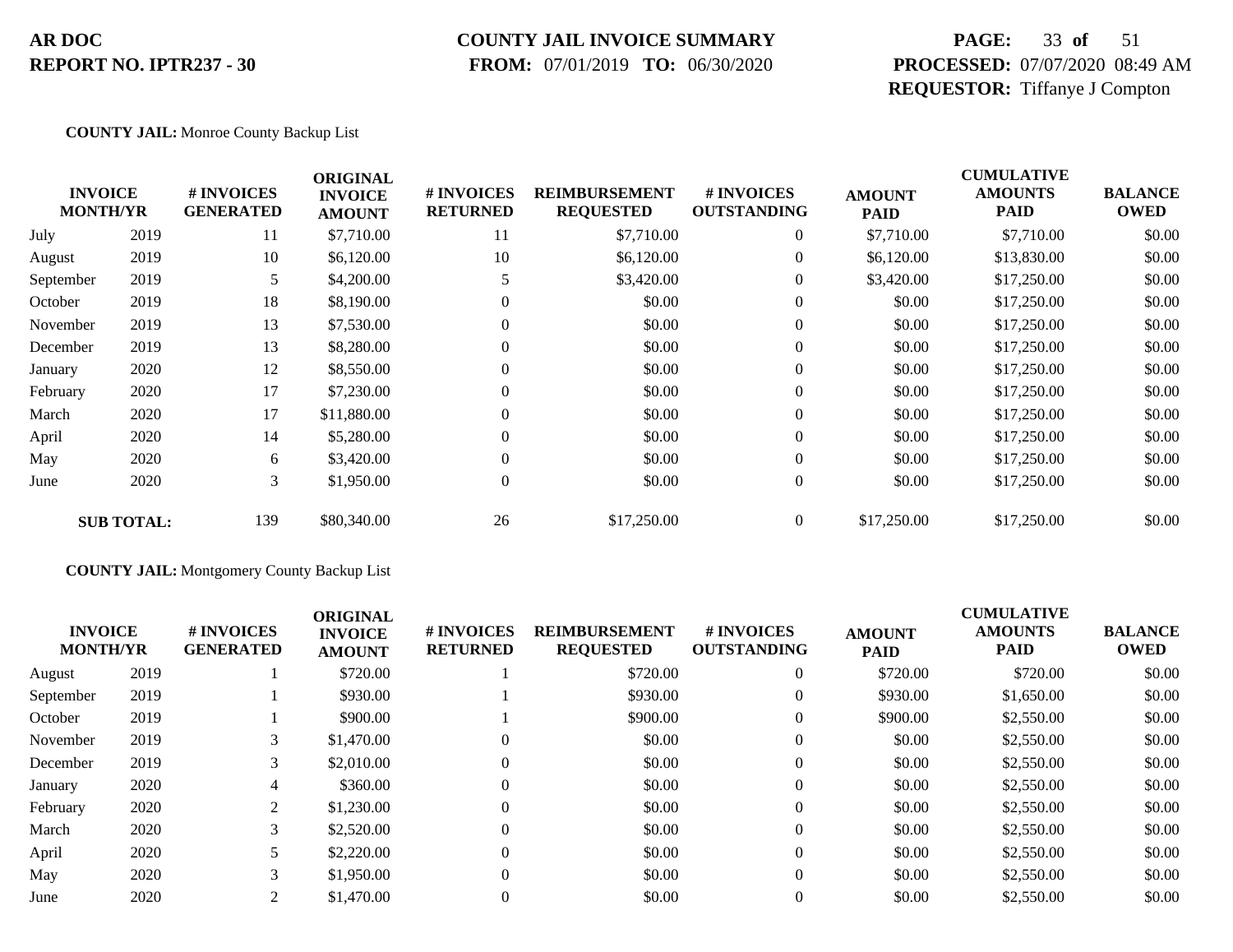# **COUNTY JAIL INVOICE SUMMARY**

 **FROM:** 07/01/2019 **TO:** 06/30/2020

## **PAGE:** 34 **of** 51 **PROCESSED:** 07/07/2020 08:49 AM **REQUESTOR:** Tiffanye J Compton

**COUNTY JAIL:** Montgomery County Backup List

| <b>INVOICE</b><br><b>MONTH/YR</b> | # INVOICES<br><b>GENERATED</b> | ORIGINAL<br><b>INVOICE</b><br><b>AMOUNT</b> | # INVOICES<br><b>RETURNED</b> | <b>REIMBURSEMENT</b><br><b>REQUESTED</b> | # INVOICES<br><b>OUTSTANDING</b> | <b>AMOUNT</b><br><b>PAID</b> | <b>CUMULATIVE</b><br><b>AMOUNTS</b><br><b>PAID</b> | <b>BALANCE</b><br><b>OWED</b> |
|-----------------------------------|--------------------------------|---------------------------------------------|-------------------------------|------------------------------------------|----------------------------------|------------------------------|----------------------------------------------------|-------------------------------|
| <b>SUB TOTAL:</b>                 | 28                             | \$15,780.00                                 |                               | \$2,550.00                               |                                  | \$2,550.00                   | \$2,550.00                                         | \$0.00                        |

**COUNTY JAIL:** Nevada County Backup List

|           | <b>INVOICE</b><br><b>MONTH/YR</b> | # INVOICES<br><b>GENERATED</b> | <b>ORIGINAL</b><br><b>INVOICE</b><br><b>AMOUNT</b> | # INVOICES<br><b>RETURNED</b> | <b>REIMBURSEMENT</b><br><b>REQUESTED</b> | # INVOICES<br><b>OUTSTANDING</b> | <b>AMOUNT</b><br><b>PAID</b> | <b>CUMULATIVE</b><br><b>AMOUNTS</b><br><b>PAID</b> | <b>BALANCE</b><br><b>OWED</b> |
|-----------|-----------------------------------|--------------------------------|----------------------------------------------------|-------------------------------|------------------------------------------|----------------------------------|------------------------------|----------------------------------------------------|-------------------------------|
| July      | 2019                              | 15                             | \$6,420.00                                         | 15                            | \$6,420.00                               | $\overline{0}$                   | \$6,420.00                   | \$6,420.00                                         | \$0.00                        |
| August    | 2019                              | 12                             | \$6,930.00                                         | 12                            | \$6,930.00                               | $\overline{0}$                   | \$6,930.00                   | \$13,350.00                                        | \$0.00                        |
| September | 2019                              | 26                             | \$16,020.00                                        | 26                            | \$16,020.00                              | $\overline{0}$                   | \$16,020.00                  | \$29,370.00                                        | \$0.00                        |
| October   | 2019                              | 21                             | \$12,660.00                                        | 21                            | \$12,660.00                              | $\overline{0}$                   | \$12,660.00                  | \$42,030.00                                        | \$0.00                        |
| November  | 2019                              | 28                             | \$13,260.00                                        | 28                            | \$13,260.00                              | $\overline{0}$                   | \$13,260.00                  | \$55,290.00                                        | \$0.00                        |
| December  | 2019                              | 17                             | \$12,990.00                                        | 17                            | \$12,990.00                              | $\overline{0}$                   | \$12,990.00                  | \$68,280.00                                        | \$0.00                        |
| January   | 2020                              | 17                             | \$10,260.00                                        | 17                            | \$10,260.00                              | $\overline{0}$                   | \$10,260.00                  | \$78,540.00                                        | \$0.00                        |
| February  | 2020                              | 20                             | \$10,740.00                                        | 20                            | \$10,740.00                              | $\overline{0}$                   | \$10,740.00                  | \$89,280.00                                        | \$0.00                        |
| March     | 2020                              | 34                             | \$11,700.00                                        | 34                            | \$11,700.00                              | $\overline{0}$                   | \$11,700.00                  | \$100,980.00                                       | \$0.00                        |
| April     | 2020                              | 34                             | \$11,220.00                                        | 34                            | \$10,170.00                              | $\overline{0}$                   | \$10,170.00                  | \$111,150.00                                       | \$0.00                        |
| May       | 2020                              | 12                             | \$7,770.00                                         | 12                            | \$7,770.00                               | $\overline{0}$                   | \$7,770.00                   | \$118,920.00                                       | \$0.00                        |
| June      | 2020                              | 11                             | \$8,100.00                                         | 11                            | \$8,100.00                               | $\overline{0}$                   | \$8,100.00                   | \$127,020.00                                       | \$0.00                        |
|           | <b>SUB TOTAL:</b>                 | 247                            | \$128,070.00                                       | 247                           | \$127,020.00                             | $\theta$                         | \$127,020.00                 | \$127,020.00                                       | \$0.00                        |

**COUNTY JAIL:** Newton County Backup List

| <b>INVOICE</b><br><b>MONTH/YR</b> |      | # INVOICES<br><b>GENERATED</b> | ORIGINAL<br><b>INVOICE</b><br><b>AMOUNT</b> | # INVOICES<br><b>RETURNED</b> | <b>REIMBURSEMENT</b><br><b>REQUESTED</b> | # INVOICES<br><b>OUTSTANDING</b> | <b>AMOUNT</b><br><b>PAID</b> | <b>CUMULATIVE</b><br><b>AMOUNTS</b><br><b>PAID</b> | <b>BALANCE</b><br><b>OWED</b> |
|-----------------------------------|------|--------------------------------|---------------------------------------------|-------------------------------|------------------------------------------|----------------------------------|------------------------------|----------------------------------------------------|-------------------------------|
| July                              | 2019 | 12                             | \$10,500.00                                 | 12                            | \$10,500.00                              |                                  | \$10,500.00                  | \$10,500.00                                        | \$0.00                        |
| August                            | 2019 | 22                             | \$10,230.00                                 | 22                            | \$10,230.00                              |                                  | \$10,230.00                  | \$20,730.00                                        | \$0.00                        |
| September                         | 2019 |                                | \$13,110.00                                 |                               | \$12,000.00                              |                                  | \$12,000.00                  | \$32,730.00                                        | \$0.00                        |
| October                           | 2019 | 31                             | \$13,950.00                                 | 31                            | \$13,950.00                              |                                  | \$13,950.00                  | \$46,680.00                                        | \$0.00                        |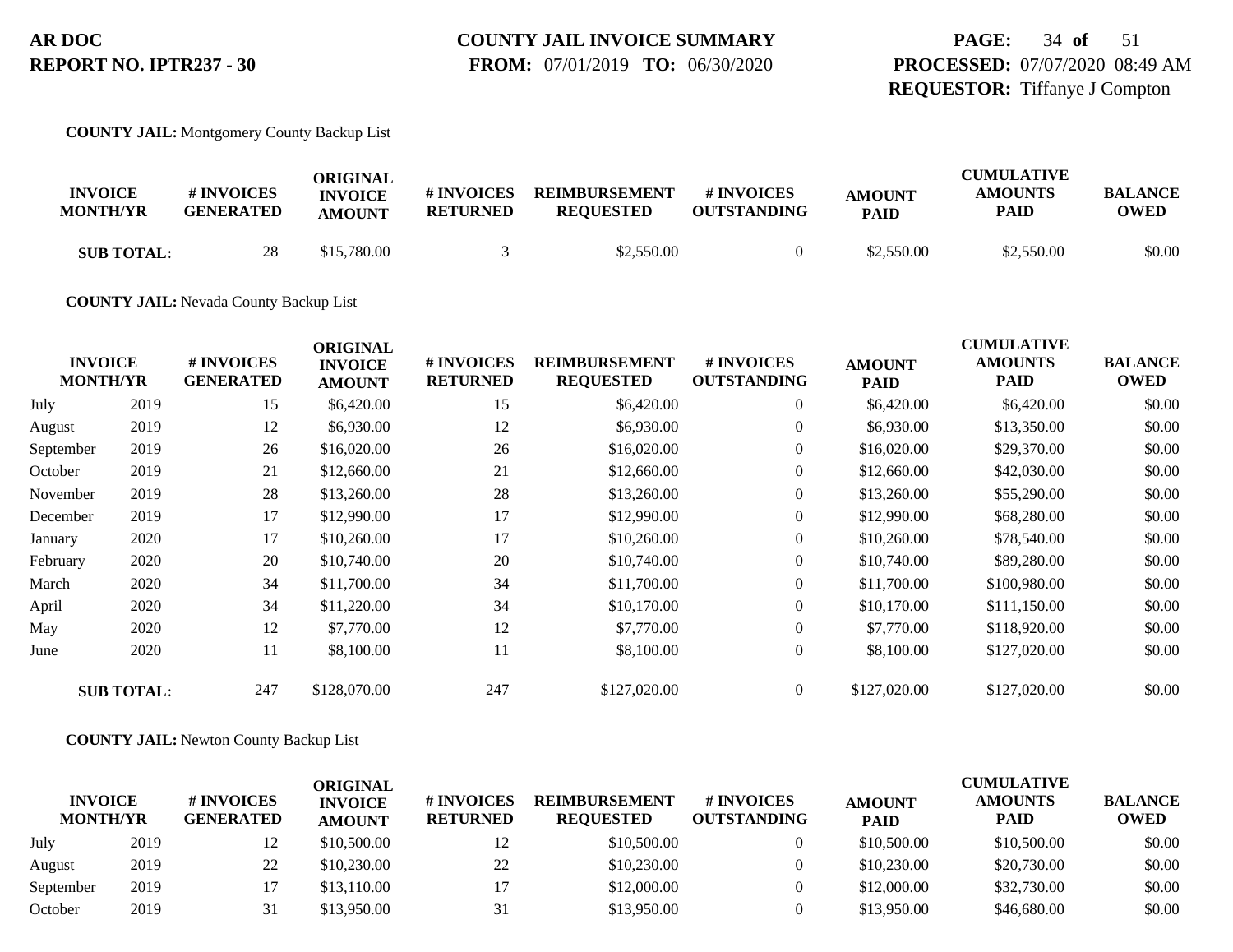## **COUNTY JAIL INVOICE SUMMARY**

 **FROM:** 07/01/2019 **TO:** 06/30/2020

## **PAGE:** 35 **of** 51 **PROCESSED:** 07/07/2020 08:49 AM **REQUESTOR:** Tiffanye J Compton

#### **COUNTY JAIL:** Newton County Backup List

|          | <b>INVOICE</b><br><b>MONTH/YR</b> | # INVOICES<br><b>GENERATED</b> | <b>ORIGINAL</b><br><b>INVOICE</b><br><b>AMOUNT</b> | # INVOICES<br><b>RETURNED</b> | <b>REIMBURSEMENT</b><br><b>REQUESTED</b> | # INVOICES<br><b>OUTSTANDING</b> | <b>AMOUNT</b><br><b>PAID</b> | <b>CUMULATIVE</b><br><b>AMOUNTS</b><br><b>PAID</b> | <b>BALANCE</b><br><b>OWED</b> |
|----------|-----------------------------------|--------------------------------|----------------------------------------------------|-------------------------------|------------------------------------------|----------------------------------|------------------------------|----------------------------------------------------|-------------------------------|
| November | 2019                              | 23                             | \$9,900.00                                         | 23                            | \$9,900.00                               | $\theta$                         | \$9,900.00                   | \$56,580.00                                        | \$0.00                        |
| December | 2019                              | 23                             | \$14,190.00                                        | 23                            | \$14,190.00                              | $\theta$                         | \$14,190.00                  | \$70,770.00                                        | \$0.00                        |
| January  | 2020                              | 19                             | \$12,810.00                                        | 19                            | \$12,810.00                              | $\boldsymbol{0}$                 | \$12,810.00                  | \$83,580.00                                        | \$0.00                        |
| February | 2020                              | 27                             | \$14,310.00                                        | 27                            | \$14,310.00                              | $\boldsymbol{0}$                 | \$14,310.00                  | \$97,890.00                                        | \$0.00                        |
| March    | 2020                              | 21                             | \$10,620.00                                        | 21                            | \$10,620.00                              | $\boldsymbol{0}$                 | \$10,620.00                  | \$108,510.00                                       | \$0.00                        |
| April    | 2020                              | 26                             | \$11,850.00                                        | 26                            | \$11,850.00                              | $\overline{0}$                   | \$11,850.00                  | \$120,360.00                                       | \$0.00                        |
| May      | 2020                              |                                | \$5,880.00                                         |                               | \$5,880.00                               | $\theta$                         | \$5,880.00                   | \$126,240.00                                       | \$0.00                        |
| June     | 2020                              | 6                              | \$3,360.00                                         | 6                             | \$3,360.00                               | $\overline{0}$                   | \$3,360.00                   | \$129,600.00                                       | \$0.00                        |
|          | <b>SUB TOTAL:</b>                 | 234                            | \$130,710.00                                       | 234                           | \$129,600.00                             |                                  | \$129,600.00                 | \$129,600.00                                       | \$0.00                        |

#### **COUNTY JAIL:** Osceola City Jail

| <b>INVOICE</b><br><b>MONTH/YR</b> |                   | # INVOICES<br><b>GENERATED</b> | ORIGINAL<br><b>INVOICE</b><br><b>AMOUNT</b> | # INVOICES<br><b>RETURNED</b> | <b>REIMBURSEMENT</b><br><b>REQUESTED</b> | <b># INVOICES</b><br><b>OUTSTANDING</b> | <b>AMOUNT</b><br><b>PAID</b> | <b>CUMULATIVE</b><br><b>AMOUNTS</b><br><b>PAID</b> | <b>BALANCE</b><br><b>OWED</b> |
|-----------------------------------|-------------------|--------------------------------|---------------------------------------------|-------------------------------|------------------------------------------|-----------------------------------------|------------------------------|----------------------------------------------------|-------------------------------|
| October                           | 2019              |                                | \$900.00                                    |                               | \$0.00                                   |                                         | \$0.00                       | \$0.00                                             | \$0.00                        |
| November                          | 2019              |                                | \$870.00                                    |                               | \$0.00                                   |                                         | \$0.00                       | \$0.00                                             | \$0.00                        |
| April                             | 2020              |                                | \$240.00                                    |                               | \$240.00                                 |                                         | \$240.00                     | \$240.00                                           | \$0.00                        |
| May                               | 2020              |                                | \$2,340.00                                  |                               | \$2,340.00                               |                                         | \$2,340.00                   | \$2,580.00                                         | \$0.00                        |
| June                              | 2020              | 8.                             | \$4,800.00                                  |                               | \$4,800.00                               |                                         | \$4,800.00                   | \$7,380.00                                         | \$0.00                        |
|                                   | <b>SUB TOTAL:</b> | 16                             | \$9,150.00                                  | 14                            | \$7,380.00                               |                                         | \$7,380.00                   | \$7,380.00                                         | \$0.00                        |

#### **COUNTY JAIL:** Ouachita County Backup List

|                                   |      |                                | <b>ORIGINAL</b>                 |                               |                                          |                                  |                              | <b>CUMULATIVE</b>      |                               |
|-----------------------------------|------|--------------------------------|---------------------------------|-------------------------------|------------------------------------------|----------------------------------|------------------------------|------------------------|-------------------------------|
| <b>INVOICE</b><br><b>MONTH/YR</b> |      | # INVOICES<br><b>GENERATED</b> | <b>INVOICE</b><br><b>AMOUNT</b> | # INVOICES<br><b>RETURNED</b> | <b>REIMBURSEMENT</b><br><b>REOUESTED</b> | # INVOICES<br><b>OUTSTANDING</b> | <b>AMOUNT</b><br><b>PAID</b> | <b>AMOUNTS</b><br>PAID | <b>BALANCE</b><br><b>OWED</b> |
| July                              | 2019 | 90                             | \$55,110.00                     | 90                            | \$55,110.00                              |                                  | \$55,110.00                  | \$55,110.00            | \$0.00                        |
| August                            | 2019 |                                | \$43,920.00                     | 77                            | \$43,920.00                              |                                  | \$43,920.00                  | \$99,030.00            | \$0.00                        |
| September                         | 2019 | 123                            | \$64,740.00                     | 123                           | \$64,740.00                              |                                  | \$64,740.00                  | \$163,770.00           | \$0.00                        |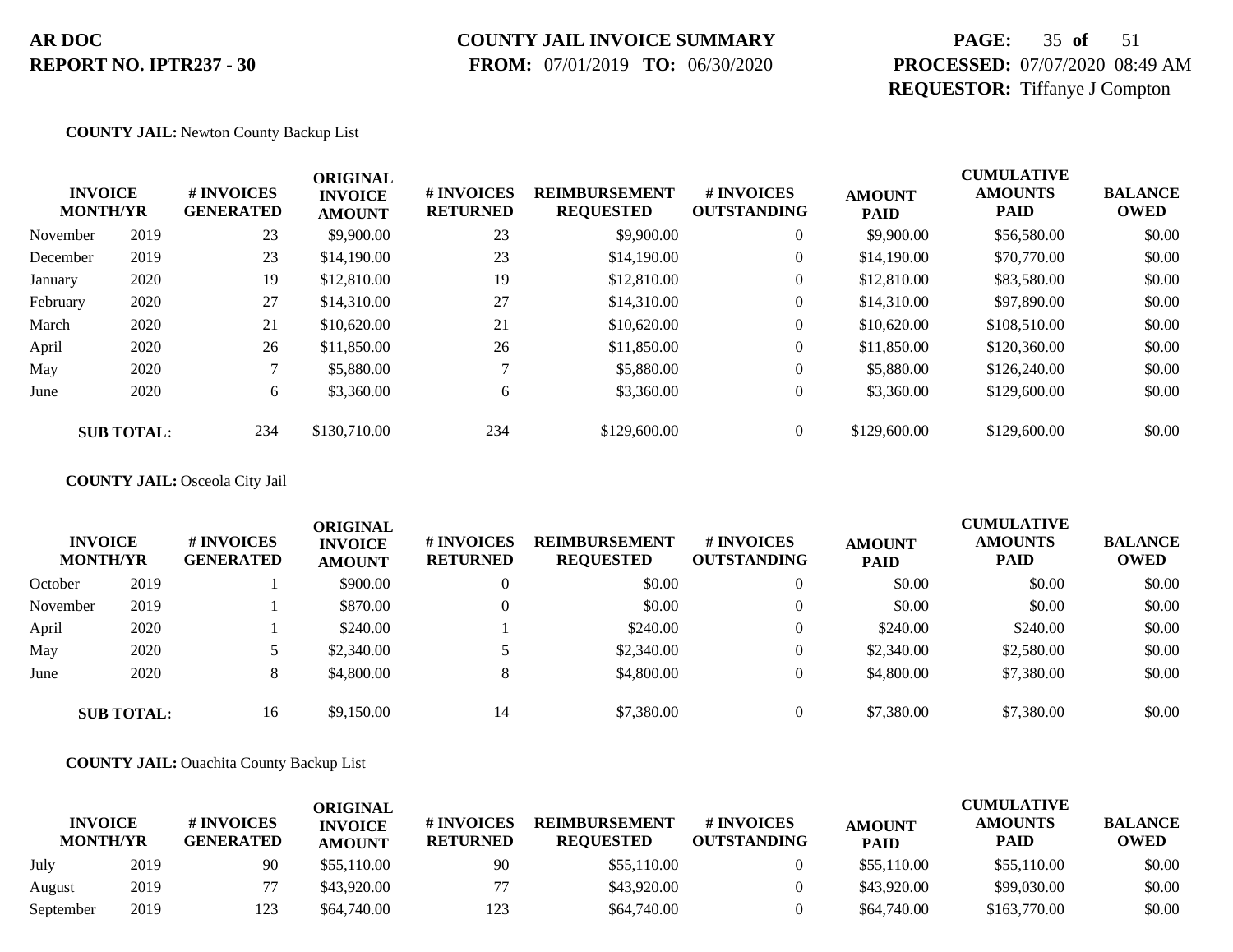### **COUNTY JAIL INVOICE SUMMARY**

 **FROM:** 07/01/2019 **TO:** 06/30/2020

## **PAGE:** 36 **of** 51 **PROCESSED:** 07/07/2020 08:49 AM **REQUESTOR:** Tiffanye J Compton

#### **COUNTY JAIL:** Ouachita County Backup List

|          | <b>INVOICE</b><br><b>MONTH/YR</b> | # INVOICES<br><b>GENERATED</b> | <b>ORIGINAL</b><br><b>INVOICE</b><br><b>AMOUNT</b> | # INVOICES<br><b>RETURNED</b> | <b>REIMBURSEMENT</b><br><b>REQUESTED</b> | <b>#INVOICES</b><br><b>OUTSTANDING</b> | <b>AMOUNT</b><br><b>PAID</b> | <b>CUMULATIVE</b><br><b>AMOUNTS</b><br><b>PAID</b> | <b>BALANCE</b><br><b>OWED</b> |
|----------|-----------------------------------|--------------------------------|----------------------------------------------------|-------------------------------|------------------------------------------|----------------------------------------|------------------------------|----------------------------------------------------|-------------------------------|
| October  | 2019                              | 106                            | \$60,540.00                                        | $\theta$                      | \$0.00                                   | $\theta$                               | \$0.00                       | \$163,770.00                                       | \$0.00                        |
| November | 2019                              | 91                             | \$55,470.00                                        | $\theta$                      | \$0.00                                   | $\overline{0}$                         | \$0.00                       | \$163,770.00                                       | \$0.00                        |
| December | 2019                              | 62                             | \$41,850.00                                        | $\Omega$                      | \$0.00                                   | $\overline{0}$                         | \$0.00                       | \$163,770.00                                       | \$0.00                        |
| January  | 2020                              | 73                             | \$30,900.00                                        | $\theta$                      | \$0.00                                   | $\theta$                               | \$0.00                       | \$163,770.00                                       | \$0.00                        |
| February | 2020                              | 79                             | \$38,130.00                                        | $\mathbf{0}$                  | \$0.00                                   | $\overline{0}$                         | \$0.00                       | \$163,770.00                                       | \$0.00                        |
| March    | 2020                              | 67                             | \$35,160.00                                        | $\Omega$                      | \$0.00                                   | $\theta$                               | \$0.00                       | \$163,770.00                                       | \$0.00                        |
| April    | 2020                              | 81                             | \$40,920.00                                        | $\Omega$                      | \$0.00                                   | $\overline{0}$                         | \$0.00                       | \$163,770.00                                       | \$0.00                        |
| May      | 2020                              | 34                             | \$19,890.00                                        | $\Omega$                      | \$0.00                                   | $\Omega$                               | \$0.00                       | \$163,770.00                                       | \$0.00                        |
| June     | 2020                              | 20                             | \$10,620.00                                        | $\mathbf{0}$                  | \$0.00                                   | $\overline{0}$                         | \$0.00                       | \$163,770.00                                       | \$0.00                        |
|          | <b>SUB TOTAL:</b>                 | 903                            | \$497,250.00                                       | 290                           | \$163,770.00                             | $\overline{0}$                         | \$163,770.00                 | \$163,770.00                                       | \$0.00                        |

**COUNTY JAIL:** Perry County Backup List

| <b>INVOICE</b><br><b>MONTH/YR</b> |                   | # INVOICES<br><b>GENERATED</b> | <b>ORIGINAL</b><br><b>INVOICE</b><br><b>AMOUNT</b> | # INVOICES<br><b>RETURNED</b> | <b>REIMBURSEMENT</b><br><b>REQUESTED</b> | # INVOICES<br><b>OUTSTANDING</b> | <b>AMOUNT</b><br><b>PAID</b> | <b>CUMULATIVE</b><br><b>AMOUNTS</b><br><b>PAID</b> | <b>BALANCE</b><br><b>OWED</b> |
|-----------------------------------|-------------------|--------------------------------|----------------------------------------------------|-------------------------------|------------------------------------------|----------------------------------|------------------------------|----------------------------------------------------|-------------------------------|
| July                              | 2019              |                                | \$2,730.00                                         |                               | \$2,730.00                               | $\overline{0}$                   | \$2,730.00                   | \$2,730.00                                         | \$0.00                        |
| August                            | 2019              | 3                              | \$1,650.00                                         | 3                             | \$1,650.00                               | 0                                | \$1,650.00                   | \$4,380.00                                         | \$0.00                        |
| September                         | 2019              | 12                             | \$5,010.00                                         | 12                            | \$5,010.00                               | $\overline{0}$                   | \$5,010.00                   | \$9,390.00                                         | \$0.00                        |
| October                           | 2019              | 8                              | \$1,980.00                                         | 8                             | \$1,980.00                               | 0                                | \$1,980.00                   | \$11,370.00                                        | \$0.00                        |
| November                          | 2019              | 7                              | \$4,290.00                                         |                               | \$4,290.00                               | $\overline{0}$                   | \$4,290.00                   | \$15,660.00                                        | \$0.00                        |
| December                          | 2019              | 4                              | \$2,820.00                                         | 4                             | \$2,820.00                               | $\theta$                         | \$2,820.00                   | \$18,480.00                                        | \$0.00                        |
| January                           | 2020              | 7                              | \$4,650.00                                         |                               | \$4,650.00                               | $\overline{0}$                   | \$4,650.00                   | \$23,130.00                                        | \$0.00                        |
| February                          | 2020              |                                | \$3,180.00                                         | $\overline{0}$                | \$0.00                                   | $\overline{0}$                   | \$0.00                       | \$23,130.00                                        | \$0.00                        |
| March                             | 2020              | 8                              | \$5,130.00                                         | $\Omega$                      | \$0.00                                   | $\overline{0}$                   | \$0.00                       | \$23,130.00                                        | \$0.00                        |
| April                             | 2020              | 11                             | \$6,990.00                                         | $\Omega$                      | \$0.00                                   | $\overline{0}$                   | \$0.00                       | \$23,130.00                                        | \$0.00                        |
| May                               | 2020              | 7                              | \$3,780.00                                         |                               | \$3,780.00                               | 0                                | \$3,780.00                   | \$26,910.00                                        | \$0.00                        |
| June                              | 2020              | 6                              | \$3,090.00                                         | 6                             | \$3,090.00                               | $\overline{0}$                   | \$3,090.00                   | \$30,000.00                                        | \$0.00                        |
|                                   | <b>SUB TOTAL:</b> | 85                             | \$45,300.00                                        | 61                            | \$30,000.00                              | $\overline{0}$                   | \$30,000.00                  | \$30,000.00                                        | \$0.00                        |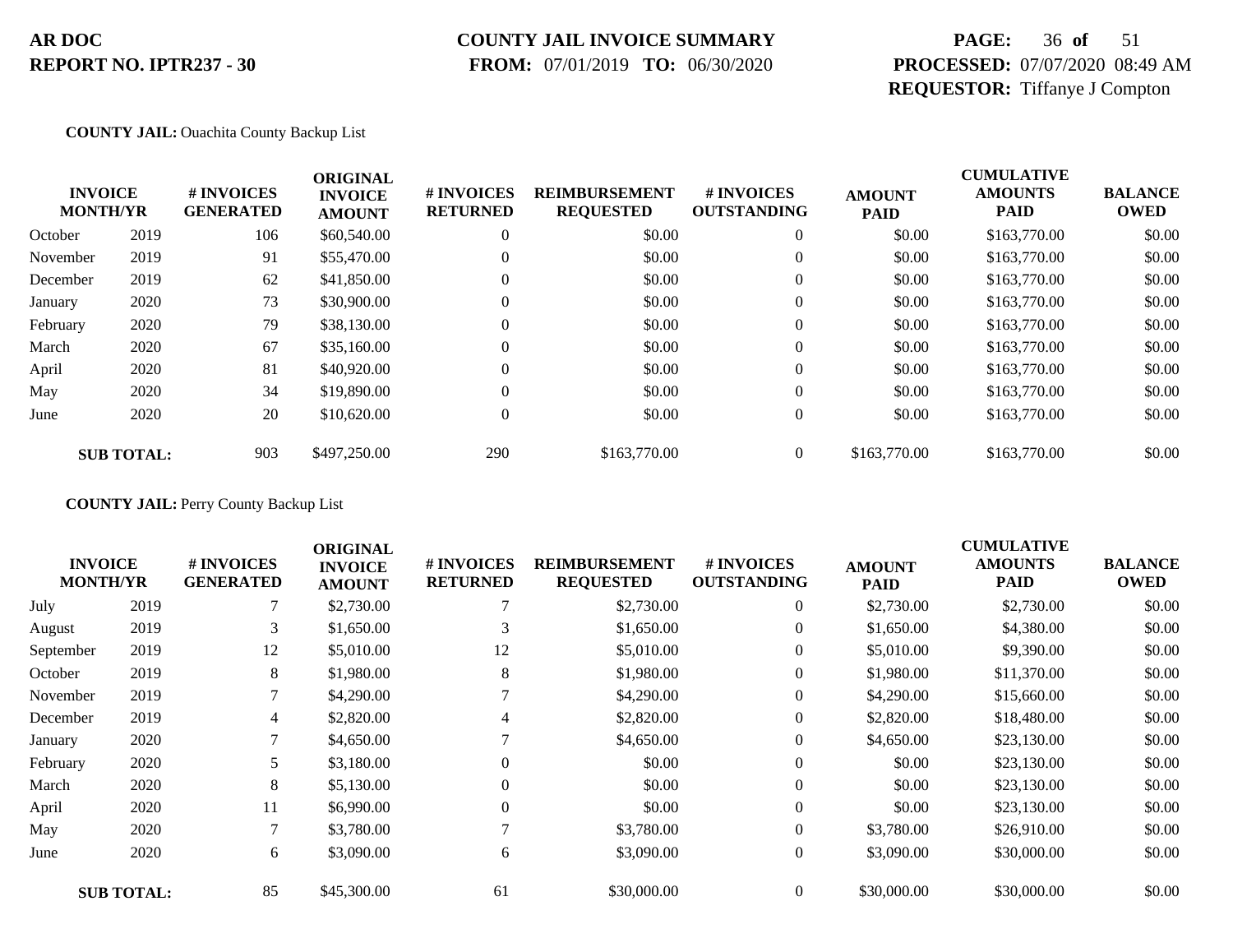### **COUNTY JAIL INVOICE SUMMARY**

 **FROM:** 07/01/2019 **TO:** 06/30/2020

## **PAGE:** 37 **of** 51 **PROCESSED:** 07/07/2020 08:49 AM **REQUESTOR:** Tiffanye J Compton

#### **COUNTY JAIL:** Phillips County Backup List

| <b>INVOICE</b><br><b>MONTH/YR</b> |                   | <b>#INVOICES</b><br><b>GENERATED</b> | <b>ORIGINAL</b><br><b>INVOICE</b><br><b>AMOUNT</b> | # INVOICES<br><b>RETURNED</b> | <b>REIMBURSEMENT</b><br><b>REQUESTED</b> | <b>#INVOICES</b><br><b>OUTSTANDING</b> | <b>AMOUNT</b><br><b>PAID</b> | <b>CUMULATIVE</b><br><b>AMOUNTS</b><br><b>PAID</b> | <b>BALANCE</b><br><b>OWED</b> |
|-----------------------------------|-------------------|--------------------------------------|----------------------------------------------------|-------------------------------|------------------------------------------|----------------------------------------|------------------------------|----------------------------------------------------|-------------------------------|
| July                              | 2019              | 2                                    | \$600.00                                           | ◠<br>∠                        | \$600.00                                 | $\theta$                               | \$600.00                     | \$600.00                                           | \$0.00                        |
| August                            | 2019              |                                      | \$60.00                                            |                               | \$60.00                                  | $\overline{0}$                         | \$60.00                      | \$660.00                                           | \$0.00                        |
| September                         | 2019              | 2                                    | \$900.00                                           |                               | \$900.00                                 | $\theta$                               | \$900.00                     | \$1,560.00                                         | \$0.00                        |
| October                           | 2019              | 3                                    | \$1,380.00                                         | 3                             | \$1,380.00                               | $\theta$                               | \$1,380.00                   | \$2,940.00                                         | \$0.00                        |
| December                          | 2019              | 6                                    | \$4,230.00                                         | 6                             | \$4,230.00                               | $\overline{0}$                         | \$4,230.00                   | \$7,170.00                                         | \$0.00                        |
| January                           | 2020              | 8                                    | \$3,180.00                                         | 8                             | \$3,180.00                               | $\overline{0}$                         | \$3,180.00                   | \$10,350.00                                        | \$0.00                        |
| February                          | 2020              | 6                                    | \$1,440.00                                         | 6                             | \$1,440.00                               | $\theta$                               | \$1,440.00                   | \$11,790.00                                        | \$0.00                        |
| March                             | 2020              | 6                                    | \$2,220.00                                         | 6                             | \$2,220.00                               | $\theta$                               | \$2,220.00                   | \$14,010.00                                        | \$0.00                        |
| June                              | 2020              |                                      | \$510.00                                           |                               | \$510.00                                 | $\overline{0}$                         | \$510.00                     | \$14,520.00                                        | \$0.00                        |
|                                   | <b>SUB TOTAL:</b> | 35                                   | \$14,520.00                                        | 35                            | \$14,520.00                              | $\overline{0}$                         | \$14,520.00                  | \$14,520.00                                        | \$0.00                        |

**COUNTY JAIL:** Pike County Backup List

| <b>INVOICE</b><br><b>MONTH/YR</b> |                   | # INVOICES<br><b>GENERATED</b> | <b>ORIGINAL</b><br><b>INVOICE</b><br><b>AMOUNT</b> | # INVOICES<br><b>RETURNED</b> | <b>REIMBURSEMENT</b><br><b>REQUESTED</b> | # INVOICES<br><b>OUTSTANDING</b> | <b>AMOUNT</b><br><b>PAID</b> | <b>CUMULATIVE</b><br><b>AMOUNTS</b><br><b>PAID</b> | <b>BALANCE</b><br><b>OWED</b> |
|-----------------------------------|-------------------|--------------------------------|----------------------------------------------------|-------------------------------|------------------------------------------|----------------------------------|------------------------------|----------------------------------------------------|-------------------------------|
| July                              | 2019              | 35                             | \$22,140.00                                        | 35                            | \$22,140.00                              | $\overline{0}$                   | \$22,140.00                  | \$22,140.00                                        | \$0.00                        |
| August                            | 2019              | 36                             | \$27,660.00                                        | $\overline{0}$                | \$0.00                                   | $\overline{0}$                   | \$0.00                       | \$22,140.00                                        | \$0.00                        |
| September                         | 2019              | 41                             | \$16,800.00                                        | 41                            | \$16,800.00                              | $\overline{0}$                   | \$16,800.00                  | \$38,940.00                                        | \$0.00                        |
| October                           | 2019              | 34                             | \$22,380.00                                        | 34                            | \$22,380.00                              | 0                                | \$22,380.00                  | \$61,320.00                                        | \$0.00                        |
| November                          | 2019              | 33                             | \$25,050.00                                        | 33                            | \$25,050.00                              | $\overline{0}$                   | \$25,050.00                  | \$86,370.00                                        | \$0.00                        |
| December                          | 2019              | 41                             | \$29,670.00                                        | 41                            | \$29,670.00                              | $\overline{0}$                   | \$29,670.00                  | \$116,040.00                                       | \$0.00                        |
| January                           | 2020              | 40                             | \$19,800.00                                        | 40                            | \$19,800.00                              | $\overline{0}$                   | \$19,800.00                  | \$135,840.00                                       | \$0.00                        |
| February                          | 2020              | 35                             | \$14,850.00                                        | 35                            | \$14,850.00                              | $\overline{0}$                   | \$14,850.00                  | \$150,690.00                                       | \$0.00                        |
| March                             | 2020              | 41                             | \$18,450.00                                        | $\Omega$                      | \$0.00                                   | $\overline{0}$                   | \$0.00                       | \$150,690.00                                       | \$0.00                        |
| April                             | 2020              | 47                             | \$23,520.00                                        | 47                            | \$22,650.00                              | $\overline{0}$                   | \$22,650.00                  | \$173,340.00                                       | \$0.00                        |
| May                               | 2020              | 20                             | \$7,770.00                                         | 20                            | \$6,900.00                               | $\overline{0}$                   | \$6,900.00                   | \$180,240.00                                       | \$0.00                        |
| June                              | 2020              |                                | \$930.00                                           |                               | \$930.00                                 |                                  | \$0.00                       | \$180,240.00                                       | \$930.00                      |
|                                   | <b>SUB TOTAL:</b> | 404                            | \$229,020.00                                       | 327                           | \$181,170.00                             |                                  | \$180,240.00                 | \$180,240.00                                       | \$930.00                      |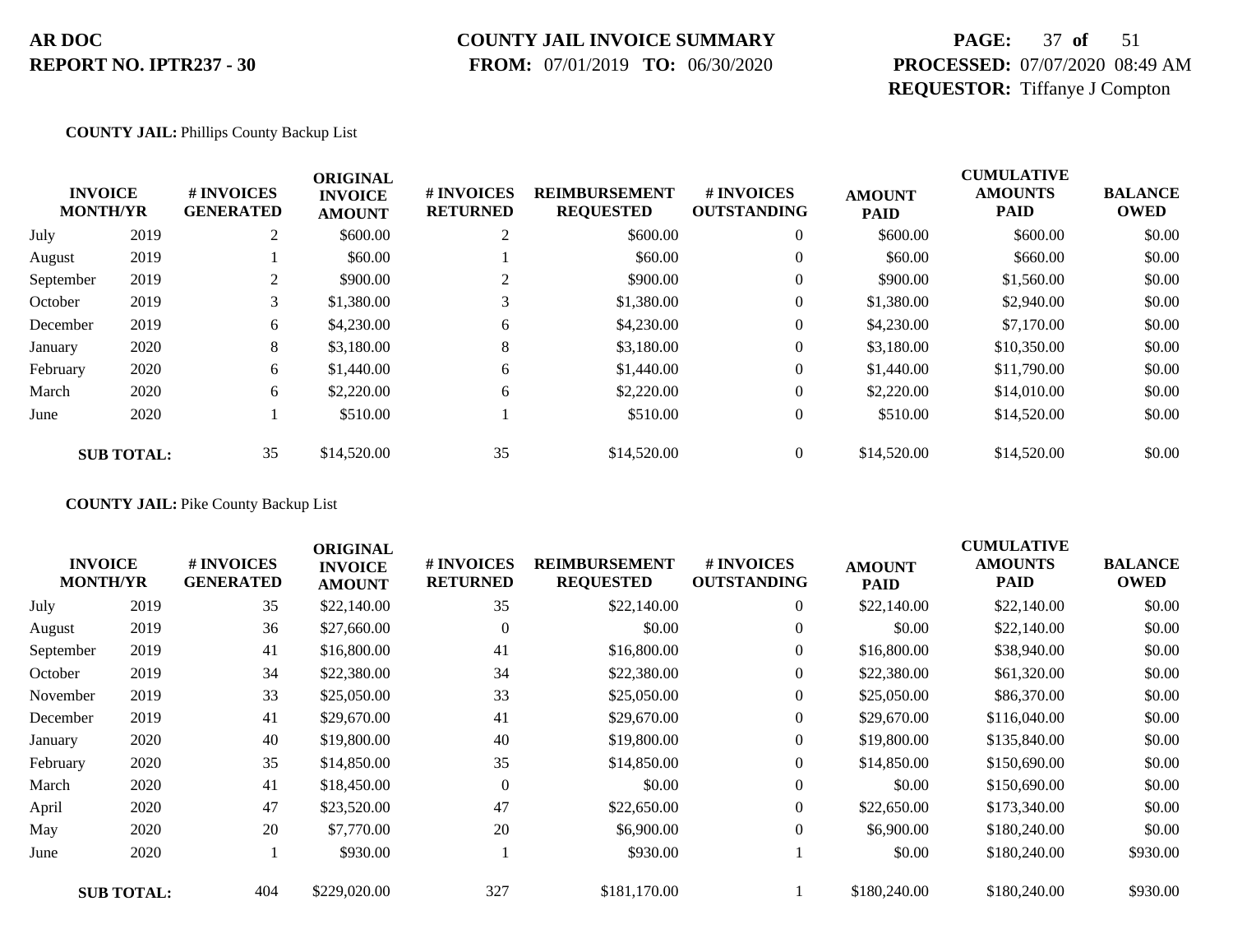### **COUNTY JAIL INVOICE SUMMARY**

 **FROM:** 07/01/2019 **TO:** 06/30/2020

## **PAGE:** 38 **of** 51 **PROCESSED:** 07/07/2020 08:49 AM **REQUESTOR:** Tiffanye J Compton

#### **COUNTY JAIL:** Poinsett County Backup List

|           | <b>INVOICE</b><br><b>MONTH/YR</b> | # INVOICES<br><b>GENERATED</b> | <b>ORIGINAL</b><br><b>INVOICE</b><br><b>AMOUNT</b> | # INVOICES<br><b>RETURNED</b> | <b>REIMBURSEMENT</b><br><b>REQUESTED</b> | # INVOICES<br><b>OUTSTANDING</b> | <b>AMOUNT</b><br><b>PAID</b> | <b>CUMULATIVE</b><br><b>AMOUNTS</b><br><b>PAID</b> | <b>BALANCE</b><br><b>OWED</b> |
|-----------|-----------------------------------|--------------------------------|----------------------------------------------------|-------------------------------|------------------------------------------|----------------------------------|------------------------------|----------------------------------------------------|-------------------------------|
| July      | 2019                              | 18                             | \$7,590.00                                         | 18                            | \$7,590.00                               | $\overline{0}$                   | \$7,590.00                   | \$7,590.00                                         | \$0.00                        |
| August    | 2019                              | 19                             | \$9,660.00                                         | 19                            | \$9,660.00                               | $\overline{0}$                   | \$9,660.00                   | \$17,250.00                                        | \$0.00                        |
| September | 2019                              | 9                              | \$5,760.00                                         | 9                             | \$5,760.00                               | $\boldsymbol{0}$                 | \$5,760.00                   | \$23,010.00                                        | \$0.00                        |
| October   | 2019                              | 17                             | \$8,610.00                                         | 17                            | \$8,610.00                               | $\boldsymbol{0}$                 | \$8,610.00                   | \$31,620.00                                        | \$0.00                        |
| November  | 2019                              | 13                             | \$4,650.00                                         | $\Omega$                      | \$0.00                                   | $\overline{0}$                   | \$0.00                       | \$31,620.00                                        | \$0.00                        |
| December  | 2019                              | 12                             | \$8,970.00                                         | 12                            | \$8,970.00                               | $\overline{0}$                   | \$8,970.00                   | \$40,590.00                                        | \$0.00                        |
| January   | 2020                              | 22                             | \$10,200.00                                        | 22                            | \$10,200.00                              | $\overline{0}$                   | \$10,200.00                  | \$50,790.00                                        | \$0.00                        |
| February  | 2020                              | 20                             | \$13,740.00                                        | 20                            | \$13,740.00                              | $\overline{0}$                   | \$13,740.00                  | \$64,530.00                                        | \$0.00                        |
| March     | 2020                              | 27                             | \$11,460.00                                        | 27                            | \$11,460.00                              | $\overline{0}$                   | \$11,460.00                  | \$75,990.00                                        | \$0.00                        |
| April     | 2020                              | 25                             | \$13,380.00                                        | 25                            | \$13,380.00                              | $\overline{0}$                   | \$13,380.00                  | \$89,370.00                                        | \$0.00                        |
| May       | 2020                              | 12                             | \$9,420.00                                         | 12                            | \$9,420.00                               | $\overline{0}$                   | \$9,420.00                   | \$98,790.00                                        | \$0.00                        |
| June      | 2020                              | 16                             | \$3,630.00                                         | 16                            | \$3,630.00                               | $\boldsymbol{0}$                 | \$3,630.00                   | \$102,420.00                                       | \$0.00                        |
|           | <b>SUB TOTAL:</b>                 | 210                            | \$107,070.00                                       | 197                           | \$102,420.00                             | $\overline{0}$                   | \$102,420.00                 | \$102,420.00                                       | \$0.00                        |

#### **COUNTY JAIL:** Polk County Backup List

|           | <b>INVOICE</b><br><b>MONTH/YR</b> | <b>#INVOICES</b><br><b>GENERATED</b> | <b>ORIGINAL</b><br><b>INVOICE</b><br><b>AMOUNT</b> | <b># INVOICES</b><br><b>RETURNED</b> | <b>REIMBURSEMENT</b><br><b>REQUESTED</b> | # INVOICES<br><b>OUTSTANDING</b> | <b>AMOUNT</b><br><b>PAID</b> | <b>CUMULATIVE</b><br><b>AMOUNTS</b><br><b>PAID</b> | <b>BALANCE</b><br><b>OWED</b> |
|-----------|-----------------------------------|--------------------------------------|----------------------------------------------------|--------------------------------------|------------------------------------------|----------------------------------|------------------------------|----------------------------------------------------|-------------------------------|
| July      | 2019                              | 10                                   | \$5,310.00                                         | 10                                   | \$3,870.00                               | $\theta$                         | \$3,870.00                   | \$3,870.00                                         | \$0.00                        |
| August    | 2019                              | 6                                    | \$2,910.00                                         | 6                                    | \$2,250.00                               | $\theta$                         | \$2,250.00                   | \$6,120.00                                         | \$0.00                        |
| September | 2019                              | 16                                   | \$10,020.00                                        | 16                                   | \$7,560.00                               | $\theta$                         | \$7,560.00                   | \$13,680.00                                        | \$0.00                        |
| October   | 2019                              | 14                                   | \$3,480.00                                         | 14                                   | \$2,910.00                               | $\theta$                         | \$2,910.00                   | \$16,590.00                                        | \$0.00                        |
| November  | 2019                              | 3                                    | \$2,250.00                                         |                                      | \$2,250.00                               | $\theta$                         | \$2,250.00                   | \$18,840.00                                        | \$0.00                        |
| December  | 2019                              | 8                                    | \$4,410.00                                         | 8                                    | \$3,930.00                               | $\theta$                         | \$3,930.00                   | \$22,770.00                                        | \$0.00                        |
| January   | 2020                              | 16                                   | \$5,490.00                                         | 16                                   | \$5,280.00                               | $\theta$                         | \$5,280.00                   | \$28,050.00                                        | \$0.00                        |
| February  | 2020                              | 8                                    | \$2,910.00                                         | 8                                    | \$2,910.00                               | $\theta$                         | \$2,910.00                   | \$30,960.00                                        | \$0.00                        |
| March     | 2020                              |                                      | \$3,420.00                                         |                                      | \$3,420.00                               | $\theta$                         | \$3,420.00                   | \$34,380.00                                        | \$0.00                        |
| April     | 2020                              | 6                                    | \$2,070.00                                         | 6                                    | \$2,070.00                               | $\Omega$                         | \$2,070.00                   | \$36,450.00                                        | \$0.00                        |
| May       | 2020                              | 2                                    | \$1,800.00                                         |                                      | \$1,020.00                               | $\Omega$                         | \$1,020.00                   | \$37,470.00                                        | \$0.00                        |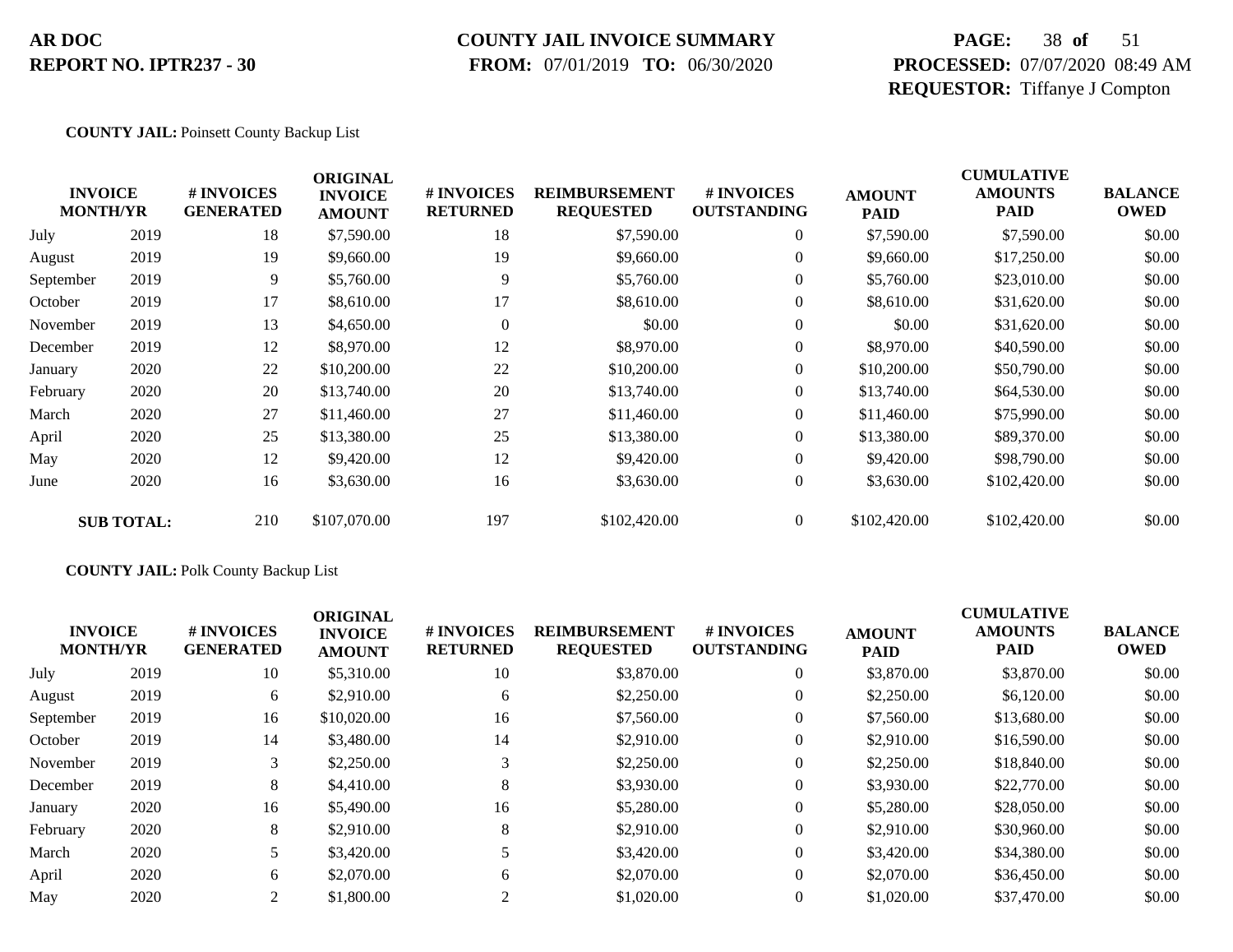## **COUNTY JAIL INVOICE SUMMARY**

 **FROM:** 07/01/2019 **TO:** 06/30/2020

## **PAGE:** 39 **of** 51 **PROCESSED:** 07/07/2020 08:49 AM **REQUESTOR:** Tiffanye J Compton

**COUNTY JAIL:** Polk County Backup List

|      | <b>INVOICE</b><br><b>MONTH/YR</b> | # INVOICES<br><b>GENERATED</b> | ORIGINAL<br><b>INVOICE</b><br><b>AMOUNT</b> | <b>#INVOICES</b><br><b>RETURNED</b> | <b>REIMBURSEMENT</b><br><b>REOUESTED</b> | <b># INVOICES</b><br><b>OUTSTANDING</b> | <b>AMOUNT</b><br><b>PAID</b> | <b>CUMULATIVE</b><br><b>AMOUNTS</b><br><b>PAID</b> | <b>BALANCE</b><br><b>OWED</b> |
|------|-----------------------------------|--------------------------------|---------------------------------------------|-------------------------------------|------------------------------------------|-----------------------------------------|------------------------------|----------------------------------------------------|-------------------------------|
| June | 2020                              |                                | \$1,500.00                                  |                                     | \$1,230.00                               |                                         | \$1,230.00                   | \$38,700.00                                        | \$0.00                        |
|      | <b>SUB TOTAL:</b>                 | 101                            | \$45,570.00                                 | 101                                 | \$38,700.00                              |                                         | \$38,700.00                  | \$38,700.00                                        | \$0.00                        |

**COUNTY JAIL:** Pope County Backup List

| <b>INVOICE</b><br><b>MONTH/YR</b> |                   | # INVOICES<br><b>GENERATED</b> | <b>ORIGINAL</b><br><b>INVOICE</b><br><b>AMOUNT</b> | # INVOICES<br><b>RETURNED</b> | <b>REIMBURSEMENT</b><br><b>REQUESTED</b> | # INVOICES<br><b>OUTSTANDING</b> | <b>AMOUNT</b><br><b>PAID</b> | <b>CUMULATIVE</b><br><b>AMOUNTS</b><br><b>PAID</b> | <b>BALANCE</b><br><b>OWED</b> |
|-----------------------------------|-------------------|--------------------------------|----------------------------------------------------|-------------------------------|------------------------------------------|----------------------------------|------------------------------|----------------------------------------------------|-------------------------------|
| July                              | 2019              | 53                             | \$24,990.00                                        | 53                            | \$24,870.00                              | $\overline{0}$                   | \$24,870.00                  | \$24,870.00                                        | \$0.00                        |
| August                            | 2019              | 43                             | \$26,220.00                                        | 43                            | \$26,220.00                              | $\boldsymbol{0}$                 | \$26,220.00                  | \$51,090.00                                        | \$0.00                        |
| September                         | 2019              | 52                             | \$28,890.00                                        | 52                            | \$28,860.00                              | $\overline{0}$                   | \$28,860.00                  | \$79,950.00                                        | \$0.00                        |
| October                           | 2019              | 54                             | \$26,580.00                                        | 54                            | \$26,580.00                              | $\boldsymbol{0}$                 | \$26,580.00                  | \$106,530.00                                       | \$0.00                        |
| November                          | 2019              | 54                             | \$33,330.00                                        | 54                            | \$33,090.00                              | $\overline{0}$                   | \$33,090.00                  | \$139,620.00                                       | \$0.00                        |
| December                          | 2019              | 53                             | \$36,030.00                                        | 53                            | \$35,790.00                              | $\overline{0}$                   | \$35,790.00                  | \$175,410.00                                       | \$0.00                        |
| January                           | 2020              | 49                             | \$25,530.00                                        | 49                            | \$25,530.00                              | $\boldsymbol{0}$                 | \$25,530.00                  | \$200,940.00                                       | \$0.00                        |
| February                          | 2020              | 46                             | \$25,650.00                                        | 46                            | \$25,650.00                              | $\overline{0}$                   | \$25,650.00                  | \$226,590.00                                       | \$0.00                        |
| March                             | 2020              | 37                             | \$19,710.00                                        | 37                            | \$19,710.00                              | $\overline{0}$                   | \$19,710.00                  | \$246,300.00                                       | \$0.00                        |
| April                             | 2020              | 29                             | \$17,310.00                                        | 29                            | \$17,250.00                              | 0                                | \$17,250.00                  | \$263,550.00                                       | \$0.00                        |
| May                               | 2020              | 41                             | \$21,060.00                                        | 41                            | \$21,060.00                              | $\overline{0}$                   | \$21,060.00                  | \$284,610.00                                       | \$0.00                        |
| June                              | 2020              | 29                             | \$12,960.00                                        | 29                            | \$12,300.00                              | $\overline{0}$                   | \$12,300.00                  | \$296,910.00                                       | \$0.00                        |
|                                   | <b>SUB TOTAL:</b> | 540                            | \$298,260.00                                       | 540                           | \$296,910.00                             | $\overline{0}$                   | \$296,910.00                 | \$296,910.00                                       | \$0.00                        |

#### **COUNTY JAIL:** Prairie County Backup List

|                                   |      |                                | ORIGINAL                        |                               |                                          |                                        |                              | <b>CUMULATIVE</b>             |                               |
|-----------------------------------|------|--------------------------------|---------------------------------|-------------------------------|------------------------------------------|----------------------------------------|------------------------------|-------------------------------|-------------------------------|
| <b>INVOICE</b><br><b>MONTH/YR</b> |      | # INVOICES<br><b>GENERATED</b> | <b>INVOICE</b><br><b>AMOUNT</b> | # INVOICES<br><b>RETURNED</b> | <b>REIMBURSEMENT</b><br><b>REOUESTED</b> | <b>#INVOICES</b><br><b>OUTSTANDING</b> | <b>AMOUNT</b><br><b>PAID</b> | <b>AMOUNTS</b><br><b>PAID</b> | <b>BALANCE</b><br><b>OWED</b> |
| July                              | 2019 |                                | \$390.00                        |                               | \$0.00                                   |                                        | \$0.00                       | \$0.00                        | \$0.00                        |
| August                            | 2019 |                                | \$2,130.00                      |                               | \$2,130.00                               |                                        | \$2,130.00                   | \$2,130.00                    | \$0.00                        |
| September                         | 2019 |                                | \$1.440.00                      |                               | \$1,440.00                               |                                        | \$1,440.00                   | \$3,570.00                    | \$0.00                        |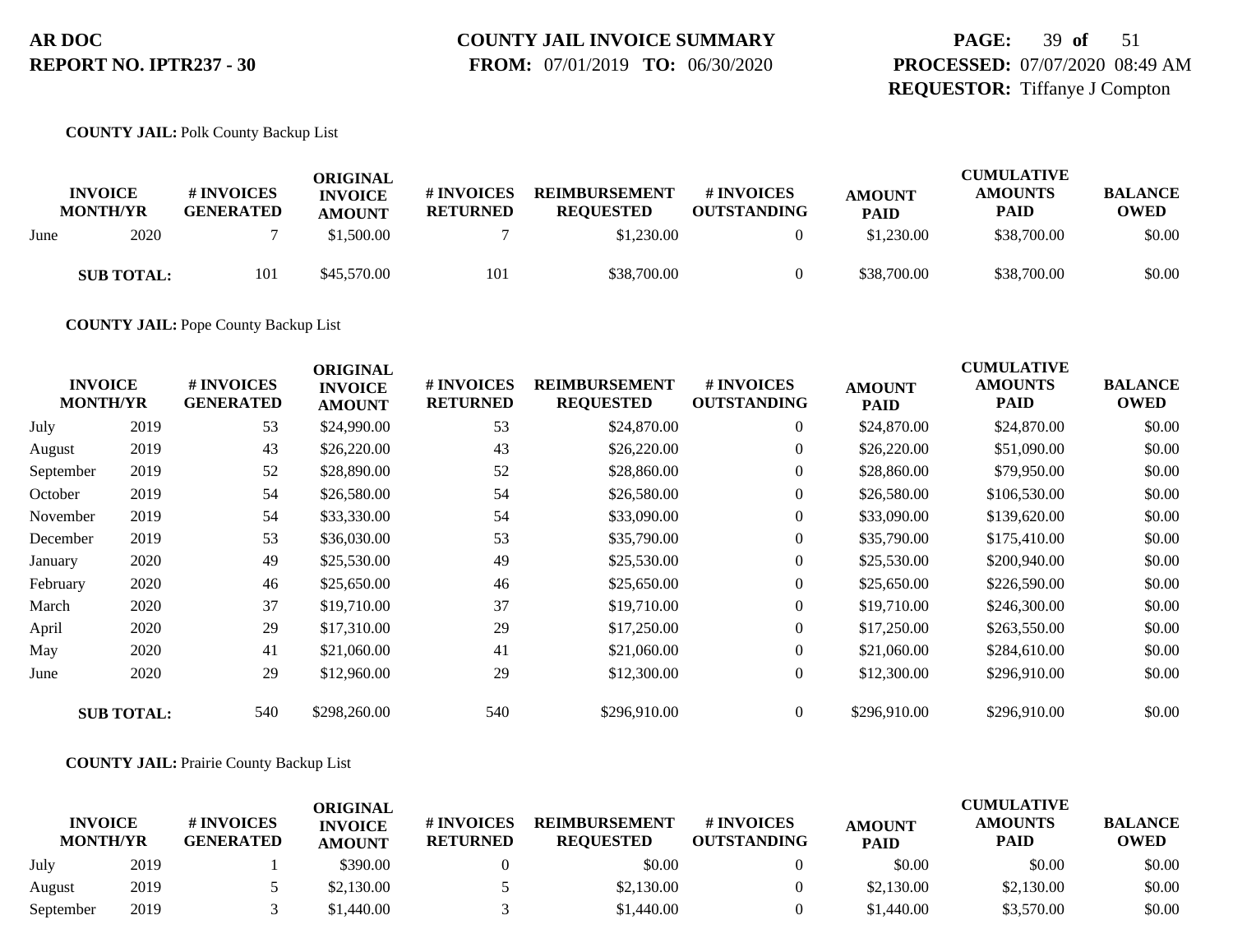### **COUNTY JAIL INVOICE SUMMARY**

 **FROM:** 07/01/2019 **TO:** 06/30/2020

## **PAGE:** 40 **of** 51 **PROCESSED:** 07/07/2020 08:49 AM **REQUESTOR:** Tiffanye J Compton

#### **COUNTY JAIL:** Prairie County Backup List

|          | <b>INVOICE</b><br><b>MONTH/YR</b> | # INVOICES<br><b>GENERATED</b> | <b>ORIGINAL</b><br><b>INVOICE</b><br><b>AMOUNT</b> | # INVOICES<br><b>RETURNED</b> | <b>REIMBURSEMENT</b><br><b>REQUESTED</b> | # INVOICES<br><b>OUTSTANDING</b> | <b>AMOUNT</b><br><b>PAID</b> | <b>CUMULATIVE</b><br><b>AMOUNTS</b><br><b>PAID</b> | <b>BALANCE</b><br><b>OWED</b> |
|----------|-----------------------------------|--------------------------------|----------------------------------------------------|-------------------------------|------------------------------------------|----------------------------------|------------------------------|----------------------------------------------------|-------------------------------|
| October  | 2019                              |                                | \$2,280.00                                         |                               | \$2,280.00                               | $\overline{0}$                   | \$2,280.00                   | \$5,850.00                                         | \$0.00                        |
| November | 2019                              |                                | \$2,250.00                                         |                               | \$1,350.00                               | 0                                | \$1,350.00                   | \$7,200.00                                         | \$0.00                        |
| December | 2019                              | 4                              | \$1,530.00                                         | 4                             | \$1,530.00                               | $\overline{0}$                   | \$1,530.00                   | \$8,730.00                                         | \$0.00                        |
| January  | 2020                              | 3                              | \$1,890.00                                         | 3                             | \$1,890.00                               | 0                                | \$1,890.00                   | \$10,620.00                                        | \$0.00                        |
| February | 2020                              | 6                              | \$3,060.00                                         | 6                             | \$3,060.00                               | $\overline{0}$                   | \$3,060.00                   | \$13,680.00                                        | \$0.00                        |
| March    | 2020                              | 6                              | \$1,800.00                                         | 6                             | \$1,800.00                               | 0                                | \$1,800.00                   | \$15,480.00                                        | \$0.00                        |
| April    | 2020                              | 4                              | \$2,850.00                                         | 4                             | \$2,850.00                               | 0                                | \$2,850.00                   | \$18,330.00                                        | \$0.00                        |
| May      | 2020                              |                                | \$2,670.00                                         |                               | \$2,670.00                               | $\overline{0}$                   | \$2,670.00                   | \$21,000.00                                        | \$0.00                        |
| June     | 2020                              | 2                              | \$540.00                                           | $\gamma$                      | \$540.00                                 | $\overline{0}$                   | \$540.00                     | \$21,540.00                                        | \$0.00                        |
|          | <b>SUB TOTAL:</b>                 | 51                             | \$22,830.00                                        | 50                            | \$21,540.00                              | $\overline{0}$                   | \$21,540.00                  | \$21,540.00                                        | \$0.00                        |

**COUNTY JAIL:** Pulaski County Backup List

| <b>INVOICE</b><br><b>MONTH/YR</b> |                   | # INVOICES<br><b>GENERATED</b> | <b>ORIGINAL</b><br><b>INVOICE</b><br><b>AMOUNT</b> | # INVOICES<br><b>RETURNED</b> | <b>REIMBURSEMENT</b><br><b>REQUESTED</b> | # INVOICES<br><b>OUTSTANDING</b> | <b>AMOUNT</b><br><b>PAID</b> | <b>CUMULATIVE</b><br><b>AMOUNTS</b><br><b>PAID</b> | <b>BALANCE</b><br><b>OWED</b> |
|-----------------------------------|-------------------|--------------------------------|----------------------------------------------------|-------------------------------|------------------------------------------|----------------------------------|------------------------------|----------------------------------------------------|-------------------------------|
| July                              | 2019              | 342                            | \$236,190.00                                       | 342                           | \$236,280.00                             | $\boldsymbol{0}$                 | \$236,280.00                 | \$236,280.00                                       | \$0.00                        |
| August                            | 2019              | 370                            | \$248,640.00                                       | 370                           | \$247,530.00                             | $\overline{0}$                   | \$247,530.00                 | \$483,810.00                                       | \$0.00                        |
| September                         | 2019              | 363                            | \$222,810.00                                       | 363                           | \$221,160.00                             | $\overline{0}$                   | \$221,160.00                 | \$704,970.00                                       | \$0.00                        |
| October                           | 2019              | 297                            | \$186,120.00                                       | 297                           | \$186,000.00                             | $\overline{0}$                   | \$186,000.00                 | \$890,970.00                                       | \$0.00                        |
| November                          | 2019              | 333                            | \$193,950.00                                       | 333                           | \$193,230.00                             | $\overline{0}$                   | \$193,230.00                 | \$1,084,200.00                                     | \$0.00                        |
| December                          | 2019              | 311                            | \$199,470.00                                       | 311                           | \$198,240.00                             | $\overline{0}$                   | \$198,240.00                 | \$1,282,440.00                                     | \$0.00                        |
| January                           | 2020              | 298                            | \$172,980.00                                       | 298                           | \$167,700.00                             | $\overline{0}$                   | \$167,700.00                 | \$1,450,140.00                                     | \$0.00                        |
| February                          | 2020              | 313                            | \$176,250.00                                       | 313                           | \$171,150.00                             | $\overline{0}$                   | \$171,150.00                 | \$1,621,290.00                                     | \$0.00                        |
| March                             | 2020              | 303                            | \$187,800.00                                       | 303                           | \$183,510.00                             | $\overline{0}$                   | \$183,510.00                 | \$1,804,800.00                                     | \$0.00                        |
| April                             | 2020              | 339                            | \$167,610.00                                       | 339                           | \$166,530.00                             | $\overline{0}$                   | \$166,530.00                 | \$1,971,330.00                                     | \$0.00                        |
| May                               | 2020              | 204                            | \$116,010.00                                       | 204                           | \$115,950.00                             | $\boldsymbol{0}$                 | \$115,950.00                 | \$2,087,280.00                                     | \$0.00                        |
| June                              | 2020              | 234                            | \$143,490.00                                       | $\overline{0}$                | \$0.00                                   | $\boldsymbol{0}$                 | \$0.00                       | \$2,087,280.00                                     | \$0.00                        |
|                                   | <b>SUB TOTAL:</b> | 3707                           | \$2,251,320.00                                     | 3473                          | \$2,087,280.00                           | $\Omega$                         | \$2,087,280.00               | \$2,087,280.00                                     | \$0.00                        |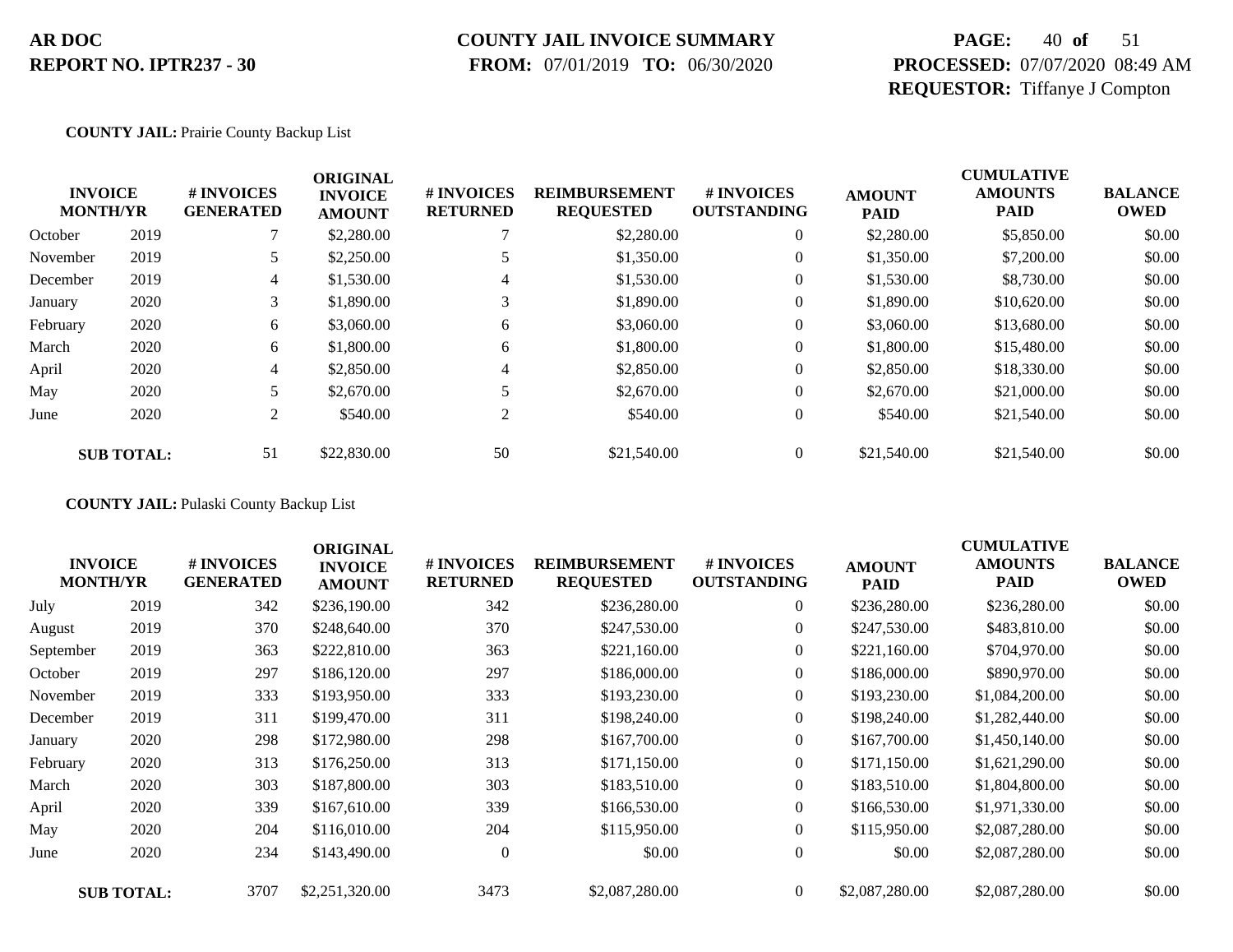#### **COUNTY JAIL INVOICE SUMMARY**

 **FROM:** 07/01/2019 **TO:** 06/30/2020

## **PAGE:** 41 **of** 51 **PROCESSED:** 07/07/2020 08:49 AM **REQUESTOR:** Tiffanye J Compton

#### **COUNTY JAIL:** Randolph County Backup List

|           | <b>INVOICE</b><br><b>MONTH/YR</b> | # INVOICES<br><b>GENERATED</b> | <b>ORIGINAL</b><br><b>INVOICE</b><br><b>AMOUNT</b> | # INVOICES<br><b>RETURNED</b> | <b>REIMBURSEMENT</b><br><b>REQUESTED</b> | # INVOICES<br><b>OUTSTANDING</b> | <b>AMOUNT</b><br><b>PAID</b> | <b>CUMULATIVE</b><br><b>AMOUNTS</b><br><b>PAID</b> | <b>BALANCE</b><br><b>OWED</b> |
|-----------|-----------------------------------|--------------------------------|----------------------------------------------------|-------------------------------|------------------------------------------|----------------------------------|------------------------------|----------------------------------------------------|-------------------------------|
| July      | 2019                              | 10                             | \$4,200.00                                         | 10                            | \$4,200.00                               | $\overline{0}$                   | \$4,200.00                   | \$4,200.00                                         | \$0.00                        |
| August    | 2019                              | 8                              | \$4,140.00                                         | 8                             | \$4,140.00                               | $\overline{0}$                   | \$4,140.00                   | \$8,340.00                                         | \$0.00                        |
| September | 2019                              | 5                              | \$1,890.00                                         |                               | \$1,890.00                               | $\overline{0}$                   | \$1,890.00                   | \$10,230.00                                        | \$0.00                        |
| October   | 2019                              | 4                              | \$2,220.00                                         | 4                             | \$2,220.00                               | $\boldsymbol{0}$                 | \$2,220.00                   | \$12,450.00                                        | \$0.00                        |
| November  | 2019                              |                                | \$3,930.00                                         |                               | \$3,930.00                               | $\overline{0}$                   | \$3,930.00                   | \$16,380.00                                        | \$0.00                        |
| December  | 2019                              | 9                              | \$6,090.00                                         | 9                             | \$6,090.00                               | $\overline{0}$                   | \$6,090.00                   | \$22,470.00                                        | \$0.00                        |
| January   | 2020                              | 13                             | \$4,920.00                                         | 13                            | \$4,920.00                               | $\overline{0}$                   | \$4,920.00                   | \$27,390.00                                        | \$0.00                        |
| February  | 2020                              | 12                             | \$8,400.00                                         | 12                            | \$8,400.00                               | $\overline{0}$                   | \$8,400.00                   | \$35,790.00                                        | \$0.00                        |
| March     | 2020                              | 10                             | \$7,080.00                                         | 10                            | \$7,080.00                               | $\overline{0}$                   | \$7,080.00                   | \$42,870.00                                        | \$0.00                        |
| April     | 2020                              | 10                             | \$5,940.00                                         | 10                            | \$5,940.00                               | $\overline{0}$                   | \$5,940.00                   | \$48,810.00                                        | \$0.00                        |
| May       | 2020                              | 6                              | \$2,550.00                                         | 6                             | \$2,550.00                               | $\overline{0}$                   | \$2,550.00                   | \$51,360.00                                        | \$0.00                        |
| June      | 2020                              | 4                              | \$1,740.00                                         | 4                             | \$1,740.00                               | $\boldsymbol{0}$                 | \$1,740.00                   | \$53,100.00                                        | \$0.00                        |
|           | <b>SUB TOTAL:</b>                 | 98                             | \$53,100.00                                        | 98                            | \$53,100.00                              | $\overline{0}$                   | \$53,100.00                  | \$53,100.00                                        | \$0.00                        |

#### **COUNTY JAIL:** Saline County Backup List

|                                   |      |                                      | <b>ORIGINAL</b>                 |                                      |                                          |                                  |                              | <b>CUMULATIVE</b>             |                               |
|-----------------------------------|------|--------------------------------------|---------------------------------|--------------------------------------|------------------------------------------|----------------------------------|------------------------------|-------------------------------|-------------------------------|
| <b>INVOICE</b><br><b>MONTH/YR</b> |      | <b>#INVOICES</b><br><b>GENERATED</b> | <b>INVOICE</b><br><b>AMOUNT</b> | <b># INVOICES</b><br><b>RETURNED</b> | <b>REIMBURSEMENT</b><br><b>REQUESTED</b> | # INVOICES<br><b>OUTSTANDING</b> | <b>AMOUNT</b><br><b>PAID</b> | <b>AMOUNTS</b><br><b>PAID</b> | <b>BALANCE</b><br><b>OWED</b> |
| July                              | 2019 | 71                                   | \$42,990.00                     | 71                                   | \$42,990.00                              | $\overline{0}$                   | \$42,990.00                  | \$42,990.00                   | \$0.00                        |
| August                            | 2019 | 63                                   | \$37,950.00                     | 63                                   | \$37,950.00                              | $\overline{0}$                   | \$37,950.00                  | \$80,940.00                   | \$0.00                        |
| September                         | 2019 | 62                                   | \$41,220.00                     | 62                                   | \$41,220.00                              | $\boldsymbol{0}$                 | \$41,220.00                  | \$122,160.00                  | \$0.00                        |
| October                           | 2019 | 61                                   | \$34,200.00                     | 61                                   | \$34,200.00                              | $\overline{0}$                   | \$34,200.00                  | \$156,360.00                  | \$0.00                        |
| November                          | 2019 | 61                                   | \$32,250.00                     | 61                                   | \$32,250.00                              | $\theta$                         | \$32,250.00                  | \$188,610.00                  | \$0.00                        |
| December                          | 2019 | 66                                   | \$34,350.00                     | 66                                   | \$34,350.00                              | $\overline{0}$                   | \$34,350.00                  | \$222,960.00                  | \$0.00                        |
| January                           | 2020 | 62                                   | \$34,710.00                     | 62                                   | \$34,710.00                              | $\boldsymbol{0}$                 | \$34,710.00                  | \$257,670.00                  | \$0.00                        |
| February                          | 2020 | 65                                   | \$31,230.00                     | 65                                   | \$31,230.00                              | $\mathbf{0}$                     | \$31,230.00                  | \$288,900.00                  | \$0.00                        |
| March                             | 2020 | 69                                   | \$41,340.00                     | 69                                   | \$41,100.00                              | $\overline{0}$                   | \$41,100.00                  | \$330,000.00                  | \$0.00                        |
| April                             | 2020 | 75                                   | \$36,510.00                     | 75                                   | \$36,450.00                              | $\overline{0}$                   | \$36,450.00                  | \$366,450.00                  | \$0.00                        |
| May                               | 2020 | 47                                   | \$26,490.00                     | 47                                   | \$26,490.00                              | $\boldsymbol{0}$                 | \$26,490.00                  | \$392,940.00                  | \$0.00                        |
|                                   |      |                                      |                                 |                                      |                                          |                                  |                              |                               |                               |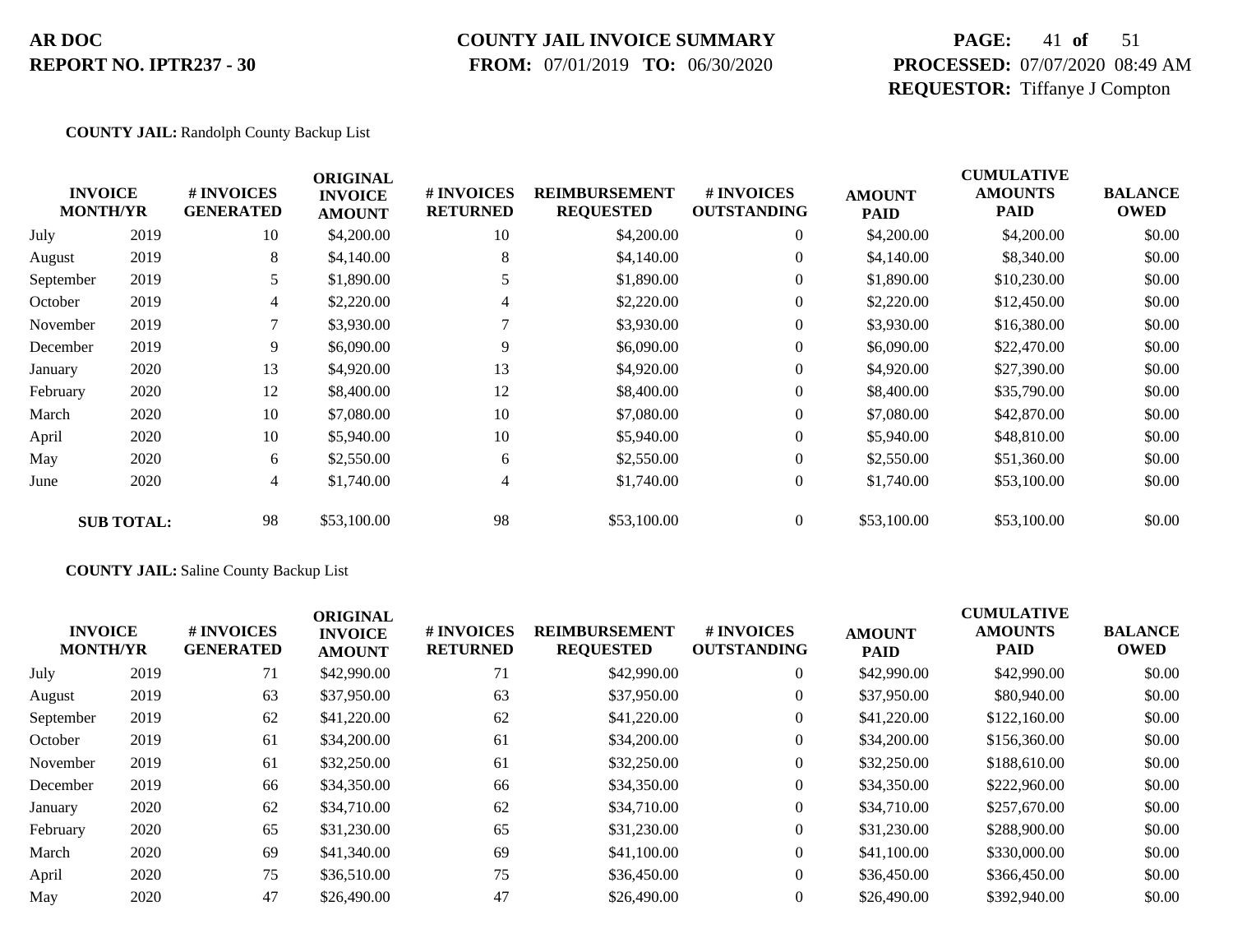# **COUNTY JAIL INVOICE SUMMARY**

 **FROM:** 07/01/2019 **TO:** 06/30/2020

## **PAGE:** 42 **of** 51 **PROCESSED:** 07/07/2020 08:49 AM **REQUESTOR:** Tiffanye J Compton

#### **COUNTY JAIL:** Saline County Backup List

|      | <b>INVOICE</b><br><b>MONTH/YR</b> | # INVOICES<br><b>GENERATED</b> | ORIGINAL<br><b>INVOICE</b><br><b>AMOUNT</b> | # INVOICES<br><b>RETURNED</b> | <b>REIMBURSEMENT</b><br><b>REOUESTED</b> | # INVOICES<br><b>OUTSTANDING</b> | <b>AMOUNT</b><br><b>PAID</b> | <b>CUMULATIVE</b><br><b>AMOUNTS</b><br><b>PAID</b> | <b>BALANCE</b><br><b>OWED</b> |
|------|-----------------------------------|--------------------------------|---------------------------------------------|-------------------------------|------------------------------------------|----------------------------------|------------------------------|----------------------------------------------------|-------------------------------|
| June | 2020                              | 33                             | \$17,070.00                                 | 33                            | \$17,070.00                              |                                  | \$17,070.00                  | \$410,010.00                                       | \$0.00                        |
|      | <b>SUB TOTAL:</b>                 | 735                            | \$410,310.00                                | 735                           | \$410,010.00                             |                                  | \$410,010.00                 | \$410,010.00                                       | \$0.00                        |

**COUNTY JAIL:** Scott County Backup List

|           |                                   |                                | <b>ORIGINAL</b>                 |                               |                                          |                                  |                              | <b>CUMULATIVE</b>             |                               |
|-----------|-----------------------------------|--------------------------------|---------------------------------|-------------------------------|------------------------------------------|----------------------------------|------------------------------|-------------------------------|-------------------------------|
|           | <b>INVOICE</b><br><b>MONTH/YR</b> | # INVOICES<br><b>GENERATED</b> | <b>INVOICE</b><br><b>AMOUNT</b> | # INVOICES<br><b>RETURNED</b> | <b>REIMBURSEMENT</b><br><b>REQUESTED</b> | # INVOICES<br><b>OUTSTANDING</b> | <b>AMOUNT</b><br><b>PAID</b> | <b>AMOUNTS</b><br><b>PAID</b> | <b>BALANCE</b><br><b>OWED</b> |
| July      | 2019                              | 4                              | \$1,260.00                      | 4                             | \$1,260.00                               | $\overline{0}$                   | \$1,260.00                   | \$1,260.00                    | \$0.00                        |
| August    | 2019                              | 9                              | \$4,530.00                      | 9                             | \$4,530.00                               | $\overline{0}$                   | \$4,530.00                   | \$5,790.00                    | \$0.00                        |
| September | 2019                              |                                | \$5,190.00                      |                               | \$5,190.00                               | $\overline{0}$                   | \$5,190.00                   | \$10,980.00                   | \$0.00                        |
| October   | 2019                              | 11                             | \$3,300.00                      | 11                            | \$3,300.00                               | $\overline{0}$                   | \$3,300.00                   | \$14,280.00                   | \$0.00                        |
| November  | 2019                              | 6                              | \$3,630.00                      | $\mathbf{0}$                  | \$0.00                                   | $\overline{0}$                   | \$0.00                       | \$14,280.00                   | \$0.00                        |
| December  | 2019                              | $\mathbf{r}$                   | \$3,210.00                      | $\theta$                      | \$0.00                                   | $\overline{0}$                   | \$0.00                       | \$14,280.00                   | \$0.00                        |
| January   | 2020                              | 8                              | \$2,160.00                      | $\Omega$                      | \$0.00                                   | $\overline{0}$                   | \$0.00                       | \$14,280.00                   | \$0.00                        |
| February  | 2020                              | 6                              | \$2,790.00                      | $\theta$                      | \$0.00                                   | $\overline{0}$                   | \$0.00                       | \$14,280.00                   | \$0.00                        |
| March     | 2020                              | 6                              | \$3,900.00                      | 0                             | \$0.00                                   | $\overline{0}$                   | \$0.00                       | \$14,280.00                   | \$0.00                        |
| April     | 2020                              | 8                              | \$3,990.00                      | 8                             | \$3,990.00                               | $\overline{0}$                   | \$3,990.00                   | \$18,270.00                   | \$0.00                        |
| May       | 2020                              | 2                              | \$900.00                        | 0                             | \$0.00                                   | $\boldsymbol{0}$                 | \$0.00                       | \$18,270.00                   | \$0.00                        |
|           | <b>SUB TOTAL:</b>                 | 74                             | \$34,860.00                     | 39                            | \$18,270.00                              | $\overline{0}$                   | \$18,270.00                  | \$18,270.00                   | \$0.00                        |

#### **COUNTY JAIL:** Searcy County Backup List

| <b>INVOICE</b><br><b>MONTH/YR</b> |      | # INVOICES<br><b>GENERATED</b> | ORIGINAL<br><b>INVOICE</b><br><b>AMOUNT</b> | # INVOICES<br><b>RETURNED</b> | <b>REIMBURSEMENT</b><br><b>REOUESTED</b> | # INVOICES<br><b>OUTSTANDING</b> | <b>AMOUNT</b><br><b>PAID</b> | <b>CUMULATIVE</b><br><b>AMOUNTS</b><br><b>PAID</b> | <b>BALANCE</b><br><b>OWED</b> |
|-----------------------------------|------|--------------------------------|---------------------------------------------|-------------------------------|------------------------------------------|----------------------------------|------------------------------|----------------------------------------------------|-------------------------------|
| July                              | 2019 |                                | \$3,390.00                                  |                               | \$3,390.00                               |                                  | \$3,390.00                   | \$3,390.00                                         | \$0.00                        |
| August                            | 2019 |                                | \$2,190.00                                  |                               | \$2,190.00                               |                                  | \$2,190.00                   | \$5,580.00                                         | \$0.00                        |
| September                         | 2019 |                                | \$3,150.00                                  |                               | \$3,150.00                               |                                  | \$3,150.00                   | \$8,730.00                                         | \$0.00                        |
| October                           | 2019 |                                | \$2,340.00                                  |                               | \$2,340.00                               |                                  | \$2,340.00                   | \$11,070.00                                        | \$0.00                        |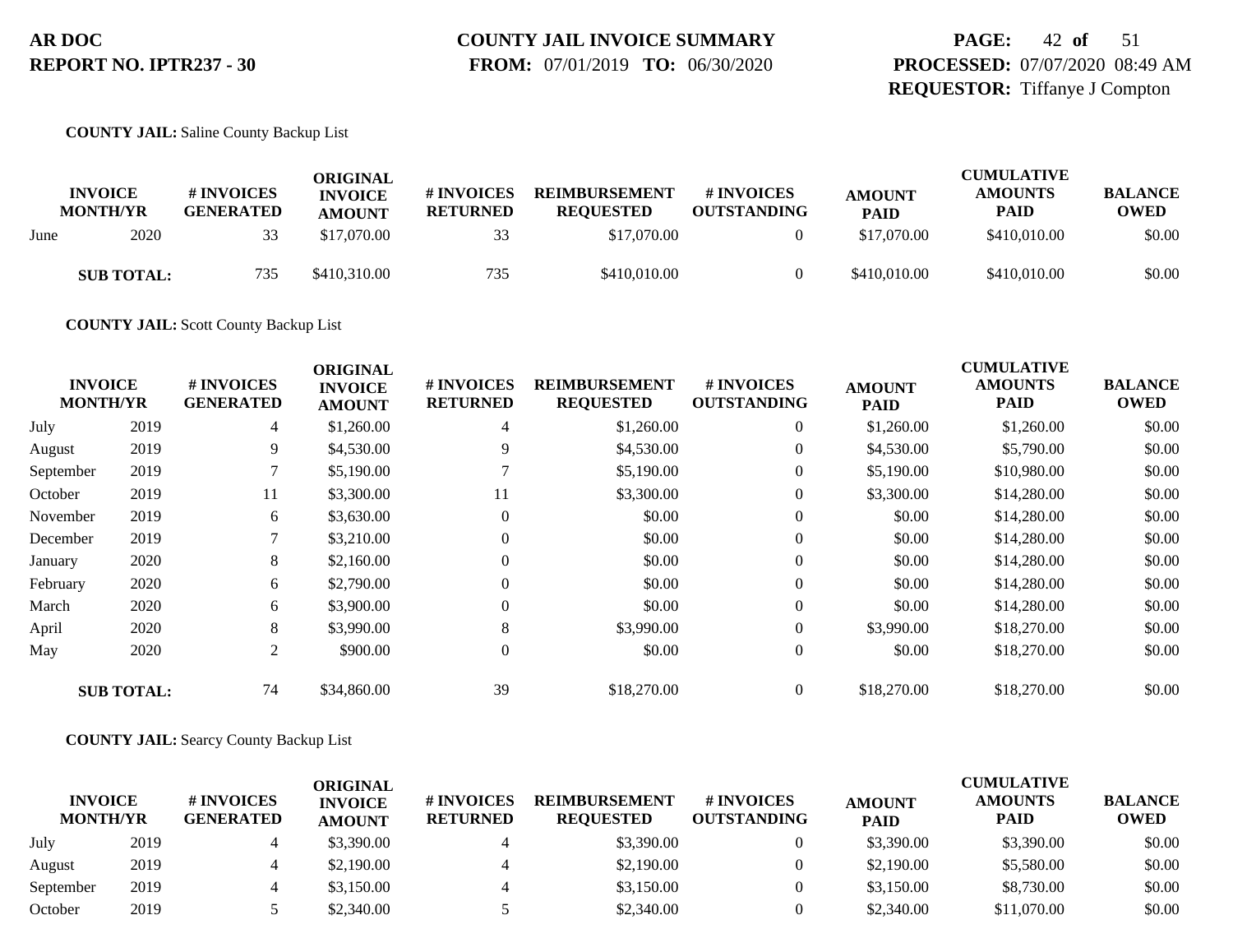### **COUNTY JAIL INVOICE SUMMARY**

 **FROM:** 07/01/2019 **TO:** 06/30/2020

## **PAGE:** 43 **of** 51 **PROCESSED:** 07/07/2020 08:49 AM **REQUESTOR:** Tiffanye J Compton

**COUNTY JAIL:** Searcy County Backup List

| <b>INVOICE</b><br><b>MONTH/YR</b> |                   | # INVOICES<br><b>GENERATED</b> | <b>ORIGINAL</b><br><b>INVOICE</b><br><b>AMOUNT</b> | # INVOICES<br><b>RETURNED</b> | <b>REIMBURSEMENT</b><br><b>REQUESTED</b> | # INVOICES<br><b>OUTSTANDING</b> | <b>AMOUNT</b><br><b>PAID</b> | <b>CUMULATIVE</b><br><b>AMOUNTS</b><br><b>PAID</b> | <b>BALANCE</b><br><b>OWED</b> |
|-----------------------------------|-------------------|--------------------------------|----------------------------------------------------|-------------------------------|------------------------------------------|----------------------------------|------------------------------|----------------------------------------------------|-------------------------------|
| November                          | 2019              | 6                              | \$2,100.00                                         | 0                             | \$0.00                                   | $\theta$                         | \$0.00                       | \$11,070.00                                        | \$0.00                        |
| December                          | 2019              | 6                              | \$4,920.00                                         | 6                             | \$4,920.00                               | 0                                | \$4,920.00                   | \$15,990.00                                        | \$0.00                        |
| January                           | 2020              | 6                              | \$3,060.00                                         |                               | \$0.00                                   | $\theta$                         | \$0.00                       | \$15,990.00                                        | \$0.00                        |
| February                          | 2020              |                                | \$2,550.00                                         |                               | \$2,550.00                               | 0                                | \$2,550.00                   | \$18,540.00                                        | \$0.00                        |
| March                             | 2020              | 4                              | \$2,640.00                                         |                               | \$0.00                                   | 0                                | \$0.00                       | \$18,540.00                                        | \$0.00                        |
| April                             | 2020              | 10                             | \$3,480.00                                         |                               | \$0.00                                   | 0                                | \$0.00                       | \$18,540.00                                        | \$0.00                        |
| May                               | 2020              | ◠                              | \$750.00                                           | $\sim$                        | \$750.00                                 | $\mathbf{0}$                     | \$750.00                     | \$19,290.00                                        | \$0.00                        |
| June                              | 2020              | $\overline{c}$                 | \$720.00                                           | $\sim$                        | \$720.00                                 | 0                                | \$720.00                     | \$20,010.00                                        | \$0.00                        |
|                                   | <b>SUB TOTAL:</b> | 58                             | \$31,290.00                                        | 32                            | \$20,010.00                              |                                  | \$20,010.00                  | \$20,010.00                                        | \$0.00                        |

**COUNTY JAIL:** Sebastian County Backup List

|           | <b>INVOICE</b><br><b>MONTH/YR</b> | # INVOICES<br><b>GENERATED</b> | <b>ORIGINAL</b><br><b>INVOICE</b><br><b>AMOUNT</b> | # INVOICES<br><b>RETURNED</b> | <b>REIMBURSEMENT</b><br><b>REQUESTED</b> | # INVOICES<br><b>OUTSTANDING</b> | <b>AMOUNT</b><br><b>PAID</b> | <b>CUMULATIVE</b><br><b>AMOUNTS</b><br><b>PAID</b> | <b>BALANCE</b><br><b>OWED</b> |
|-----------|-----------------------------------|--------------------------------|----------------------------------------------------|-------------------------------|------------------------------------------|----------------------------------|------------------------------|----------------------------------------------------|-------------------------------|
| July      | 2019                              | 107                            | \$44,910.00                                        | 107                           | \$48,450.00                              | $\boldsymbol{0}$                 | \$48,450.00                  | \$48,450.00                                        | \$0.00                        |
| August    | 2019                              | 97                             | \$58,440.00                                        | 97                            | \$58,830.00                              | $\overline{0}$                   | \$58,830.00                  | \$107,280.00                                       | \$0.00                        |
| September | 2019                              | 128                            | \$46,770.00                                        | 128                           | \$51,050.00                              | $\overline{0}$                   | \$51,050.00                  | \$158,330.00                                       | \$0.00                        |
| October   | 2019                              | 120                            | \$60,510.00                                        | 120                           | \$63,720.00                              | $\mathbf{0}$                     | \$63,720.00                  | \$222,050.00                                       | \$0.00                        |
| November  | 2019                              | 109                            | \$58,980.00                                        | 109                           | \$59,910.00                              | $\boldsymbol{0}$                 | \$59,910.00                  | \$281,960.00                                       | \$0.00                        |
| December  | 2019                              | 104                            | \$59,130.00                                        | 104                           | \$63,240.00                              | $\overline{0}$                   | \$63,240.00                  | \$345,200.00                                       | \$0.00                        |
| January   | 2020                              | 125                            | \$71,550.00                                        | 125                           | \$82,530.00                              | $\overline{0}$                   | \$82,530.00                  | \$427,730.00                                       | \$0.00                        |
| February  | 2020                              | 142                            | \$70,320.00                                        | 142                           | \$73,260.00                              | $\boldsymbol{0}$                 | \$73,260.00                  | \$500,990.00                                       | \$0.00                        |
| March     | 2020                              | 117                            | \$64,230.00                                        | 117                           | \$68,190.00                              | $\overline{0}$                   | \$68,190.00                  | \$569,180.00                                       | \$0.00                        |
| April     | 2020                              | 119                            | \$59,520.00                                        | 119                           | \$61,560.00                              | $\overline{0}$                   | \$61,560.00                  | \$630,740.00                                       | \$0.00                        |
| May       | 2020                              | 59                             | \$35,340.00                                        | 59                            | \$35,310.00                              | $\overline{0}$                   | \$35,310.00                  | \$666,050.00                                       | \$0.00                        |
| June      | 2020                              | 66                             | \$21,210.00                                        | 66                            | \$20,370.00                              | $\overline{0}$                   | \$20,370.00                  | \$686,420.00                                       | \$0.00                        |
|           | <b>SUB TOTAL:</b>                 | 1293                           | \$650,910.00                                       | 1293                          | \$686,420.00                             | $\overline{0}$                   | \$686,420.00                 | \$686,420.00                                       | \$0.00                        |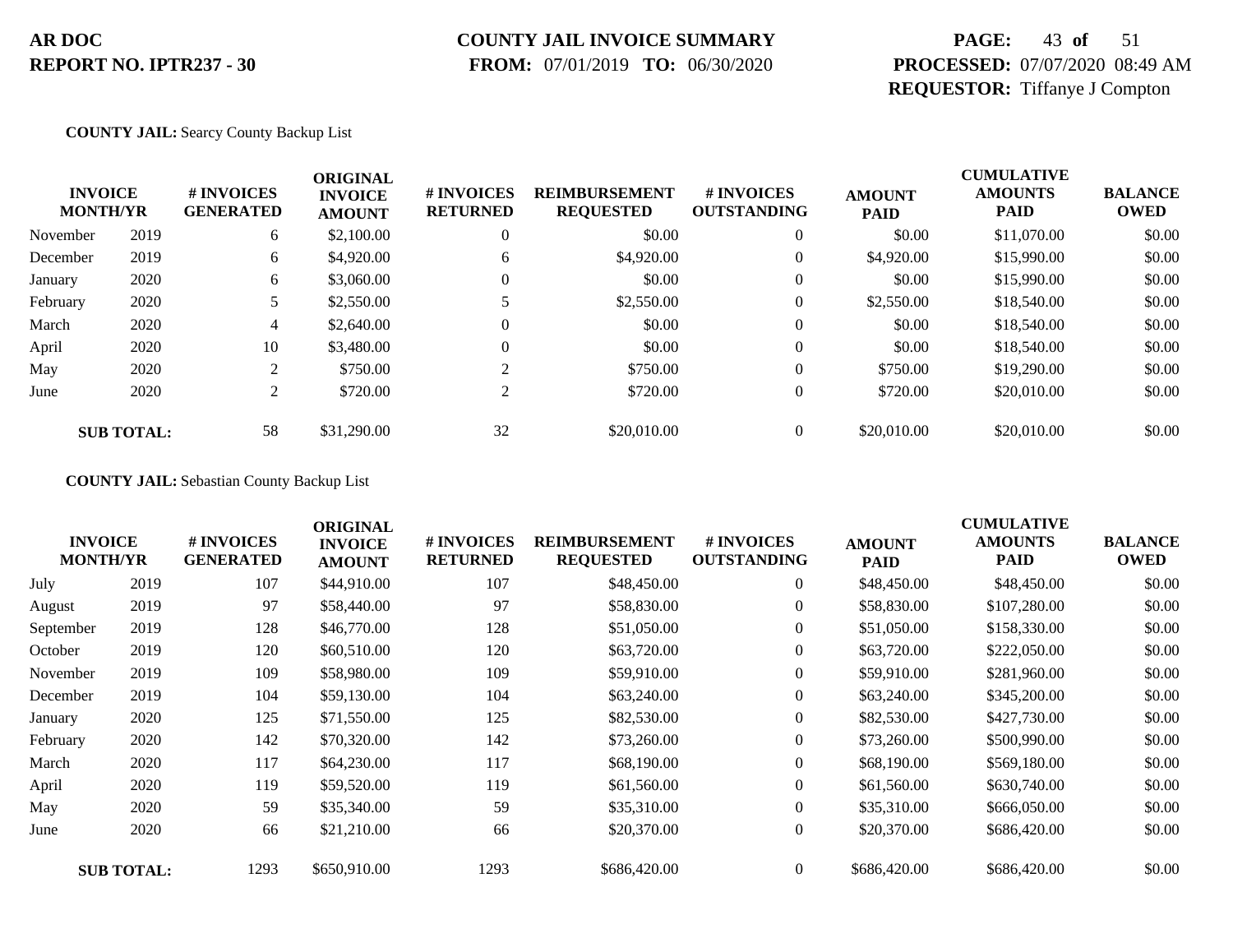### **COUNTY JAIL INVOICE SUMMARY**

 **FROM:** 07/01/2019 **TO:** 06/30/2020

## **PAGE:** 44 **of** 51 **PROCESSED:** 07/07/2020 08:49 AM **REQUESTOR:** Tiffanye J Compton

#### **COUNTY JAIL:** Sevier County Backup List

| <b>INVOICE</b>  |                   | # INVOICES       | <b>ORIGINAL</b>                 | # INVOICES       | <b>REIMBURSEMENT</b> | <b>#INVOICES</b>   |                              | <b>CUMULATIVE</b><br><b>AMOUNTS</b> | <b>BALANCE</b> |
|-----------------|-------------------|------------------|---------------------------------|------------------|----------------------|--------------------|------------------------------|-------------------------------------|----------------|
| <b>MONTH/YR</b> |                   | <b>GENERATED</b> | <b>INVOICE</b><br><b>AMOUNT</b> | <b>RETURNED</b>  | <b>REQUESTED</b>     | <b>OUTSTANDING</b> | <b>AMOUNT</b><br><b>PAID</b> | <b>PAID</b>                         | <b>OWED</b>    |
| July            | 2019              | 9                | \$4,980.00                      | 9                | \$4,980.00           | $\boldsymbol{0}$   | \$4,980.00                   | \$4,980.00                          | \$0.00         |
| August          | 2019              | 8                | \$6,030.00                      | 8                | \$6,030.00           | $\overline{0}$     | \$6,030.00                   | \$11,010.00                         | \$0.00         |
| September       | 2019              | 13               | \$7,920.00                      | 13               | \$7,920.00           | $\theta$           | \$7,920.00                   | \$18,930.00                         | \$0.00         |
| October         | 2019              | 14               | \$8,070.00                      | 14               | \$8,070.00           | $\theta$           | \$8,070.00                   | \$27,000.00                         | \$0.00         |
| November        | 2019              | 17               | \$10,920.00                     | 17               | \$10,920.00          | $\overline{0}$     | \$10,920.00                  | \$37,920.00                         | \$0.00         |
| December        | 2019              | 18               | \$13,110.00                     | 18               | \$13,110.00          | $\overline{0}$     | \$13,110.00                  | \$51,030.00                         | \$0.00         |
| January         | 2020              | 24               | \$10,260.00                     | 24               | \$10,260.00          | $\overline{0}$     | \$10,260.00                  | \$61,290.00                         | \$0.00         |
| February        | 2020              | 19               | \$8,220.00                      | 19               | \$8,220.00           | $\boldsymbol{0}$   | \$8,220.00                   | \$69,510.00                         | \$0.00         |
| March           | 2020              | 23               | \$11,370.00                     | 23               | \$11,370.00          | $\boldsymbol{0}$   | \$11,370.00                  | \$80,880.00                         | \$0.00         |
| April           | 2020              | 23               | \$11,220.00                     | 23               | \$11,220.00          | $\overline{0}$     | \$11,220.00                  | \$92,100.00                         | \$0.00         |
| May             | 2020              | 11               | \$8,310.00                      | 11               | \$8,310.00           | $\overline{0}$     | \$8,310.00                   | \$100,410.00                        | \$0.00         |
| June            | 2020              | $\tau$           | \$2,940.00                      | $\boldsymbol{0}$ | \$0.00               | $\boldsymbol{0}$   | \$0.00                       | \$100,410.00                        | \$0.00         |
|                 | <b>SUB TOTAL:</b> | 186              | \$103,350.00                    | 179              | \$100,410.00         | $\overline{0}$     | \$100,410.00                 | \$100,410.00                        | \$0.00         |

#### **COUNTY JAIL:** Sharp County Backup List

|           | <b>INVOICE</b><br><b>MONTH/YR</b> | <b>#INVOICES</b><br><b>GENERATED</b> | <b>ORIGINAL</b><br><b>INVOICE</b><br><b>AMOUNT</b> | <b># INVOICES</b><br><b>RETURNED</b> | <b>REIMBURSEMENT</b><br><b>REQUESTED</b> | # INVOICES<br><b>OUTSTANDING</b> | <b>AMOUNT</b><br><b>PAID</b> | <b>CUMULATIVE</b><br><b>AMOUNTS</b><br><b>PAID</b> | <b>BALANCE</b><br><b>OWED</b> |
|-----------|-----------------------------------|--------------------------------------|----------------------------------------------------|--------------------------------------|------------------------------------------|----------------------------------|------------------------------|----------------------------------------------------|-------------------------------|
| July      | 2019                              | 6                                    | \$3,870.00                                         | 6                                    | \$3,870.00                               | $\theta$                         | \$3,870.00                   | \$3,870.00                                         | \$0.00                        |
| August    | 2019                              | 8                                    | \$4,230.00                                         | 8                                    | \$4,230.00                               | $\theta$                         | \$4,230.00                   | \$8,100.00                                         | \$0.00                        |
| September | 2019                              |                                      | \$1,770.00                                         |                                      | \$1,740.00                               |                                  | \$1,740.00                   | \$9,840.00                                         | \$0.00                        |
| October   | 2019                              |                                      | \$2,790.00                                         |                                      | \$2,280.00                               | $\theta$                         | \$2,280.00                   | \$12,120.00                                        | \$0.00                        |
| November  | 2019                              | 8                                    | \$4,320.00                                         | 8                                    | \$4,320.00                               | $\theta$                         | \$4,320.00                   | \$16,440.00                                        | \$0.00                        |
| December  | 2019                              | 6                                    | \$4,110.00                                         | 6                                    | \$4,110.00                               | $\theta$                         | \$4,110.00                   | \$20,550.00                                        | \$0.00                        |
| January   | 2020                              | 6                                    | \$4,290.00                                         | 6                                    | \$4,290.00                               | $\theta$                         | \$4,290.00                   | \$24,840.00                                        | \$0.00                        |
| February  | 2020                              | 9                                    | \$4,170.00                                         | 9                                    | \$4,170.00                               | $\theta$                         | \$4,170.00                   | \$29,010.00                                        | \$0.00                        |
| March     | 2020                              | 10                                   | \$5,520.00                                         | 10                                   | \$5,520.00                               | $\theta$                         | \$5,520.00                   | \$34,530.00                                        | \$0.00                        |
| April     | 2020                              | 10                                   | \$6,720.00                                         | 10                                   | \$6,720.00                               | $\Omega$                         | \$6,720.00                   | \$41,250.00                                        | \$0.00                        |
| May       | 2020                              | 8                                    | \$4,710.00                                         | 8                                    | \$4,710.00                               | $\Omega$                         | \$4,710.00                   | \$45,960.00                                        | \$0.00                        |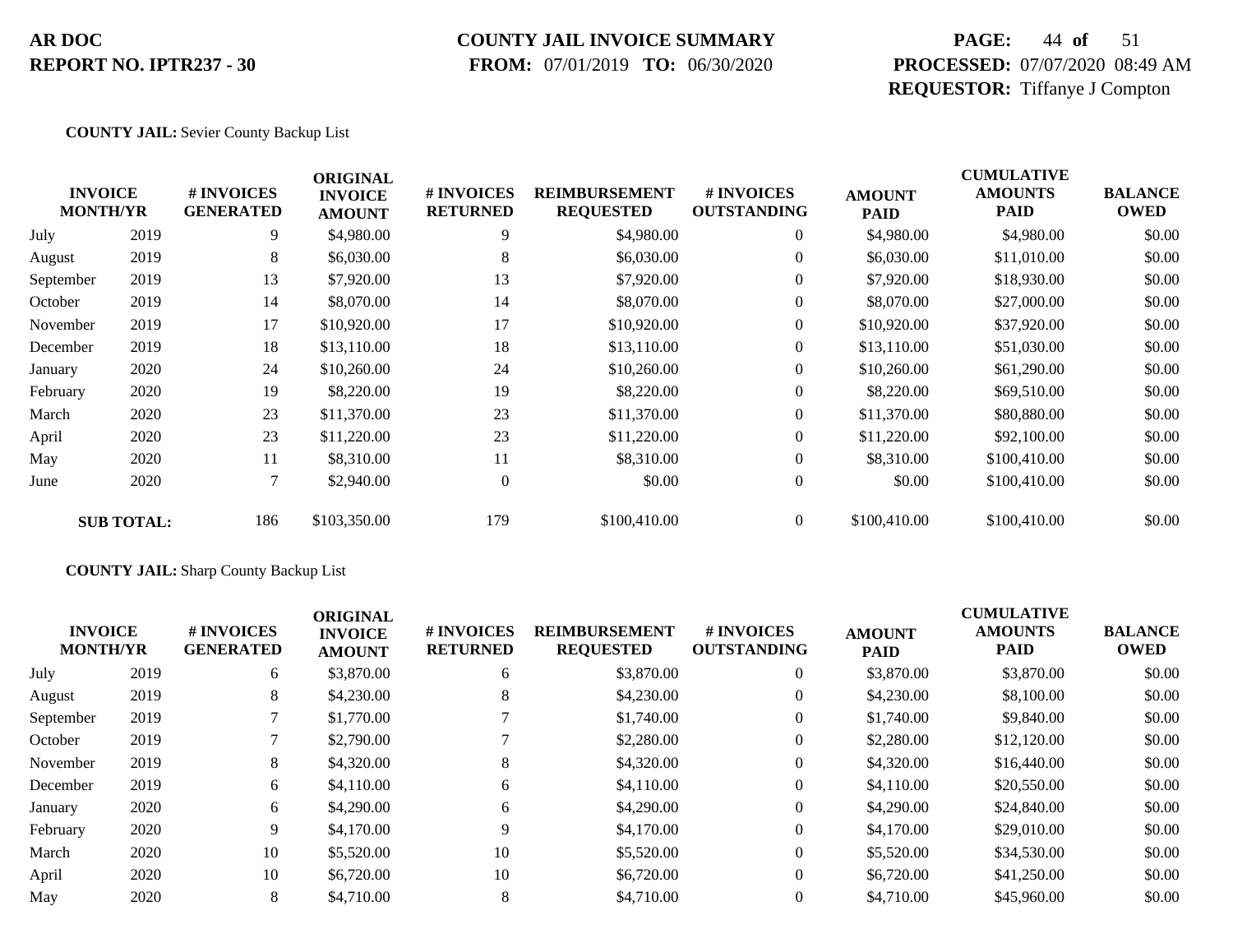# **COUNTY JAIL INVOICE SUMMARY**

 **FROM:** 07/01/2019 **TO:** 06/30/2020

## **PAGE:** 45 **of** 51 **PROCESSED:** 07/07/2020 08:49 AM **REQUESTOR:** Tiffanye J Compton

**COUNTY JAIL:** Sharp County Backup List

| <b>INVOICE</b><br><b>MONTH/YR</b> | # INVOICES<br><b>GENERATED</b> | ORIGINAL<br><b>INVOICE</b><br><b>AMOUNT</b> | # INVOICES<br><b>RETURNED</b> | <b>REIMBURSEMENT</b><br><b>REOUESTED</b> | # INVOICES<br><b>OUTSTANDING</b> | <b>AMOUNT</b><br><b>PAID</b> | <b>CUMULATIVE</b><br><b>AMOUNTS</b><br><b>PAID</b> | <b>BALANCE</b><br><b>OWED</b> |
|-----------------------------------|--------------------------------|---------------------------------------------|-------------------------------|------------------------------------------|----------------------------------|------------------------------|----------------------------------------------------|-------------------------------|
| 2020<br>June                      |                                | \$2,670.00                                  |                               | \$2,460.00                               |                                  | \$2,460.00                   | \$48,420.00                                        | \$0.00                        |
| <b>SUB TOTAL:</b>                 | Q.                             | \$49,170.00                                 | 91                            | \$48,420.00                              |                                  | \$48,420.00                  | \$48,420.00                                        | \$0.00                        |

**COUNTY JAIL:** Sheridan City Detention Center Backup

|           |                                   |                                | <b>ORIGINAL</b>                 |                               |                                          | <b>CUMULATIVE</b>                |                              |                               |                               |
|-----------|-----------------------------------|--------------------------------|---------------------------------|-------------------------------|------------------------------------------|----------------------------------|------------------------------|-------------------------------|-------------------------------|
|           | <b>INVOICE</b><br><b>MONTH/YR</b> | # INVOICES<br><b>GENERATED</b> | <b>INVOICE</b><br><b>AMOUNT</b> | # INVOICES<br><b>RETURNED</b> | <b>REIMBURSEMENT</b><br><b>REQUESTED</b> | # INVOICES<br><b>OUTSTANDING</b> | <b>AMOUNT</b><br><b>PAID</b> | <b>AMOUNTS</b><br><b>PAID</b> | <b>BALANCE</b><br><b>OWED</b> |
| August    | 2019                              |                                | \$240.00                        | $\theta$                      | \$0.00                                   | $\theta$                         | \$0.00                       | \$0.00                        | \$0.00                        |
| September | 2019                              | 2                              | \$240.00                        | $\Omega$                      | \$0.00                                   | $\overline{0}$                   | \$0.00                       | \$0.00                        | \$0.00                        |
| November  | 2019                              |                                | \$480.00                        |                               | \$930.00                                 | $\overline{0}$                   | \$930.00                     | \$930.00                      | \$0.00                        |
| December  | 2019                              | 3                              | \$1,680.00                      | 3                             | \$1,380.00                               | 0                                | \$1,380.00                   | \$2,310.00                    | \$0.00                        |
| January   | 2020                              | 3                              | \$1,680.00                      | 3                             | \$2,190.00                               | $\overline{0}$                   | \$2,190.00                   | \$4,500.00                    | \$0.00                        |
| February  | 2020                              | 3                              | \$2,010.00                      | $\Omega$                      | \$0.00                                   | $\overline{0}$                   | \$0.00                       | \$4,500.00                    | \$0.00                        |
| March     | 2020                              | 4                              | \$2,670.00                      | $\Omega$                      | \$0.00                                   | $\overline{0}$                   | \$0.00                       | \$4,500.00                    | \$0.00                        |
| April     | 2020                              | 4                              | \$3,690.00                      | 4                             | \$3,690.00                               | 0                                | \$3,690.00                   | \$8,190.00                    | \$0.00                        |
| May       | 2020                              | 10                             | \$3,870.00                      | 10                            | \$3,870.00                               | $\overline{0}$                   | \$3,870.00                   | \$12,060.00                   | \$0.00                        |
| June      | 2020                              | 6                              | \$5,580.00                      | 6                             | \$5,580.00                               | $\theta$                         | \$5,580.00                   | \$17,640.00                   | \$0.00                        |
|           | <b>SUB TOTAL:</b>                 | 37                             | \$22,140.00                     | 27                            | \$17,640.00                              | $\Omega$                         | \$17,640.00                  | \$17,640.00                   | \$0.00                        |

#### **COUNTY JAIL:** St Francis County Backup List

| <b>INVOICE</b><br><b>MONTH/YR</b> |      | # INVOICES<br><b>GENERATED</b> | ORIGINAL<br><b>INVOICE</b><br><b>AMOUNT</b> | # INVOICES<br><b>RETURNED</b> | <b>REIMBURSEMENT</b><br><b>REOUESTED</b> | # INVOICES<br><b>OUTSTANDING</b> | <b>AMOUNT</b><br><b>PAID</b> | <b>CUMULATIVE</b><br><b>AMOUNTS</b><br><b>PAID</b> | <b>BALANCE</b><br><b>OWED</b> |
|-----------------------------------|------|--------------------------------|---------------------------------------------|-------------------------------|------------------------------------------|----------------------------------|------------------------------|----------------------------------------------------|-------------------------------|
| July                              | 2019 |                                | \$5,460.00                                  |                               | \$5,460.00                               |                                  | \$5,460.00                   | \$5,460.00                                         | \$0.00                        |
| August                            | 2019 |                                | \$1,230.00                                  |                               | \$1,230.00                               |                                  | \$1,230.00                   | \$6,690.00                                         | \$0.00                        |
| September                         | 2019 |                                | \$3,000.00                                  |                               | \$2,730.00                               |                                  | \$2,730.00                   | \$9,420.00                                         | \$0.00                        |
| October                           | 2019 |                                | \$6,990.00                                  |                               | \$0.00                                   |                                  | \$0.00                       | \$9,420.00                                         | \$0.00                        |
| November                          | 2019 |                                | \$9,870.00                                  | 15                            | \$9,630.00                               |                                  | \$9,630.00                   | \$19,050.00                                        | \$0.00                        |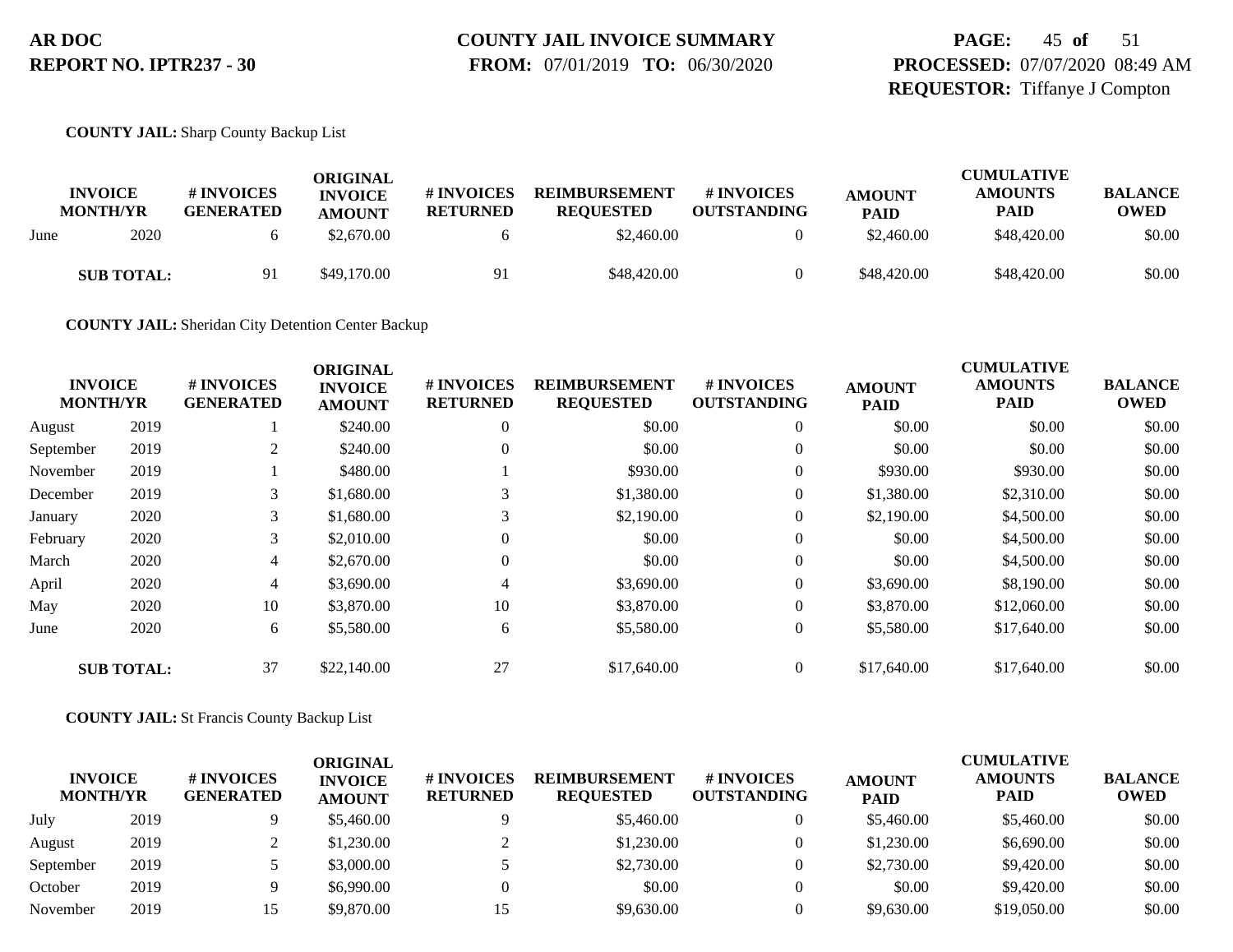## **COUNTY JAIL INVOICE SUMMARY**

 **FROM:** 07/01/2019 **TO:** 06/30/2020

## **PAGE:** 46 **of** 51 **PROCESSED:** 07/07/2020 08:49 AM **REQUESTOR:** Tiffanye J Compton

#### **COUNTY JAIL:** St Francis County Backup List

| <b>INVOICE</b><br><b>MONTH/YR</b> |                   | # INVOICES<br><b>GENERATED</b> | <b>ORIGINAL</b><br><b>INVOICE</b><br><b>AMOUNT</b> | # INVOICES<br><b>RETURNED</b> | <b>REIMBURSEMENT</b><br><b>REQUESTED</b> | # INVOICES<br><b>OUTSTANDING</b> | <b>AMOUNT</b><br><b>PAID</b> | <b>CUMULATIVE</b><br><b>AMOUNTS</b><br><b>PAID</b> | <b>BALANCE</b><br><b>OWED</b> |
|-----------------------------------|-------------------|--------------------------------|----------------------------------------------------|-------------------------------|------------------------------------------|----------------------------------|------------------------------|----------------------------------------------------|-------------------------------|
| December                          | 2019              | 11                             | \$5,940.00                                         | 11                            | \$5,550.00                               |                                  | \$5,550.00                   | \$24,600.00                                        | \$0.00                        |
| January                           | 2020              |                                | \$4,830.00                                         | $\Omega$                      | \$0.00                                   | $\theta$                         | \$0.00                       | \$24,600.00                                        | \$0.00                        |
| February                          | 2020              | 11                             | \$5,250.00                                         | -11                           | \$5,250.00                               |                                  | \$5,250.00                   | \$29,850.00                                        | \$0.00                        |
| March                             | 2020              | 11                             | \$7,170.00                                         | 11                            | \$7,170.00                               | $\overline{0}$                   | \$7,170.00                   | \$37,020.00                                        | \$0.00                        |
| April                             | 2020              |                                | \$4,380.00                                         |                               | \$4,380.00                               |                                  | \$4,380.00                   | \$41,400.00                                        | \$0.00                        |
| May                               | 2020              | 4                              | \$2,880.00                                         |                               | \$930.00                                 | $\overline{0}$                   | \$930.00                     | \$42,330.00                                        | \$0.00                        |
| June                              | 2020              |                                | \$120.00                                           |                               | \$120.00                                 |                                  | \$120.00                     | \$42,450.00                                        | \$0.00                        |
|                                   | <b>SUB TOTAL:</b> | 88                             | \$57,120.00                                        | 74                            | \$42,450.00                              |                                  | \$42,450.00                  | \$42,450.00                                        | \$0.00                        |

#### **COUNTY JAIL:** Stone County Backup List

|           |                                   |                                | <b>ORIGINAL</b>                 |                               |                                          |                                  |                              | <b>CUMULATIVE</b>             |                               |
|-----------|-----------------------------------|--------------------------------|---------------------------------|-------------------------------|------------------------------------------|----------------------------------|------------------------------|-------------------------------|-------------------------------|
|           | <b>INVOICE</b><br><b>MONTH/YR</b> | # INVOICES<br><b>GENERATED</b> | <b>INVOICE</b><br><b>AMOUNT</b> | # INVOICES<br><b>RETURNED</b> | <b>REIMBURSEMENT</b><br><b>REQUESTED</b> | # INVOICES<br><b>OUTSTANDING</b> | <b>AMOUNT</b><br><b>PAID</b> | <b>AMOUNTS</b><br><b>PAID</b> | <b>BALANCE</b><br><b>OWED</b> |
| July      | 2019                              | 9                              | \$4,800.00                      | 9                             | \$4,770.00                               | $\overline{0}$                   | \$4,770.00                   | \$4,770.00                    | \$0.00                        |
| August    | 2019                              | 8                              | \$6,270.00                      | 8                             | \$6,270.00                               | $\overline{0}$                   | \$6,270.00                   | \$11,040.00                   | \$0.00                        |
| September | 2019                              | 11                             | \$8,490.00                      | 11                            | \$8,490.00                               | $\overline{0}$                   | \$8,490.00                   | \$19,530.00                   | \$0.00                        |
| October   | 2019                              | 14                             | \$8,130.00                      | 14                            | \$8,130.00                               | $\theta$                         | \$8,130.00                   | \$27,660.00                   | \$0.00                        |
| November  | 2019                              | 11                             | \$6,180.00                      | 11                            | \$6,180.00                               | $\overline{0}$                   | \$6,180.00                   | \$33,840.00                   | \$0.00                        |
| December  | 2019                              | 7                              | \$4,260.00                      |                               | \$4,260.00                               | $\overline{0}$                   | \$4,260.00                   | \$38,100.00                   | \$0.00                        |
| January   | 2020                              | 8                              | \$4,260.00                      | 8                             | \$4,260.00                               | $\overline{0}$                   | \$4,260.00                   | \$42,360.00                   | \$0.00                        |
| February  | 2020                              | 8                              | \$2,790.00                      | 8                             | \$2,790.00                               | $\boldsymbol{0}$                 | \$2,790.00                   | \$45,150.00                   | \$0.00                        |
| March     | 2020                              | 9                              | \$6,360.00                      | 9                             | \$6,360.00                               | 0                                | \$6,360.00                   | \$51,510.00                   | \$0.00                        |
| April     | 2020                              | 15                             | \$7,740.00                      | 15                            | \$7,290.00                               | $\overline{0}$                   | \$7,290.00                   | \$58,800.00                   | \$0.00                        |
| May       | 2020                              | 14                             | \$7,800.00                      | 14                            | \$7,800.00                               | $\theta$                         | \$7,800.00                   | \$66,600.00                   | \$0.00                        |
| June      | 2020                              | 11                             | \$4,050.00                      | 11                            | \$4,050.00                               | $\overline{0}$                   | \$4,050.00                   | \$70,650.00                   | \$0.00                        |
|           | <b>SUB TOTAL:</b>                 | 125                            | \$71,130.00                     | 125                           | \$70,650.00                              | $\Omega$                         | \$70,650.00                  | \$70,650.00                   | \$0.00                        |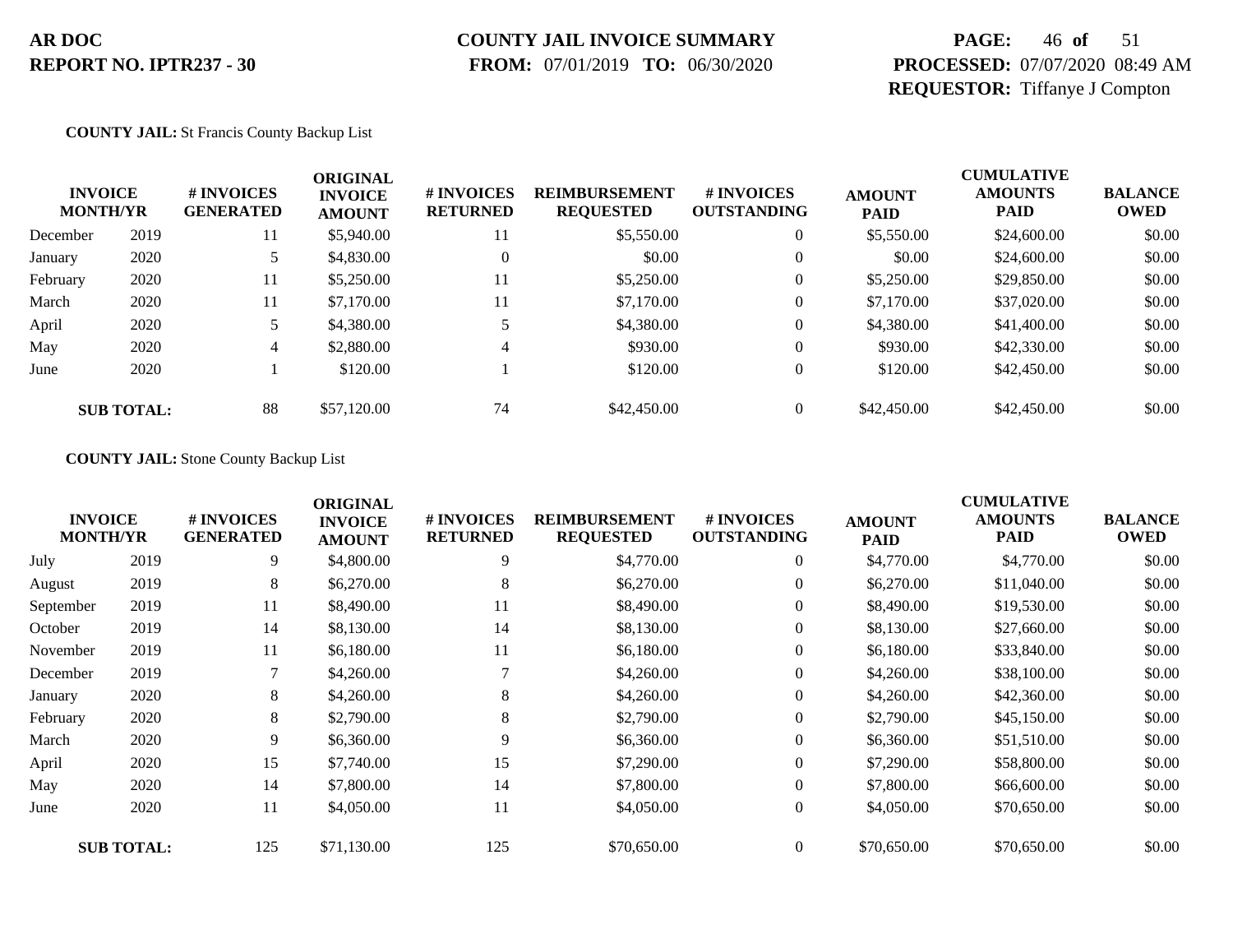### **COUNTY JAIL INVOICE SUMMARY**

 **FROM:** 07/01/2019 **TO:** 06/30/2020

## **PAGE:** 47 **of** 51 **PROCESSED:** 07/07/2020 08:49 AM **REQUESTOR:** Tiffanye J Compton

#### **COUNTY JAIL:** Union County Backup List

|           | <b>INVOICE</b><br><b>MONTH/YR</b> | # INVOICES<br><b>GENERATED</b> | <b>ORIGINAL</b><br><b>INVOICE</b><br><b>AMOUNT</b> | <b># INVOICES</b><br><b>RETURNED</b> | <b>REIMBURSEMENT</b><br><b>REQUESTED</b> | # INVOICES<br><b>OUTSTANDING</b> | <b>AMOUNT</b><br><b>PAID</b> | <b>CUMULATIVE</b><br><b>AMOUNTS</b><br>PAID | <b>BALANCE</b><br><b>OWED</b> |
|-----------|-----------------------------------|--------------------------------|----------------------------------------------------|--------------------------------------|------------------------------------------|----------------------------------|------------------------------|---------------------------------------------|-------------------------------|
| July      | 2019                              | 40                             | \$23,850.00                                        | 40                                   | \$23,790.00                              | $\overline{0}$                   | \$23,790.00                  | \$23,790.00                                 | \$0.00                        |
| August    | 2019                              | 43                             | \$22,710.00                                        | 43                                   | \$22,710.00                              | $\overline{0}$                   | \$22,710.00                  | \$46,500.00                                 | \$0.00                        |
| September | 2019                              | 36                             | \$24,390.00                                        | 36                                   | \$24,390.00                              | $\overline{0}$                   | \$24,390.00                  | \$70,890.00                                 | \$0.00                        |
| October   | 2019                              | 40                             | \$20,790.00                                        | 40                                   | \$19,890.00                              | $\overline{0}$                   | \$19,890.00                  | \$90,780.00                                 | \$0.00                        |
| November  | 2019                              | 35                             | \$25,320.00                                        | 35                                   | \$25,320.00                              | $\boldsymbol{0}$                 | \$25,320.00                  | \$116,100.00                                | \$0.00                        |
| December  | 2019                              | 38                             | \$24,840.00                                        | 38                                   | \$23,070.00                              | $\overline{0}$                   | \$23,070.00                  | \$139,170.00                                | \$0.00                        |
| January   | 2020                              | 43                             | \$25,080.00                                        | 43                                   | \$25,080.00                              | $\overline{0}$                   | \$25,080.00                  | \$164,250.00                                | \$0.00                        |
| February  | 2020                              | 47                             | \$25,710.00                                        | 47                                   | \$25,710.00                              | $\boldsymbol{0}$                 | \$25,710.00                  | \$189,960.00                                | \$0.00                        |
| March     | 2020                              | 44                             | \$29,160.00                                        | 44                                   | \$29,160.00                              | $\overline{0}$                   | \$29,160.00                  | \$219,120.00                                | \$0.00                        |
| April     | 2020                              | 50                             | \$27,930.00                                        | 50                                   | \$27,930.00                              | $\overline{0}$                   | \$27,930.00                  | \$247,050.00                                | \$0.00                        |
| May       | 2020                              | 28                             | \$15,390.00                                        | 28                                   | \$15,180.00                              | $\boldsymbol{0}$                 | \$15,180.00                  | \$262,230.00                                | \$0.00                        |
| June      | 2020                              | 15                             | \$8,490.00                                         | 15                                   | \$8,490.00                               | $\boldsymbol{0}$                 | \$8,490.00                   | \$270,720.00                                | \$0.00                        |
|           | <b>SUB TOTAL:</b>                 | 459                            | \$273,660.00                                       | 459                                  | \$270,720.00                             | $\overline{0}$                   | \$270,720.00                 | \$270,720.00                                | \$0.00                        |

#### **COUNTY JAIL:** Van Buren County Backup List

|           | <b>INVOICE</b><br><b>MONTH/YR</b> | # INVOICES<br><b>GENERATED</b> | <b>ORIGINAL</b><br><b>INVOICE</b><br><b>AMOUNT</b> | <b># INVOICES</b><br><b>RETURNED</b> | <b>REIMBURSEMENT</b><br><b>REQUESTED</b> | # INVOICES<br><b>OUTSTANDING</b> | <b>AMOUNT</b><br><b>PAID</b> | <b>CUMULATIVE</b><br><b>AMOUNTS</b><br><b>PAID</b> | <b>BALANCE</b><br><b>OWED</b> |
|-----------|-----------------------------------|--------------------------------|----------------------------------------------------|--------------------------------------|------------------------------------------|----------------------------------|------------------------------|----------------------------------------------------|-------------------------------|
| July      | 2019                              |                                | \$4,230.00                                         |                                      | \$4,230.00                               | $\theta$                         | \$4,230.00                   | \$4,230.00                                         | \$0.00                        |
| August    | 2019                              | 8                              | \$4,110.00                                         | 8                                    | \$4,110.00                               |                                  | \$4,110.00                   | \$8,340.00                                         | \$0.00                        |
| September | 2019                              | 13                             | \$7,560.00                                         | 13                                   | \$7,560.00                               |                                  | \$7,560.00                   | \$15,900.00                                        | \$0.00                        |
| October   | 2019                              | 10                             | \$4,530.00                                         | 10                                   | \$4,530.00                               |                                  | \$4,530.00                   | \$20,430.00                                        | \$0.00                        |
| November  | 2019                              | 9                              | \$5,040.00                                         | $\mathbf Q$                          | \$5,040.00                               |                                  | \$5,040.00                   | \$25,470.00                                        | \$0.00                        |
| December  | 2019                              | 12                             | \$5,160.00                                         | 12                                   | \$5,160.00                               |                                  | \$5,160.00                   | \$30,630.00                                        | \$0.00                        |
| January   | 2020                              | 8                              | \$3,060.00                                         | 8                                    | \$3,060.00                               |                                  | \$3,060.00                   | \$33,690.00                                        | \$0.00                        |
| February  | 2020                              | 4                              | \$2,700.00                                         |                                      | \$2,700.00                               |                                  | \$2,700.00                   | \$36,390.00                                        | \$0.00                        |
| March     | 2020                              | 8                              | \$3,060.00                                         | $\Omega$                             | \$0.00                                   | $\overline{0}$                   | \$0.00                       | \$36,390.00                                        | \$0.00                        |
| April     | 2020                              | 10                             | \$4,800.00                                         | 10                                   | \$4,800.00                               |                                  | \$4,800.00                   | \$41,190.00                                        | \$0.00                        |
| May       | 2020                              |                                | \$3,180.00                                         |                                      | \$3,180.00                               |                                  | \$3,180.00                   | \$44,370.00                                        | \$0.00                        |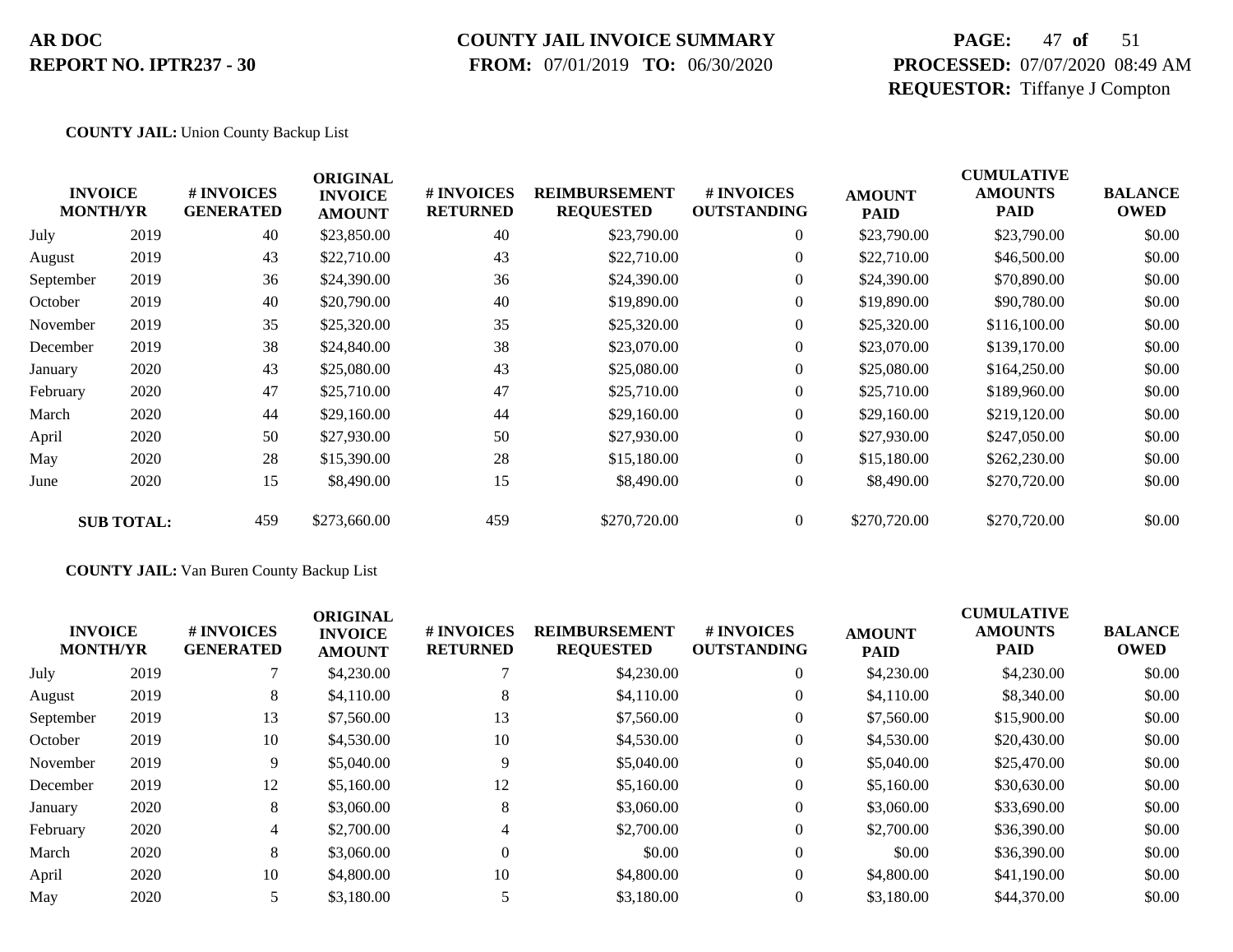# **COUNTY JAIL INVOICE SUMMARY**

 **FROM:** 07/01/2019 **TO:** 06/30/2020

## **PAGE:** 48 **of** 51 **PROCESSED:** 07/07/2020 08:49 AM **REQUESTOR:** Tiffanye J Compton

**COUNTY JAIL:** Van Buren County Backup List

|      |                                   |                                | ORIGINAL                        |                               |                                          |                                        |                              | <b>CUMULATIVE</b>             |                               |
|------|-----------------------------------|--------------------------------|---------------------------------|-------------------------------|------------------------------------------|----------------------------------------|------------------------------|-------------------------------|-------------------------------|
|      | <b>INVOICE</b><br><b>MONTH/YR</b> | # INVOICES<br><b>GENERATED</b> | <b>INVOICE</b><br><b>AMOUNT</b> | # INVOICES<br><b>RETURNED</b> | <b>REIMBURSEMENT</b><br><b>REOUESTED</b> | <b>#INVOICES</b><br><b>OUTSTANDING</b> | <b>AMOUNT</b><br><b>PAID</b> | <b>AMOUNTS</b><br><b>PAID</b> | <b>BALANCE</b><br><b>OWED</b> |
| June | 2020                              |                                | \$2,370.00                      |                               | \$2,370.00                               |                                        | \$2,370.00                   | \$46,740.00                   | \$0.00                        |
|      | <b>SUB TOTAL:</b>                 | 97                             | \$49,800.00                     | 89                            | \$46,740.00                              |                                        | \$46,740.00                  | \$46,740.00                   | \$0.00                        |

**COUNTY JAIL:** Washington City Jail

|          | <b>INVOICE</b><br><b>MONTH/YR</b> | # INVOICES<br><b>GENERATED</b> | <b>ORIGINAL</b><br><b>INVOICE</b><br><b>AMOUNT</b> | # INVOICES<br><b>RETURNED</b> | <b>REIMBURSEMENT</b><br><b>REQUESTED</b> | # INVOICES<br><b>OUTSTANDING</b> | <b>AMOUNT</b><br><b>PAID</b> | <b>CUMULATIVE</b><br><b>AMOUNTS</b><br><b>PAID</b> | <b>BALANCE</b><br><b>OWED</b> |
|----------|-----------------------------------|--------------------------------|----------------------------------------------------|-------------------------------|------------------------------------------|----------------------------------|------------------------------|----------------------------------------------------|-------------------------------|
| October  | 2019                              |                                | \$900.00                                           | 0                             | \$0.00                                   | $\theta$                         | \$0.00                       | \$0.00                                             | \$0.00                        |
| November | 2019                              |                                | \$930.00                                           | 0                             | \$0.00                                   | $\overline{0}$                   | \$0.00                       | \$0.00                                             | \$0.00                        |
| December | 2019                              |                                | \$900.00                                           | 0                             | \$0.00                                   | $\overline{0}$                   | \$0.00                       | \$0.00                                             | \$0.00                        |
| January  | 2020                              |                                | \$930.00                                           | 0                             | \$0.00                                   | $\overline{0}$                   | \$0.00                       | \$0.00                                             | \$0.00                        |
| February | 2020                              |                                | \$930.00                                           | 0                             | \$0.00                                   | $\overline{0}$                   | \$0.00                       | \$0.00                                             | \$0.00                        |
| March    | 2020                              |                                | \$870.00                                           | 0                             | \$0.00                                   | $\overline{0}$                   | \$0.00                       | \$0.00                                             | \$0.00                        |
| April    | 2020                              |                                | \$930.00                                           | $\Omega$                      | \$0.00                                   | $\overline{0}$                   | \$0.00                       | \$0.00                                             | \$0.00                        |
| May      | 2020                              |                                | \$900.00                                           | 0                             | \$0.00                                   | $\overline{0}$                   | \$0.00                       | \$0.00                                             | \$0.00                        |
| June     | 2020                              |                                | \$930.00                                           | 0                             | \$0.00                                   | $\overline{0}$                   | \$0.00                       | \$0.00                                             | \$0.00                        |
|          | <b>SUB TOTAL:</b>                 | 9                              | \$8,220.00                                         |                               | \$0.00                                   | $\Omega$                         | \$0.00                       | \$0.00                                             | \$0.00                        |

**COUNTY JAIL:** Washington County Backup List

| <b>INVOICE</b><br><b>MONTH/YR</b> |      | # INVOICES<br><b>GENERATED</b> | ORIGINAL<br><b>INVOICE</b><br><b>AMOUNT</b> | <b># INVOICES</b><br><b>RETURNED</b> | <b>REIMBURSEMENT</b><br><b>REQUESTED</b> | # INVOICES<br><b>OUTSTANDING</b> | <b>AMOUNT</b><br><b>PAID</b> | <b>CUMULATIVE</b><br><b>AMOUNTS</b><br><b>PAID</b> | <b>BALANCE</b><br><b>OWED</b> |
|-----------------------------------|------|--------------------------------|---------------------------------------------|--------------------------------------|------------------------------------------|----------------------------------|------------------------------|----------------------------------------------------|-------------------------------|
| July                              | 2019 | 129                            | \$78,000.00                                 | 129                                  | \$74,520.00                              |                                  | \$74,520.00                  | \$74,520.00                                        | \$0.00                        |
| August                            | 2019 | 149                            | \$96,390.00                                 | 149                                  | \$94,230.00                              |                                  | \$94,230.00                  | \$168,750.00                                       | \$0.00                        |
| September                         | 2019 | 139                            | \$93,660.00                                 | 139                                  | \$93,600.00                              |                                  | \$93,600.00                  | \$262,350.00                                       | \$0.00                        |
| October                           | 2019 | 119                            | \$78,390.00                                 | 119                                  | \$77,190.00                              | 0                                | \$77,190.00                  | \$339,540.00                                       | \$0.00                        |
| November                          | 2019 | 123                            | \$82,350.00                                 | 123                                  | \$82,320.00                              |                                  | \$82,320.00                  | \$421,860.00                                       | \$0.00                        |
| December                          | 2019 | 118                            | \$79,740.00                                 | 118                                  | \$79,320.00                              |                                  | \$79,320.00                  | \$501,180.00                                       | \$0.00                        |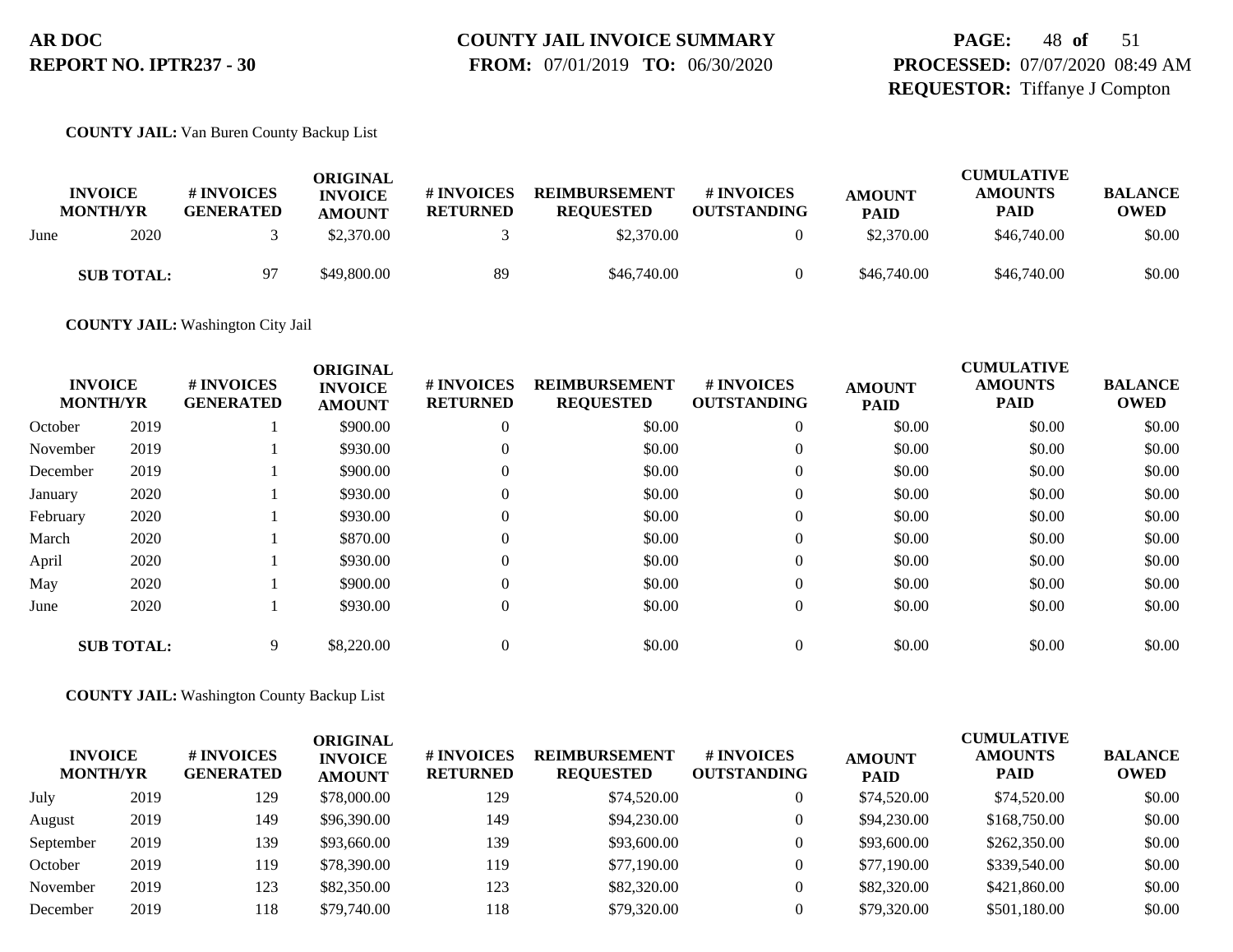## **COUNTY JAIL INVOICE SUMMARY**

 **FROM:** 07/01/2019 **TO:** 06/30/2020

## **PAGE:** 49 **of** 51 **PROCESSED:** 07/07/2020 08:49 AM **REQUESTOR:** Tiffanye J Compton

#### **COUNTY JAIL:** Washington County Backup List

|          | <b>INVOICE</b><br><b>MONTH/YR</b> | # INVOICES<br><b>GENERATED</b> | ORIGINAL<br><b>INVOICE</b><br><b>AMOUNT</b> | # INVOICES<br><b>RETURNED</b> | <b>REIMBURSEMENT</b><br><b>REQUESTED</b> | # INVOICES<br><b>OUTSTANDING</b> | <b>AMOUNT</b><br><b>PAID</b> | <b>CUMULATIVE</b><br><b>AMOUNTS</b><br><b>PAID</b> | <b>BALANCE</b><br><b>OWED</b> |
|----------|-----------------------------------|--------------------------------|---------------------------------------------|-------------------------------|------------------------------------------|----------------------------------|------------------------------|----------------------------------------------------|-------------------------------|
| January  | 2020                              | 147                            | \$81,960.00                                 | 147                           | \$81,120.00                              | $\overline{0}$                   | \$81,120.00                  | \$582,300.00                                       | \$0.00                        |
| February | 2020                              | 153                            | \$79,770.00                                 | 153                           | \$78,270.00                              | $\theta$                         | \$78,270.00                  | \$660,570.00                                       | \$0.00                        |
| March    | 2020                              | 122                            | \$70,200.00                                 | 122                           | \$67,110.00                              | $\overline{0}$                   | \$67,110.00                  | \$727,680.00                                       | \$0.00                        |
| April    | 2020                              | 126                            | \$72,540.00                                 | 126                           | \$72,390.00                              | $\overline{0}$                   | \$72,390.00                  | \$800,070.00                                       | \$0.00                        |
| May      | 2020                              | 105                            | \$46,380.00                                 | 105                           | \$43,950.00                              | $\overline{0}$                   | \$43,950.00                  | \$844,020.00                                       | \$0.00                        |
| June     | 2020                              | 73                             | \$27,780.00                                 | 73                            | \$27,780.00                              | $\overline{0}$                   | \$27,780.00                  | \$871,800.00                                       | \$0.00                        |
|          | <b>SUB TOTAL:</b>                 | 1503                           | \$887,160.00                                | 1503                          | \$871,800.00                             | $\Omega$                         | \$871,800.00                 | \$871,800.00                                       | \$0.00                        |

#### **COUNTY JAIL:** White County Backup List

|           | <b>INVOICE</b><br><b>MONTH/YR</b> | # INVOICES<br><b>GENERATED</b> | <b>ORIGINAL</b><br><b>INVOICE</b><br><b>AMOUNT</b> | # INVOICES<br><b>RETURNED</b> | <b>REIMBURSEMENT</b><br><b>REQUESTED</b> | # INVOICES<br><b>OUTSTANDING</b> | <b>AMOUNT</b><br><b>PAID</b> | <b>CUMULATIVE</b><br><b>AMOUNTS</b><br>PAID | <b>BALANCE</b><br><b>OWED</b> |
|-----------|-----------------------------------|--------------------------------|----------------------------------------------------|-------------------------------|------------------------------------------|----------------------------------|------------------------------|---------------------------------------------|-------------------------------|
| July      | 2019                              | 55                             | \$27,870.00                                        | 55                            | \$27,870.00                              | $\overline{0}$                   | \$27,870.00                  | \$27,870.00                                 | \$0.00                        |
| August    | 2019                              | 66                             | \$37,200.00                                        | 66                            | \$36,450.00                              | $\overline{0}$                   | \$36,450.00                  | \$64,320.00                                 | \$0.00                        |
| September | 2019                              | 79                             | \$51,840.00                                        | 79                            | \$51,840.00                              | $\overline{0}$                   | \$51,840.00                  | \$116,160.00                                | \$0.00                        |
| October   | 2019                              | 91                             | \$60,240.00                                        | 90                            | \$60,120.00                              | $\boldsymbol{0}$                 | \$60,120.00                  | \$176,280.00                                | \$0.00                        |
| November  | 2019                              | 89                             | \$53,730.00                                        | 89                            | \$53,430.00                              | $\overline{0}$                   | \$53,430.00                  | \$229,710.00                                | \$0.00                        |
| December  | 2019                              | 82                             | \$55,980.00                                        | 82                            | \$57,720.00                              | $\overline{0}$                   | \$57,720.00                  | \$287,430.00                                | \$0.00                        |
| January   | 2020                              | 86                             | \$35,670.00                                        | 86                            | \$35,670.00                              | $\boldsymbol{0}$                 | \$35,670.00                  | \$323,100.00                                | \$0.00                        |
| February  | 2020                              | 63                             | \$26,700.00                                        | 63                            | \$26,700.00                              | $\overline{0}$                   | \$26,700.00                  | \$349,800.00                                | \$0.00                        |
| March     | 2020                              | 74                             | \$39,900.00                                        | 74                            | \$41,040.00                              | $\overline{0}$                   | \$41,040.00                  | \$390,840.00                                | \$0.00                        |
| April     | 2020                              | 82                             | \$44,160.00                                        | 82                            | \$44,160.00                              | $\overline{0}$                   | \$44,160.00                  | \$435,000.00                                | \$0.00                        |
| May       | 2020                              | 40                             | \$32,250.00                                        | 40                            | \$32,250.00                              | $\overline{0}$                   | \$32,250.00                  | \$467,250.00                                | \$0.00                        |
| June      | 2020                              | 32                             | \$13,950.00                                        | 32                            | \$13,950.00                              | $\overline{0}$                   | \$13,950.00                  | \$481,200.00                                | \$0.00                        |
|           | <b>SUB TOTAL:</b>                 | 839                            | \$479,490.00                                       | 838                           | \$481,200.00                             | $\overline{0}$                   | \$481,200.00                 | \$481,200.00                                | \$0.00                        |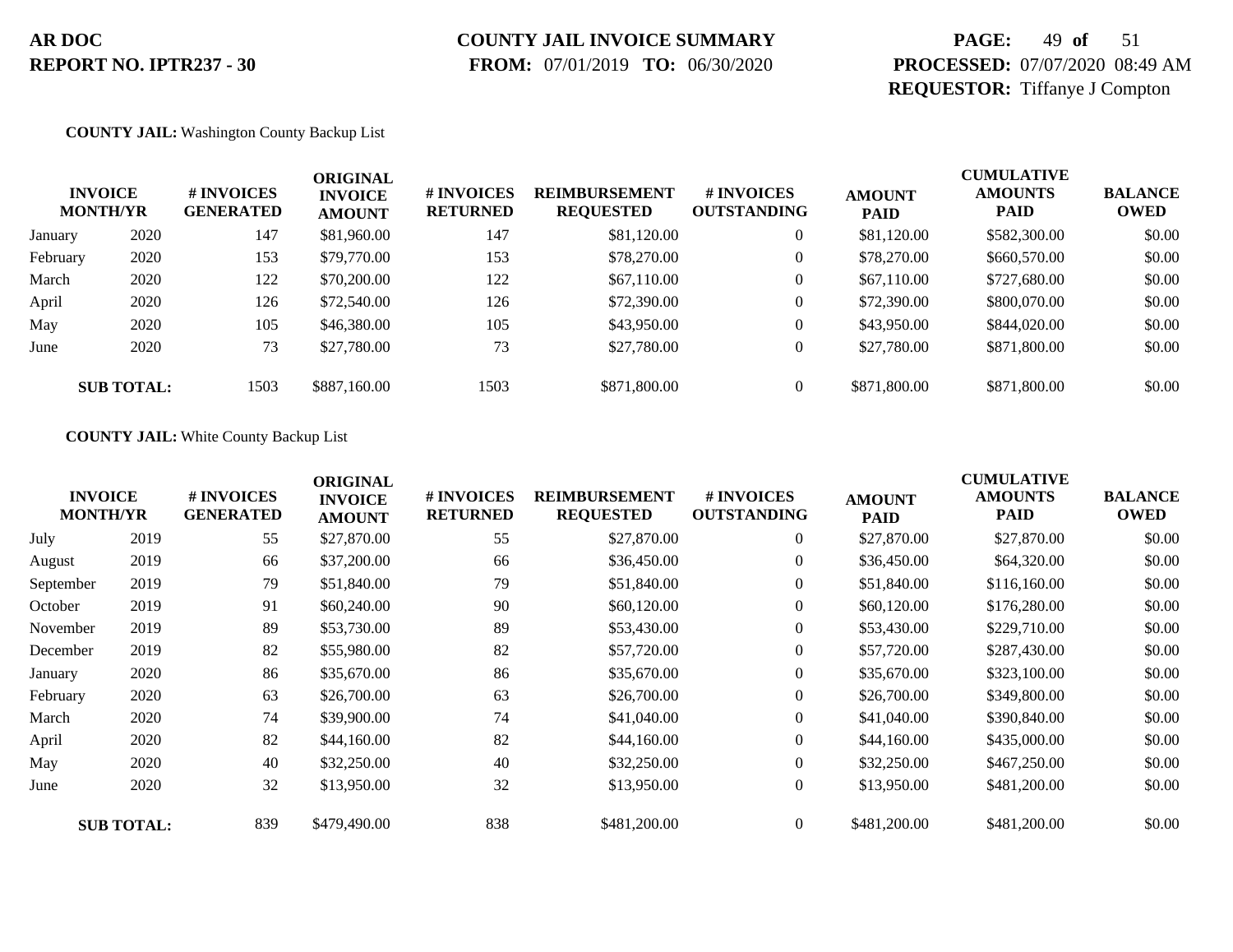#### **COUNTY JAIL INVOICE SUMMARY**

 **FROM:** 07/01/2019 **TO:** 06/30/2020

## **PAGE:** 50 **of** 51 **PROCESSED:** 07/07/2020 08:49 AM **REQUESTOR:** Tiffanye J Compton

#### **COUNTY JAIL:** Woodruff County Backup List

| <b>MONTH/YR</b> | <b>INVOICE</b>    | # INVOICES<br><b>GENERATED</b> | <b>ORIGINAL</b><br><b>INVOICE</b><br><b>AMOUNT</b> | # INVOICES<br><b>RETURNED</b> | <b>REIMBURSEMENT</b><br><b>REQUESTED</b> | # INVOICES<br><b>OUTSTANDING</b> | <b>AMOUNT</b><br><b>PAID</b> | <b>CUMULATIVE</b><br><b>AMOUNTS</b><br>PAID | <b>BALANCE</b><br><b>OWED</b> |
|-----------------|-------------------|--------------------------------|----------------------------------------------------|-------------------------------|------------------------------------------|----------------------------------|------------------------------|---------------------------------------------|-------------------------------|
| July            | 2019              | 3                              | \$2,130.00                                         | 3                             | \$2,130.00                               | $\overline{0}$                   | \$2,130.00                   | \$2,130.00                                  | \$0.00                        |
| August          | 2019              | 6                              | \$2,250.00                                         | 6                             | \$2,250.00                               | $\overline{0}$                   | \$2,250.00                   | \$4,380.00                                  | \$0.00                        |
| September       | 2019              | 3                              | \$2,580.00                                         |                               | \$2,580.00                               | $\mathbf{0}$                     | \$2,580.00                   | \$6,960.00                                  | \$0.00                        |
| October         | 2019              | 3                              | \$2,070.00                                         | 3                             | \$2,070.00                               | $\overline{0}$                   | \$2,070.00                   | \$9,030.00                                  | \$0.00                        |
| November        | 2019              | 4                              | \$2,850.00                                         | 4                             | \$2,850.00                               | $\mathbf{0}$                     | \$2,850.00                   | \$11,880.00                                 | \$0.00                        |
| December        | 2019              | $\overline{4}$                 | \$1,680.00                                         | $\overline{4}$                | \$1,680.00                               | $\mathbf{0}$                     | \$1,680.00                   | \$13,560.00                                 | \$0.00                        |
| January         | 2020              | 6                              | \$2,040.00                                         | 6                             | \$2,040.00                               | $\theta$                         | \$2,040.00                   | \$15,600.00                                 | \$0.00                        |
| February        | 2020              | 8                              | \$2,910.00                                         | 8                             | \$2,910.00                               | $\theta$                         | \$2,910.00                   | \$18,510.00                                 | \$0.00                        |
| March           | 2020              | 6                              | \$4,020.00                                         | 6                             | \$4,020.00                               | $\overline{0}$                   | \$4,020.00                   | \$22,530.00                                 | \$0.00                        |
| April           | 2020              | 6                              | \$2,940.00                                         | 6                             | \$2,940.00                               | $\theta$                         | \$2,940.00                   | \$25,470.00                                 | \$0.00                        |
| May             | 2020              | 4                              | \$510.00                                           | 4                             | \$510.00                                 | $\overline{0}$                   | \$510.00                     | \$25,980.00                                 | \$0.00                        |
| June            | 2020              |                                | \$930.00                                           |                               | \$930.00                                 | $\boldsymbol{0}$                 | \$930.00                     | \$26,910.00                                 | \$0.00                        |
|                 | <b>SUB TOTAL:</b> | 54                             | \$26,910.00                                        | 54                            | \$26,910.00                              | $\overline{0}$                   | \$26,910.00                  | \$26,910.00                                 | \$0.00                        |

#### **COUNTY JAIL:** Yell County Backup List

|      | <b>#INVOICES</b><br><b>GENERATED</b> | <b>ORIGINAL</b><br><b>INVOICE</b><br><b>AMOUNT</b> | # INVOICES<br><b>RETURNED</b> | <b>REIMBURSEMENT</b><br><b>REQUESTED</b> | # INVOICES<br><b>OUTSTANDING</b> | <b>AMOUNT</b><br><b>PAID</b> | <b>CUMULATIVE</b><br><b>AMOUNTS</b><br><b>PAID</b> | <b>BALANCE</b><br><b>OWED</b> |
|------|--------------------------------------|----------------------------------------------------|-------------------------------|------------------------------------------|----------------------------------|------------------------------|----------------------------------------------------|-------------------------------|
| 2019 | 15                                   | \$6,030.00                                         | 15                            | \$6,030.00                               | $\theta$                         | \$6,030.00                   | \$6,030.00                                         | \$0.00                        |
| 2019 | 13                                   | \$6,450.00                                         | 13                            | \$6,450.00                               | $\theta$                         | \$6,450.00                   | \$12,480.00                                        | \$0.00                        |
| 2019 | 18                                   | \$6,150.00                                         | 18                            | \$6,150.00                               | $\theta$                         | \$6,150.00                   | \$18,630.00                                        | \$0.00                        |
| 2019 | 17                                   | \$8,370.00                                         | 17                            | \$8,370.00                               | $\theta$                         | \$8,370.00                   | \$27,000.00                                        | \$0.00                        |
| 2019 | 14                                   | \$5,820.00                                         | 14                            | \$5,820.00                               | $\theta$                         | \$5,820.00                   | \$32,820.00                                        | \$0.00                        |
| 2019 | 9                                    | \$6,090.00                                         |                               | \$6,090.00                               | $\theta$                         | \$6,090.00                   | \$38,910.00                                        | \$0.00                        |
| 2020 | 11                                   | \$6,630.00                                         | 11                            | \$6,630.00                               | $\theta$                         | \$6,630.00                   | \$45,540.00                                        | \$0.00                        |
| 2020 | 9                                    | \$5,670.00                                         | 9                             | \$5,670.00                               | $\theta$                         | \$5,670.00                   | \$51,210.00                                        | \$0.00                        |
| 2020 | 9                                    | \$4,140.00                                         | 9                             | \$4,140.00                               | $\theta$                         | \$4,140.00                   | \$55,350.00                                        | \$0.00                        |
| 2020 | 6                                    | \$2,970.00                                         | 6                             | \$2,970.00                               | $\Omega$                         | \$2,970.00                   | \$58,320.00                                        | \$0.00                        |
| 2020 | 4                                    | \$2,070.00                                         | 4                             | \$2,070.00                               | $\theta$                         | \$2,070.00                   | \$60,390.00                                        | \$0.00                        |
|      | <b>INVOICE</b><br><b>MONTH/YR</b>    |                                                    |                               |                                          |                                  |                              |                                                    |                               |